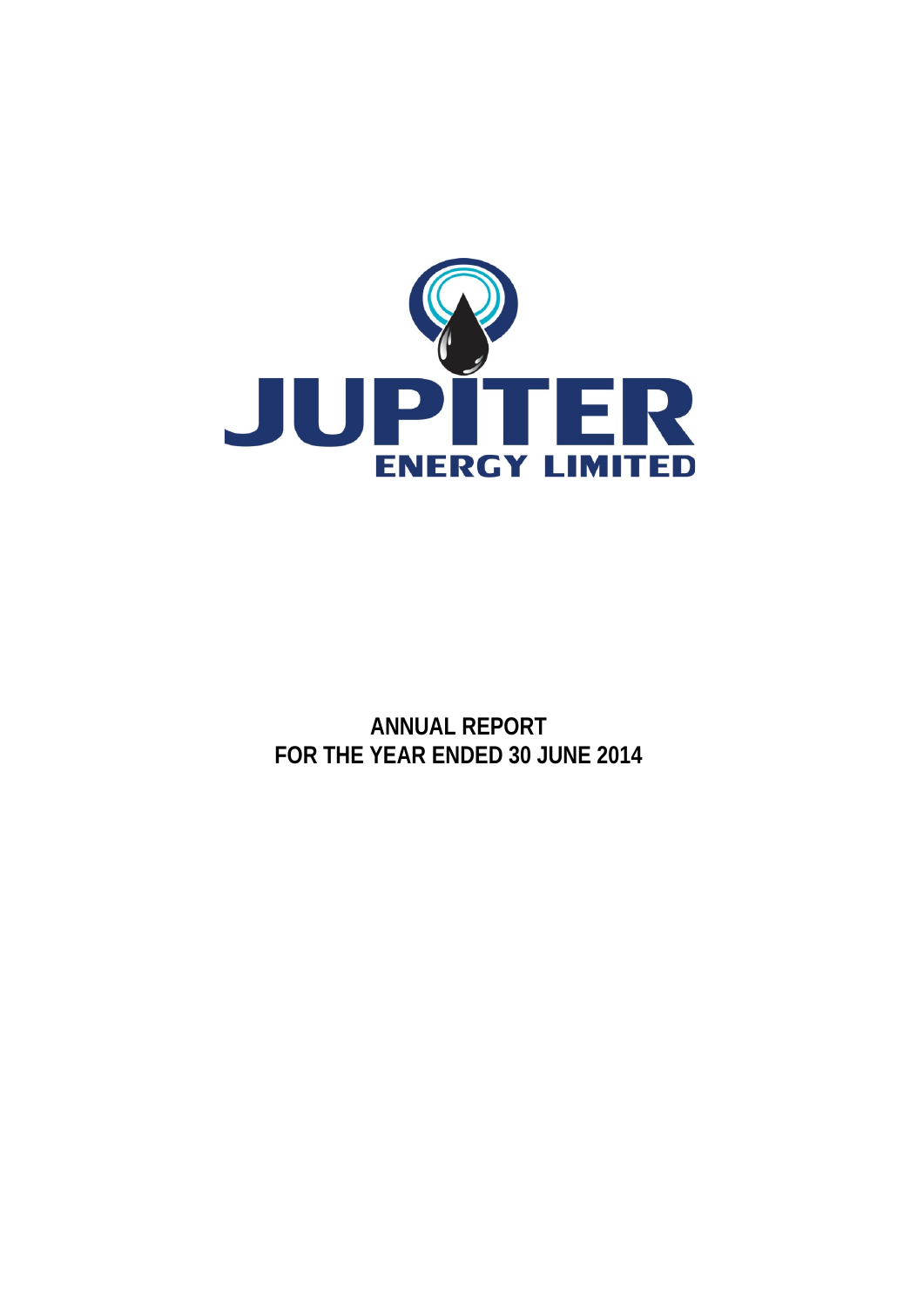#### **CORPORATE INFORMATION**

# **Jupiter Energy Limited**

ABN 65 084 918 481

# **Directors**

Geoffrey Gander (Executive Chairman/Chief Executive Officer) Alastair Beardsall (Non-Executive Director) Baltabek Kuandykov (Non-Executive Director) Scott Mison (Executive Director)

# **Company Secretary**

Scott Mison

#### **Registered Office & Principal Place of Business**

Level 2, 23 Barrack Street Perth WA 6000 PO Box 1282 Western Australia 6872

| +61 8 9322 8222        |
|------------------------|
| +61 8 9322 8244        |
| info@jupiterenergy.com |
| www.jupiterenergy.com  |
|                        |

#### **Solicitors**

Steinepreis Paganin Level 4, 16 Milligan Street Perth WA 6000

#### **Auditors**

Ernst & Young 11 Mounts Bay Road Perth WA 6000

#### **Bankers**

National Australia Bank Ltd UB13.03, 100 St Georges Terrace Perth WA 6000

# **Nomad**

finnCap Ltd 60 New Broad St London, EC2M 1JJ United Kingdom

#### **Share Registry**

Computershare Investor Services Pty Ltd Level 2, 45 St George's Terrace Perth WA 6000

| Telephone | 1300 557 010 (only within Australia) |
|-----------|--------------------------------------|
|           | +61 8 9323 2000                      |
| Facsimile | +61 8 9323 2033                      |
| Website   | www.computershare.com                |

# **Stock Exchange Listing**

Jupiter Energy Limited shares are listed on the Australian Securities Exchange under the code JPR, on the AIM Market under the code JPRL and on the Kazakh Stock Exchange (KASE) under the code AU\_JPRL.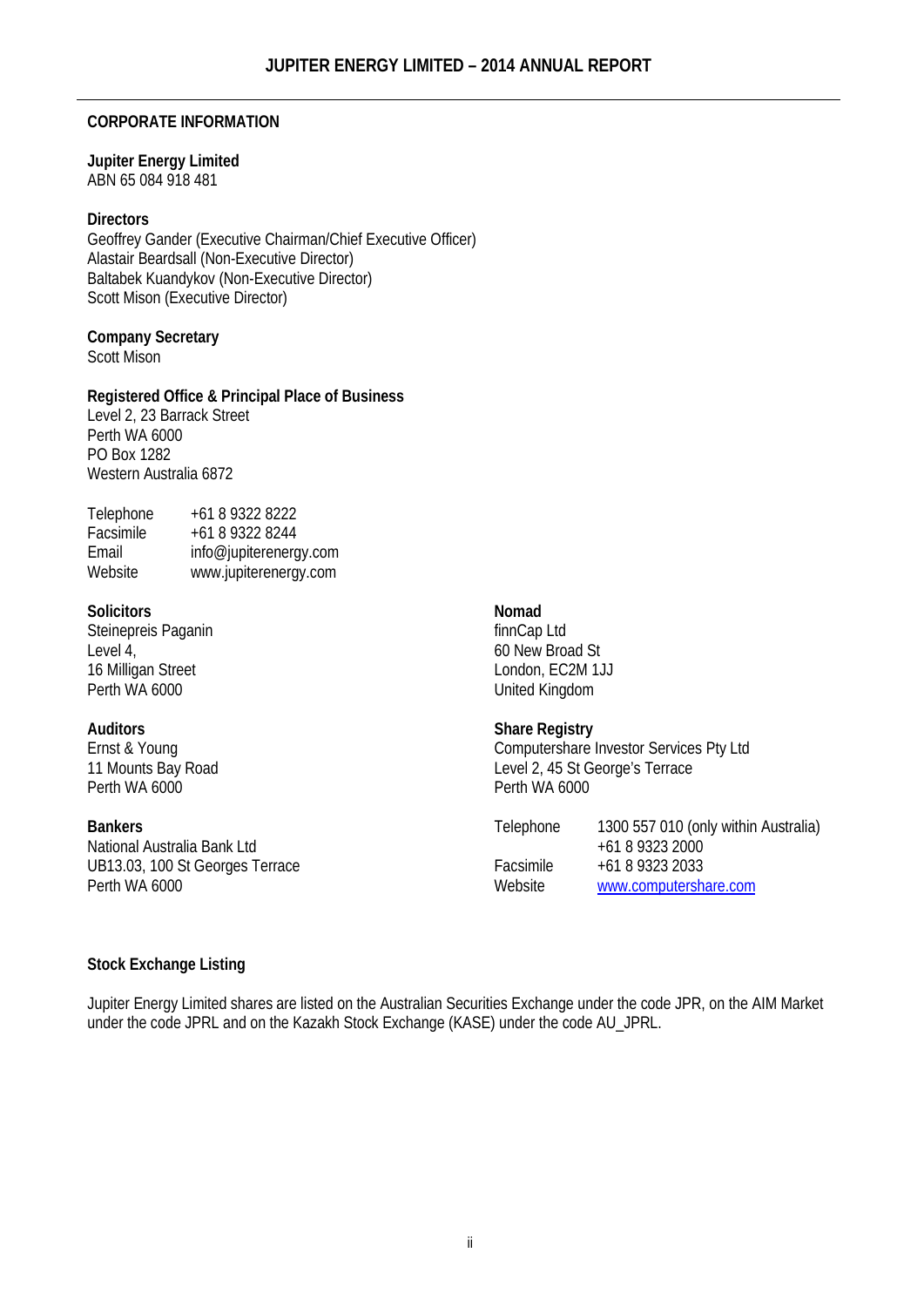# **Contents of Financial Report**

| Consolidated Jupiter Energy Limited Financial Statements |
|----------------------------------------------------------|
|                                                          |
|                                                          |
|                                                          |
|                                                          |
|                                                          |
|                                                          |
|                                                          |
|                                                          |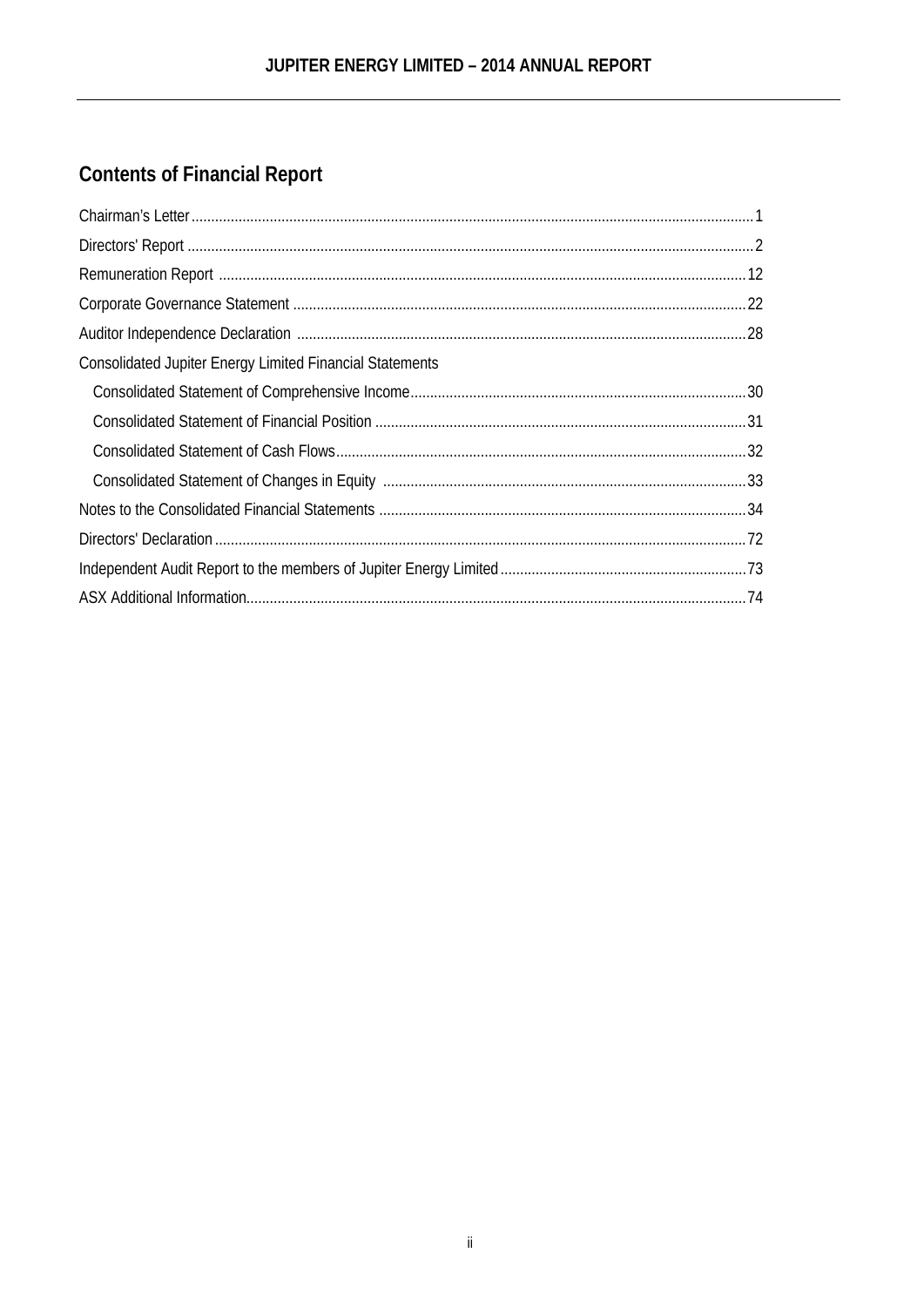# **CHAIRMAN'S LETTER**

Dear Shareholder,

I am pleased to present the 2014 Annual Report for Jupiter Energy Limited (Jupiter Energy or the Company).

The past twelve months has seen slow but steady progress with the development of the Block 31 licence area supported by the ongoing trial production from the wells in the Akkar East field and the approval by the Kazakh authorities of Preliminary Reserves in the West Zhetybai field.

Funding constraints have meant that more drilling on the field has not been possible but the Company is expecting to drill its eighth well during the final month of this calendar year and a funding package for this well is in progress. The Company also has plans to drill a further two wells in 2015, assuming the appropriate finances are in place. Details on the operational activities of the Company are contained in the Operating Review section of this report.

The prospectivity of our 100% owned licence area continues to improve and on 4 July 2014 the Company announced that the relevant Kazakh State Authorities had approved Preliminary Reserves for the West Zhetybai field of ~27 million barrels of oil (mmbbls) recoverable (C1+C2). When added to the 2012 Akkar East State approved C1+C2 figure of 37 million barrels, the total approved C1+C2 estimated recoverable reserves for Block 31 now stands at ~64 mmbbls.

There is little doubt that the Company has a pivotal 12 months ahead of it with a need to focus on both exploration and appraisal drilling as well as to start the building of the requisite infrastructure to allow the Akkar East oilfield to move into its Full Field Development phase – a key step in the Company achieving the first sale of export oil. Building of the infrastructure, like the drilling program, will require additional funding and the Board is currently progressing a number of financing options including the review of an equity raising and/or the issue of debt finance.

The Board remains confident of the prospectivity of the licence area and that the two oilfields that have already been discovered on our permit area can be both developed into significant producers. The Company also continues to progress applications for further land extensions which could provide further exploration upside on the licence area.

I encourage shareholders to read the Annual Report in detail and I would like to take this opportunity to thank all our employees and shareholders for their continued support over the past twelve months.

**Sincerely** 

Geoff Gander **Chairman/CEO**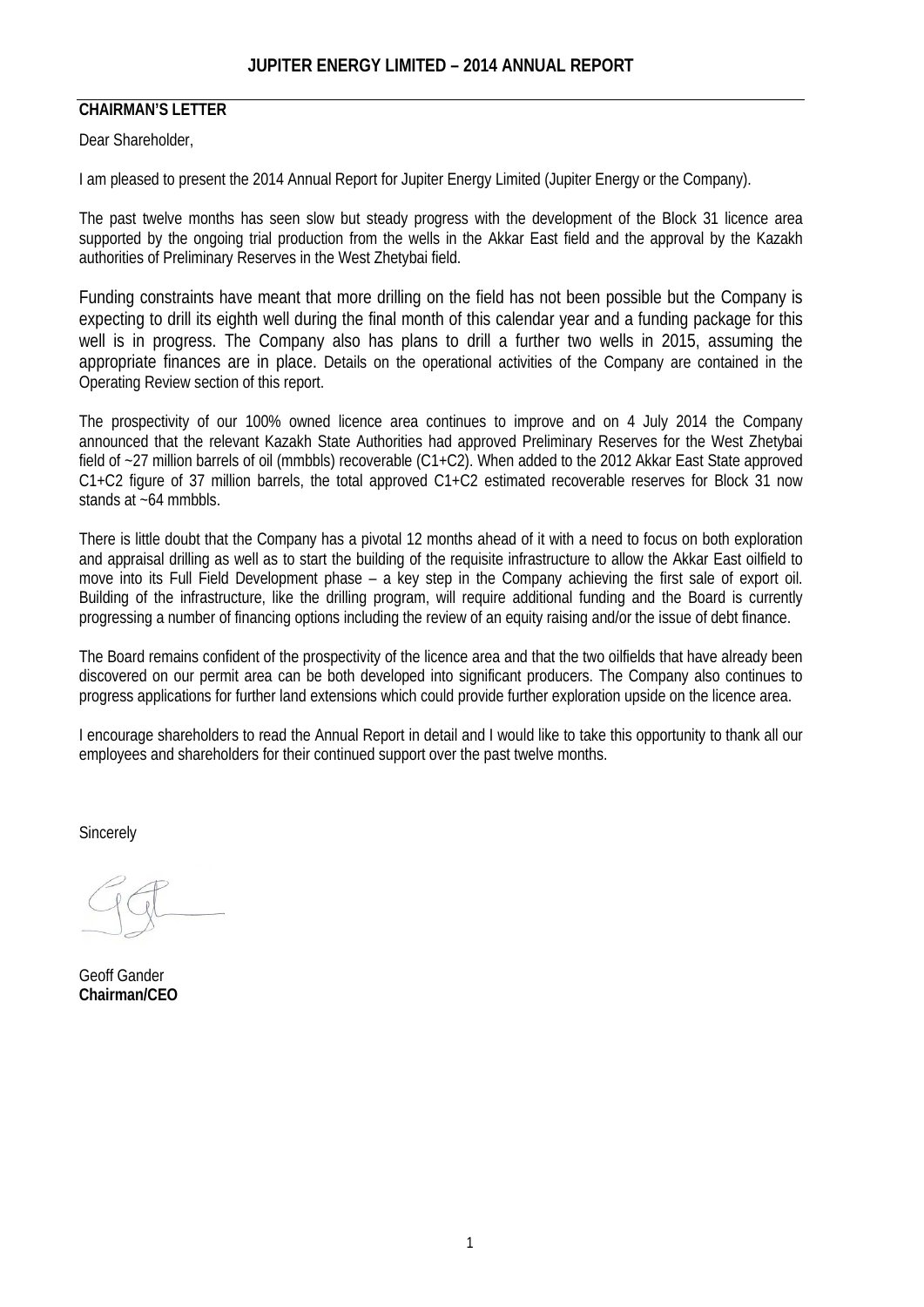# **DIRECTORS' REPORT**

Your Directors submit their report for the year ended 30 June 2014.

# **DIRECTORS**

The names and details of the Company's Directors in office during the financial year and until the date of this report are as follows. Directors were in office for this entire period unless otherwise stated.

# **Names, qualifications experience and special responsibilities**

| Geoffrey Anthony Gander (51)<br><b>B.COM</b>                                  | Mr Gander graduated from the University of Western Australia in<br>1984 where he completed a Bachelor of Commerce Degree.                                                                                                                                                                                                                                                                                                                                                                                                                                                                                    |
|-------------------------------------------------------------------------------|--------------------------------------------------------------------------------------------------------------------------------------------------------------------------------------------------------------------------------------------------------------------------------------------------------------------------------------------------------------------------------------------------------------------------------------------------------------------------------------------------------------------------------------------------------------------------------------------------------------|
| Executive Chairman/CEO<br>Appointed 27 January 2005                           | Mr Gander was involved in the identification and purchase of the<br>Block 31 licence in Kazakhstan and has driven the development of<br>the business there since 2007. He is currently responsible for the<br>overall Operational Leadership of the Company as well as Investor<br>Relations and Group Corporate Development.                                                                                                                                                                                                                                                                                |
|                                                                               | Other Current Directorships of Listed Companies<br>None                                                                                                                                                                                                                                                                                                                                                                                                                                                                                                                                                      |
|                                                                               | Former Directorships of Listed Companies in last three years<br>None                                                                                                                                                                                                                                                                                                                                                                                                                                                                                                                                         |
| Alastair Beardsall (60)<br>Non-Executive Director<br>Appointed 5 October 2010 | Mr Beardsall has been involved in the oil industry for more than 30<br>years starting in 1980 with Schlumberger, the oil-field services<br>company. From 1992 he began working for independent oil<br>companies, with increasing responsibility for specific exploration,<br>development and production ventures. Between 2003 and 2009, he<br>was Executive Chairman of Emerald Energy plc; Emerald grew,<br>from a market capitalisation of less than £8 million, until in October<br>2009 Emerald was acquired by Sinochem Resources UK Limited, in<br>a transaction that valued Emerald at £532 million. |
|                                                                               | Other Current Directorships of Listed Companies<br>Sterling Energy Plc - (AIM)                                                                                                                                                                                                                                                                                                                                                                                                                                                                                                                               |
|                                                                               | Former Directorships of Listed Companies in last three years<br>None                                                                                                                                                                                                                                                                                                                                                                                                                                                                                                                                         |
| Baltabek Kuandykov (66)                                                       | Mr Kuandykov has considerable experience in the oil and gas<br>industry in the region, having served as President of Kazakhoil                                                                                                                                                                                                                                                                                                                                                                                                                                                                               |
| Non-Executive Director<br>Appointed 5 October 2010                            | (predecessor of the Kazakh State oil company KazMunaiGas). He<br>was also seconded by the Kazakh Government to work with<br>Chevron Overseas Petroleum on CIS projects. Mr Kuandykov also<br>has extensive government experience in Kazakhstan, having<br>served as Deputy Minister of Geology, Head of the Oil and Gas<br>Directorate at the Ministry of Geology, and was Deputy Minister of<br>Energy and Fuel Resources.                                                                                                                                                                                  |
|                                                                               | Other Current Directorships of Listed Companies<br>Caspian Energy Inc (TSX)                                                                                                                                                                                                                                                                                                                                                                                                                                                                                                                                  |
|                                                                               | Former Directorships of Listed Companies in last three years<br>Chagala Group Limited (LSE)                                                                                                                                                                                                                                                                                                                                                                                                                                                                                                                  |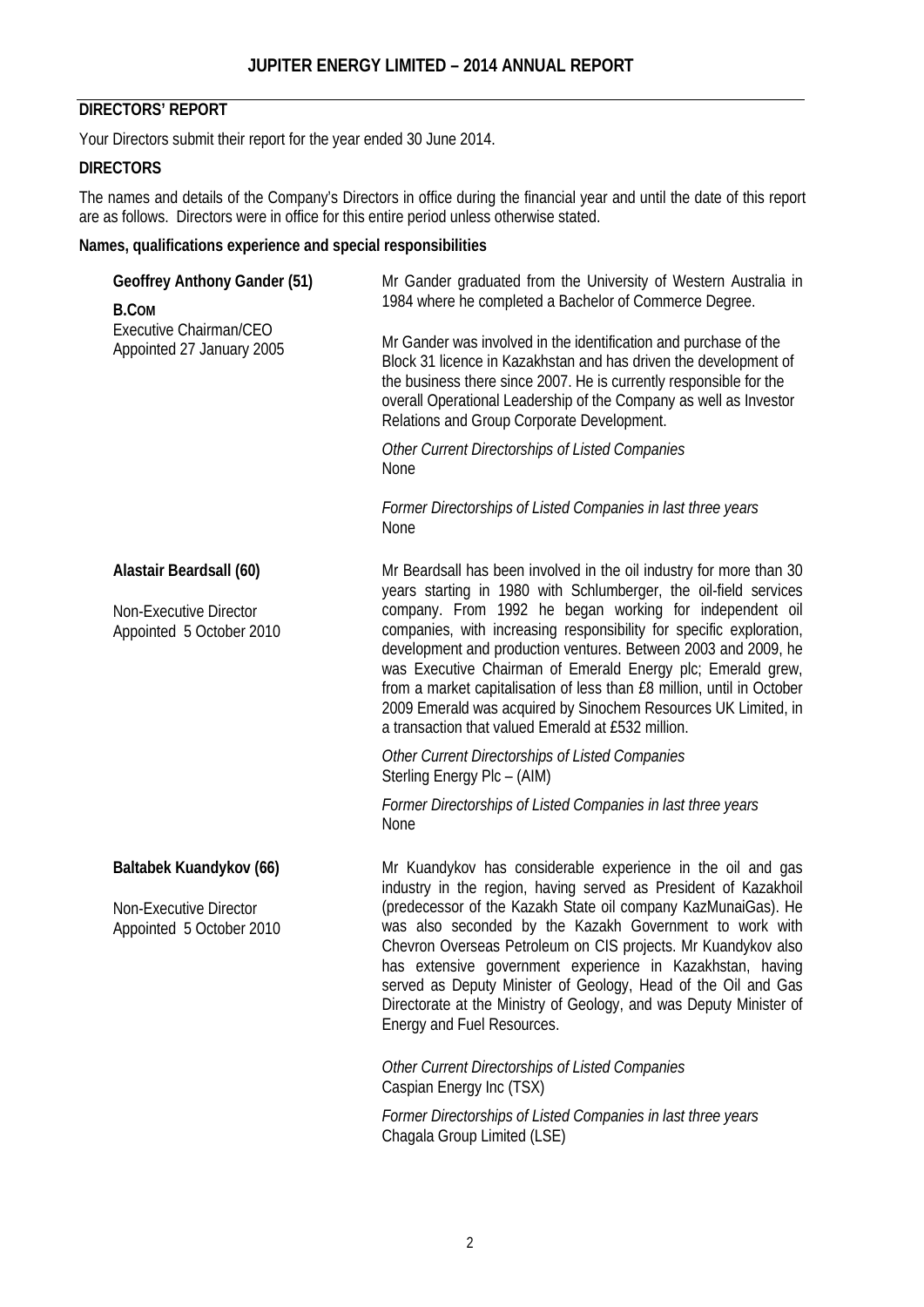**Scott Adrian Mison (38)**

#### **B.Bus, CA, ACSA** Executive Director Appointed 31 January 2011

Company Secretary Appointed 29 May 2007 Mr Mison holds a Bachelor of Business degree, is a Member of the Institute of Chartered Accountants in Australia and Chartered Secretaries Australia.

Mr Mison has over 15 years' experience in finance and corporate compliance within Australia, UK, Central Asia and USA.

He is currently a Director / CFO / Company Secretary of ASX listed InterMet Resources Limited, CFO / Company Secretary of Rift Valley Resources Ltd and IDM International Limited. Mr Mison is also a board member of Wheelchair Sports WA Inc. a not for profit organisation.

*Other Current Directorships of Listed Companies:* Intermet Resources Ltd.

*Former Directorships of Listed Companies in last three years:* None

## **Interests in the shares and options of the company and related bodies corporate**

At the date of this report, the interest of the Directors in the shares and performance rights of Jupiter Energy Limited were:

| <b>Director</b>    | Number of<br>ordinary shares | Performance<br>Rights |
|--------------------|------------------------------|-----------------------|
| G Gander           | 3,147,224                    | 2,500,000             |
| A Beardsall        | 1,250,000                    | 2,500,000             |
| <b>B</b> Kuandykov |                              | 2,500,000             |
| S Mison            | 391,234                      | 575,000               |

In compliance with Corporations Law, none of the Directors' shareholdings in the Company is subject to hedging. Each Director must disclose any changes via formal ASX, AIM and KASE announcement without delay. Any changes in Directors' shareholdings are also confirmed at each Board meeting.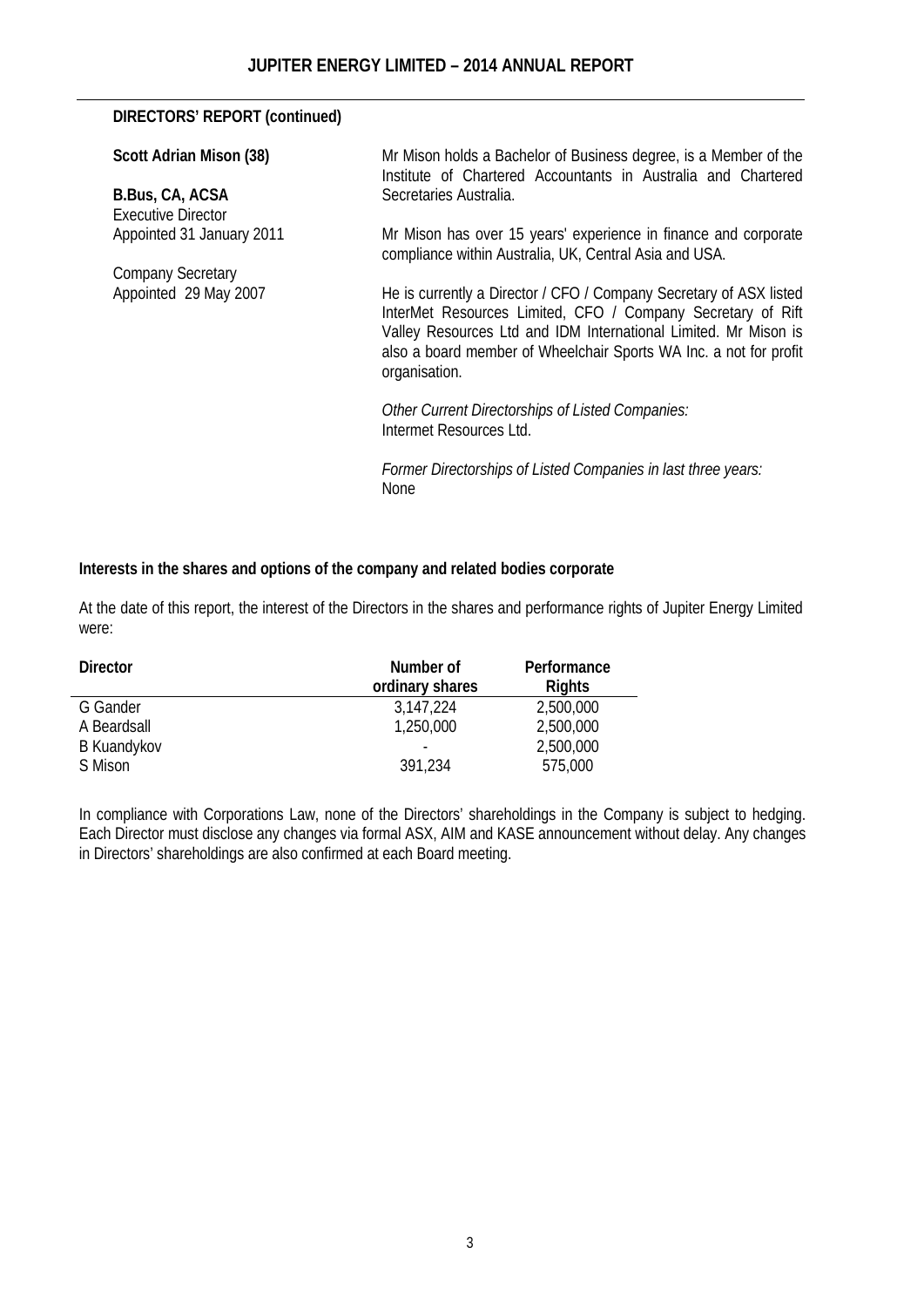# **CORPORATE STRUCTURE**

Jupiter Energy Limited is a company limited by shares that is incorporated and domiciled in Australia. Jupiter Energy Limited has prepared a consolidated financial report incorporating the entities that it controlled during the financial year, which are outlined in note 28 of the financial statements.

# **PRINCIPLE ACTIVITIES**

The principal activities of the consolidated entity during the course of the financial year included:

- Exploration for oil and gas in Kazakhstan: and
- Appraisal, development and production of oil and gas properties in Kazakhstan.

#### **EMPLOYEES**

The consolidated entity employed 37 employees as at 30 June 2014 (2013: 50 employees).

# **DIVIDENDS**

No dividends in respect of the current or previous financial year have been paid, declared or recommended for payment.

#### **FINANCIAL REVIEW**

#### **Operating Results**

The consolidated loss for the year after income tax was \$2,547,271 (2013: \$4,885,829).

# **Review of Financial Condition**

At the end of the 2014 financial year, cash resources were \$1,285,358 (2013: \$4,131,731). These accounts have been prepared on a going concern basis, predicated on the Company's ability to raise additional cash in order to finance its proposed work programme and general and administrative costs for the next 12 months. The Board is currently progressing a number of financing options including the review of an equity raising and/or the issue of debt finance.

Assets decreased to \$59,218,198 (2013: \$72,091,204) and equity decreased to \$39,830,138 (2013: \$54,573,145).

# **CAPITAL RAISING / CAPITAL STRUCTURE**

In September 2013, the Group raised US\$6.5m through the issue of Series B Convertible Notes with a coupon of 12% and an exercise price of US\$1.25 and expiring 20 September 2016. The net cash raised was US\$3.5m before costs, as the March 2014 Promissory Notes were converted to Convertible Notes.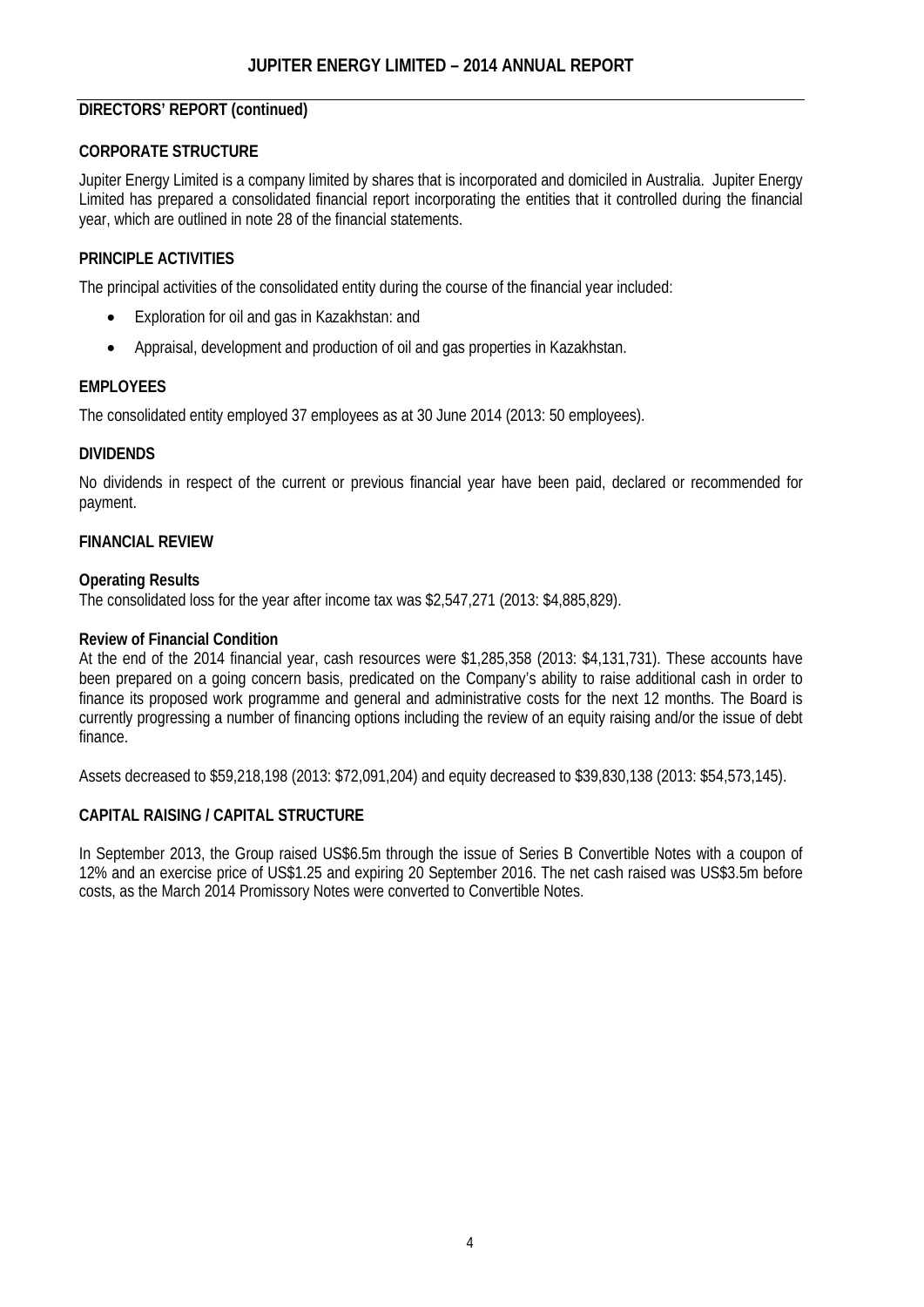#### **Summary of share and share options on issue**

At the date of this report, the unissued ordinary shares of Jupiter Energy Limited under Performance Rights are as follows:

| Date of Vesting  | <b>Vesting Conditions</b>                               | Number under<br><b>Performance Rights</b> |
|------------------|---------------------------------------------------------|-------------------------------------------|
| 31 December 2014 | Share Price Performance from a base<br>level of \$0.919 | 8,075,000                                 |

Summary of Conditions relating to the vesting of the Performance Rights:

The Performance Rights for each holder shall vest in proportion to the % increase in the Share price of the Company above \$0.735 subject to a minimum increase of 25%, i.e. Performance Rights will start vesting at \$0.919. For 100% of the Performance Rights to vest, the share price of the Company needs to reach \$1.47 (Vesting Conditions). In respect of the Vesting Conditions, the % increase in the Share price of the Company will be calculated by reference to the volume weighted average price of Shares in the 20 consecutive trading days immediately prior to the Vesting Date.

#### **OPERATING REVIEW**

This section provides details on the operations of the past 12 months.

The key operational event for the year was the ongoing trial production from the J-50, J-51 and J-52 wells with some limited production from the J-53 well. Details on all these wells are outlined below as are details on other work carried out over the course of the year.

# **Well Operations**

# **J-50, J-51 and J-52 Trial Production**

The J-50, J-51 and J-52 wells all have trial production licences in place and during year the Company achieved revenues of \$US7.6 million from the sale of approximately 247,400 barrels of oil at an average price of \$US31 per barrel.

All oil sales were made into the Kazakhstan domestic market, as is required under Trial Production, and made predominantly through three local traders. All sales were made on a pre-paid basis, with oil collected by the traders from the well head.

Production from the J-50 well was restricted for the first half of the financial year due to the need to amend the gas emissions permit approved for the well. The new permit was approved in January 2014. Wells J-51 and J-52 operated throughout the year.

The J-53 well had remedial work carried out on it during the year and some production was achieved but it appears that the well will require a new Electric Submersible Pump installed in order to achieve optimal production and this new pump is expected to be installed during 2015. At this time the well is shut in.

Overall, average daily production for the 2013/14 year was ~680 barrels of oil per day. (2012/13: ~530 bopd)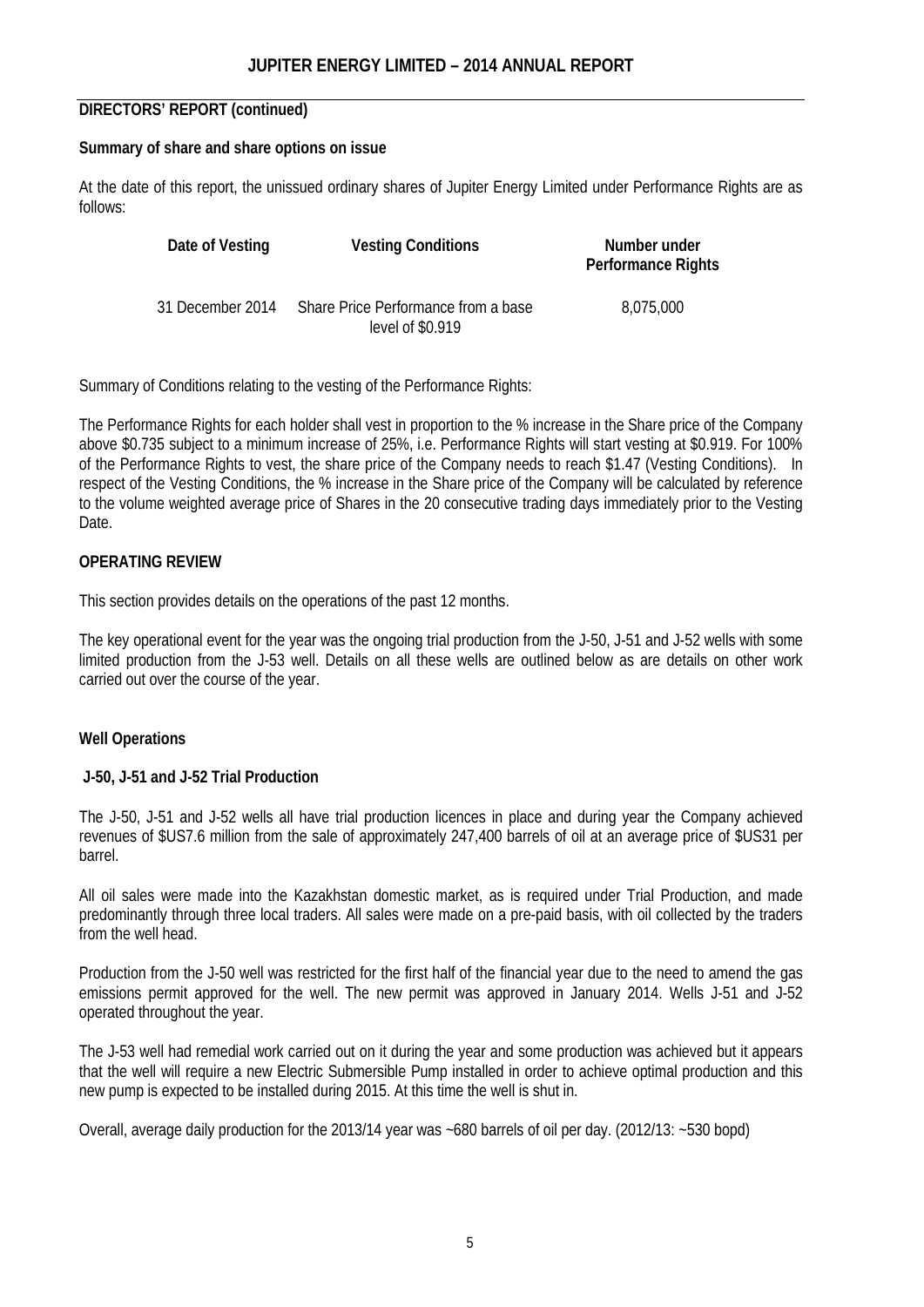#### **West Zhetybai Field (J-55, J-58 and J-59 wells)**

The Kazakh authorities require companies that believe they have discovered a new oilfield to submit a Preliminary Reserves Report for their review and approval. This report must be prepared under the approved Kazakh standards which have been developed from the Russian reserves system; the standards are based on the analysis of geological attributes.

Once Preliminary Reserves have been approved for a field, a company is then able to submit applications for various environmental and emission approvals to complete the Trial Production Licence (TPL) application process for the relevant wells on that field. Once these TPLs have been received the wells can be put on Trial Production and oil from those wells (and subsequent ones that are drilled on the same field) can be sold into the domestic market.

Jupiter has drilled three wells on the West Zhetybai field (J-55, J-58 and J-59) and after being allowed to carry out a maximum of 90 days testing on each well, the wells were shut in awaiting the preparation, review and ultimate approval of the West Zhetybai Preliminary Reserves Report.

Jupiter engaged independent Kazakh reserves institute, Reservoir Evaluation Services LLC ("RES"), to complete a reserves determination of the West Zhetybai oilfield on behalf of the Company (the RES 2013 Report). This report was completed in September 2013 and submitted to the relevant authorities for their review and approval. The State Approval was received in July 2014.

In summary the West Zhetybai accumulation covers the area delineated by the J-55, J-58 and J-59 wells and reserves were evaluated for the T31, T32, T2A and T2B reservoir horizons. The State approved quantity of Oil in Place (OIP) for this area has been estimated at ~173.5 million barrels of oil (mmbbls) from all horizons with preliminary recoverable reserves (C1 + C2) estimated at ~27.0 mmbbls.

The approved C1 reserves have been estimated at ~4.0 mmbbls and C2 reserves at ~23.0 mmbbls; the recoverable reserves are calculated from the OIP using individual recovery factors for each horizon. The weighted average recovery rate approved by the authorities was ~15.5%. The best recovery is expected from the T2B horizon and when estimating C1 reserves in this horizon, a recovery factor of 21.8% was used. This rate was based on production data from nearby fields that have been producing from this horizon for several years.

The proportion of approved C1 to C1+C2 reserves indicates the need for (i) further testing of the J-55 and J-59 wells and (ii) drilling of additional appraisal wells on the field. The Company currently plans, subject to receipt of additional funding, to drill at least two more wells on the area before submitting its Final Reserves Report for the West Zhetybai field. The Board anticipates that completion of this work should see existing C2 reserves moved into the C1 category as well as the identification of further C1 and C2 reserves.

When one compares the State Approved Reserve numbers with the RES 2013 Report it is clear that almost all the decrease in the reserves approved for West Zhetybai results from the reduction in the C2 reserves from ~58.9 mmbbls to ~23.0 mmbbls.

The reduction in the C2 reserves was as a result of a number of factors:

- A weighted average recovery factor of ~15.5% used for calculating C2 reserves as compared to a 27.2% recovery factor used when the RES 2013 Report was prepared. The 27.2% recovery rate was based on RES modelling and the production data obtained from Jupiter's operations since 2010.
- The authorities taking a view that there was insufficient test data from the J-55 and J-59 wells to demonstrate recoverable reserves from the area around these wells.
- The need for further appraisal drilling between the existing J-55, J-58 and J-59 wells; the distance between each well is ~4km and a distance of ~2km between wells (as is the case on the Akkar East field) is generally expected by the authorities.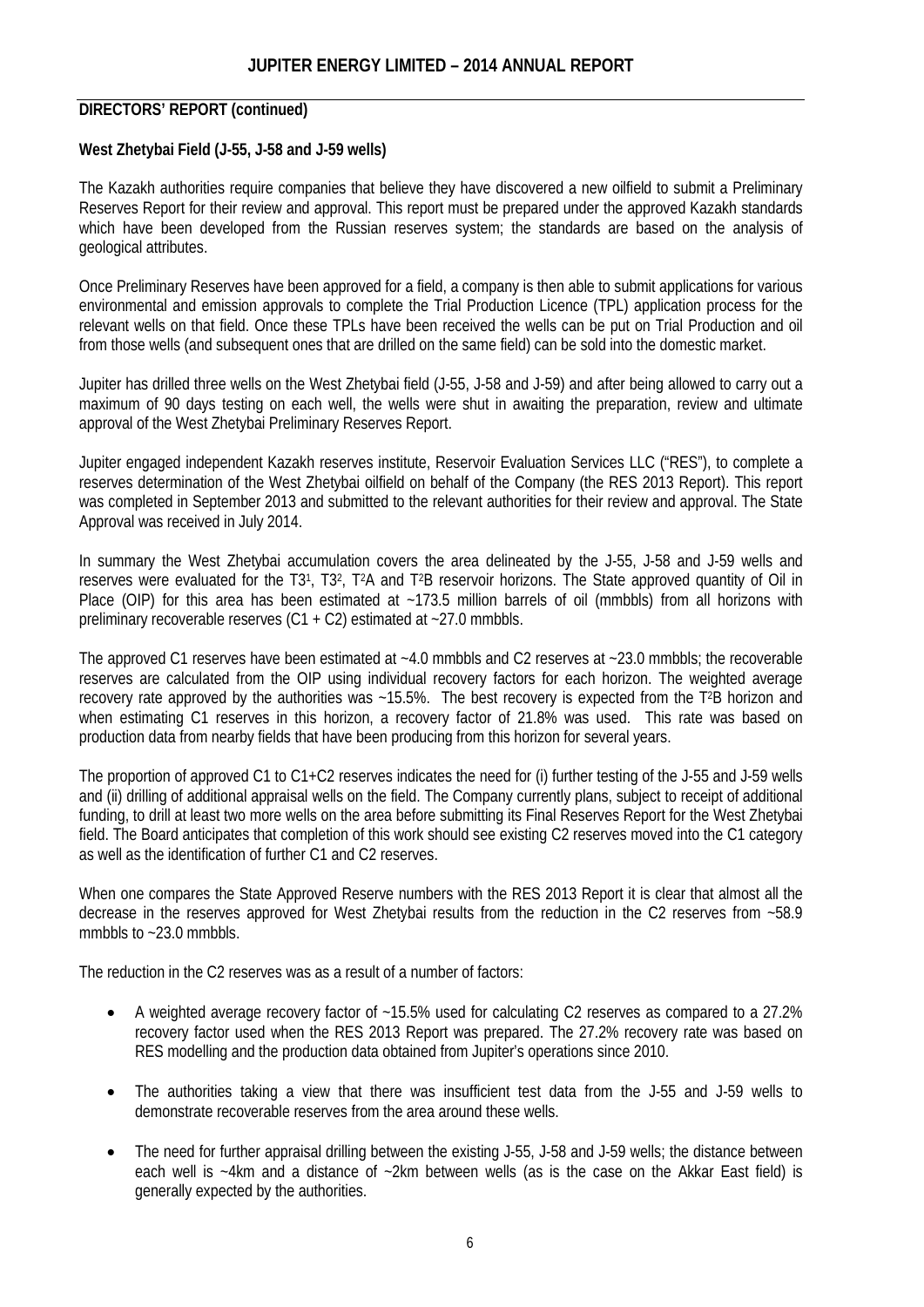In addition, more recent Pressure Volume Temperature (PVT) analysis indicated a less favourable oil volume (shrinkage) factor that also resulted in a reduction in the reserves that were approved by the authorities.

The key point to note is that the approval of the Preliminary Reserves Report for West Zhetybai enables the TPL application process to begin and during the three year TPL phase further appraisal work on West Zhetybai will be carried out before a Final Reserves Report is prepared for approval by the State authorities.

# **Forward Plan for Drilling Activity**

The Company is currently reviewing the funding plan for the coming twelve months. Assuming the funding is in place, it is expected that there will be a combination of exploration, appraisal and early development wells drilled.

In the North, the Company expects to drill at least two additional wells; one well on Akkar East will be drilled in an area of already proven C1 reserves and as such will be the Company's first 'production' well after the previous exploration and appraisal wells and will be named well 19 (the J-xx nomenclature being used for exploration and appraisal wells only). The other well will be an exploration well on the north east area of the permit (J-54).

Well 19 will be located between the J-51 and J-52 wells and (assuming success) will be placed on Trial Production as soon as it has been drilled.

The J-54 prospect is a large structural closure mapped using 3D seismic to the north of the producing Akkar East field. The Company believes the prospect is a separate field and the prognosis is that it is structurally up dip of Akkar East.

The Company considers that the main risk associated with the J-54 well is the presence of an adequate top seal to trap oil. Assuming success, the Company believes that the reservoir quality and flow rates should be similar to that found in the Akkar East field.

In the South, the J-58 and J-59 wells are both currently suspended awaiting approval of their respective TPLs. After the TPLs are granted wells J-58 will be put on production from the T2B horizon, and the J-59 well will be used to test the potential of the shallow Jurassic horizon before being completed for production from the T2B horizon.

Further remedial work will be carried out on J-55 to determine if commercial production can be established and this work may require separate approvals from the relevant bodies.

It is expected that, subject to the Company obtaining the requisite funding, two appraisal wells will be drilled on the West Zhetybai field during 2015/16.

#### **Details on the Exploration and Production Licences**

On 30 January 2014the Company submitted an application for a further two year extension to the Block 31 Exploration Licence. The Exploration Licence had an initial 6 year term (ending December 2012) and already has had its 1st two year extension approved to December 2014. This further extension, should it be approved, will take the exploration period through to December 2016. The application is well progressed and the Company expects to have the extension finalised during the 4<sup>th</sup> quarter of this calendar year.

The Block 31 contract also has the right to a 25 year Production Licence and it is the Company's intention to continue exploring on the southern section of Block 31 whilst also applying, during 2016, for a Production Licence for the already discovered Akkar East field in the northern section of Block 31.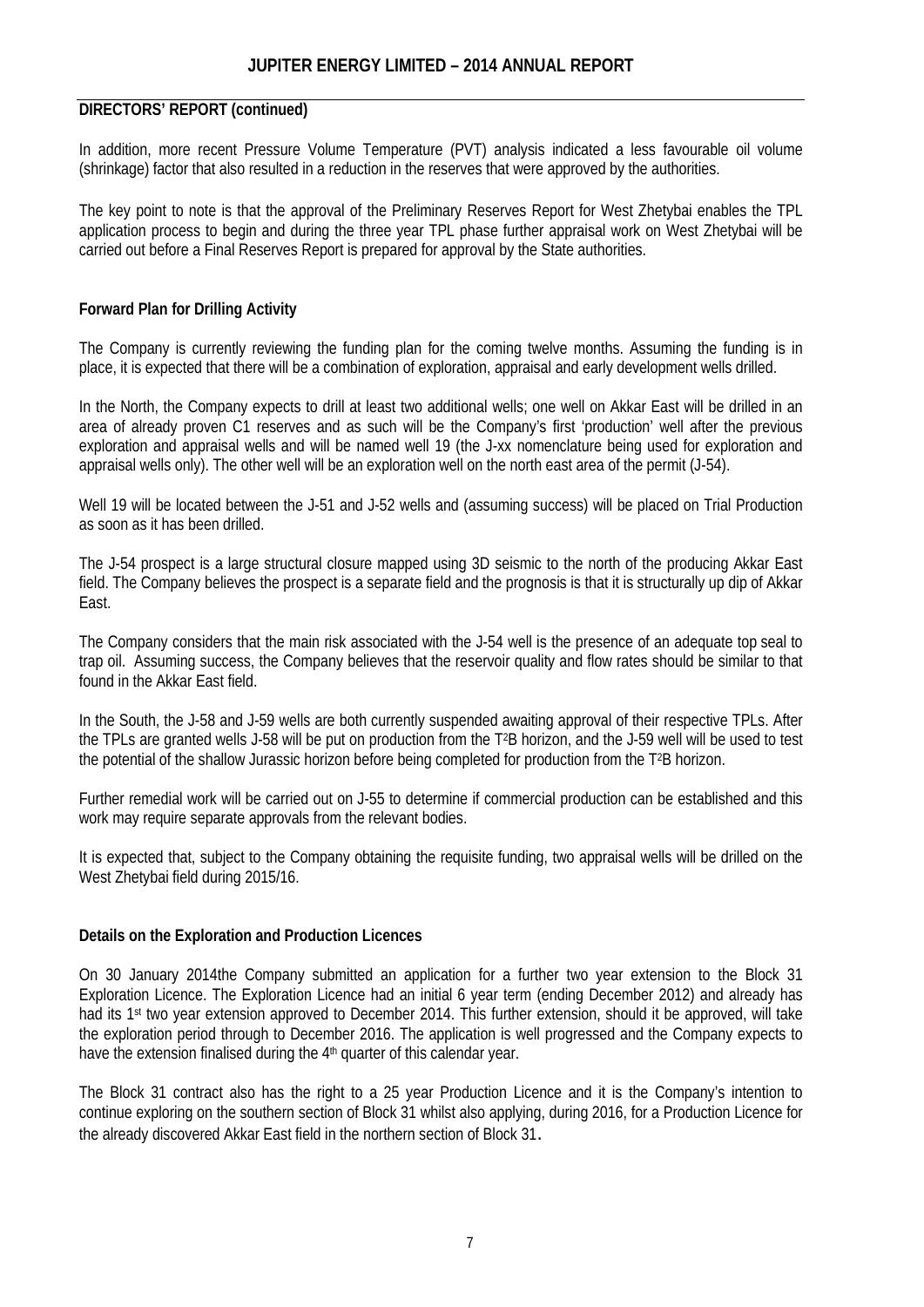# **Prospectivity**

As outlined in the Forward Plan for Drilling Activity section of this report, the drilling of J-54 during the 1st quarter of calendar 2015 has the potential, assuming success, for an a further upgrade of Block 31 reserves. The Company believes the prospectivity of Jupiter Energy's Block 31 continues to improve and the Board is confident that further additions to the reserves are achievable.

The Company is also progressing two land extension applications and if these are successful there could be further exploration targets identified for drilling in 2015/2016

# **Production**

As outlined above, the J-50, J-51, J-52 and J-53 wells already have their respective Trial Production Licences approved and it is expected that wells J-55, J-58 and J-59 will have their application for Trial Production licences approved during 2015.

Total barrels sold under Trial Production during the 2013/14 financial year totalled 247,500 for revenues of \$7.6 million. This figure represents a 31.03% increase in revenues achieved in the 2012/13 financial year (\$5.8m).

# **Board and Staffing**

An integrated operating team that has proven in-country experience as well as the capacity to operate major assets is a critical component to success in Kazakhstan. The continued building of such a team has been a majority priority over the course of several years and the past 12 months has been no exception.

The Board is confident that the Company is well prepared for continued growth over the coming years.

# **SIGNIFICANT EVENTS POST PERIOD END**

# State Approved Preliminary Reserve Report – West Zhetybai

On 04 July 2014 the Company announced the details of the State Approved Preliminary Reserves Report for the West Zhetybai field. The details of this announcement are covered in the Operating Review above under the section "**West Zhetybai Field (J-55, J-58 and J-59 wells)".**

In summary, the approved C1+C2 reserves for the West Zhetybai field have been estimated at ~27.0 mmbbls; C1 reserves of ~4.0 mmbbls and C2 reserves of ~23.0 mmbbls. The proportion of approved C1 to C1+C2 reserves indicates the need for (i) further testing of the J-55 and J-59 wells and (ii) drilling of additional appraisal wells on the field. The Company currently plans, subject to receipt of additional funding, to drill at least two more wells on the area before submitting its Final Reserves Report for the West Zhetybai field. The key point to note is that the approval of the Preliminary Reserves Report for West Zhetybai enables the Trial Production Licence (TPL) application process to begin and during the three year TPL phase further appraisal work on West Zhetybai will be carried out before a Final Reserves Report is prepared.

# Forward Plan:

The focus for West Zhetybai is to commence the TPL application process and bring wells J-58 and J-59 onto production as soon as possible subject to the availability of additional financing. In the medium term there will be more testing work carried out on the J-55 well and the plan is to drill at least two appraisal wells on the West Zhetybai field.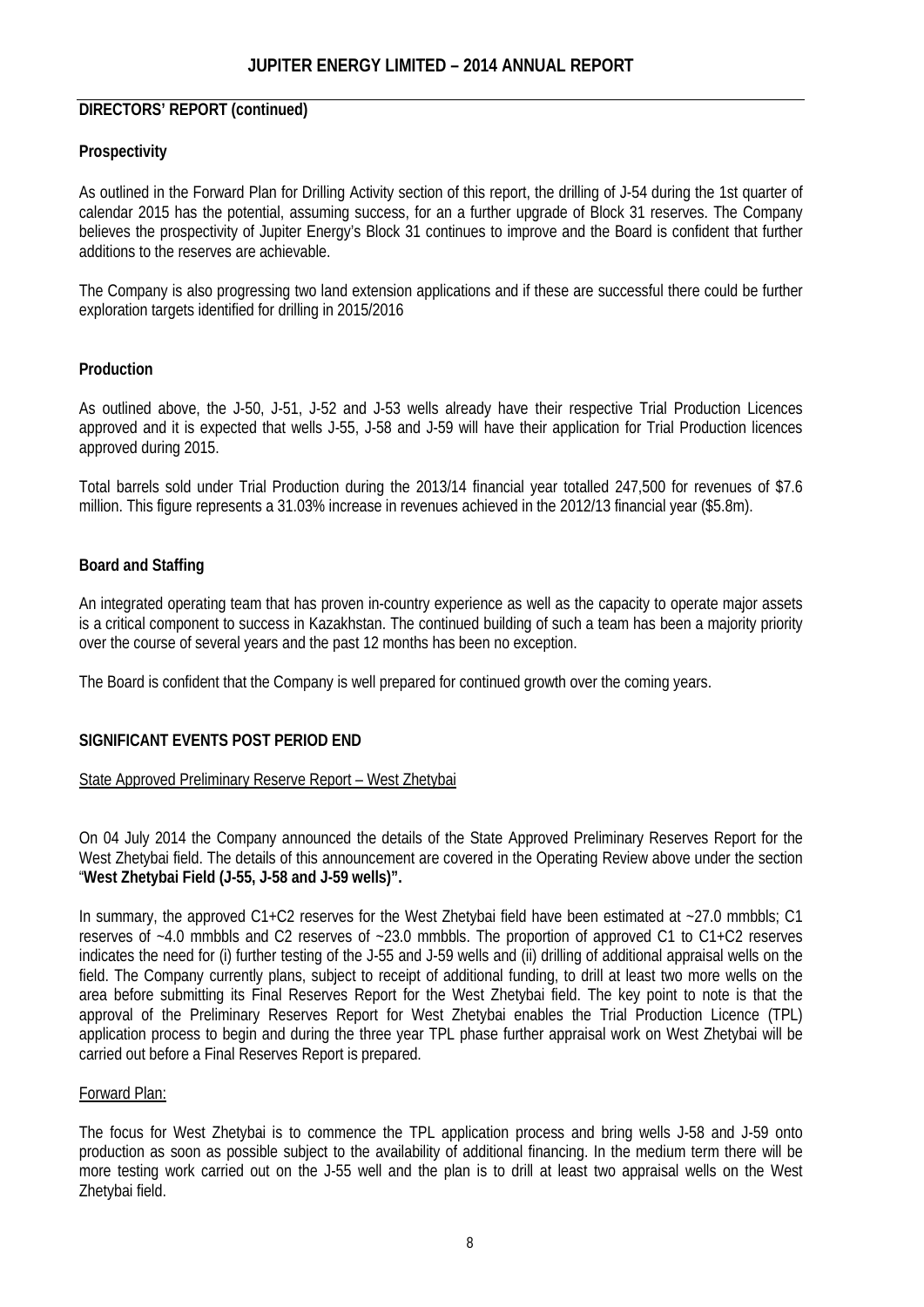# **SIGNIFICANT CHANGES IN THE STATE OF AFFAIRS**

Except as otherwise set out in this report, the Directors are unaware of any significant changes in the state of affairs or principal activities of the consolidated entity that occurred during the period under review.

# **LIKELY DEVELOPMENTS AND EXPECTED RESULTS**

The Directors will continue to pursue oil and gas exploration and production opportunities in the Republic of Kazakhstan.

As Jupiter Energy Limited is listed on the Australian Stock Exchange, London's AIM Market (AIM) and the Kazakh Stock Exchange (KASE), it is subject to the continuous disclosure requirements of the ASX Listing Rules, the AIM Rules and the KASE Rules for Companies which require immediate disclosure to the market of information that is likely to have a material effect on the price or value of Jupiter Energy Limited's securities.

#### **ENVIRONMENTAL REGULATION**

The consolidated entity is committed to achieving the highest standards of environmental performance. Standards set by the Government of Kazakhstan are comprehensive and highly regulated. The consolidated entity strives to comply not only with all Kazakh government regulations, but also maintain worldwide industry standards.

To maintain these high standards the Company is committed to a locally developed environmental monitoring programme. This monitoring programme will continue to expand as and when new regulations are implemented and adopted in Kazakhstan.

# **HEALTH & SAFETY**

The Company has developed a comprehensive Health and Safety policy for its operations in Kazakhstan and has the appropriate personnel in place to monitor the performance of the Company with compliance under this policy. The Company outsources many of its key drilling functions and as part of any contract entered into with third parties, a commitment to Health & Safety and a demonstrated track record of success in this area is a key performance indicator in terms of deciding on which companies will be contracted.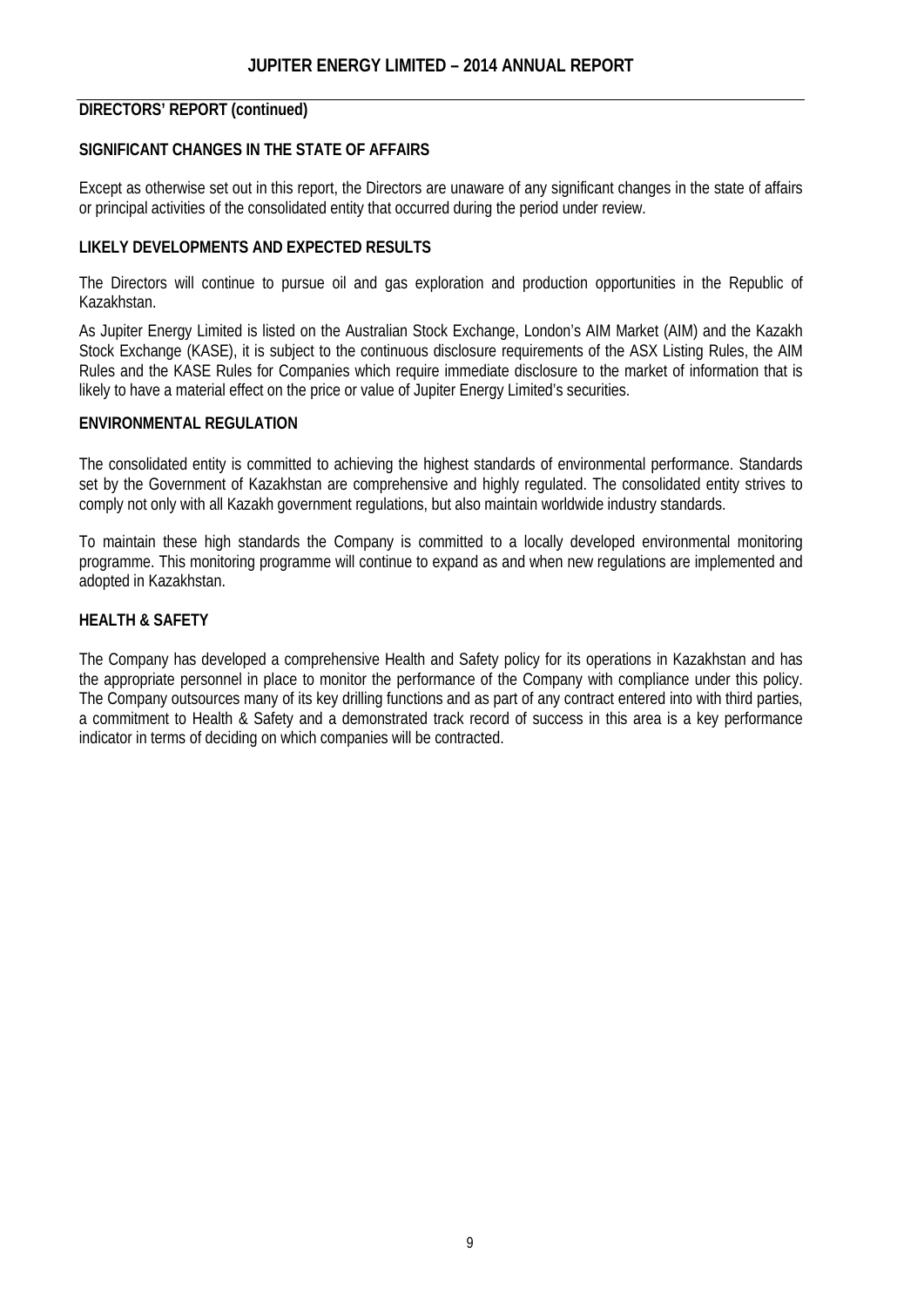# **MEETINGS OF DIRECTORS**

The number of meetings of the Directors held during the year and the number of meetings attended by each Director was as follows:

|                          | <b>Board of Directors</b>                   |        |  |  |
|--------------------------|---------------------------------------------|--------|--|--|
|                          | Number<br>Number<br>eligible to<br>attended |        |  |  |
|                          |                                             | attend |  |  |
| <b>Current Directors</b> |                                             |        |  |  |
| G Gander                 |                                             |        |  |  |
| A Beardsall              |                                             |        |  |  |
| <b>B</b> Kuandykov       |                                             |        |  |  |
| S Mison                  |                                             |        |  |  |

#### **Committee membership**

Due to the small number and geographical spread of the Directors, it was determined that the Board would undertake all of the duties of properly constituted Audit & Compliance and Remuneration Committees.

#### **Competent Persons Statements**

#### General

Keith Martens, BSc Geology and Geophysics, with over 35 years' oil & gas industry experience, is the qualified person who has reviewed and approved the technical information contained in this report. Keith Martens has no material interest in the Company.

#### Kazakh State Approved Reserves

The information in this report which relates to the C1 and C2 Block 31 reserve estimations is based on information compiled by Reservoir Evaluation Services LLP ("RES"), a Kazakh based oil & gas consulting company that specialises in oil & gas reserve estimations. RES has used the Kazakh Reserve classification system in determining their estimations. RES has sufficient experience which is relevant to oil & gas reserve estimation and to the specific permit in Kazakhstan to qualify as competent to verify the information pertaining to the C1 and C2 reserve estimations. RES has given and not withdrawn its written consent to the inclusion of the C1 and C2 reserve estimations in the form and context in which they appear in this report. RES has no financial interest in the Company.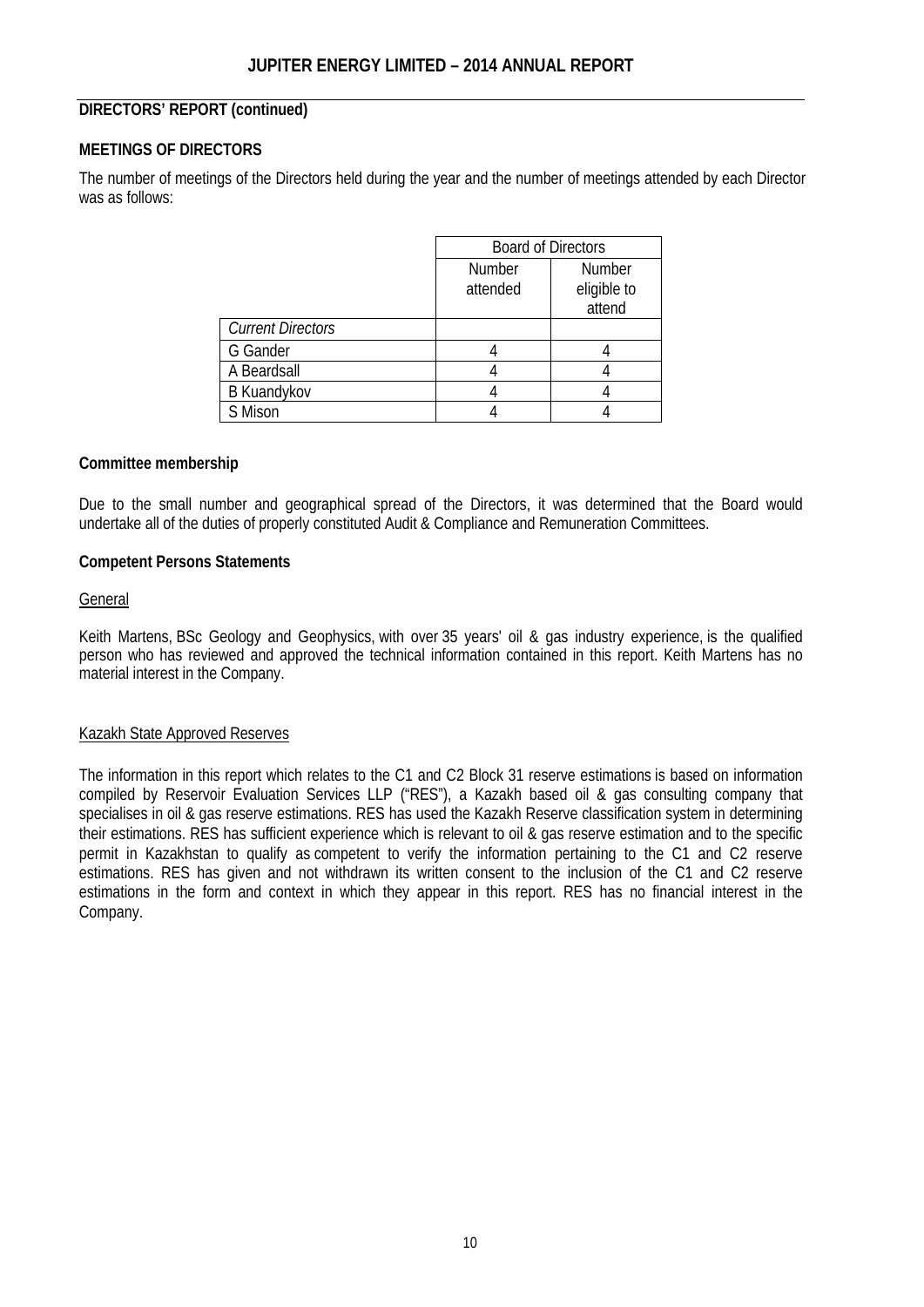# **JUPITER ENERGY LIMITED – 2014 ANNUAL REPORT**

#### **REMUNERATION REPORT (Audited)**

This remuneration report outlines the Director and executive remuneration arrangements of the Company and the Group in accordance with the requirements of the Corporations Act 2001 and its Regulations. For the purposes of this report, key management personnel (KMP) of the Group are defined as those persons having authority and responsibility for planning, directing and controlling the major activities of the Company and the Group, directly or indirectly, including any Director (whether executive or otherwise) of the parent company, and includes the three executives in the Company and the Group.

For the purposes of this report, the term 'executive' encompasses the chief executive, senior executives, general managers and secretaries of the Company and the Group.

**Details of key management personnel (including the three highest executives of the Company and the Group)**

#### **(i) Directors**

| Chairman / CEO (Executive)                     |
|------------------------------------------------|
| Director (Non-Executive)                       |
| Director (Non-Executive)                       |
| Director / CFO / Company Secretary (Executive) |
|                                                |

#### **(ii) Executives**

| Keith Martens | <b>Technical Consultant</b>               |
|---------------|-------------------------------------------|
| John Kroshus  | Technical Consultant (resigned July 2013) |

There were no other changes after reporting date and before the date the financial report was authorised for issue.

#### **Remuneration Philosophy**

The remuneration policy of the Group has been designed to align Directors and executives interests with the shareholder and business objectives by providing a fixed remuneration component and offering long term incentives based on a key performance area – the material improvement in share price performance. The Board of the Group believes the remuneration policy to be appropriate to attract and retain the best executives and Directors to run and manage the Company, as well as create goal congruence between Directors, executives and shareholders.

The Board's policy for determining the nature and amount of remuneration for Board members and senior executives of the Company is as follows:

- The remuneration policy, setting the terms and conditions for the executive directors and other senior executives, was developed by the Board after a review of similar listed and unlisted companies with activities in overseas jurisdictions and taking into account the experience and skill set required to successfully develop operations in these jurisdictions from early stage development. The Company does not have a remuneration committee. The Board is of the opinion that due to the nature and size of the Company, the functions performed by a Remuneration Committee can be adequately handled by the full Board.
- All executives receive a base salary (which is based on factors such as length of service and experience), superannuation, fringe benefits and performance incentives.
- The Board reviews executive packages annually by reference to the Company's performance, executive performance and comparable information from industry sectors and other listed companies in similar industries.

Executives are eligible to participate in the Company's long term performance rights plan.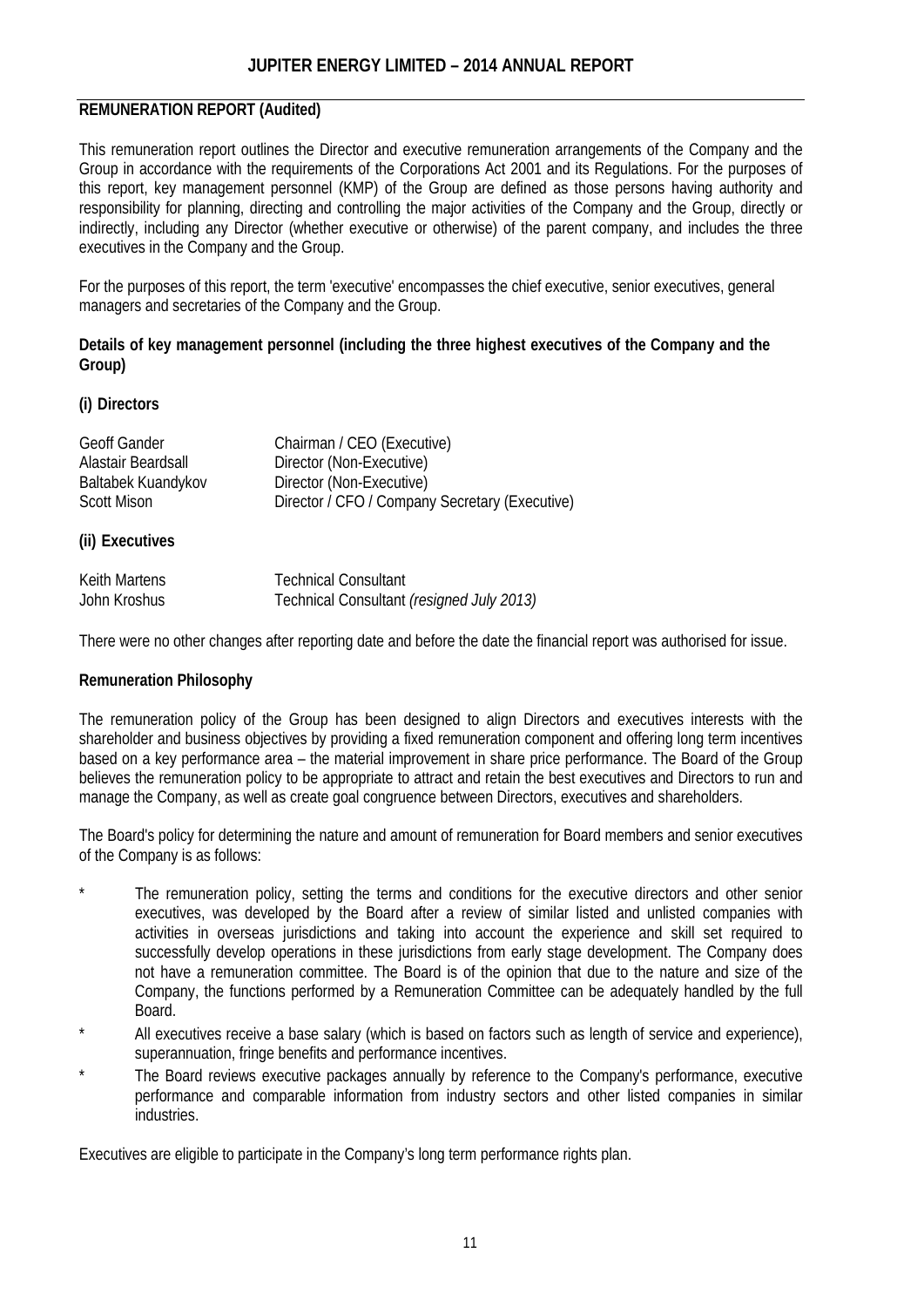# **REMUNERATION REPORT (Audited) (continued)**

The executive Directors and executives receive a superannuation guarantee contribution as required by the government which is currently 9.5%, and do not receive any other retirement benefits.

The remuneration paid to Directors and executives is valued at the cost to the Company and expensed. Shares given to Directors and executives are valued as the difference between the market price of those shares and the amount paid by the Director or executive. Options are valued using the Black & Scholes methodology. Performance Rights are valued using a hybrid employee share option model. The hybrid model incorporates a trinomial option valuation and a Monte Carlo simulation.

#### **Remuneration Structure**

#### **Non-Executive Director Remuneration**

#### *Objective*

The Board seeks to set aggregate remuneration at a level which provides the Company with the ability to attract and retain directors of the highest calibre, whilst incurring a cost which is acceptable to shareholders.

#### *Structure*

The Board policy is to remunerate non-executive directors at market rates for comparable companies for time, commitment and responsibilities. The Board determines payments to the non-executive Directors and reviews their remuneration annually, based on market practice, duties and accountability. Independent external advice is sought when required. The maximum aggregate amount of fees that can be paid to non-executive Directors is subject to approval by shareholders at the Annual General Meeting. Total remuneration for all non-executive Directors, is not to exceed \$350,000 per annum as approved by shareholders at the Annual General Meeting held on 15 November 2010. Fees for non-executive Directors are not linked to performance of the Company. However, to align Directors' interests with shareholder interests, the non-executive Directors have been issued Performance Rights which have vesting conditions that are specifically linked to share price performance. Non-executive Directors are also encouraged to hold shares in the company.

The amount of aggregate remuneration sought to be approved by shareholders and the manner in which it is apportioned amongst Directors is reviewed annually. The Board considers the fees paid to non-executive directors of comparable companies and the potential value provided via the allocation of Performance Rights when undertaking the annual review process.

Each Director receives a fee for being a Director of the Company. Directors who are called upon to perform extra services beyond the director's ordinary duties may be paid additional fees for those services.

#### **Executive Remuneration**

#### *Objective*

The Group aims to reward executives with a level and mix of remuneration commensurate with their position and responsibilities within the Group so as to:

- reward executives for Company, business unit and individual performance;
- align the interests of executives with those of shareholders;
- link reward with the strategic goals and performance of the Company; and
- ensure total remuneration is competitive by market standards.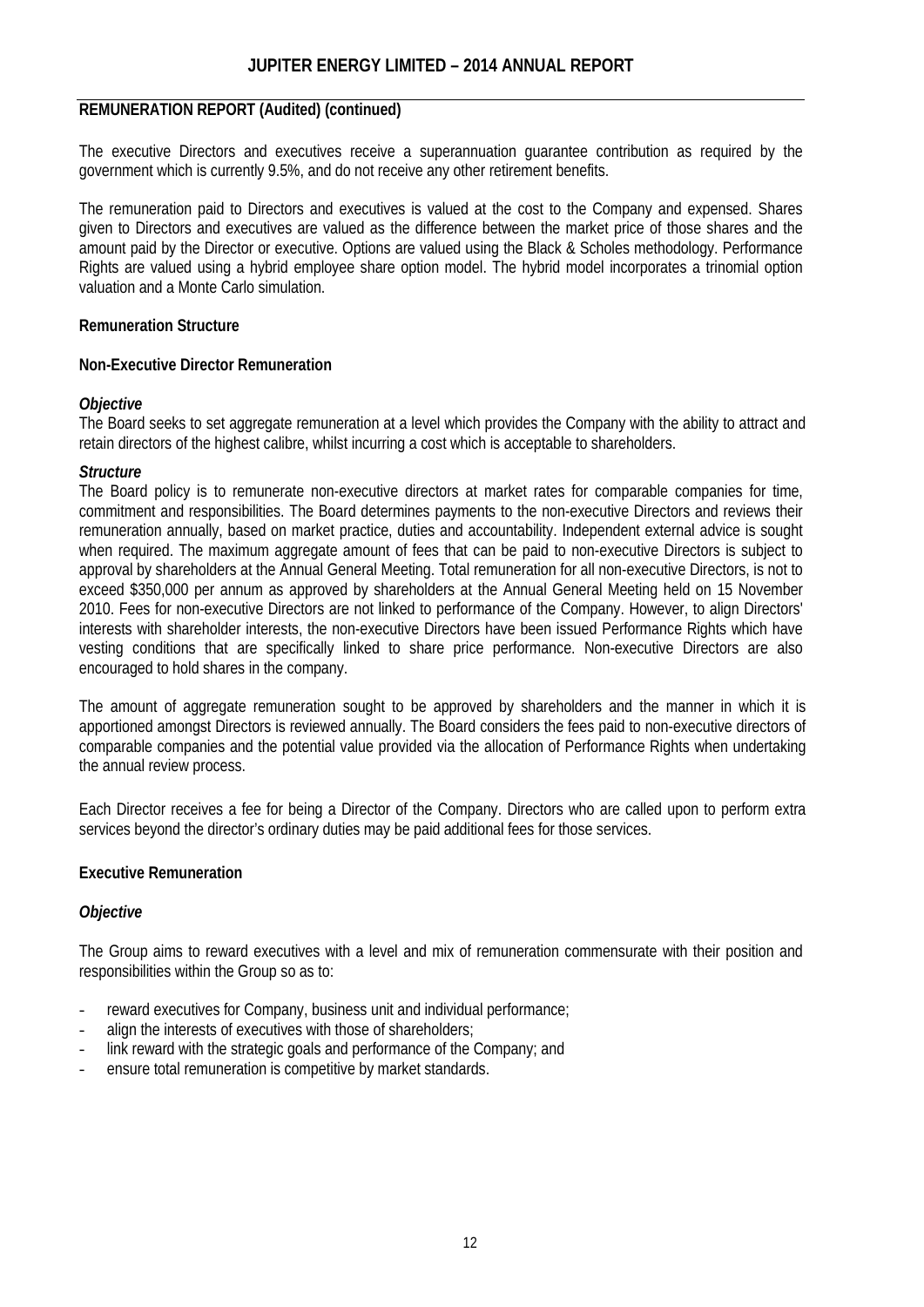# **REMUNERATION REPORT (Audited) (continued)**

#### *Structure*

In determining the level and make-up of executive remuneration, the Board reviews remuneration packages provided by similar listed and unlisted companies with activities in overseas jurisdictions and taking into account the experience and skill set required to successfully develop operations in these jurisdictions from early stage development as well as the salary levels of local workers in that jurisdiction. It is the Board's policy that employment contracts are entered into with the Chief Executive Officer and all key management personnel.

#### **Fixed Remuneration**

The fixed remuneration of executives is comprised of a base salary and superannuation. The fixed remuneration of executives is reviewed annually.

# **Variable remuneration – Short Term Incentives (STI)**

The Group operates a STI program for its Kazakh based employees, which is based on a cash bonus subject to the attainment of clearly defined Branch and individual measures.

Actual STI payments awarded to each employee depends on the extent to which specific targets are met. The targets consist of a number of key performance indicators (KPIs) covering financial and non-financial Branch and individual measures of performance.

Directors are not eligible for participation in the STI program.

# **Variable Remuneration – Long Term Incentives (LTI)**

# *Objective*

The objectives of long term incentives are to:

- align executives remuneration with the creation of shareholder wealth;
- recognise the ability and efforts of the Directors, employees and consultants of the Company who have contributed to the success of the Company and to provide them with rewards where deemed appropriate;
- provide an incentive to the Directors, employees and consultants to achieve the long term objectives of the Company and improve the performance of the Company; and
- attract persons of experience and ability to employment with the Company and foster and promote loyalty between the Company and its Directors, employees and consultants.

#### *Structure*

Long term incentives granted to Directors and senior executives are delivered in the form of Performance Rights, issued under the Performance Rights Plan.

#### *Company Performance*

Due to the current embryonic stage of the Company's growth it is not appropriate at this time to evaluate the Company's financial performance using generally accepted measures such as EBITDA and profitability; this assessment will be developed over the next few years.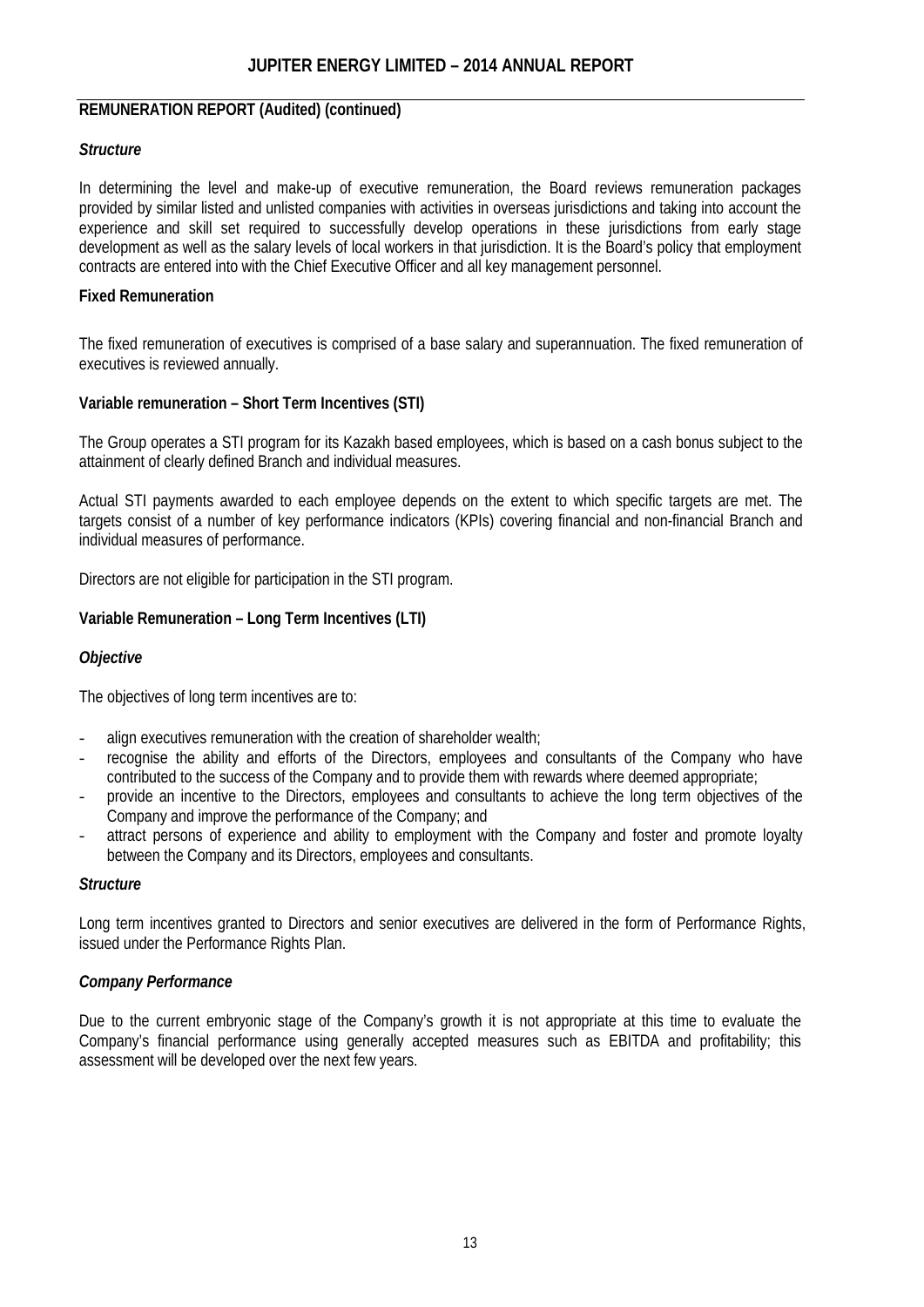# **REMUNERATION REPORT (Audited) (continued)**

The following information provides a summary of the Company's financial performance for the last five years:

|                                   | 2014        | 2013        | 2012          | 2011        | 2010              |
|-----------------------------------|-------------|-------------|---------------|-------------|-------------------|
| Revenue                           | 7,586,442   | 5,778,057   | 1,063,086     |             |                   |
| Loss before income tax            | (2,547,271) | (4,885,829) | (4, 295, 102) | (4,889,671) | (5,512,070)       |
| Earnings per share (cents)*       | (1.66)      | (3.25)      | (3.70)        | (5.25)      | (8.25)            |
| Last share price at Balance Date* | 0.40        | 0.55        | 0.415         | 0.72        | 0.51              |
| Market capitalisation             | 61.4m       | 82.7m       | 48.2m         | 83.4m       | 30.1 <sub>m</sub> |

\*The earnings per share and last share price have been adjusted for all periods to reflect the 15:1 share consolidation approved on 12 August 2011.

#### *Relationship of Reward and Performance*

The value of Performance Rights will represent a significant portion of an executive's salary package. The ultimate value to the executives of the Performance Rights depends on the share price of Jupiter Energy Ltd. The share price is the key performance criteria for the long term incentive as the realised value arising from Performance Rights issued is dependent upon an increase in the share price to above the minimum vesting price for the Performance Rights.

Below is a summary of performance conditions for Performance Rights:

The number of Performance Rights vest in proportion to the percentage increase in share price above \$0.735 at vesting date. If the share price is less than \$0.919 (minimum vesting price) no Performance Rights vest. For 100% of the Performance Rights to vest, the share price of the Company needs to reach \$1.47.

In respect of the Vesting Condition, the % increase in the Share price of the Company will be calculated by reference to the volume weighted average price of Shares in the 20 consecutive trading days immediately prior to the Expiry Date (31 December 2014). No Performance Rights vest if the calculated share price is less than the minimum vesting price at vesting date. The minimum vesting price was set based on 25% premium to the Company's share price at the original grant date.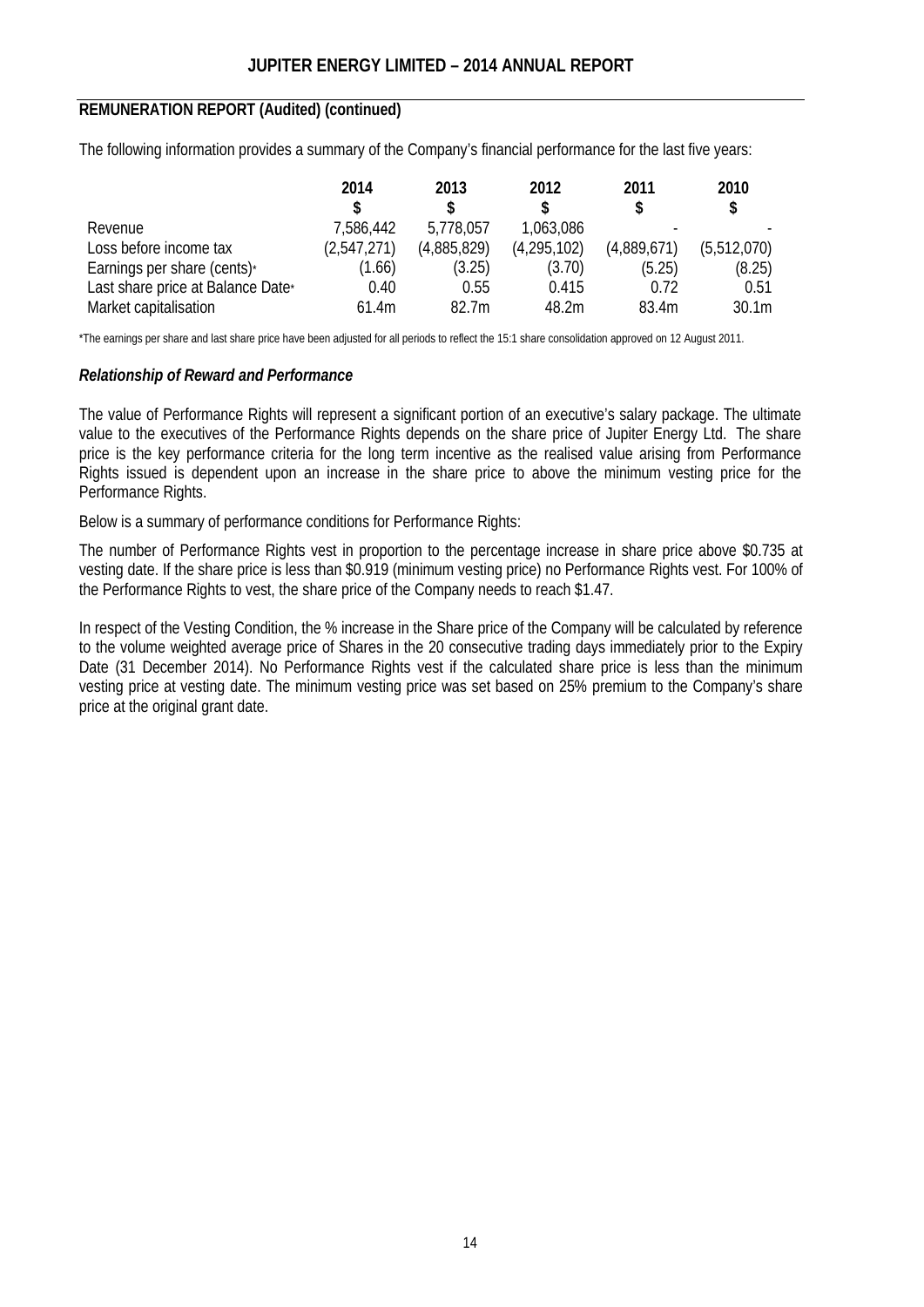#### **Table 1: Remuneration for the year ended 30 June 2014**

|                                                                                   |                                       | Short-term benefits |             | Post-employment<br>benefits | Share-based<br>payment |                    |                                                             |                             |
|-----------------------------------------------------------------------------------|---------------------------------------|---------------------|-------------|-----------------------------|------------------------|--------------------|-------------------------------------------------------------|-----------------------------|
| Name                                                                              | Cash<br>salary and<br>Consulting fees | Cash<br>bonus (c)   | Other<br>\$ | Super-<br>annuation<br>\$   | Performance<br>Rights  | Total<br>S         | Remuneration<br>consisting of<br>Performance<br>Rights<br>℅ | Performance<br>related<br>% |
| Non-executive director                                                            |                                       |                     |             |                             |                        |                    |                                                             |                             |
| A Beardsall                                                                       | 40,000                                |                     |             |                             | 143,200                | 183,200            | 78.16%                                                      | 78.16%                      |
| <b>B</b> Kuandykov                                                                | 42,810                                |                     |             |                             | 143,200                | 186,010            | 76.98%                                                      | 76.98%                      |
| Total non-executive directors                                                     | 82,810                                |                     |             |                             | 286,400                | 369,210            |                                                             |                             |
| <b>Executive directors</b><br>G Gander (a)<br>S Mison (b)<br>Other key management | 321,577<br>130,000                    | 11,250              | 138,728     | 30,000                      | 143,200<br>32,063      | 633,505<br>173,313 | 22.60%<br>18.50%                                            | 22.60%<br>24.99%            |
| personnel<br>K Martens                                                            | 67,000                                |                     |             |                             |                        | 67,000             |                                                             |                             |
| J Kroshus                                                                         | 47,998                                |                     |             |                             | (14, 194)              | 33,804             |                                                             |                             |
| <b>Total executives</b>                                                           | 566,575                               | 11,250              | 138,728     | 30,000                      | 161,069                | 907,622            |                                                             |                             |
| <b>Totals</b>                                                                     | 649,385                               | 11,250              | 138,728     | 30,000                      | 447,468                | 1,276,832          |                                                             |                             |

(a): Other relates to living expenses covering cost of apartment/office in London as per service agreement.

(b): Fees relate to CFO / Company Secretary (\$90,000) and Director Fees (\$40,000).

(c): The cash bonus to Mr Mison was for the period 1 January 2014 to 30 June 2014. Under his service agreement, he is entitled a cash bonus every six months to a maximum of \$15,000 per six months. The performance criteria were to ensure full compliance with ASX, AIM and KASE and sign off of debt funding package. The % of bonus granted was 75%, with 25% being forfeited.

#### **Table 2: Remuneration for the year ended 30 June 2013**

|                                                                                                                          |                                          | Short-term benefits |                   | Post-employment<br>benefits | Share-based<br>payment      |                                          |                                                             |                             |
|--------------------------------------------------------------------------------------------------------------------------|------------------------------------------|---------------------|-------------------|-----------------------------|-----------------------------|------------------------------------------|-------------------------------------------------------------|-----------------------------|
| Name                                                                                                                     | Cash<br>salary and<br>Consulting fees    | Cash<br>bonus<br>\$ | Other<br>\$       | Super-<br>annuation<br>\$   | Performance<br>Rights       | Total                                    | Remuneration<br>consisting of<br>Performance<br>Rights<br>% | Performance<br>related<br>% |
| Non-executive director                                                                                                   |                                          |                     |                   |                             |                             |                                          |                                                             |                             |
| A Beardsall                                                                                                              | 40,000                                   |                     |                   |                             | 236,611                     | 276,611                                  | 85.54%                                                      | 85.54%                      |
| <b>B</b> Kuandykov                                                                                                       | 40,415                                   |                     |                   |                             | 236,611                     | 277,026                                  | 85.41%                                                      | 85.41%                      |
| Total non-executive directors                                                                                            | 80,415                                   |                     |                   |                             | 473,222                     | 553,637                                  |                                                             |                             |
| <b>Executive directors</b><br>G Gander (a)<br>S Mison (b)<br>Other key management<br>personnel<br>K Martens<br>J Kroshus | 296,990<br>130,000<br>157,200<br>290,190 |                     | 120,429<br>38,567 | 16,000                      | 236,611<br>52,054<br>14,194 | 670,030<br>182,054<br>157,200<br>342,951 | 35.31%<br>28.59%<br>4.14%                                   | 35.31%<br>28.59%<br>4.14%   |
| <b>Total executives</b>                                                                                                  | 874,380                                  |                     | 158,996           | 16,000                      | 302,859                     | 1,352,235                                |                                                             |                             |
| <b>Totals</b>                                                                                                            | 954,795                                  |                     | 158,996           | 16,000                      | 776,081                     | 1,905,872                                |                                                             |                             |

(a): Other relates to living expenses covering cost of apartment/office in London as per service agreement.

(b): Fees relate to CFO / Company Secretary (\$90,000) and Director Fees (\$40,000).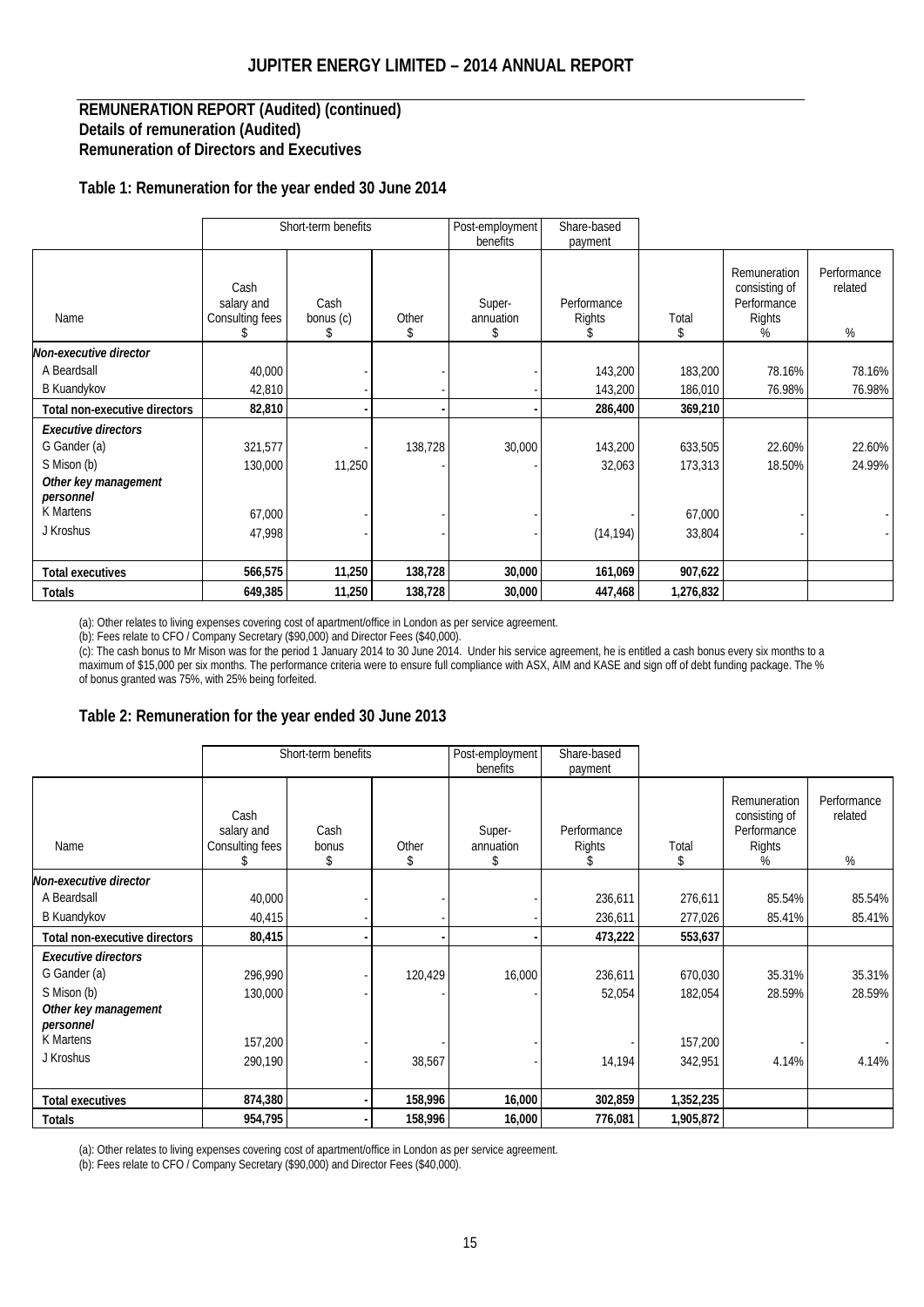#### **Compensation Options: Granted and vested during the year ended 30 June 2014**

During the 2014 and 2013 year, there were no options granted. No options, listed or unlisted, were exercised during the year.

#### **Share issued on Exercise of Compensation Options**

There were no shares issued on the exercise of compensation options during the financial years ended 30 June 2014 or 30 June 2013.

#### **Performance Rights**

On 7 November 2013, 1,074,999 performance rights were approved by shareholders to directors. The number of performance rights vest in proportion to the percentage increase in share price at vesting date \$0.919 (minimum vesting price). For 100% of the performance rights to vest, the share price of the Company needs to reach \$1.47. In respect of the Vesting Condition, the percentage increase in the Share price of the Company will be calculated by reference to the volume weighted average price of Shares in the 20 consecutive trading days immediately prior to the Vesting Date (31 December 2014). No performance rights vest if the calculated share price is less than the minimum vesting price at vesting date.

At the same meeting shareholders approved the extension of the existing 7,000,001 performance rights to 31 December 2014, with the same terms and conditions. This brings the total number of performance rights on issue as at 30 June 2014 to 8,075,000 and these performance rights all expire on 31 December 2014.

The fair value of performance rights granted to directors is estimated as at the grant date using a Monte Carlo simulation option pricing model taking into account the terms and conditions upon which the instruments were granted.

The following table lists the inputs to the models for the year ended 30 June 2014:

Performance Rights

| Grant date                   | 7 November 2013 |
|------------------------------|-----------------|
| Number of performance rights | 1,074,999       |
| Share price                  | 37.5 cents      |
| Exercise price               | 0 cents         |
| Dividend Yield               | $0.0\%$         |
| <b>Expected volatility</b>   | 55.0%           |
| Risk-free interest rate      | 2.54%           |
| Expected life                | 1.15 year       |
| Weighted average fair value  | 1.97 cents      |
| Total amount                 | \$21,177        |
| Expensed to 30 June 2014     | \$12,101        |

During the current period, no performance rights vested.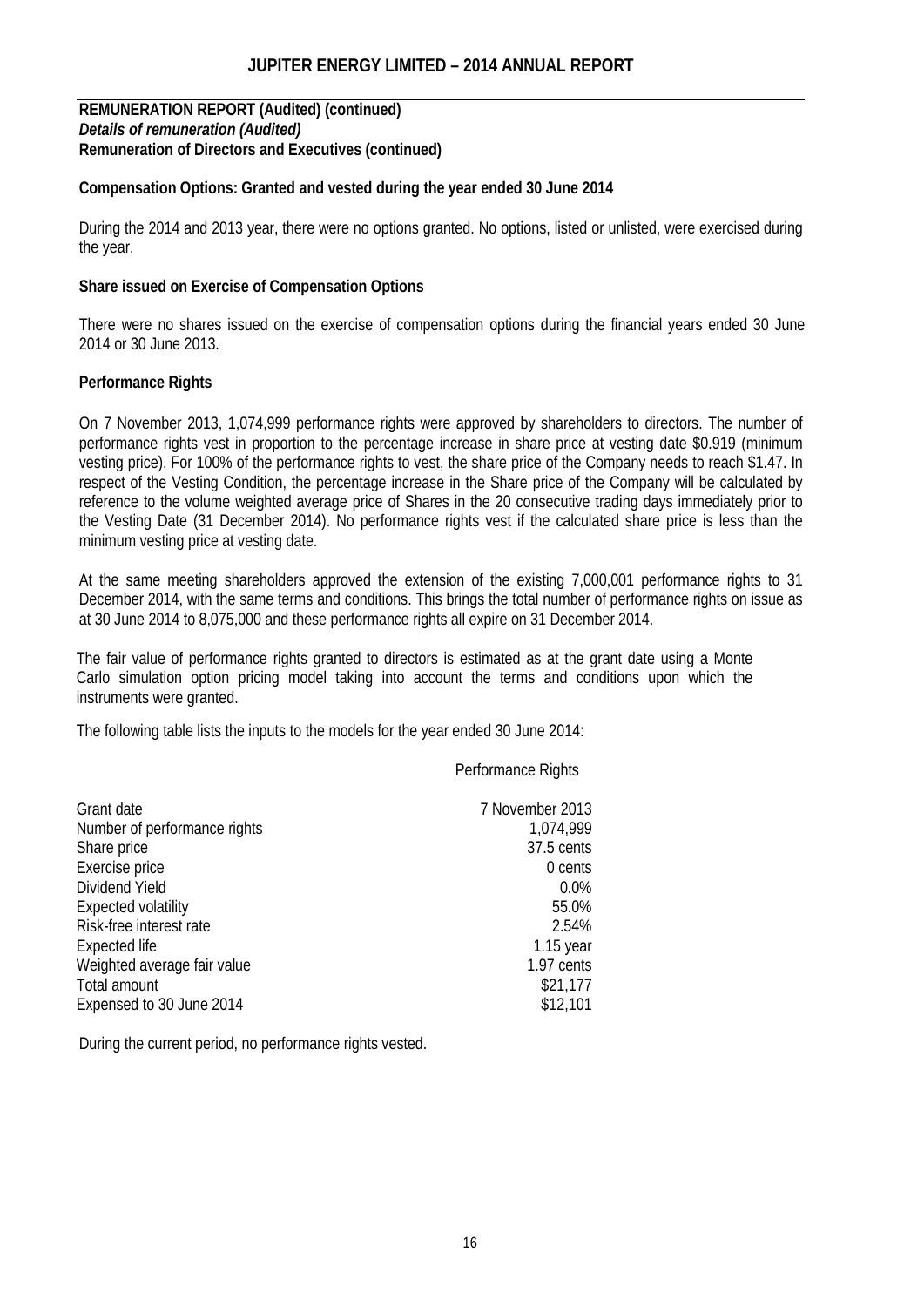#### **Table 3: Compensation Performance Rights: Granted and vested during the year ended 30 June 2014**

|                    |                | Granted                         | Terms & Conditions for each Grant<br><b>Fair Value</b><br>Exercise price |                 |                |                           | <b>Vested</b>  |      |
|--------------------|----------------|---------------------------------|--------------------------------------------------------------------------|-----------------|----------------|---------------------------|----------------|------|
|                    | Number         | Grant /<br>Modification<br>Date | per right at<br>grant date<br>\$                                         | per right<br>\$ | Expiry<br>Date | First<br>Exercise<br>Date | Number         | $\%$ |
| <b>New Grant</b>   |                |                                 |                                                                          |                 |                |                           |                |      |
| A Beardsall        | 333,333        | 7 Nov 2013                      | \$0.0197                                                                 | \$0.00          | 31 Dec 2014    | 31 Dec 2014               |                |      |
| <b>B</b> Kuandykov | 333,333        | 7 Nov 2013                      | \$0.0197                                                                 | \$0.00          | 31 Dec 2014    | 31 Dec 2014               |                |      |
| G Gander           | 333,333        | 7 Nov 2013                      | \$0.0197                                                                 | \$0.00          | 31 Dec 2014    | 31 Dec 2014               |                |      |
| S Mison            | 75,000         | 7 Nov 2013                      | \$0.0197                                                                 | \$0.00          | 31 Dec 2014    | 31 Dec 2014               |                |      |
| Total              | 1,074,999      |                                 |                                                                          |                 |                |                           | $\blacksquare$ |      |
| Modification *     |                |                                 |                                                                          |                 |                |                           |                |      |
| A Beardsall        |                | 7 Nov 2013                      | \$0.0197(i)                                                              | \$0.00          | 31 Dec 2014    | 31 Dec 2014               |                |      |
| <b>B</b> Kuandykov |                | 7 Nov 2013                      | \$0.0197(i)                                                              | \$0.00          | 31 Dec 2014    | 31 Dec 2014               |                |      |
| G Gander           |                | 7 Nov 2013                      | \$0.0197(i)                                                              | \$0.00          | 31 Dec 2014    | 31 Dec 2014               |                |      |
| S Mison            |                | 7 Nov 2013                      | \$0.0197(i)                                                              | \$0.00          | 31 Dec 2014    | 31 Dec 2014               |                |      |
| Total              | $\sim$         |                                 |                                                                          |                 |                |                           |                |      |
| Modification *     |                |                                 |                                                                          |                 |                |                           |                |      |
| A Beardsall        |                | 14 May 2012                     | \$0.0197(i)                                                              | \$0.00          | 31 Dec 2014    | 31 Dec 2014               |                |      |
| <b>B</b> Kuandykov | $\blacksquare$ | 14 May 2012                     | \$0.0197(i)                                                              | \$0.00          | 31 Dec 2014    | 31 Dec 2014               |                |      |
| G Gander           |                | 14 May 2012                     | \$0.0197(i)                                                              | \$0.00          | 31 Dec 2014    | 31 Dec 2014               |                |      |
| S Mison            |                | 14 May 2012                     | \$0.0197(i)                                                              | \$0.00          | 31 Dec 2014    | 31 Dec 2014               |                |      |
| Total              |                |                                 |                                                                          |                 |                |                           |                |      |
| $\cdots$           |                |                                 |                                                                          |                 |                |                           |                |      |

\*The only modification was the expiry vesting date was extended from 7 November 2013 to 31 December 2014. All other terms and conditions remained the same.

(i) Represents the incremental fair value, between the original and modified awards at modification date.

### **Table 4: Compensation Performance Rights: Granted and vested during the year ended 30 June 2013**

|                       | Granted   |            | Fair Value                 | Exercise price | Terms & Conditions for each Grant |                           | Vested |   |
|-----------------------|-----------|------------|----------------------------|----------------|-----------------------------------|---------------------------|--------|---|
|                       | Number    | Grant Date | per right at<br>grant date | per right      | Expiry<br>Date                    | First<br>Exercise<br>Date | Number | % |
| <b>Original Grant</b> |           |            |                            |                |                                   |                           |        |   |
| <b>Directors</b>      |           |            |                            |                |                                   |                           |        |   |
| A Beardsall           | 1,500,000 | 9 Nov 2012 | \$0.51                     | \$0.00         | 31 Dec 2013                       | 31 Dec 2013               | ۰      |   |
| B Kuandykov           | 1,500,000 | 9 Nov 2012 | \$0.51                     | \$0.00         | 31 Dec 2013                       | 31 Dec 2013               | $\sim$ |   |
| G Gander              | 1,500,000 | 9 Nov 2012 | \$0.51                     | \$0.00         | 31 Dec 2013                       | 31 Dec 2013               | ۰      |   |
| S Mison               | 366,666   | 9 Nov 2012 | \$0.51                     | \$0.00         | 31 Dec 2013                       | 31 Dec 2013               | ۰      |   |
| Total                 | 4,866,666 |            |                            |                |                                   |                           |        |   |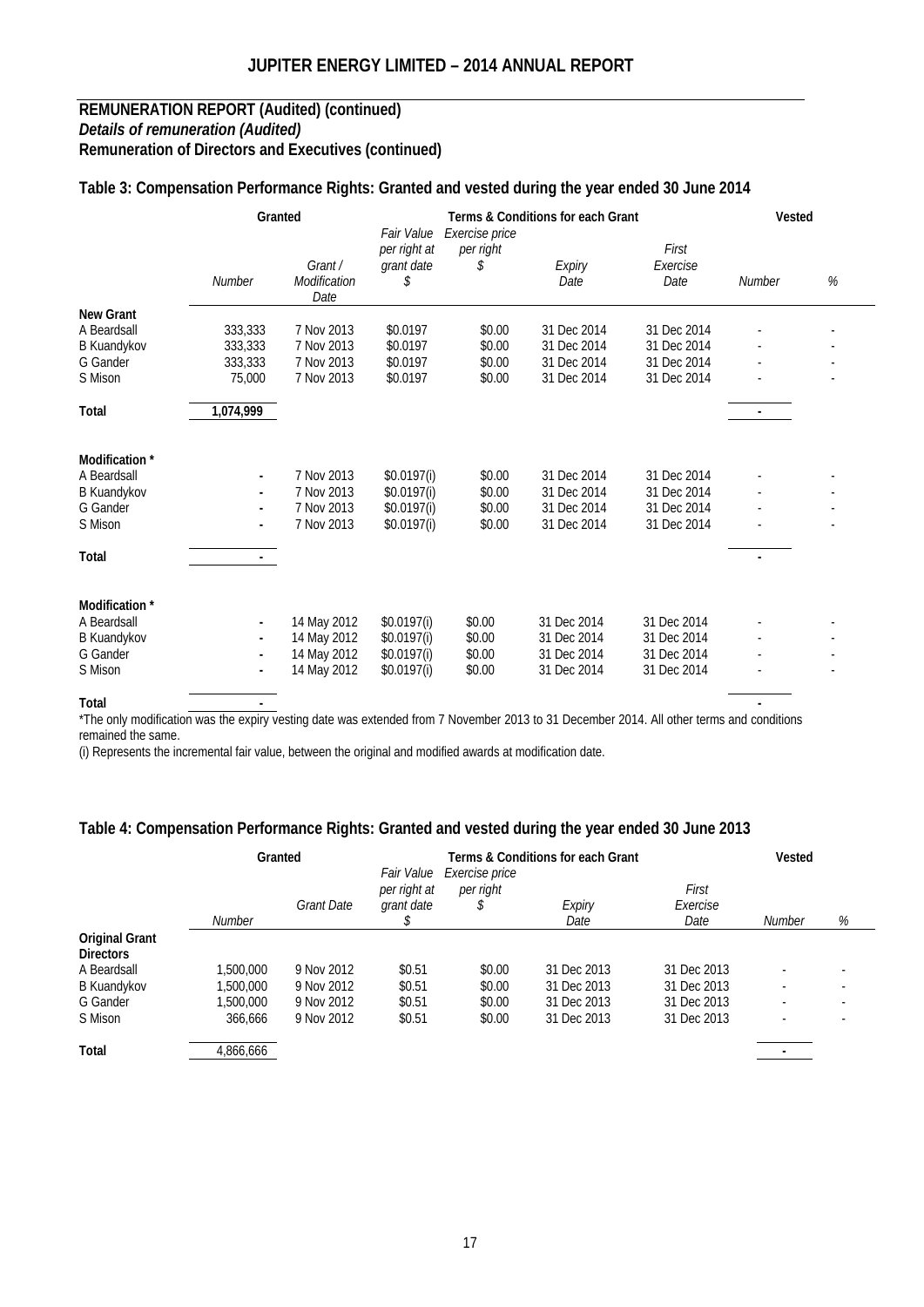#### **Shareholdings**

The number of shares in the Company held by each Key Management Personnel of Jupiter Energy Limited during the financial year, including their personally-related entities, is set out below:

| 2014               | <b>Balance</b><br>30 June 2013 | Granted as<br>Remuneration | On Exercise of<br><b>Options</b> | Net Change<br>Other      | <b>Balance</b><br>30 June 2014 |
|--------------------|--------------------------------|----------------------------|----------------------------------|--------------------------|--------------------------------|
| <b>Directors</b>   |                                |                            |                                  |                          |                                |
| G Gander           | 3,147,224                      |                            |                                  | $\overline{\phantom{a}}$ | 3,147,224                      |
| A Beardsall        | 1,250,000                      |                            |                                  | $\overline{\phantom{a}}$ | 1,250,000                      |
| <b>B</b> Kuandykov |                                |                            |                                  | $\overline{\phantom{a}}$ |                                |
| S Mison            | 391,238                        |                            |                                  |                          | 391,238                        |
| <b>Executives</b>  |                                |                            |                                  |                          |                                |
| K Martens          |                                |                            |                                  |                          |                                |
| J Kroshus          |                                |                            |                                  |                          |                                |

| 2013               | <b>Balance</b><br>1 July 2012 | Granted as<br>Remuneration | On Exercise of<br><b>Options</b> | Net Change<br>Other | <b>Balance</b><br>30 June 2013 |
|--------------------|-------------------------------|----------------------------|----------------------------------|---------------------|--------------------------------|
| <b>Directors</b>   |                               |                            |                                  |                     |                                |
| G Gander           | 2,551,113                     |                            |                                  | 596,111             | 3,147,224                      |
| A Beardsall        | 1,000,000                     |                            | -                                | 250,000             | 1,250,000                      |
| <b>B</b> Kuandykov |                               |                            |                                  |                     |                                |
| S Mison            | 312,987                       |                            |                                  | 78,251              | 391,238                        |
| <b>Executives</b>  |                               |                            |                                  |                     |                                |
| K Martens          |                               |                            |                                  |                     |                                |
| J Kroshus          |                               |                            |                                  |                     |                                |

# **Performance Rights Holdings**

The number of Performance Rights in the Company held by each Director of Jupiter Energy Limited and each of the specified Executives of the consolidated entity during the financial year, including their personally-related entities, is set out below:

| 2014               | <b>Balance</b> at<br>beg of period<br>1 July 2013 | Granted<br>as<br>Remune-<br>ration | <b>Rights</b><br>Exercised | Net<br>Change<br><b>Other</b> | <b>Balance</b> at<br>end of<br>period<br>30 June<br>2014 | <b>Not Vested</b><br>& Not<br>Exercisable | Vested &<br>Exercisable |
|--------------------|---------------------------------------------------|------------------------------------|----------------------------|-------------------------------|----------------------------------------------------------|-------------------------------------------|-------------------------|
| <b>Directors</b>   |                                                   |                                    |                            |                               |                                                          |                                           |                         |
| G Gander           | 2,166,667                                         | 333,333                            | $\overline{\phantom{a}}$   | $\overline{\phantom{a}}$      | 2,500,000                                                | 2,500,000                                 |                         |
| A Beardsall        | 2,166,667                                         | 333,333                            | $\overline{\phantom{a}}$   | $\overline{\phantom{a}}$      | 2,500,000                                                | 2,500,000                                 |                         |
| <b>B</b> Kuandykov | 2,166,667                                         | 333,333                            | $\overline{\phantom{a}}$   | $\overline{\phantom{a}}$      | 2,500,000                                                | 2.500.000                                 |                         |
| S Mison            | 500,000                                           | 75,000                             | $\overline{\phantom{a}}$   | $\overline{\phantom{a}}$      | 575,000                                                  | 575,000                                   |                         |
| Executives         |                                                   |                                    |                            |                               |                                                          |                                           |                         |
| K Martens          | $\overline{\phantom{a}}$                          |                                    | $\blacksquare$             |                               |                                                          |                                           |                         |
| J Kroshus          |                                                   |                                    |                            |                               |                                                          |                                           |                         |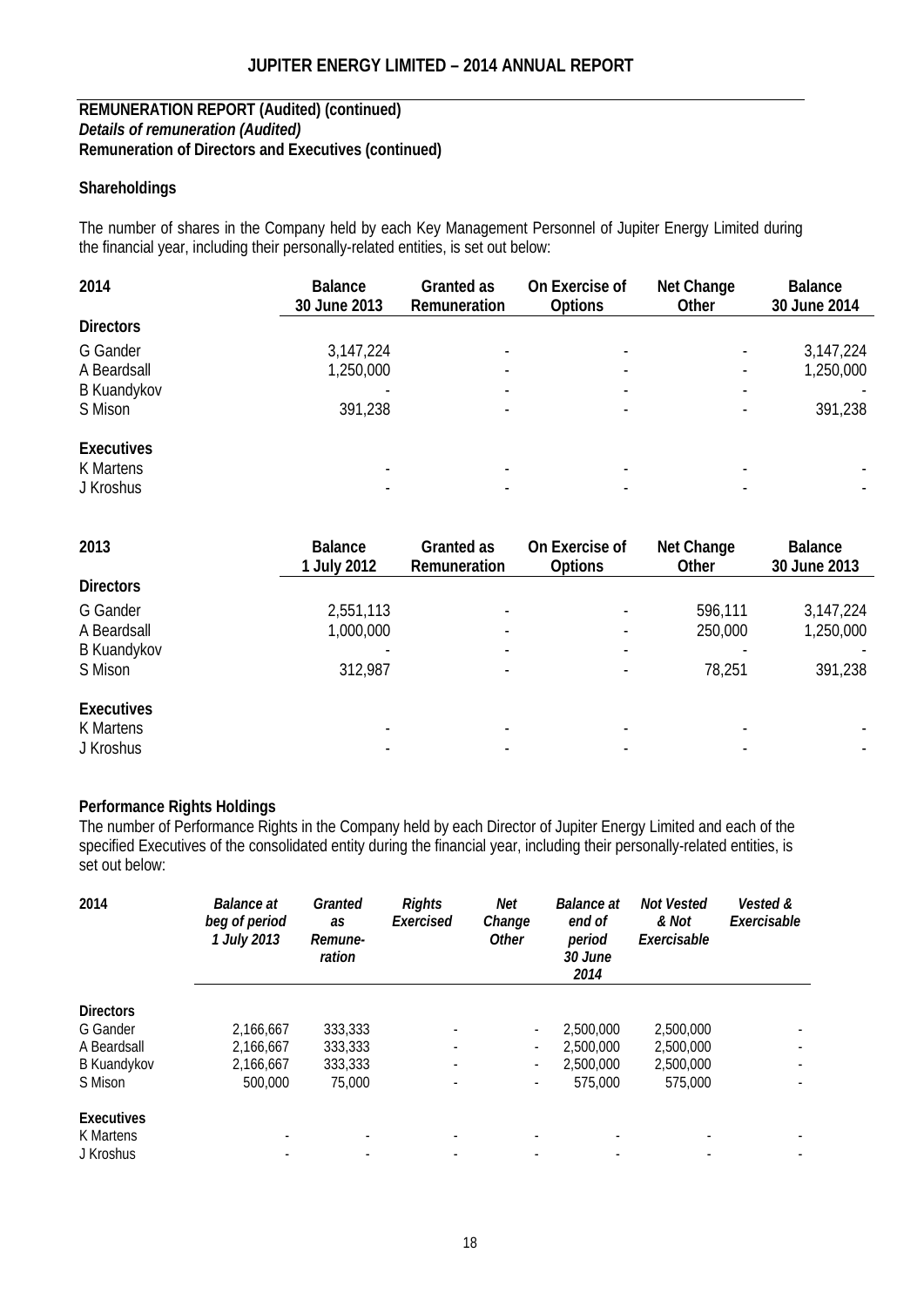| 2013               | <b>Balance</b><br>at beg of<br>period<br>1 July<br>2012 | Granted<br>as<br>Remune-<br>ration | Rights<br>Exercised      | Net Change<br>Other <sup>*</sup> | <b>Balance</b> at<br>end of<br>period<br>30 June<br>2013 | <b>Not Vested</b><br>& Not<br>Exercisable | Vested &<br>Exercisable |
|--------------------|---------------------------------------------------------|------------------------------------|--------------------------|----------------------------------|----------------------------------------------------------|-------------------------------------------|-------------------------|
| <b>Directors</b>   |                                                         |                                    |                          |                                  |                                                          |                                           |                         |
| G Gander           | 666.667                                                 | 1,500,000                          |                          | $\overline{\phantom{a}}$         | 2.166.667                                                | 2,166,667                                 |                         |
| A Beardsall        | 666,667                                                 | 1,500,000                          |                          | $\overline{\phantom{a}}$         | 2.166.667                                                | 2,166,667                                 |                         |
| <b>B</b> Kuandykov | 666,667                                                 | 1,500,000                          |                          | $\overline{\phantom{0}}$         | 2,166,667                                                | 2,166,667                                 |                         |
| S Mison            | 133,334                                                 | 366.666                            |                          | $\overline{\phantom{a}}$         | 500,000                                                  | 500,000                                   |                         |
| Executives         |                                                         |                                    |                          |                                  |                                                          |                                           |                         |
| K Martens          |                                                         |                                    |                          |                                  |                                                          |                                           |                         |
| J Kroshus          |                                                         | 200,000                            | $\overline{\phantom{a}}$ | (200,000)                        |                                                          |                                           |                         |

\* Relates to rights cancelled.

#### **Option Holdings**

The number of options in the Company held by each Key Management Personnel of the consolidated entity during the financial year, including their personally-related entities, is set out below:

| 2014                    | <b>Balance</b> at<br>beg of<br>period<br>1 July<br>2013 | Granted<br>as<br>Remune-<br>ration | <b>Options</b><br>Exercised | Net<br>Change<br><b>Other</b> | <b>Balance</b> at<br>end of<br>period<br>30 June<br>2014 | <b>Not Vested</b><br>& Not<br>Exercisable | Vested &<br>Exercisable |
|-------------------------|---------------------------------------------------------|------------------------------------|-----------------------------|-------------------------------|----------------------------------------------------------|-------------------------------------------|-------------------------|
| <b>Unlisted Options</b> |                                                         |                                    |                             |                               |                                                          |                                           |                         |
| <b>Directors</b>        |                                                         |                                    |                             |                               |                                                          |                                           |                         |
| G Gander                |                                                         |                                    |                             |                               |                                                          | $\overline{\phantom{a}}$                  |                         |
| A Beardsall             |                                                         |                                    |                             |                               |                                                          |                                           |                         |
| B Kuandykov             |                                                         | $\blacksquare$                     |                             | $\overline{\phantom{a}}$      | $\overline{\phantom{a}}$                                 | $\overline{\phantom{a}}$                  |                         |
| S Mison                 |                                                         |                                    |                             |                               |                                                          |                                           |                         |
| Executives              |                                                         |                                    |                             |                               |                                                          |                                           |                         |
| K Martens               |                                                         |                                    |                             |                               |                                                          |                                           |                         |
| J Kroshus               |                                                         |                                    |                             |                               |                                                          |                                           |                         |

| 2013                    | <b>Balance</b> at<br>beg of<br>period<br>1 July<br>2012 | Granted<br>as<br>Remune-<br>ration | <b>Options</b><br>Exercised | Net Change<br>Other <sup>*</sup> | <b>Balance</b> at<br>end of<br>period<br>30 June<br>2013 | <b>Not Vested</b><br>& Not<br>Exercisable | Vested &<br>Exercisable |
|-------------------------|---------------------------------------------------------|------------------------------------|-----------------------------|----------------------------------|----------------------------------------------------------|-------------------------------------------|-------------------------|
| <b>Unlisted Options</b> |                                                         |                                    |                             |                                  |                                                          |                                           |                         |
| <b>Directors</b>        |                                                         |                                    |                             |                                  |                                                          |                                           |                         |
| G Gander                |                                                         | $\overline{\phantom{a}}$           |                             |                                  |                                                          |                                           |                         |
| A Beardsall             |                                                         | $\overline{\phantom{a}}$           |                             |                                  |                                                          |                                           |                         |
| <b>B</b> Kuandykov      |                                                         | $\blacksquare$                     |                             |                                  |                                                          |                                           |                         |
| S Mison                 | 66,667                                                  | $\overline{\phantom{a}}$           |                             | (66, 667)                        |                                                          |                                           |                         |
| Executives              |                                                         |                                    |                             |                                  |                                                          |                                           |                         |
| K Martens               | 133,333                                                 | $\overline{\phantom{a}}$           |                             | (133, 333)                       |                                                          |                                           |                         |
| J Kroshus               |                                                         |                                    |                             |                                  |                                                          |                                           |                         |

\*Change relates to the expiry of options which occurred during the year.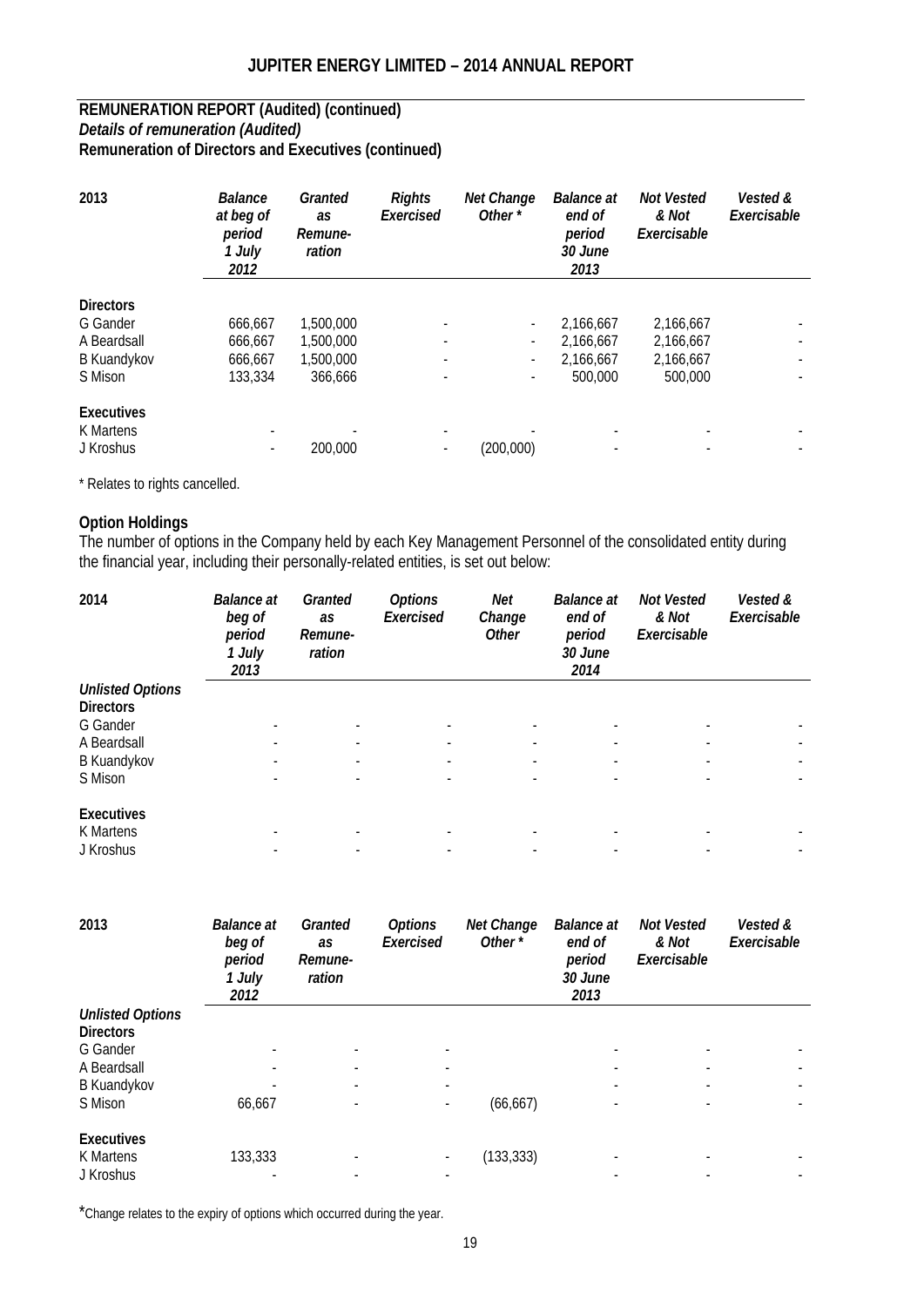# *Service agreements*

Remuneration and other terms of employment for the Executive Chairman/CEO, Company Sec/CFO, and all other key management positions held in Kazakhstan have been formalised in service agreements. The main provisions of the agreements in relation to Directors holding management roles are set out below.

# **Geoff Gander, Executive Chairman (Effective – 1 January 2014)**

*Base Terms*

- This agreement was effective from 1 January 2014 and is for a term of 1 year (to 31 December 2014).
- Base Salary of GBP200,000 (\$360,000) including Director Fees and the current Superannuation Levy of 9.5%.
- Living expenses of GBP 80,000 (\$144,000) per year, covering the cost of an apartment/office in London.
- GBP 100,000 (\$180,000) incentive bonus in the event a change of control occurs.

The termination provisions are as follows:

|                                                    | Notice period | Payment in lieu of<br>notice | <b>Treatment of Performance</b><br><b>Rights</b> |
|----------------------------------------------------|---------------|------------------------------|--------------------------------------------------|
| Employer - initiated<br>termination with reason    | 1 or 3 months | 1 or 3 months                | Unvested rights forfeited                        |
| Employer - initiated<br>termination without reason | 3 months      | 3 months                     | Unvested rights forfeited                        |
| Termination for serious<br>misconduct              | <b>None</b>   | <b>None</b>                  | Unvested rights forfeited                        |
| Employee - initiated<br>termination                | 1 or 3 months | <b>None</b>                  | Unvested rights forfeited                        |

# **Scott Mison, CFO / Company Secretary / Executive Director (Effective – 1 January 2014)**

*Base Terms*

- This agreement was effective from 1 January 2014 and is for a term of 1 year (to 31 December 2014).
- CFO / Company Secretary fees of \$90,000.
- Director fees of \$40,000.
- Bonus of \$30,000 incentive bonus, with KPI's set by the board every six months.

The termination provisions are as follows:

|                                                    | Notice period | Payment in lieu of<br>notice | <b>Treatment of Performance</b><br><b>Rights</b> |
|----------------------------------------------------|---------------|------------------------------|--------------------------------------------------|
| Employer - initiated<br>termination with reason    | 1 or 3 months | 1 or 3 months                | Unvested rights forfeited                        |
| Employer - initiated<br>termination without reason | 3 months      | 3 months                     | Unvested rights forfeited                        |
| Termination for serious<br>misconduct              | <b>None</b>   | <b>None</b>                  | Unvested rights forfeited                        |
| Employee - initiated<br>termination                | 1 or 3 months | <b>None</b>                  | Unvested rights forfeited                        |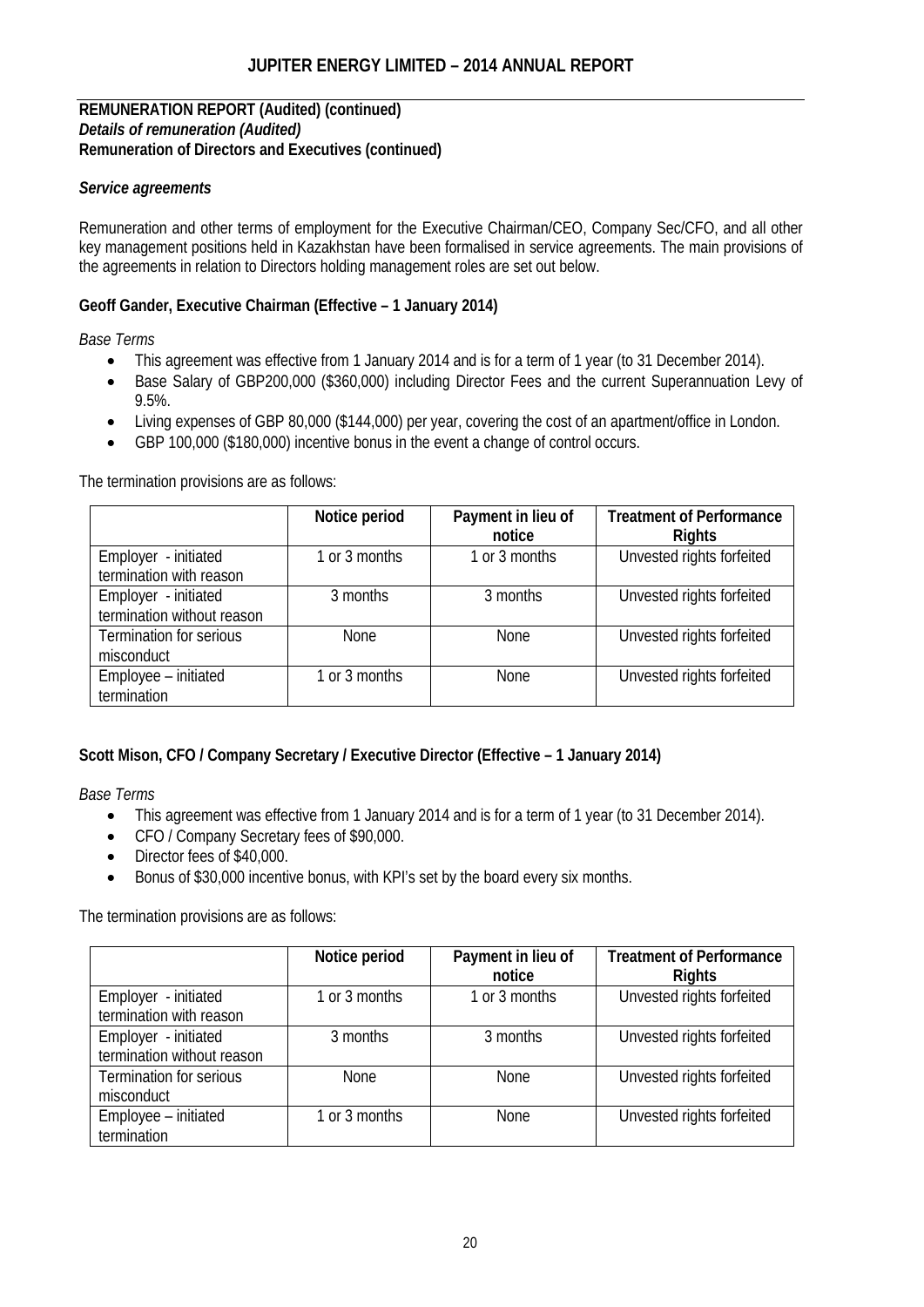# **Keith Martens, Technical Consultant (Effective – 1 July 2011)**

*Base Terms*

- This agreement is effective from 1 July 2011. The term is on a rolling month basis.<br>• Fee is \$2,000 (excluding GST) per full working day.
- Fee is \$2,000 (excluding GST) per full working day.

The termination provisions are as follows:

|                                                    | Notice period | Payment in lieu of<br>notice |
|----------------------------------------------------|---------------|------------------------------|
| Employer - initiated<br>termination with reason    | 1 month       | 1 month                      |
| Employer - initiated<br>termination without reason | 1 month       | 1 month                      |
| Termination for serious<br>misconduct              | <b>None</b>   | <b>None</b>                  |
| Employee - initiated<br>termination                | 1 month       | <b>None</b>                  |

**End of Remuneration Report (Audited)**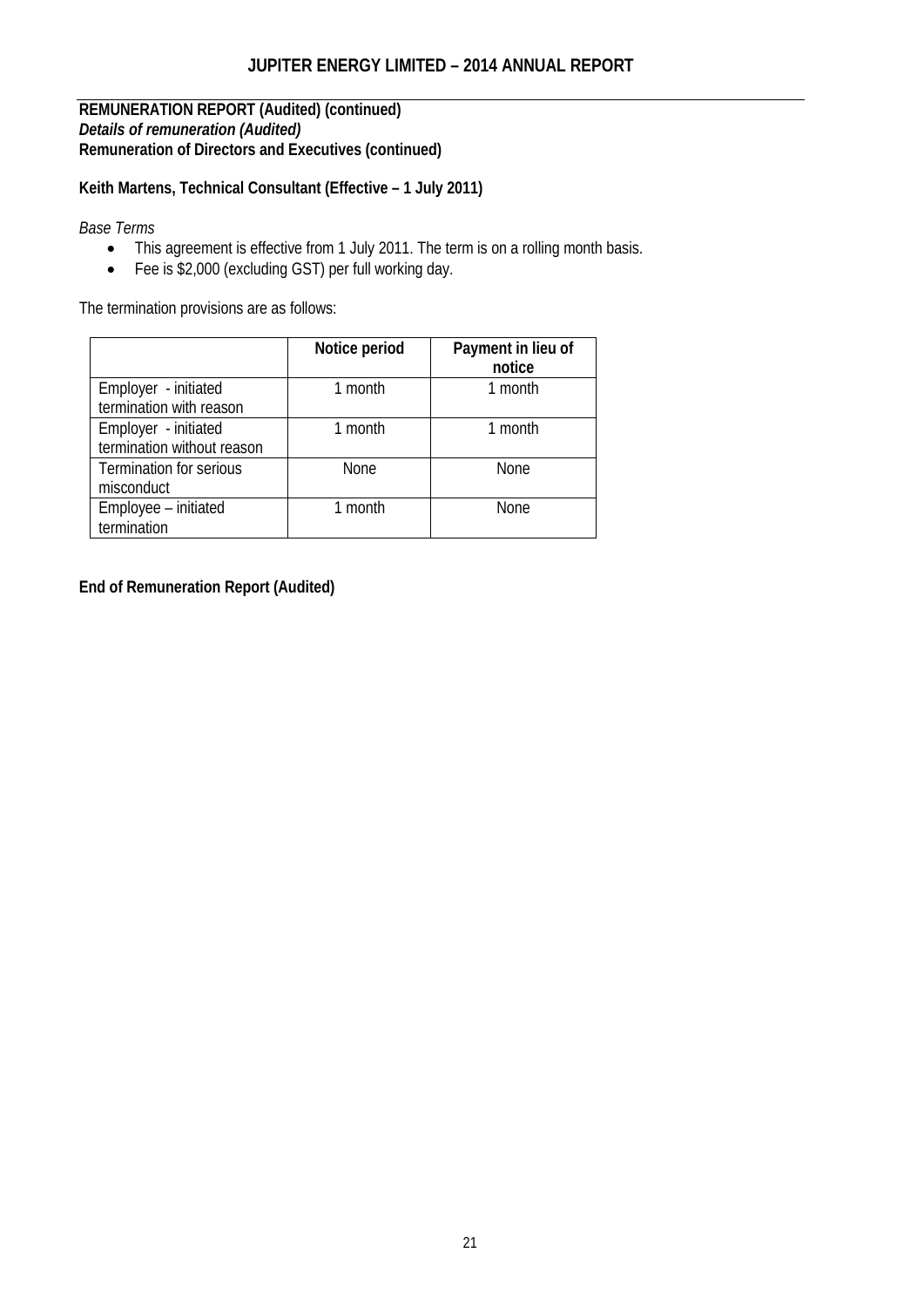# **INDEMNIFICATION AND INSURANCE OF DIRECTORS AND OFFICERS**

The Company has entered into Deeds of Indemnity with the Directors, indemnifying them against certain liabilities and costs to the extent permitted by law.

The Company has also agreed to pay a premium in respect of a contract insuring the Directors and Officers of the Company against certain liabilities and costs to the extent permitted by law. Full details of the cover and premium are not disclosed as the insurance policy prohibits the disclosure.

# **CORPORATE GOVERNANCE**

In recognising the need for the highest standards of corporate behaviour and accountability, the Directors of Jupiter Energy Limited adhere to strict principles of corporate governance. The Company's corporate governance statement is included on page 22 of this annual report.

#### **AUDITOR INDEPENDENCE**

The Directors received the declaration included on page 28 of this annual report from the auditor of Jupiter Energy Limited.

# **NON-AUDIT SERVICES**

There were no non-audit services provided by the entity's auditors, Ernst & Young during the year.

This report has been made in accordance with a resolution of the Directors.

**G A Gander Director** Perth, Western Australia 23 September 2014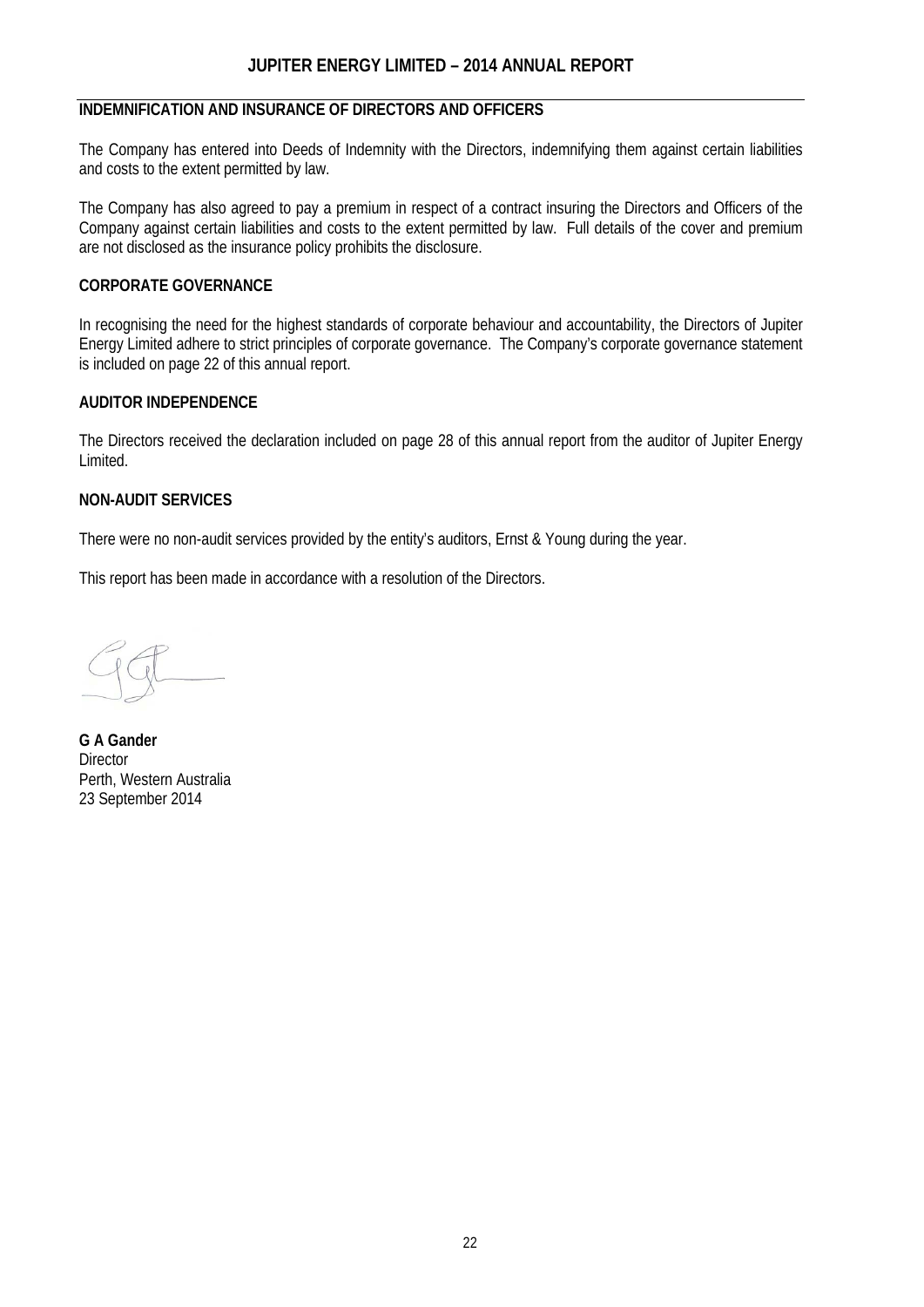# **CORPORATE GOVERNANCE STATEMENT**

In recognising the need for the highest standards of corporate behaviour and accountability, the Directors of Jupiter adhere to strict principles of corporate governance.

The Board of Directors of Jupiter Energy Limited is responsible for the overall corporate governance of the consolidated entity, guiding and monitoring the business and affairs of Jupiter on behalf of the shareholders by whom they are elected and to whom they are accountable.

The Company's corporate governance principles and policies are structured with reference to the Corporate Governance Councils best practice recommendations, which are as follows:

- Principle 1. Lay solid foundations for management and oversight
- Principle 2. Structure the Board to add value
- Principle 3. Promote ethical and responsible decision making
- Principle 4. Safeguard integrity in financial reporting
- Principle 5. Make timely and balanced disclosure
- Principle 6. Respect the rights of shareholders
- Principle 7. Recognise and manage risk
- Principle 8. Remunerate fairly and responsibly

The Board's Corporate Governance Charter includes procedures for compliance with the ASX Listing Rules continuous disclosure requirements, trading in the Company's securities, the management of risk, and a Code of Conduct. Jupiter's corporate governance practices were in place throughout the year ended 30 June 2014.

#### **BOARD OF DIRECTORS**

#### **Role of the Board**

In general, the Board is responsible for, and has the authority to determine, all matters relating to the policies, practices, management and operations of the Company. It is required to do all things that may be necessary to be done in order to carry out the objectives of the Company.

Without intending to limit this general role of the Board, the principal functions and responsibilities of the Board include the following:

- To set the strategic direction for the Company and monitor progress of those strategies;
- Establish policies appropriate for the Company;
- Monitor the performance of the Company, the Board and management;
- Approve the business plan and work programmes and budgets;
- Authorise and monitor investment and strategic commitments;
- Review and ratify systems for health, safety and environmental management; risk and internal control; codes of conduct and regulatory compliance;
- Report to shareholders, including but not limited to, the Financial Statements of the Company; and
- Take responsibility for corporate governance.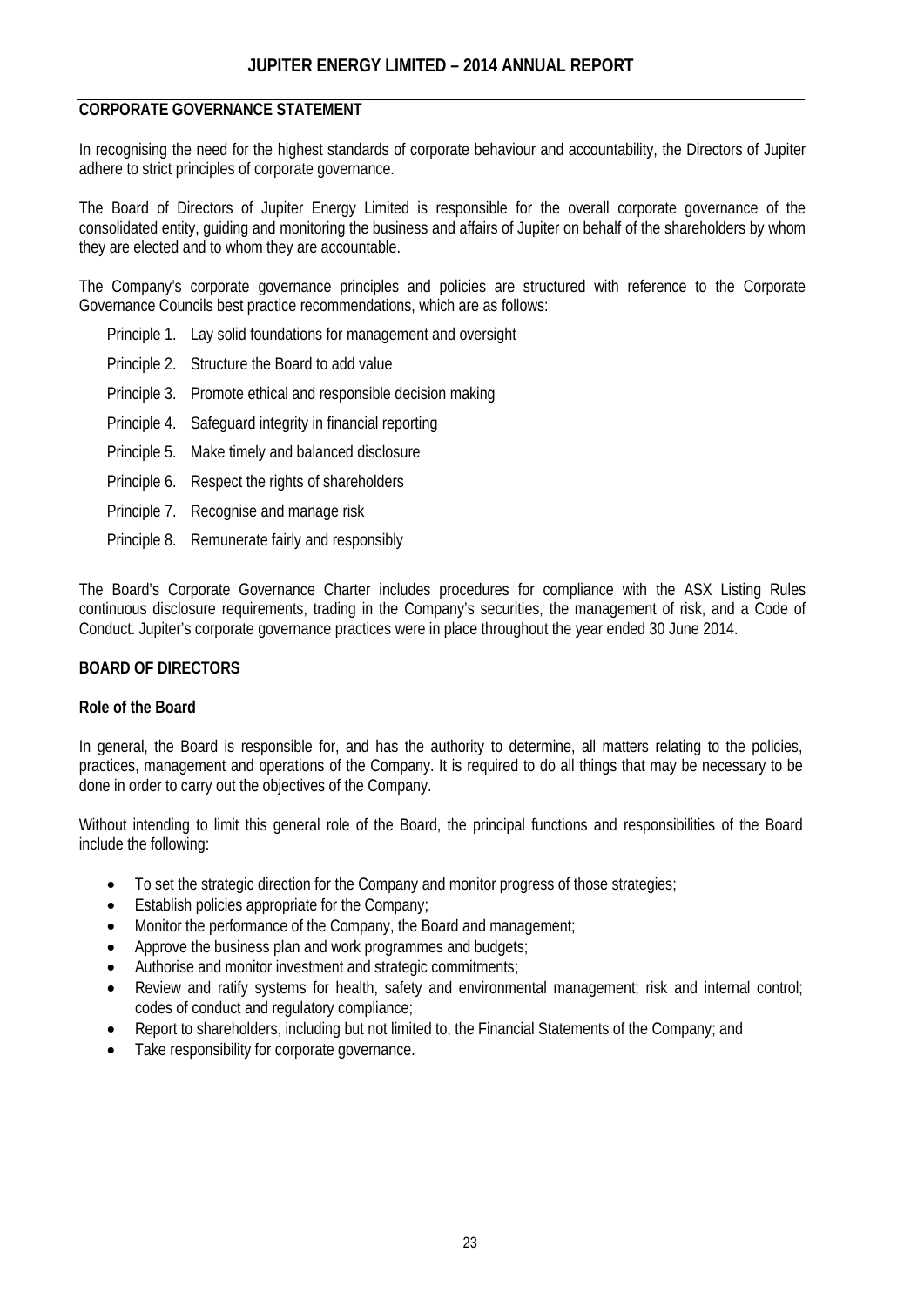#### **Composition of the Board**

To add value to the Company the Board has been formed so that it has effective composition, size and commitment to adequately discharge its responsibilities and duties given its current size and scale of operations.

The names of Directors of the Company in office at the date of this statement are set out in the Directors' Report. Information regarding Directors' experience and responsibilities are included in the Directors' Report section of this Annual Report.

The number of Directors is specified in the Constitution of the Company as a minimum of three up to a maximum of ten.

The preferred skills and experiences for a Director of the Company include:

- Exploration for oil and gas accumulations;
- Development and production operations of hydrocarbon accumulations;
- Financing of operations
- Business Development; and
- Public Company financial reporting and administration.

#### *Chairman of the Board*

The Chairman of the Board should be a Non-Executive Director and the Chairman will be elected by the Directors. Mr Geoff Gander, however is an Executive Chairman and is not independent. Given his skills, experience and knowledge of the Company, the Board considers that it is appropriate for him to be Chairman.

#### *Independent Directors*

The Board considers that a Director is independent if that Director complies with the following criteria:

- Apart from Director's fees and shareholding, independent Directors should not have any business dealings which could materially affect their independent judgment;
- Must not have been in an Executive capacity in the Company in the last 3 years;
- Must not have been in an advisory capacity to the Company in the last 3 years;
- Must not be a significant customer or supplier for the Company;
- Must not be appointed through a special relationship with a Board member;
- Must not owe allegiance to a particular group of shareholders which gives rise to a potential conflict of interest;
- Must not hold conflicting cross Directorships; and
- Must not be a substantial shareholder or a nominee of a substantial shareholder (as defined under section 9 of the Corporations Act).

Using the ASX Best Practice Recommendations on the assessment of the independence of Directors. The Board considers that of a total of four Directors, only one is considered independent.

Mr Geoff Gander is an Executive Chairman of the Company and is not considered to be independent. However, his experience and knowledge of the Company makes his contribution to the Board such that it is appropriate for him to remain on the Board.

Mr Baltabek Kuandykov is an independent Non-Executive Director of the Company. His oil industry experience, especially within Kazakhstan, makes his contribution to the Board important and significant.

Mr Alastair Beardsall is a Non-Executive Director of the Company and is not considered to be independent as he was a nominee Director by The Waterford Group, a substantial shareholder. However, his experience and knowledge of the Company makes his contribution to the Board such that it is appropriate for him to remain on the Board.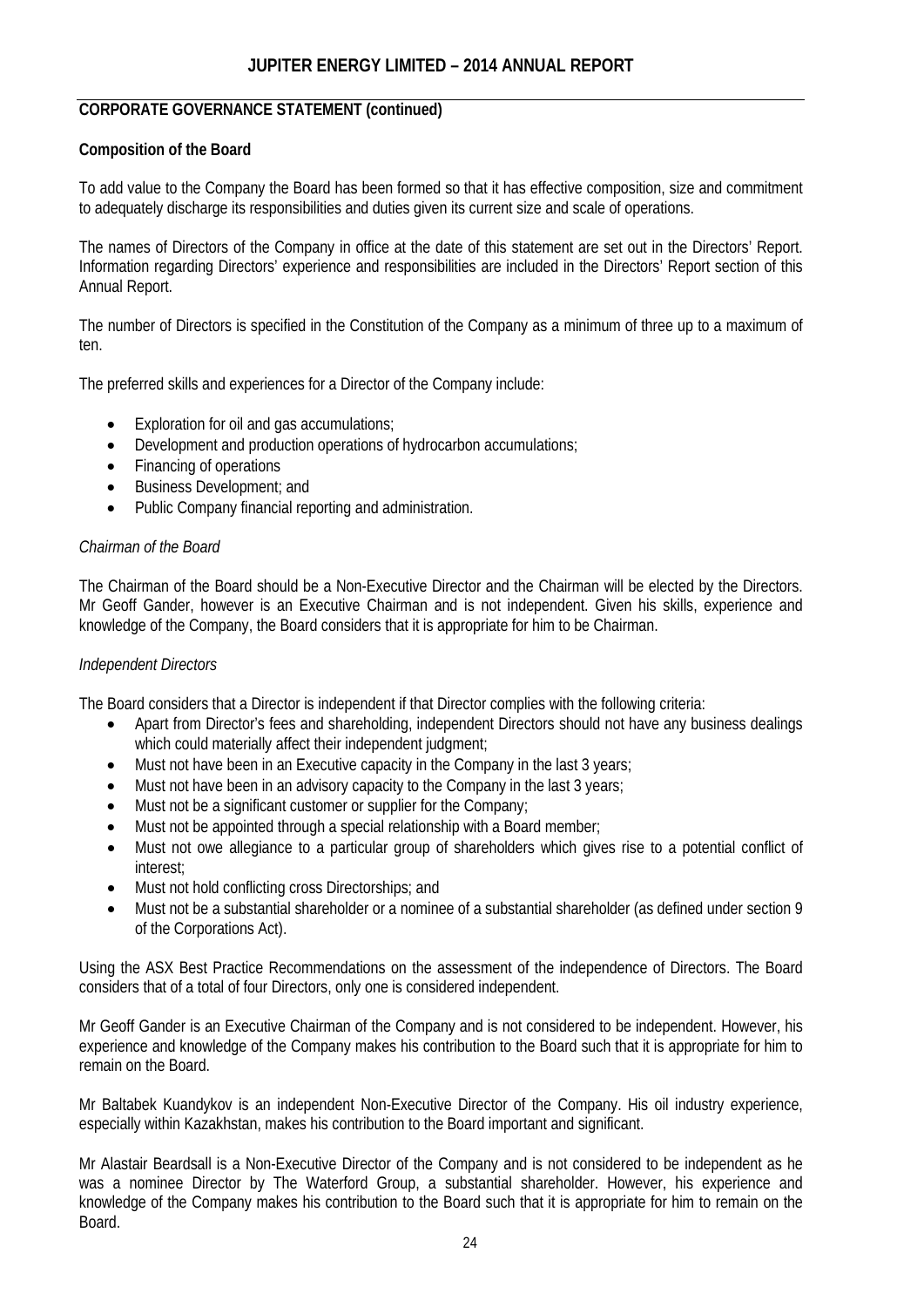Mr Scott Mison is an executive director / CFO / Company Secretary of the Company and is not considered to be independent. However, his experience and knowledge of the Company makes his contribution to the Board such that it is appropriate for him to remain on the Board.

#### *Retirement and Rotation of Directors*

Retirement and rotation of Directors are governed by the Corporations Act 2001 and the Constitution of the Company. Each year one third Directors must retire and offer themselves for re-election. Any casual vacancy filled will be subject to shareholder vote at the next Annual General Meeting of the Company.

#### **Independent Professional Advice**

Each Director has the right to seek independent professional advice at the Company's expense after consultation with the Chairman. Once received the advice is to be made immediately available to all Board members.

#### **Access to Employees**

Directors have the right of access to any employee. Any employee shall report any breach of corporate governance principles or Company policies to a Director and/or Company Secretary/CFO who shall remedy the breach. If the breach is not rectified to the satisfaction of the employee, they shall have the right to report any breach to an independent Director without further reference to senior managers of the Company.

#### **Insurance**

The Directors review the requirements for insurance cover for the associated risks for its field operations, including drilling, production and storage of hydrocarbons and other activities and procures insurance cover at levels and costs they feel are appropriate.

Directors and officers insurance for Directors will be arranged by the Company at Company expense.

# **Share Ownership**

Directors are encouraged to own Company shares.

#### **Board Meetings**

The following points identify the frequency of Board Meetings and the extent of reporting from management at the meetings:

- A minimum of four meetings are to be held per year;
- Other meetings will be held as required, meetings can be held by telephone link; and
- Information provided to the Board includes all material information on: operations, budgets, cash flows, funding requirements, shareholder movements, broker activity in the Company's securities, assets and liabilities, disposals, financial accounts, external audits, internal controls, risk assessment, new venture proposals, and health, safety and environmental (HSE) reports.

The number of Directors' meetings and the number of meetings attended by each of the Directors of the Company during the financial year are set out in the Directors' Report.

#### **Board Performance Review**

There was no evaluation conducted during the financial year.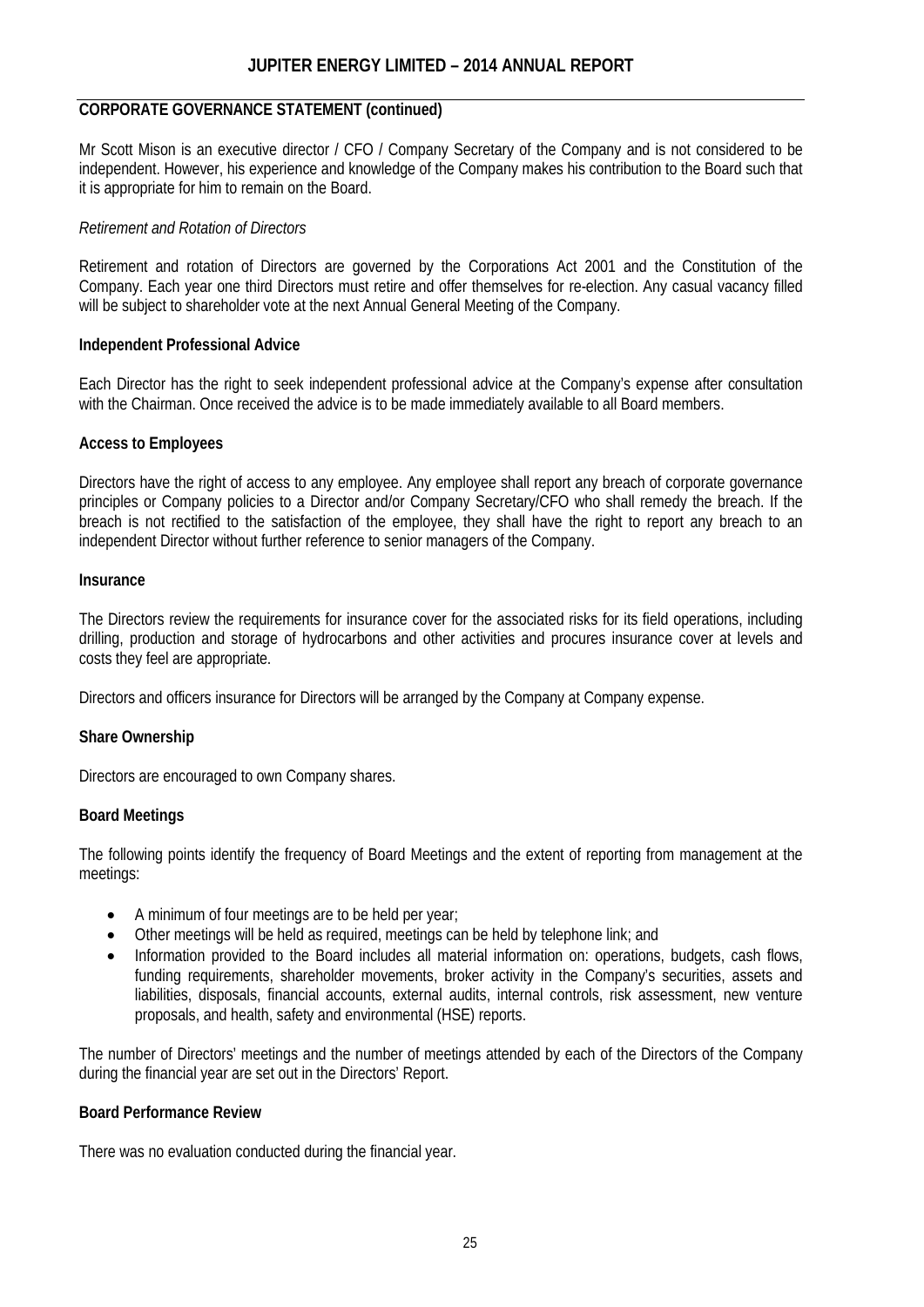#### **Other Areas for Board Review**

- Reporting to shareholders and the market to ensure trade in the Company's securities takes place in an efficient, competitive and informed market; and
- Insurance, both corporate and joint venture related insurances.

# **Board Committees**

#### *Audit Committee*

The Company does not have an audit committee. The Board is of the opinion that due to the nature and size of the Company, the functions performed by an audit committee can be adequately handled by the full Board.

The CEO and the CFO declare in writing to the Board that the Company's financial statements for the year ended 30 June 2014 present a true and fair view, in all material aspects, of the Company's financial condition and operational results and are in accordance with relevant accounting standards. This representation is made by the CEO and the CFO prior to the Director's approval of the release of the annual and six monthly accounts. This representation is made after enquiry of, and representation by, appropriate levels of management.

A non-executive Director meets with the Auditors without Executives present to go through the financial statements prior to sign off on the accounts.

Jupiter Energy Limited has requested the external auditors to attend the annual general meeting to be available to answer shareholders questions regarding the audit.

#### *Nomination Committee*

The Board of Directors of the Company does not have a nomination committee. The Board is of the opinion that due to the nature and size of the Company, the functions performed by a nomination committee can be adequately handled by the full Board.

#### *Remuneration Committee*

The Company does not have a remuneration committee. The Board is of the opinion that due to the nature and size of the Company, the functions performed by a remuneration committee can be adequately handled by the full Board.

Remuneration levels for Directors, Secretaries, Senior Executives of the Company, and relevant group Executives of the consolidated entity ("the Directors and Senior Executives") are competitively set to attract and retain appropriately qualified and experienced Directors and Senior Executives.

The remuneration structures explained below are designed to attract suitably qualified candidates, reward the achievement of strategic objectives, and achieve the broader outcome of creation of value for shareholders. The remuneration structures take into account:

- the capability and experience of the Directors and Senior Executives
- the Directors and Senior Executives ability to control the relevant segment/s' performance
- the consolidated entity's performance including:
	- o the consolidated entity's earnings
	- o the growth in share price and returns on shareholder wealth
- the amount of incentives within each Directors and Senior Executives remuneration

For details of remuneration paid to Directors and officers for the financial year please refer to the Directors' Report on page 17.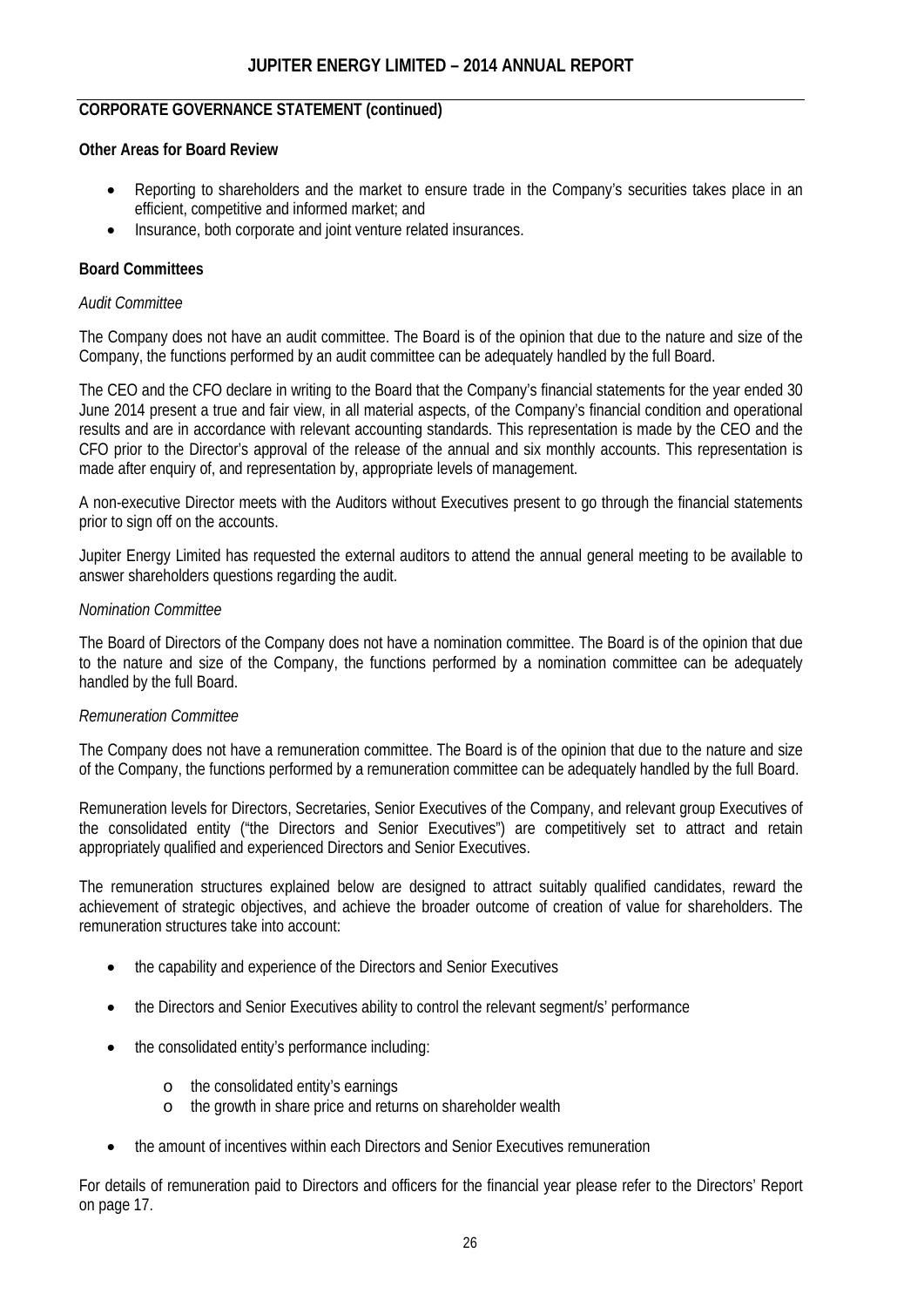#### **Risk Management**

The risks involved in oil and gas exploration Company and the specific uncertainties for the Company continue to be regularly monitored and the full Board of the Company meets on an annual basis to formally review such risks. All proposals reviewed by the Board include a consideration of the issues and risks of the proposal.

The potential exposures, including financial, reputation, and HSE, with running the Company have been managed by the Board and senior management in Kazakhstan who together have significant broad-ranging industry experience.

Additionally, it is the responsibility of the Board to assess the adequacy of the Company's internal control systems and that its financial affairs comply with applicable laws and regulations and professional practices. The CEO and the CFO declare in writing to the Board that the financial reporting risk management and associated compliance controls have been assessed and found to be operating efficiently and effectively. This representation is made by the CEO and CFO prior to the Director's approval of the release of the annual and six monthly accounts. This representation is made after enquiry of, and representation by, appropriate levels of management.

#### **PROMOTION OF ETHICAL AND RESPONSIBLE DECISION-MAKING**

#### *Code of Conduct*

The goal of establishing the Company as a significant Australian-based petroleum exploration and production Company is underpinned by its core values of honesty, integrity, common sense and respect for people. The Company desires to remain a good corporate citizen and appropriately balance, protect and preserve all stakeholders' interests.

The Board has adopted a Code of Conduct for Directors and employees of the Company. The Company's goal of achieving above average wealth creation for our shareholders should be enhanced by complying with this Code of Conduct which provides principles to which Directors and employees should be familiar and to which they are expected to adhere and advocate.

It is the responsibility of the Board to ensure the Company performs under this Code and for its regular review.

#### *Diversity*

The Board has not adopted a separate diversity policy, however is committed to workplace diversity and recognizes the benefits arising from recruitment, development and retention of talented, diverse and motivated workforce. The Company is not of a sufficient size to justify measurable objectives at this stage. As at 30 June 2014, there were thirteen women in the Groups workforce, two of which held key executive positions.

#### *Trading in Company Securities by Directors, officers and employees*

Trading of shares is covered by, amongst other things, the Corporations Act, the ASX Listing Rules, the AIM Listing Rules and the KASE Listing Rules. The Board has established a Securities Trading Policy that establishes strict guidelines as to when a Director, officer or an employee can deal in Company shares. The policy prohibits trading in the Company's securities whilst the Directors, officer or employee is in the possession of price sensitive information.

For details of shares held by Directors and Officers please refer to the Directors' Report on page 3.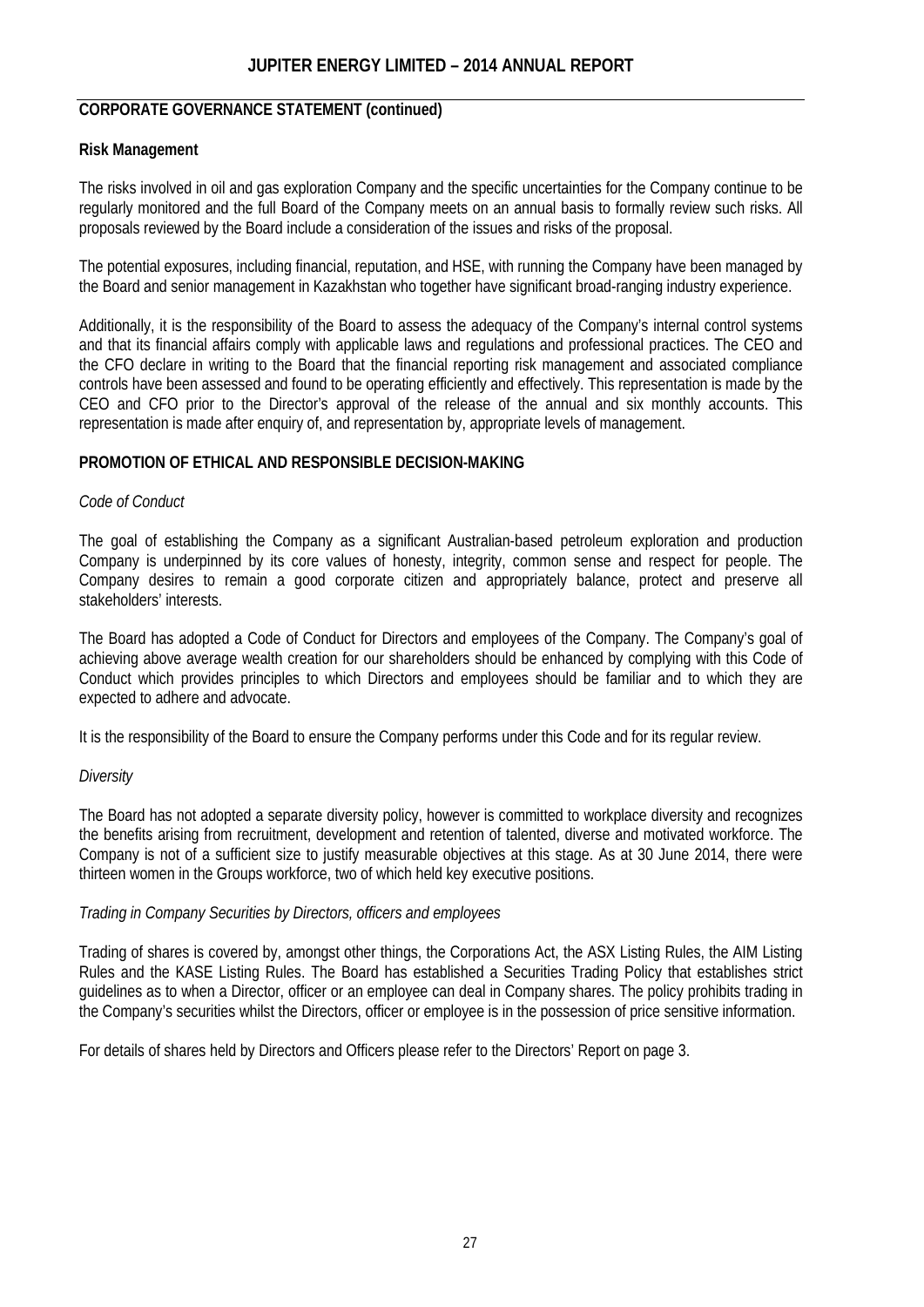#### **SHAREHOLDER COMMUNICATION**

The Board aims to ensure that shareholders and the general investing community have equal access to the Company's information.

The Company has policies and procedures that are designed to ensure compliance with ASX, AIM and KASE Listing Rules disclosure requirements and to ensure accountability at a senior management level for that compliance. This disclosure policy includes processes for the identification of matters that may have material effect on the price of the Company's securities, notifying them to the ASX and posting them on the Company's website.

The Company also has a strategy to promote effective communication with shareholders and encourage effective participation at general meetings through a policy of open disclosure to shareholders, regulatory authorities and the broader community of all material information with respect to the Company's affairs including, but not limited to:

- Company's activities
- Conflicts of interest and related party transactions;
- **Executive remuneration;**
- The grant of options and details of Share Option and Performance Rights Plans;
- The process for performance evaluation of the Board, its committees, individual Directors and key managers;
- The link between remuneration paid to Directors and Executives and corporate performance; and
- The use of clear and concise text in all communications.

The following information is communicated to shareholders and available on the Company web site [\(www.jupiterenergy.com\)](http://www.jupiterenergy.com/):

- The Annual Report and notices of meetings of shareholders;
- Quarterly reports reviewing the operations, activities and financial position of the Company;
- All documents that are released to the ASX, AIM and KASE are made available on the Company's website; and
- All other information on the Company's website is updated on an ongoing basis.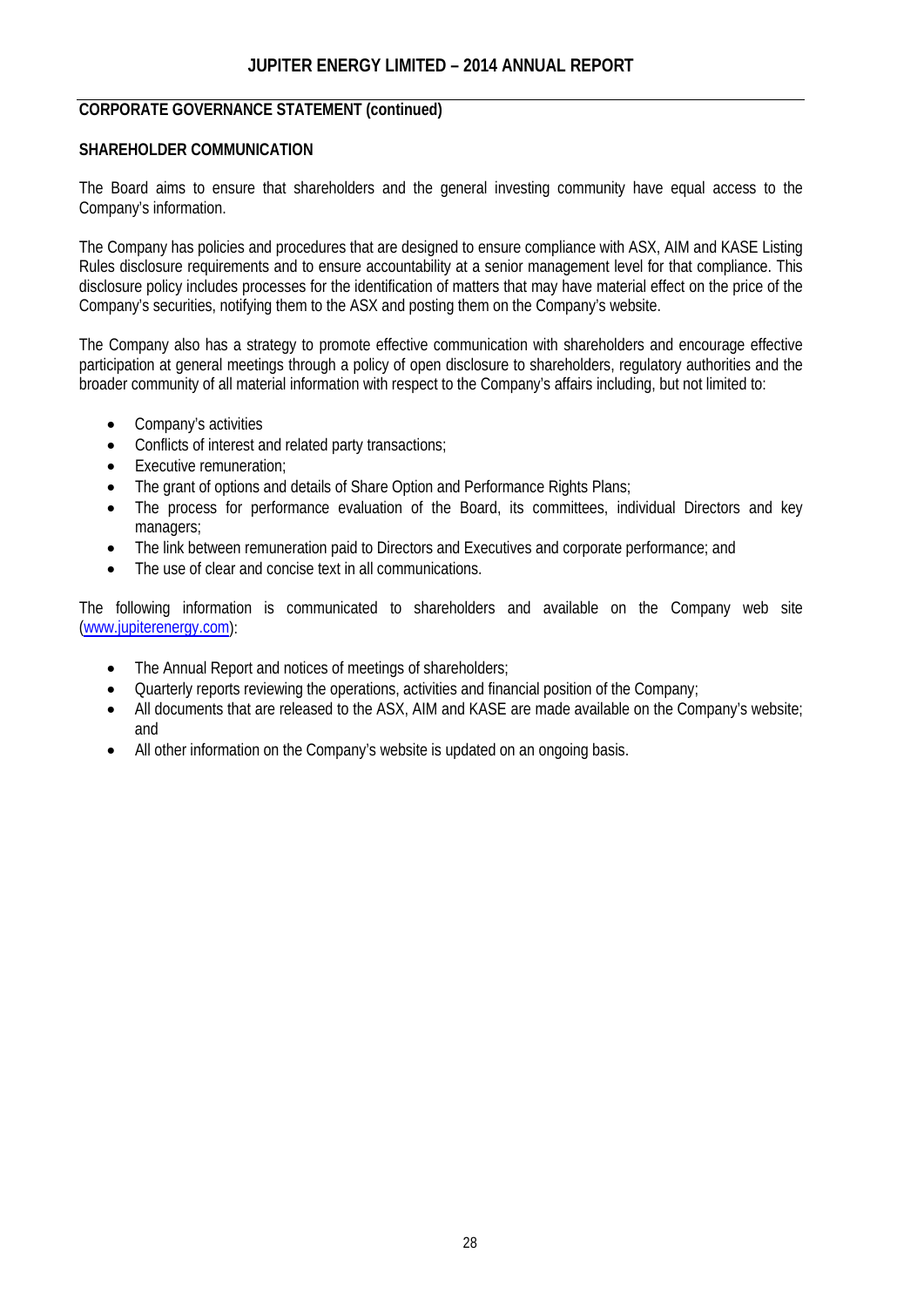

Ernst & Young 11 Mounts Bay Road Perth WA 6000 Australia GPO Box M939 Perth WA 6843 Tel: +61 8 9429 2222 Fax: +61 8 9429 2436 ey.com/au

# **Auditor's Independence Declaration to the Directors of Jupiter Energy Limited**

In relation to our audit of the financial report of Jupiter Energy Limited for the financial year ended 30 June 2014, to the best of my knowledge and belief, there have been no contraventions of the auditor independence requirements of the *Corporations Act 2001* or any applicable code of professional conduct.

nony Ernst & Young

R J Curtin Partner 23 September 2014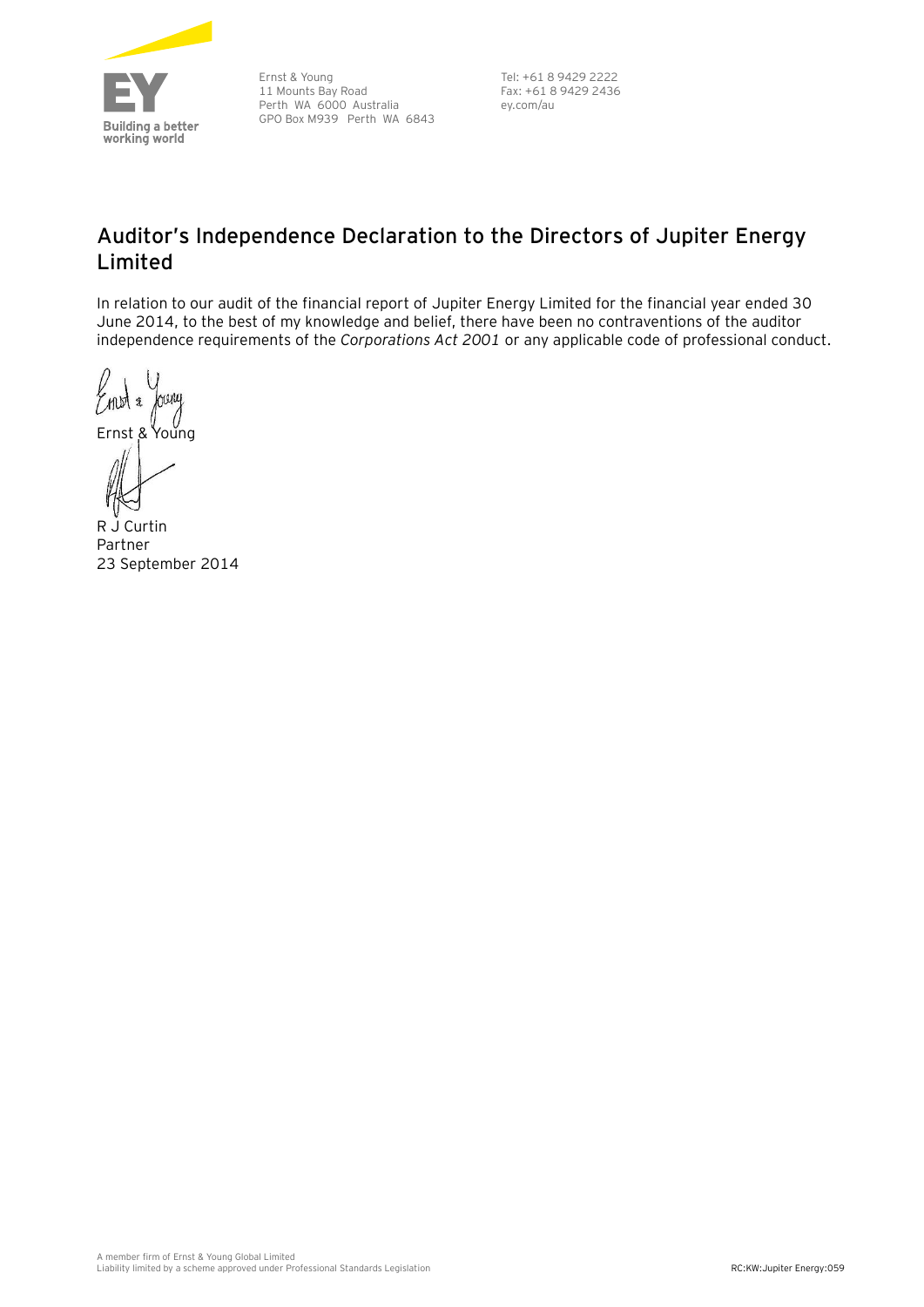# **Financial Statements**

**FOR THE YEAR ENDED 30 JUNE 2014**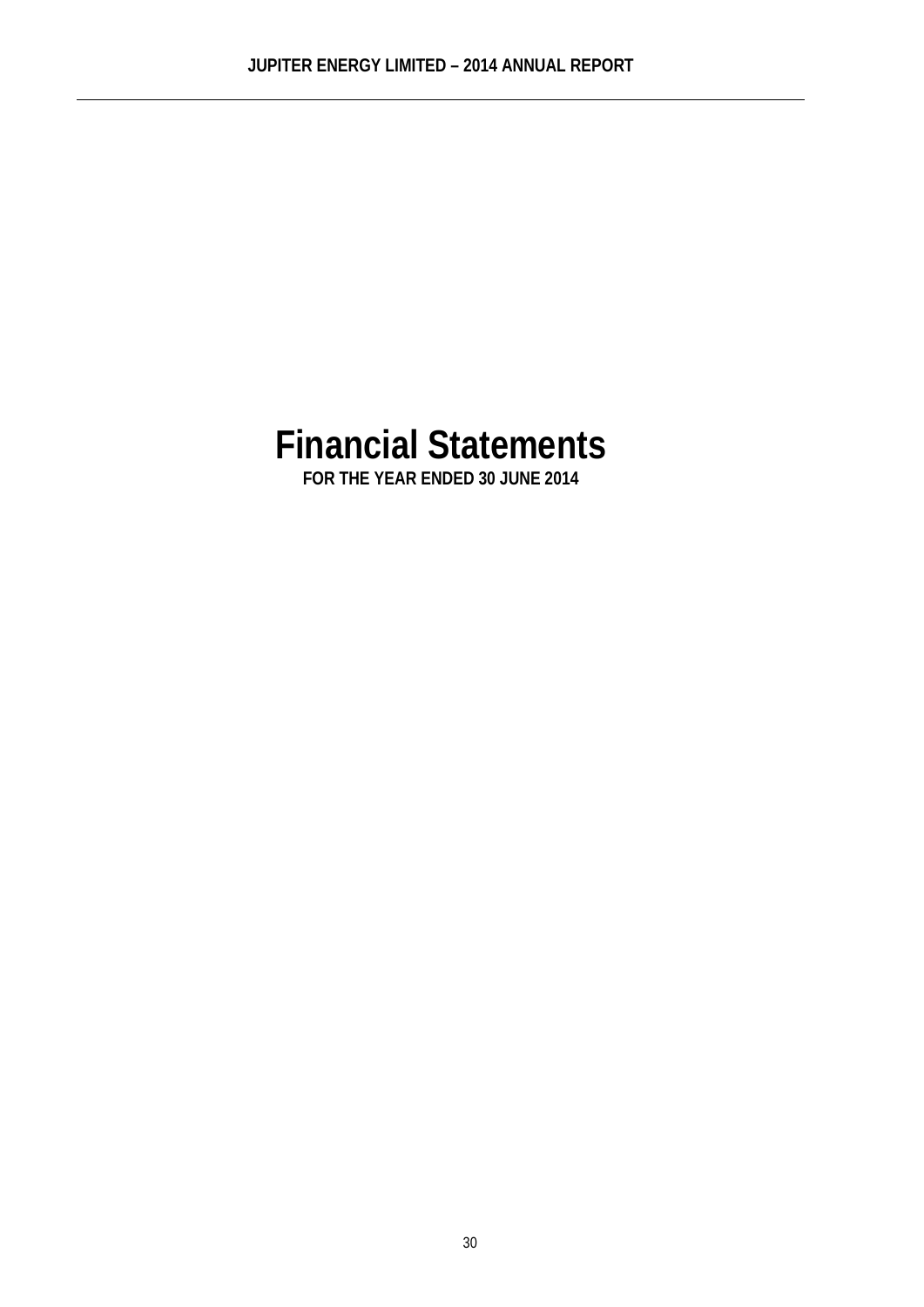# **CONSOLIDATED STATEMENT OF COMPREHENSIVE INCOME FOR THE YEAR ENDED 30 JUNE 2014**

|                                                                                                 | <b>Note</b> | Consolidated           |                           |
|-------------------------------------------------------------------------------------------------|-------------|------------------------|---------------------------|
|                                                                                                 |             | 2014<br>A\$            | 2013<br>A\$               |
| Revenue                                                                                         |             | 7,586,442              | 5,778,057                 |
| Cost of sales                                                                                   |             | (5,540,935)            | (4,869,004)               |
| <b>Gross profit</b>                                                                             |             | 2,045,507              | 909,053                   |
|                                                                                                 |             |                        |                           |
| FX gain / (loss)                                                                                |             | 809,868                | (694, 342)                |
| Loss on extinguishment of convertible notes<br>Gain / (loss) on derivative financial instrument |             | (295, 194)             |                           |
| General and administrative costs                                                                | 4           | 614,301<br>(3,790,286) | (161, 442)<br>(4,499,291) |
| <b>Operating loss</b>                                                                           |             | (615, 804)             | (4,446,022)               |
|                                                                                                 |             |                        |                           |
| Finance income                                                                                  |             | 23,910                 | 34,779                    |
| Finance costs                                                                                   |             | (1,955,377)            | (474, 586)                |
| Loss before tax                                                                                 |             | (2,547,271)            | (4,885,829)               |
|                                                                                                 |             |                        |                           |
| Income tax expense                                                                              | 5           |                        |                           |
| Loss after income tax                                                                           |             | (2,547,271)            | (4,885,829)               |
| Other comprehensive income net of tax                                                           |             |                        |                           |
| Foreign currency translation                                                                    |             | (12,643,204)           | 5,816,477                 |
|                                                                                                 |             |                        |                           |
| Total comprehensive profit / (loss) for the period                                              |             | (15, 190, 475)         | 930,648                   |
|                                                                                                 |             |                        |                           |
| Earnings per share for loss attributable to the<br>ordinary equity holders of the Company:      |             |                        |                           |
| Basic loss per share (cents)                                                                    | 24          | (1.66)                 | (3.25)                    |
| Diluted loss per share (cents)                                                                  | 24          | (1.66)                 | (3.25)                    |

The consolidated statement of comprehensive income is to be read in conjunction with the notes of the financial statements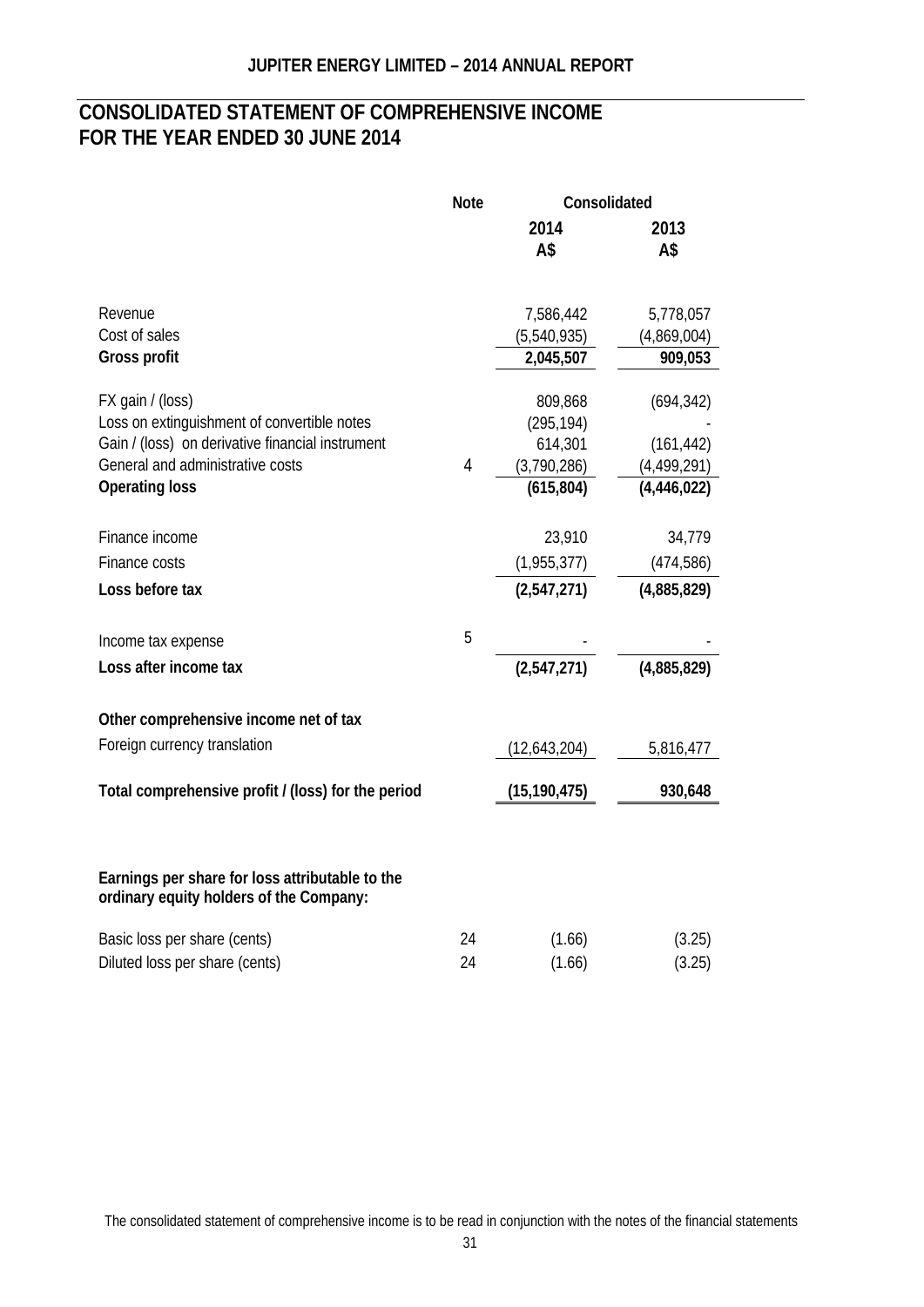# **CONSOLIDATED STATEMENT OF FINANCIAL POSITION AS AT 30 JUNE 2014**

| 2014<br>2013<br>A\$<br>A\$<br><b>ASSETS</b><br><b>Current Assets</b><br>Cash and cash equivalents<br>1,285,358<br>6<br>4,131,731<br>Trade and other receivables<br>7<br>1,296,631<br>1,119,496<br>8<br>268,880<br>Other current assets<br>264,717<br>9<br>Inventories<br>49,606<br>59,087<br><b>Total Current Assets</b><br>2,900,475<br>5,575,031<br><b>Non-Current Assets</b><br>Trade and other receivables<br>$\overline{7}$<br>2,522,291<br>3,818,391<br>Oil and gas properties<br>10<br>20,283,793<br>25,908,977<br>Plant and equipment<br>11<br>1,042,508<br>1,617,097<br>Exploration and evaluation expenditure<br>12<br>31,986,316<br>34,710,757<br>Other financial assets<br>13<br>482,815<br>460,951<br><b>Total Non-Current Assets</b><br>56,317,723<br>66,516,173<br><b>Total Assets</b><br>59,218,198<br>72,091,204<br><b>Current Liabilities</b><br>Trade and other payables<br>14<br>1,030,222<br>2,678,639<br>Deferred revenue<br>15<br>844,773<br>1,642,837<br>Other financial liabilities<br>17<br>3,280,160<br>Derivative liability<br>17<br>229,400<br>763,177<br>Provisions<br>16<br>58,061<br>86,574<br><b>Total Current Liabilities</b><br>2,162,456<br>8,451,387<br><b>Non-current Liabilities</b><br>Provisions<br>16<br>294,538<br>452,942<br>Other financial liabilities<br>17<br>16,931,066<br>8,613,730<br><b>Total Non-Current Liabilities</b><br>17,225,604<br>9,066,672<br><b>Total Liabilities</b><br>19,388,060<br>17,518,059<br><b>Net Assets</b><br>39,830,138<br>54,573,145<br>Equity<br>Contributed equity<br>18<br>85,633,935<br>85,633,935<br>Share based payment reserve<br>19<br>5,695,838<br>5,248,370<br>Foreign currency translation reserve<br>19<br>(11, 573, 714)<br>1,069,490<br><b>Accumulated losses</b><br>(39, 925, 921)<br>(37, 378, 650)<br><b>Total Equity</b><br>39,830,138<br>54,573,145 | <b>Note</b> | Consolidated |  |
|-----------------------------------------------------------------------------------------------------------------------------------------------------------------------------------------------------------------------------------------------------------------------------------------------------------------------------------------------------------------------------------------------------------------------------------------------------------------------------------------------------------------------------------------------------------------------------------------------------------------------------------------------------------------------------------------------------------------------------------------------------------------------------------------------------------------------------------------------------------------------------------------------------------------------------------------------------------------------------------------------------------------------------------------------------------------------------------------------------------------------------------------------------------------------------------------------------------------------------------------------------------------------------------------------------------------------------------------------------------------------------------------------------------------------------------------------------------------------------------------------------------------------------------------------------------------------------------------------------------------------------------------------------------------------------------------------------------------------------------------------------------------------------------------------------------------------------------------------------|-------------|--------------|--|
|                                                                                                                                                                                                                                                                                                                                                                                                                                                                                                                                                                                                                                                                                                                                                                                                                                                                                                                                                                                                                                                                                                                                                                                                                                                                                                                                                                                                                                                                                                                                                                                                                                                                                                                                                                                                                                                     |             |              |  |
|                                                                                                                                                                                                                                                                                                                                                                                                                                                                                                                                                                                                                                                                                                                                                                                                                                                                                                                                                                                                                                                                                                                                                                                                                                                                                                                                                                                                                                                                                                                                                                                                                                                                                                                                                                                                                                                     |             |              |  |
|                                                                                                                                                                                                                                                                                                                                                                                                                                                                                                                                                                                                                                                                                                                                                                                                                                                                                                                                                                                                                                                                                                                                                                                                                                                                                                                                                                                                                                                                                                                                                                                                                                                                                                                                                                                                                                                     |             |              |  |
|                                                                                                                                                                                                                                                                                                                                                                                                                                                                                                                                                                                                                                                                                                                                                                                                                                                                                                                                                                                                                                                                                                                                                                                                                                                                                                                                                                                                                                                                                                                                                                                                                                                                                                                                                                                                                                                     |             |              |  |
|                                                                                                                                                                                                                                                                                                                                                                                                                                                                                                                                                                                                                                                                                                                                                                                                                                                                                                                                                                                                                                                                                                                                                                                                                                                                                                                                                                                                                                                                                                                                                                                                                                                                                                                                                                                                                                                     |             |              |  |
|                                                                                                                                                                                                                                                                                                                                                                                                                                                                                                                                                                                                                                                                                                                                                                                                                                                                                                                                                                                                                                                                                                                                                                                                                                                                                                                                                                                                                                                                                                                                                                                                                                                                                                                                                                                                                                                     |             |              |  |
|                                                                                                                                                                                                                                                                                                                                                                                                                                                                                                                                                                                                                                                                                                                                                                                                                                                                                                                                                                                                                                                                                                                                                                                                                                                                                                                                                                                                                                                                                                                                                                                                                                                                                                                                                                                                                                                     |             |              |  |
|                                                                                                                                                                                                                                                                                                                                                                                                                                                                                                                                                                                                                                                                                                                                                                                                                                                                                                                                                                                                                                                                                                                                                                                                                                                                                                                                                                                                                                                                                                                                                                                                                                                                                                                                                                                                                                                     |             |              |  |
|                                                                                                                                                                                                                                                                                                                                                                                                                                                                                                                                                                                                                                                                                                                                                                                                                                                                                                                                                                                                                                                                                                                                                                                                                                                                                                                                                                                                                                                                                                                                                                                                                                                                                                                                                                                                                                                     |             |              |  |
|                                                                                                                                                                                                                                                                                                                                                                                                                                                                                                                                                                                                                                                                                                                                                                                                                                                                                                                                                                                                                                                                                                                                                                                                                                                                                                                                                                                                                                                                                                                                                                                                                                                                                                                                                                                                                                                     |             |              |  |
|                                                                                                                                                                                                                                                                                                                                                                                                                                                                                                                                                                                                                                                                                                                                                                                                                                                                                                                                                                                                                                                                                                                                                                                                                                                                                                                                                                                                                                                                                                                                                                                                                                                                                                                                                                                                                                                     |             |              |  |
|                                                                                                                                                                                                                                                                                                                                                                                                                                                                                                                                                                                                                                                                                                                                                                                                                                                                                                                                                                                                                                                                                                                                                                                                                                                                                                                                                                                                                                                                                                                                                                                                                                                                                                                                                                                                                                                     |             |              |  |
|                                                                                                                                                                                                                                                                                                                                                                                                                                                                                                                                                                                                                                                                                                                                                                                                                                                                                                                                                                                                                                                                                                                                                                                                                                                                                                                                                                                                                                                                                                                                                                                                                                                                                                                                                                                                                                                     |             |              |  |
|                                                                                                                                                                                                                                                                                                                                                                                                                                                                                                                                                                                                                                                                                                                                                                                                                                                                                                                                                                                                                                                                                                                                                                                                                                                                                                                                                                                                                                                                                                                                                                                                                                                                                                                                                                                                                                                     |             |              |  |
|                                                                                                                                                                                                                                                                                                                                                                                                                                                                                                                                                                                                                                                                                                                                                                                                                                                                                                                                                                                                                                                                                                                                                                                                                                                                                                                                                                                                                                                                                                                                                                                                                                                                                                                                                                                                                                                     |             |              |  |
|                                                                                                                                                                                                                                                                                                                                                                                                                                                                                                                                                                                                                                                                                                                                                                                                                                                                                                                                                                                                                                                                                                                                                                                                                                                                                                                                                                                                                                                                                                                                                                                                                                                                                                                                                                                                                                                     |             |              |  |
|                                                                                                                                                                                                                                                                                                                                                                                                                                                                                                                                                                                                                                                                                                                                                                                                                                                                                                                                                                                                                                                                                                                                                                                                                                                                                                                                                                                                                                                                                                                                                                                                                                                                                                                                                                                                                                                     |             |              |  |
|                                                                                                                                                                                                                                                                                                                                                                                                                                                                                                                                                                                                                                                                                                                                                                                                                                                                                                                                                                                                                                                                                                                                                                                                                                                                                                                                                                                                                                                                                                                                                                                                                                                                                                                                                                                                                                                     |             |              |  |
|                                                                                                                                                                                                                                                                                                                                                                                                                                                                                                                                                                                                                                                                                                                                                                                                                                                                                                                                                                                                                                                                                                                                                                                                                                                                                                                                                                                                                                                                                                                                                                                                                                                                                                                                                                                                                                                     |             |              |  |
|                                                                                                                                                                                                                                                                                                                                                                                                                                                                                                                                                                                                                                                                                                                                                                                                                                                                                                                                                                                                                                                                                                                                                                                                                                                                                                                                                                                                                                                                                                                                                                                                                                                                                                                                                                                                                                                     |             |              |  |
|                                                                                                                                                                                                                                                                                                                                                                                                                                                                                                                                                                                                                                                                                                                                                                                                                                                                                                                                                                                                                                                                                                                                                                                                                                                                                                                                                                                                                                                                                                                                                                                                                                                                                                                                                                                                                                                     |             |              |  |
|                                                                                                                                                                                                                                                                                                                                                                                                                                                                                                                                                                                                                                                                                                                                                                                                                                                                                                                                                                                                                                                                                                                                                                                                                                                                                                                                                                                                                                                                                                                                                                                                                                                                                                                                                                                                                                                     |             |              |  |
|                                                                                                                                                                                                                                                                                                                                                                                                                                                                                                                                                                                                                                                                                                                                                                                                                                                                                                                                                                                                                                                                                                                                                                                                                                                                                                                                                                                                                                                                                                                                                                                                                                                                                                                                                                                                                                                     |             |              |  |
|                                                                                                                                                                                                                                                                                                                                                                                                                                                                                                                                                                                                                                                                                                                                                                                                                                                                                                                                                                                                                                                                                                                                                                                                                                                                                                                                                                                                                                                                                                                                                                                                                                                                                                                                                                                                                                                     |             |              |  |
|                                                                                                                                                                                                                                                                                                                                                                                                                                                                                                                                                                                                                                                                                                                                                                                                                                                                                                                                                                                                                                                                                                                                                                                                                                                                                                                                                                                                                                                                                                                                                                                                                                                                                                                                                                                                                                                     |             |              |  |
|                                                                                                                                                                                                                                                                                                                                                                                                                                                                                                                                                                                                                                                                                                                                                                                                                                                                                                                                                                                                                                                                                                                                                                                                                                                                                                                                                                                                                                                                                                                                                                                                                                                                                                                                                                                                                                                     |             |              |  |
|                                                                                                                                                                                                                                                                                                                                                                                                                                                                                                                                                                                                                                                                                                                                                                                                                                                                                                                                                                                                                                                                                                                                                                                                                                                                                                                                                                                                                                                                                                                                                                                                                                                                                                                                                                                                                                                     |             |              |  |
|                                                                                                                                                                                                                                                                                                                                                                                                                                                                                                                                                                                                                                                                                                                                                                                                                                                                                                                                                                                                                                                                                                                                                                                                                                                                                                                                                                                                                                                                                                                                                                                                                                                                                                                                                                                                                                                     |             |              |  |
|                                                                                                                                                                                                                                                                                                                                                                                                                                                                                                                                                                                                                                                                                                                                                                                                                                                                                                                                                                                                                                                                                                                                                                                                                                                                                                                                                                                                                                                                                                                                                                                                                                                                                                                                                                                                                                                     |             |              |  |
|                                                                                                                                                                                                                                                                                                                                                                                                                                                                                                                                                                                                                                                                                                                                                                                                                                                                                                                                                                                                                                                                                                                                                                                                                                                                                                                                                                                                                                                                                                                                                                                                                                                                                                                                                                                                                                                     |             |              |  |
|                                                                                                                                                                                                                                                                                                                                                                                                                                                                                                                                                                                                                                                                                                                                                                                                                                                                                                                                                                                                                                                                                                                                                                                                                                                                                                                                                                                                                                                                                                                                                                                                                                                                                                                                                                                                                                                     |             |              |  |
|                                                                                                                                                                                                                                                                                                                                                                                                                                                                                                                                                                                                                                                                                                                                                                                                                                                                                                                                                                                                                                                                                                                                                                                                                                                                                                                                                                                                                                                                                                                                                                                                                                                                                                                                                                                                                                                     |             |              |  |
|                                                                                                                                                                                                                                                                                                                                                                                                                                                                                                                                                                                                                                                                                                                                                                                                                                                                                                                                                                                                                                                                                                                                                                                                                                                                                                                                                                                                                                                                                                                                                                                                                                                                                                                                                                                                                                                     |             |              |  |
|                                                                                                                                                                                                                                                                                                                                                                                                                                                                                                                                                                                                                                                                                                                                                                                                                                                                                                                                                                                                                                                                                                                                                                                                                                                                                                                                                                                                                                                                                                                                                                                                                                                                                                                                                                                                                                                     |             |              |  |
|                                                                                                                                                                                                                                                                                                                                                                                                                                                                                                                                                                                                                                                                                                                                                                                                                                                                                                                                                                                                                                                                                                                                                                                                                                                                                                                                                                                                                                                                                                                                                                                                                                                                                                                                                                                                                                                     |             |              |  |
|                                                                                                                                                                                                                                                                                                                                                                                                                                                                                                                                                                                                                                                                                                                                                                                                                                                                                                                                                                                                                                                                                                                                                                                                                                                                                                                                                                                                                                                                                                                                                                                                                                                                                                                                                                                                                                                     |             |              |  |
|                                                                                                                                                                                                                                                                                                                                                                                                                                                                                                                                                                                                                                                                                                                                                                                                                                                                                                                                                                                                                                                                                                                                                                                                                                                                                                                                                                                                                                                                                                                                                                                                                                                                                                                                                                                                                                                     |             |              |  |
|                                                                                                                                                                                                                                                                                                                                                                                                                                                                                                                                                                                                                                                                                                                                                                                                                                                                                                                                                                                                                                                                                                                                                                                                                                                                                                                                                                                                                                                                                                                                                                                                                                                                                                                                                                                                                                                     |             |              |  |

The consolidated statement of financial position is to be read in conjunction with the notes of the financial statements.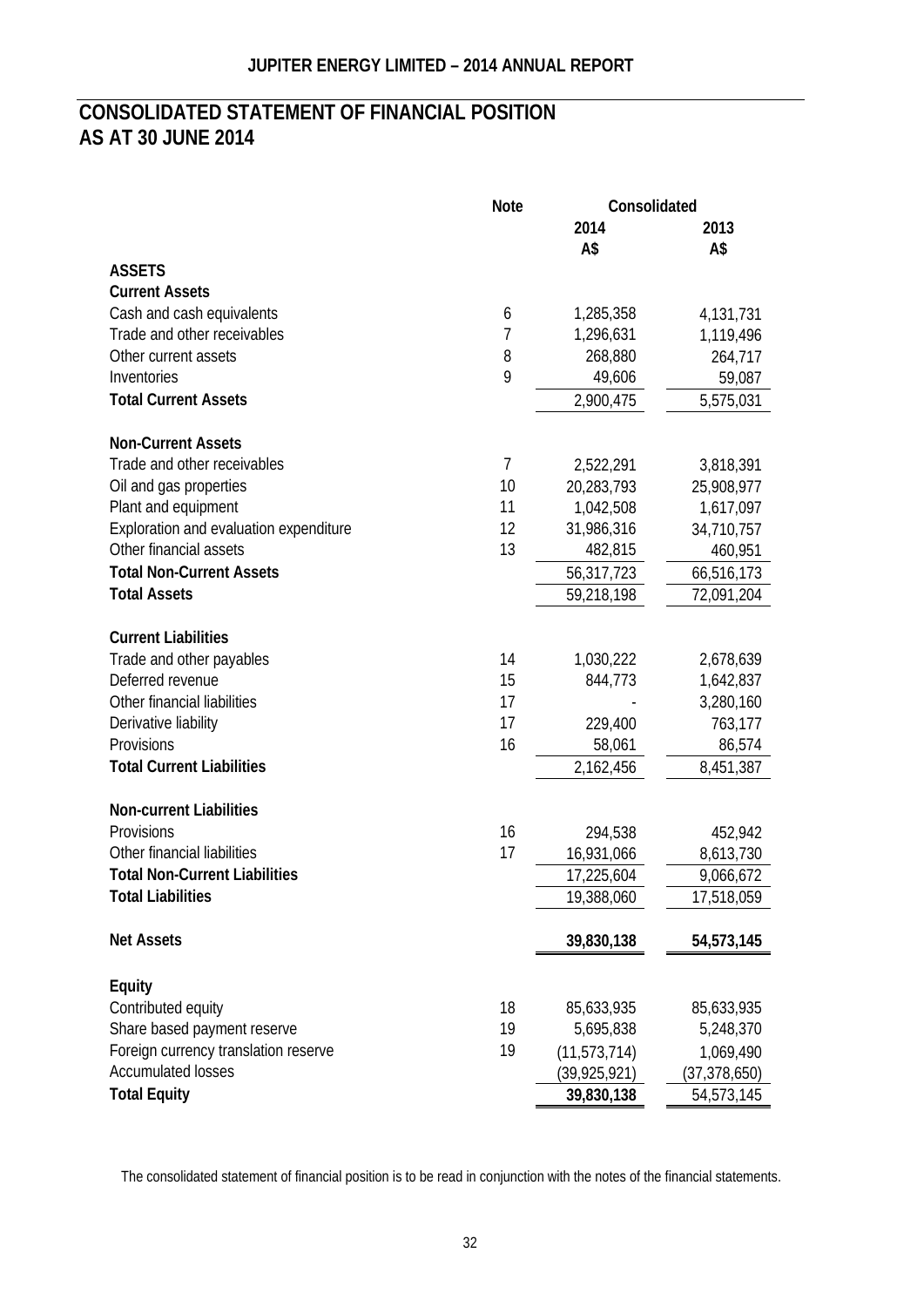# **CONSOLIDATED STATEMENT OF CASH FLOWS FOR THE YEAR ENDED 30 JUNE 2014**

|                                                                 | <b>Note</b> | Consolidated   |                |
|-----------------------------------------------------------------|-------------|----------------|----------------|
|                                                                 |             | 2014           | 2013           |
|                                                                 |             | A\$            | A\$            |
| Cash flow from operating activities                             |             |                |                |
| Receipts from customers                                         |             | 8,565,902      | 9,250,333      |
| Payments to suppliers and employees                             |             | (10, 580, 704) | (11, 257, 385) |
| Interest received                                               |             | 23,910         | 34,779         |
| Net cash flows (used in) operating activities                   | 26          | (1,990,892)    | (1, 972, 273)  |
| Cash flows from investing activities                            |             |                |                |
| Payments for exploration and evaluation expenditure             |             | (3,954,596)    | (16,634,046)   |
| Payments for plant and equipment                                |             | (20, 461)      | (843, 706)     |
| Net Cash flows (used in) investing activities                   |             | (3,975,057)    | (17, 477, 752) |
|                                                                 |             |                |                |
| Cash flows from financing activities                            |             |                |                |
| Proceeds from issues of shares                                  |             |                | 11,613,015     |
| (Repayment) / Proceeds from unsecured loan                      |             | (3, 190, 500)  | 5,760,840      |
| Proceeds from convertible notes                                 |             | 6,916,800      | 6,189,480      |
| Fee on issue of convertible note                                |             | (208, 065)     | (281,988)      |
| Transactions cost from issue of shares and convertible<br>notes |             |                | (501, 217)     |
| Interest paid                                                   |             |                | (148, 378)     |
| Net cash flows from financing activities                        |             | 3,518,235      | 22,631,752     |
| Net increase / (decrease) in cash held                          |             | (2, 447, 714)  | 3,181,727      |
| Effects of exchange rate changes                                |             | (398, 659)     | 554,559        |
| Cash at beginning of the year                                   |             | 4,131,731      | 395,445        |
| Cash at end of the year                                         | 6           | 1,285,358      | 4,131,731      |
|                                                                 |             |                |                |

The statement of cash flows is to be read in conjunction with the notes of the financial statements.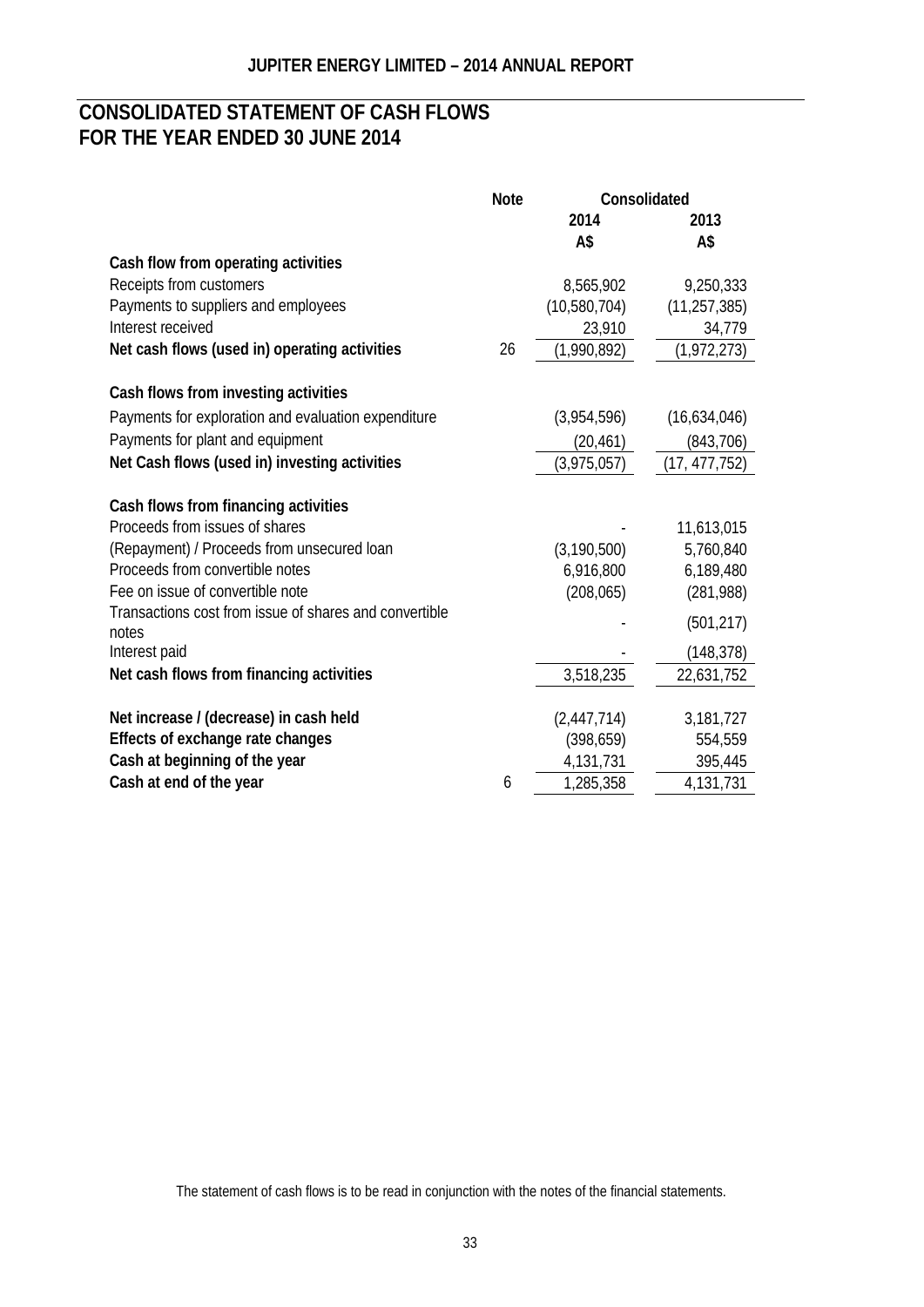# **STATEMENT OF CHANGES IN EQUITY FOR THE YEAR ENDED 30 JUNE 2014**

|                                                                        | Issued capital<br>A\$    | <b>Share Based</b><br>Payment<br>Reserve<br>A\$ | Foreign<br>Currency<br>Translation<br>Reserve<br>A\$ | Accumulated<br>Losses<br>A\$  | Total<br>A\$                           |
|------------------------------------------------------------------------|--------------------------|-------------------------------------------------|------------------------------------------------------|-------------------------------|----------------------------------------|
| CONSOLIDATED                                                           |                          |                                                 |                                                      |                               |                                        |
| As at 1 July 2012<br>Loss for the period<br>Other comprehensive income | 71,236,136               | 4,472,289                                       | (4,746,987)<br>5,816,477                             | (32, 492, 821)<br>(4,885,829) | 38,468,617<br>(4,885,829)<br>5,816,477 |
| Total comprehensive income                                             |                          |                                                 | 5,816,477                                            | (4,885,829)                   | 930,648                                |
| Transactions by owners recorded<br>directly in equity:                 |                          |                                                 |                                                      |                               |                                        |
| Share based payments                                                   |                          | 776,081                                         |                                                      |                               | 776,081                                |
| Shares issued<br>- Costs of issue                                      | 14,899,015<br>(501, 216) |                                                 |                                                      |                               | 14,899,015<br>(501, 216)               |
| At 30 June 2013                                                        | 85,633,935               | 5,248,370                                       | 1,069,490                                            | (37, 378, 650)                | 54,573,145                             |
|                                                                        |                          |                                                 |                                                      |                               |                                        |
| As at 1 July 2013                                                      | 85,633,935               | 5,248,370                                       | 1,069,490                                            | (37, 378, 650)                | 54,573,145                             |
| Loss for the period                                                    |                          |                                                 |                                                      | (2,547,271)                   | (2,547,271)                            |
| Other comprehensive income                                             |                          |                                                 | (12,643,204)                                         |                               | (12,643,204)                           |
| Total comprehensive income                                             |                          |                                                 | (12,643,204)                                         | (2,547,271)                   | (15, 190, 475)                         |
| Transactions by owners recorded<br>directly in equity:                 |                          |                                                 |                                                      |                               |                                        |
| Share based payments                                                   |                          | 447,468                                         |                                                      |                               | 447,468                                |
| At 30 June 2014                                                        | 85,633,935               | 5,695,838                                       | (11, 573, 714)                                       | (39, 925, 921)                | 39,830,138                             |
|                                                                        |                          |                                                 |                                                      |                               |                                        |

The statements of changes in equity are to be read in conjunction with the notes of the financial statements.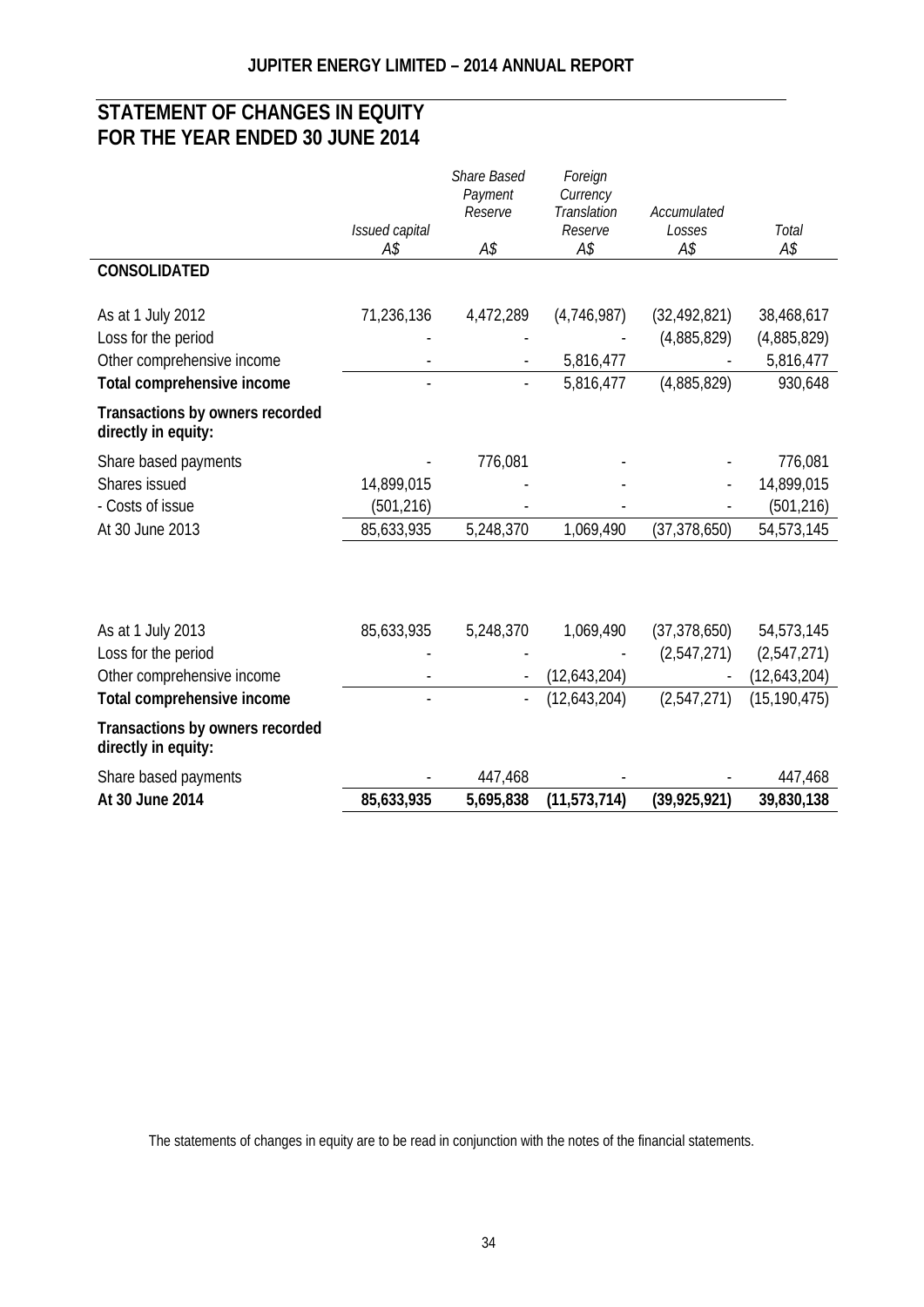#### **1 CORPORATE INFORMATION**

The financial report of Jupiter Energy Limited for the year ended 30 June 2014 was authorised for issue in accordance with a resolution of the directors on 23 September 2014.

Jupiter Energy Limited is a company limited by shares incorporated in Australia whose shares are publicly traded on the Australian Stock Exchange and on London's AIM Market (as CDI's). Jupiter Energy Limited is a for profit entity.

The nature of the operations and principal activities of the Group are described in the Directors Report on pages 2 to 11 of this report.

## **2 SUMMARY OF SIGNIFICANT ACCOUNTING POLICIES**

#### **(a) Basis of Preparation**

The financial report is a general purpose financial report, which has been prepared in accordance with the requirements of the *Corporations Act 2001*, Australian Accounting Standards and other authoritative pronouncements of the Australian Accounting Standards Board. The financial report has also been prepared on a historical cost basis except for certain financial instruments measured at fair value. The financial report is presented in Australian dollars.

The amounts contained within this report have been rounded to nearest \$1 (where rounding is applicable) under the option available to the Company under ASIC Class Order 98/100.

#### *Going Concern*

The consolidated financial statements have been prepared on a going concern basis with the Directors of the opinion that the Group can meet its obligations as and when they fall due.

At 30 June 2014 the Group has a net working capital surplus of \$0.74 million. The Group is reliant on planned production forecasts being achieved during 2014 / 2015 and being able to raise additional capital.

The Directors are currently reviewing a range of financing options which may include the further issue of new equity, reserve based debt, convertible debt or a combination of these and other funding instruments. While financing is expected to be finalised within the short term to allow the Group to further the development of the East Akkar field during 2014 - 2015 there is no certainty that financing will be completed as anticipated.

The Directors are confident of being able to raise the required capital, but note that financing has not been secured at the date of this report. Should the Group not achieve the matters set out above, there is uncertainty whether the Group would continue as a going concern and therefore whether it would realise its assets and extinguish its liabilities in the normal course of business and at the amounts stated in the financial report. The financial report does not include adjustments relating to the recoverability or classification of the recorded assets amounts nor to the amounts or classification of liabilities that might be necessary should the Group not be able to continue as a going concern.

The consolidated financial statements have been prepared on a going concern basis with the Directors of the opinion that the Group can meet its obligations as and when they fall due.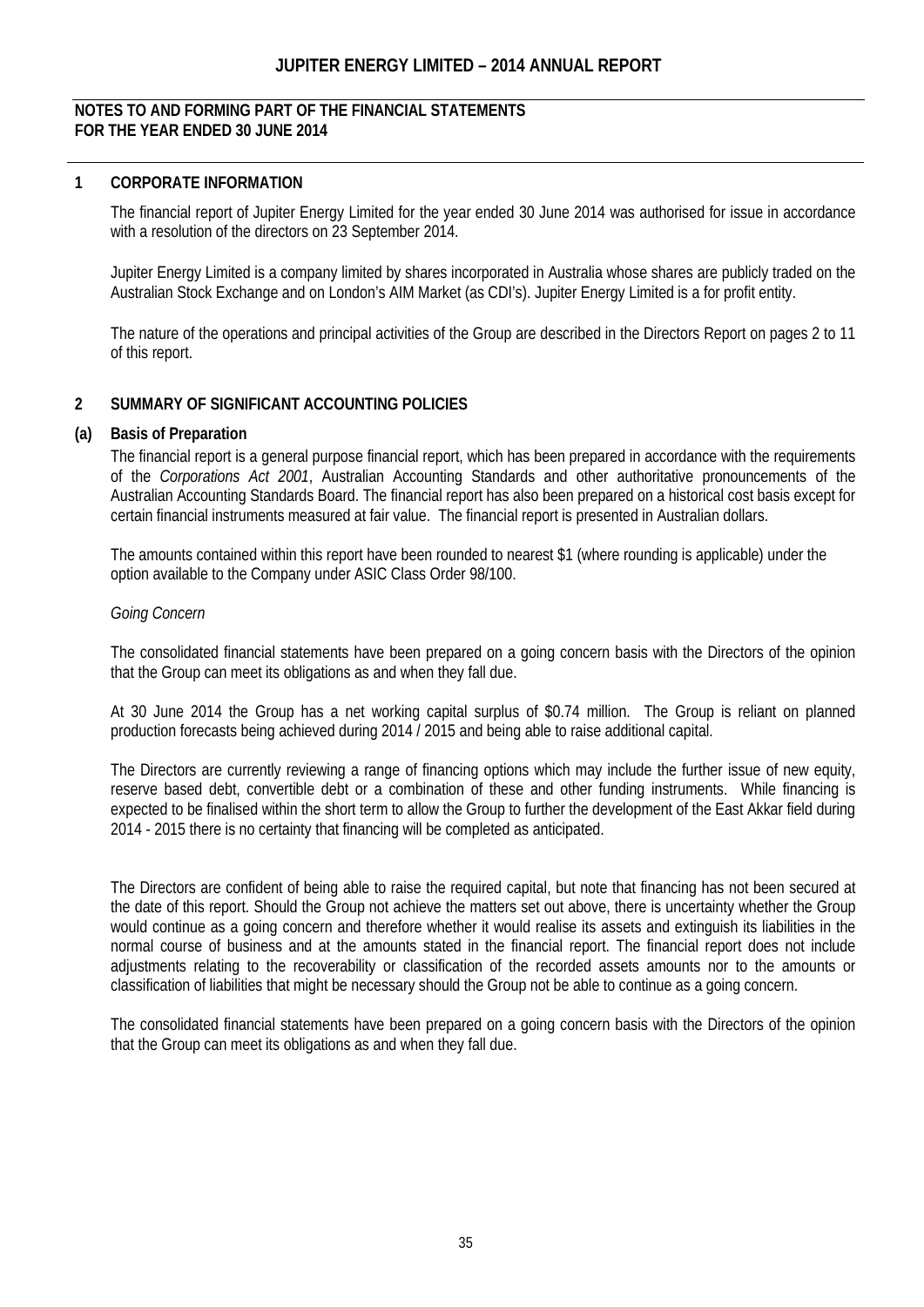#### **(b) Statement of compliance**

The financial report complies with Australian Accounting Standards as issued by the Australian Accounting Standards Board and International Financial Reporting Standards (IFRS) as issued by the International Accounting Standards Board.

From 1 July 2013, the Group has adopted the following Standards and Interpretations, mandatory for annual periods beginning on 1 July 2013. Adoption of these standards and interpretations did not have any significant effect on the financial position or performance of the Group:

AASB 10 **Consolidated Financial Statements**

AASB 12 **Disclosure of Interests in Other Entities**

AASB 13 **Fair Value Measurement**

#### AASB 119 **Employee Benefits**

AASB 2012-2 **Amendments to Australian Accounting Standards - Disclosures - Offsetting Financial Assets and Financial Liabilities**

Australian Accounting Standards and Interpretations that have recently been issued or amended but are not yet effective have not been adopted by the Group for the annual reporting period ending 30 June 2014. These are outlined in the following table.

| Reference   | <b>Title</b>                                                                                                                 | Summary                                                                                                                                                                                                                                                                                                                                                                                      | Application<br>date of<br>standard | Impact on<br>Group<br>financial<br>report                                           | Application<br>date for<br>Group |
|-------------|------------------------------------------------------------------------------------------------------------------------------|----------------------------------------------------------------------------------------------------------------------------------------------------------------------------------------------------------------------------------------------------------------------------------------------------------------------------------------------------------------------------------------------|------------------------------------|-------------------------------------------------------------------------------------|----------------------------------|
| AASB 2012-3 | Amendments to Australian<br><b>Accounting Standards -</b><br><b>Offsetting Financial Assets</b><br>and Financial Liabilities | AASB 2012-3 adds application guidance to AASB 132<br><b>Financial Instruments: Presentation to address inconsistencies</b><br>identified in applying some of the offsetting criteria of AASB<br>132, including clarifying the meaning of "currently has a legally<br>enforceable right of set-off" and that some gross settlement<br>systems may be considered equivalent to net settlement. | January<br>2014                    | The group has<br>not yet<br>determined<br>the financial<br>impact of the<br>change. | 1 July 2014                      |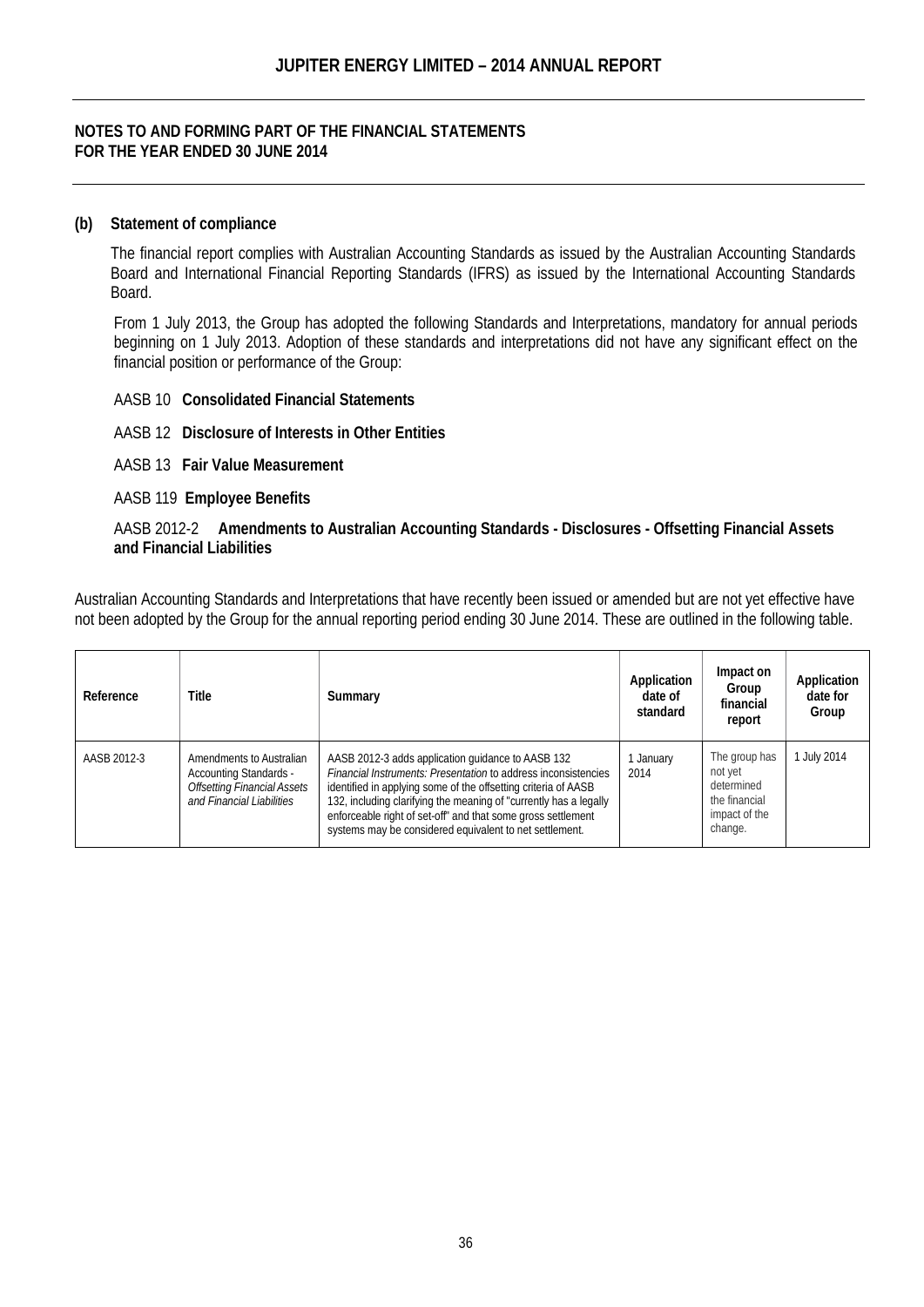# **JUPITER ENERGY LIMITED – 2014 ANNUAL REPORT**

| Reference   | <b>Title</b>                                                                              | Summary                                                                                                                                                                                                                                                                                                                                                                                                                                                                                                                                                                                                                                                                                                                                                                                                                                                                                                                                                                                                                                                                                                                                                                                                                                                                                                                                                                                                                                                                                                                                                                                                                                                                                                                                                                                                                                                                                                                                                                                                                                                                                                                                                                                                                                                                                                                                                                                                                                                                                                                                                                                                                                                                                                                            | Application<br>date of<br>standard | Impact on<br>Group<br>financial<br>report                                           | Application<br>date for<br>Group |
|-------------|-------------------------------------------------------------------------------------------|------------------------------------------------------------------------------------------------------------------------------------------------------------------------------------------------------------------------------------------------------------------------------------------------------------------------------------------------------------------------------------------------------------------------------------------------------------------------------------------------------------------------------------------------------------------------------------------------------------------------------------------------------------------------------------------------------------------------------------------------------------------------------------------------------------------------------------------------------------------------------------------------------------------------------------------------------------------------------------------------------------------------------------------------------------------------------------------------------------------------------------------------------------------------------------------------------------------------------------------------------------------------------------------------------------------------------------------------------------------------------------------------------------------------------------------------------------------------------------------------------------------------------------------------------------------------------------------------------------------------------------------------------------------------------------------------------------------------------------------------------------------------------------------------------------------------------------------------------------------------------------------------------------------------------------------------------------------------------------------------------------------------------------------------------------------------------------------------------------------------------------------------------------------------------------------------------------------------------------------------------------------------------------------------------------------------------------------------------------------------------------------------------------------------------------------------------------------------------------------------------------------------------------------------------------------------------------------------------------------------------------------------------------------------------------------------------------------------------------|------------------------------------|-------------------------------------------------------------------------------------|----------------------------------|
| AASB 9      | <b>Financial Instruments</b>                                                              | AASB 9 includes requirements for the classification and<br>measurement of financial assets. It was further amended by<br>AASB 2010-7 to reflect amendments to the accounting for<br>financial liabilities.<br>These requirements improve and simplify the approach for<br>classification and measurement of financial assets compared<br>with the requirements of AASB 139. The main changes are<br>described below.<br>Financial assets that are debt instruments will be<br>a.<br>classified based on (1) the objective of the entity's<br>business model for managing the financial assets; (2)<br>the characteristics of the contractual cash flows.<br>Allows an irrevocable election on initial recognition to<br>b.<br>present gains and losses on investments in equity<br>instruments that are not held for trading in other<br>comprehensive income. Dividends in respect of these<br>investments that are a return on investment can be<br>recognised in profit or loss and there is no impairment or<br>recycling on disposal of the instrument.<br>Financial assets can be designated and measured at fair<br>С.<br>value through profit or loss at initial recognition if doing<br>so eliminates or significantly reduces a measurement or<br>recognition inconsistency that would arise from<br>measuring assets or liabilities, or recognising the gains<br>and losses on them, on different bases.<br>Where the fair value option is used for financial liabilities<br>d.<br>the change in fair value is to be accounted for as<br>follows:<br>The change attributable to changes in credit risk<br>are presented in other comprehensive income<br>(OCI)<br>The remaining change is presented in profit or loss<br>If this approach creates or enlarges an accounting<br>mismatch in the profit or loss, the effect of the changes in<br>credit risk are also presented in profit or loss.<br>Consequential amendments were also made to other<br>standards as a result of AASB 9, introduced by AASB 2009-<br>11 and superseded by AASB 2010-7 and 2010-10.<br>The AASB issued a revised version of AASB 9 (AASB 2013-9)<br>during December 2013. The revised standard incorporates<br>three primary changes:<br>New hedge accounting requirements including changes<br>1.<br>to hedge effectiveness testing, treatment of hedging<br>costs, risk components that can be hedged and<br>disclosures<br>Entities may elect to apply only the accounting for gains<br>2.<br>and losses from own credit risk without applying the<br>other requirements of AASB 9 at the same time<br>In February 2014, the IASB tentatively decided that the<br>3.<br>mandatory effective date for AASB 9 will be 1 January<br>2018 | 1 January<br>2018                  | The group has<br>not yet<br>determined<br>the financial<br>impact of the<br>change. | 1 July 2018                      |
| AASB 2013-3 | Amendments to AASB 136<br>– Recoverable<br>Amount Disclosures for<br>Non-Financial Assets | AASB 2013-3 amends the disclosure requirements in AASB<br>136 Impairment of Assets. The amendments include the<br>requirement to disclose additional information about the fair<br>value measurement when the recoverable amount of impaired<br>assets is based on fair value less costs of disposal.                                                                                                                                                                                                                                                                                                                                                                                                                                                                                                                                                                                                                                                                                                                                                                                                                                                                                                                                                                                                                                                                                                                                                                                                                                                                                                                                                                                                                                                                                                                                                                                                                                                                                                                                                                                                                                                                                                                                                                                                                                                                                                                                                                                                                                                                                                                                                                                                                              | 1 January<br>2014                  | The group has<br>not yet<br>determined<br>the financial<br>impact of the<br>change. | 1 July 2014                      |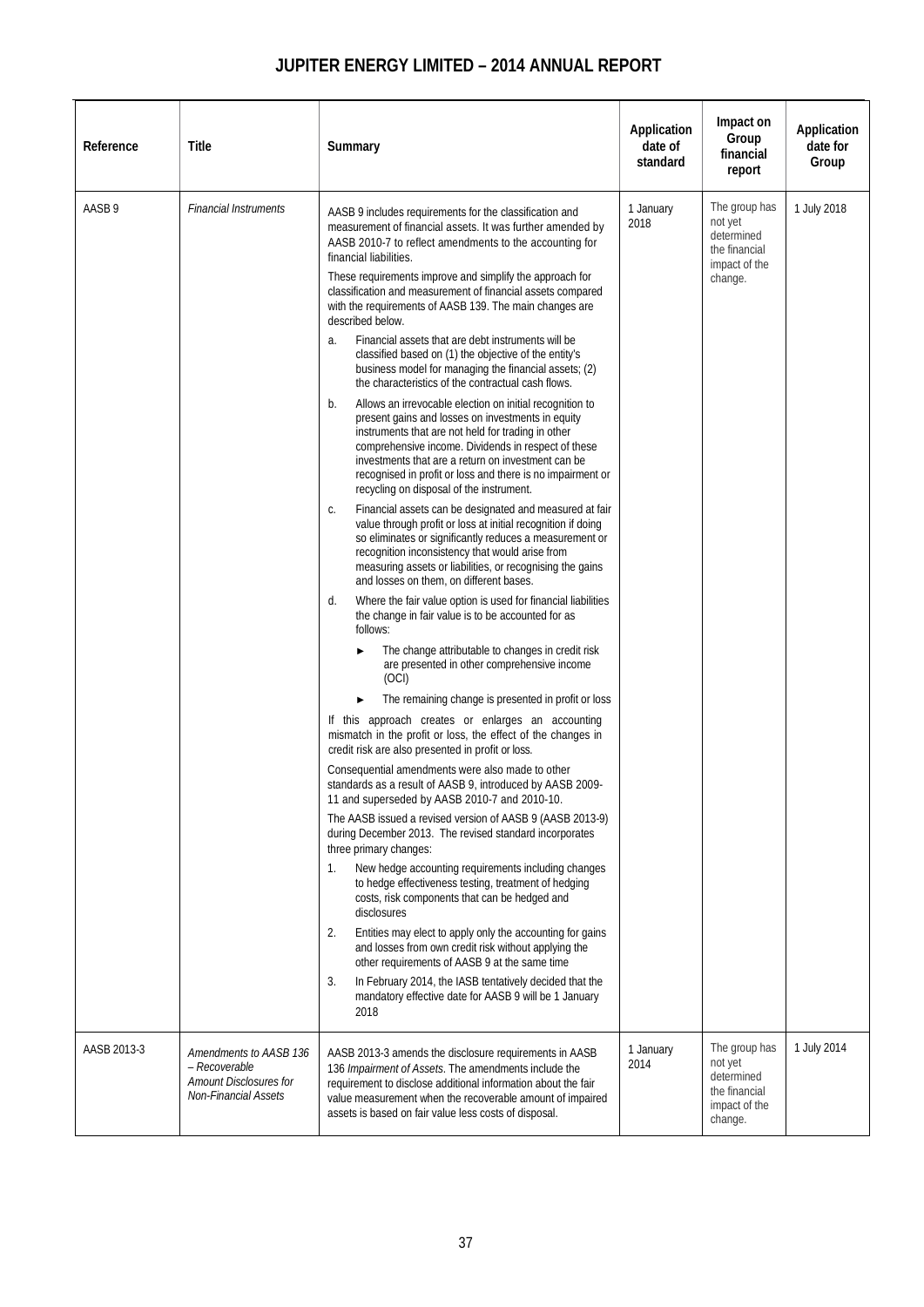# **JUPITER ENERGY LIMITED – 2014 ANNUAL REPORT**

| Reference        | Title                                                                                                                                                                                                                | Summary                                                                                                                                                                                                                                                                                                                                                                                                                                                                                                                                                                         | Application<br>date of<br>standard | Impact on<br>Group<br>financial<br>report                                           | Application<br>date for<br>Group |
|------------------|----------------------------------------------------------------------------------------------------------------------------------------------------------------------------------------------------------------------|---------------------------------------------------------------------------------------------------------------------------------------------------------------------------------------------------------------------------------------------------------------------------------------------------------------------------------------------------------------------------------------------------------------------------------------------------------------------------------------------------------------------------------------------------------------------------------|------------------------------------|-------------------------------------------------------------------------------------|----------------------------------|
| AASB 2013-4      | Amendments to Australian<br>Accounting Standards -<br>Novation of Derivatives<br>and Continuation of Hedge<br>Accounting [AASB 139]                                                                                  | AASB 2013-4 amends AASB 139 to permit the continuation of<br>hedge accounting in specified circumstances where a<br>derivative, which has been designated as a hedging<br>instrument, is novated from one counterparty to a central<br>counterparty as a consequence of laws or regulations.                                                                                                                                                                                                                                                                                    | 1 January<br>2014                  | The group has<br>not yet<br>determined<br>the financial<br>impact of the<br>change. | 1 July 2014                      |
| AASB 2013-5      | Amendments to Australian<br>Accounting Standards -<br><b>Investment Entities</b><br>[AASB 1, AASB 3, AASB 7,<br>AASB 10, AASB 12, AASB<br>107, AASB 112, AASB<br>124, AASB 127, AASB<br>132, AASB 134 & AASB<br>139] | These amendments define an investment entity and require<br>that, with limited exceptions, an investment entity does not<br>consolidate its subsidiaries or apply AASB 3 Business<br>Combinations when it obtains control of another entity.<br>These amendments require an investment entity to measure<br>unconsolidated subsidiaries at fair value through profit or loss<br>in its consolidated and separate financial statements.<br>These amendments also introduce new disclosure<br>requirements for investment entities to AASB 12 and AASB<br>127.                    | 1 January<br>2014                  | The group has<br>not yet<br>determined<br>the financial<br>impact of the<br>change. | 1 July 2014                      |
| AASB 2013-7      | Amendments to AASB<br>1038 arising from AASB 10<br>in relation to Consolidation<br>and Interests of<br>Policyholders [AASB 1038]                                                                                     | AASB 2013-7 removes the specific requirements in relation to<br>consolidation from AASB 1038, which leaves AASB 10 as the<br>sole source for consolidation requirements applicable to life<br>insurer entities.                                                                                                                                                                                                                                                                                                                                                                 | 1 January<br>2014                  | The group has<br>not yet<br>determined<br>the financial<br>impact of the<br>change. | 1 July 2014                      |
| <b>AASB 1031</b> | Materiality                                                                                                                                                                                                          | The revised AASB 1031 is an interim standard that cross-<br>references to other Standards and the Framework (issued<br>December 2013) that contain guidance on materiality.<br>AASB 1031 will be withdrawn when references to AASB 1031<br>in all Standards and Interpretations have been removed.                                                                                                                                                                                                                                                                              | 1 January<br>2014                  | The group has<br>not yet<br>determined<br>the financial<br>impact of the<br>change. | 1 July 2014                      |
| AASB 2013-9      | Amendments to Australian<br>Accounting Standards -<br>Conceptual Framework,<br>Materiality and Financial<br><b>Instruments</b>                                                                                       | The Standard contains three main parts and makes<br>amendments to a number Standards and Interpretations.<br>Part A of AASB 2013-9 makes consequential amendments<br>arising from the issuance of AASB CF 2013-1.<br>Part B makes amendments to particular Australian Accounting<br>Standards to delete references to AASB 1031 and also makes<br>minor editorial amendments to various other standards.<br>Part C makes amendments to a number of Australian<br>Accounting Standards, including incorporating Chapter 6<br>Hedge Accounting into AASB 9 Financial Instruments. | 1 January<br>2014                  | The group has<br>not yet<br>determined<br>the financial<br>impact of the<br>change. | 1 July 2014                      |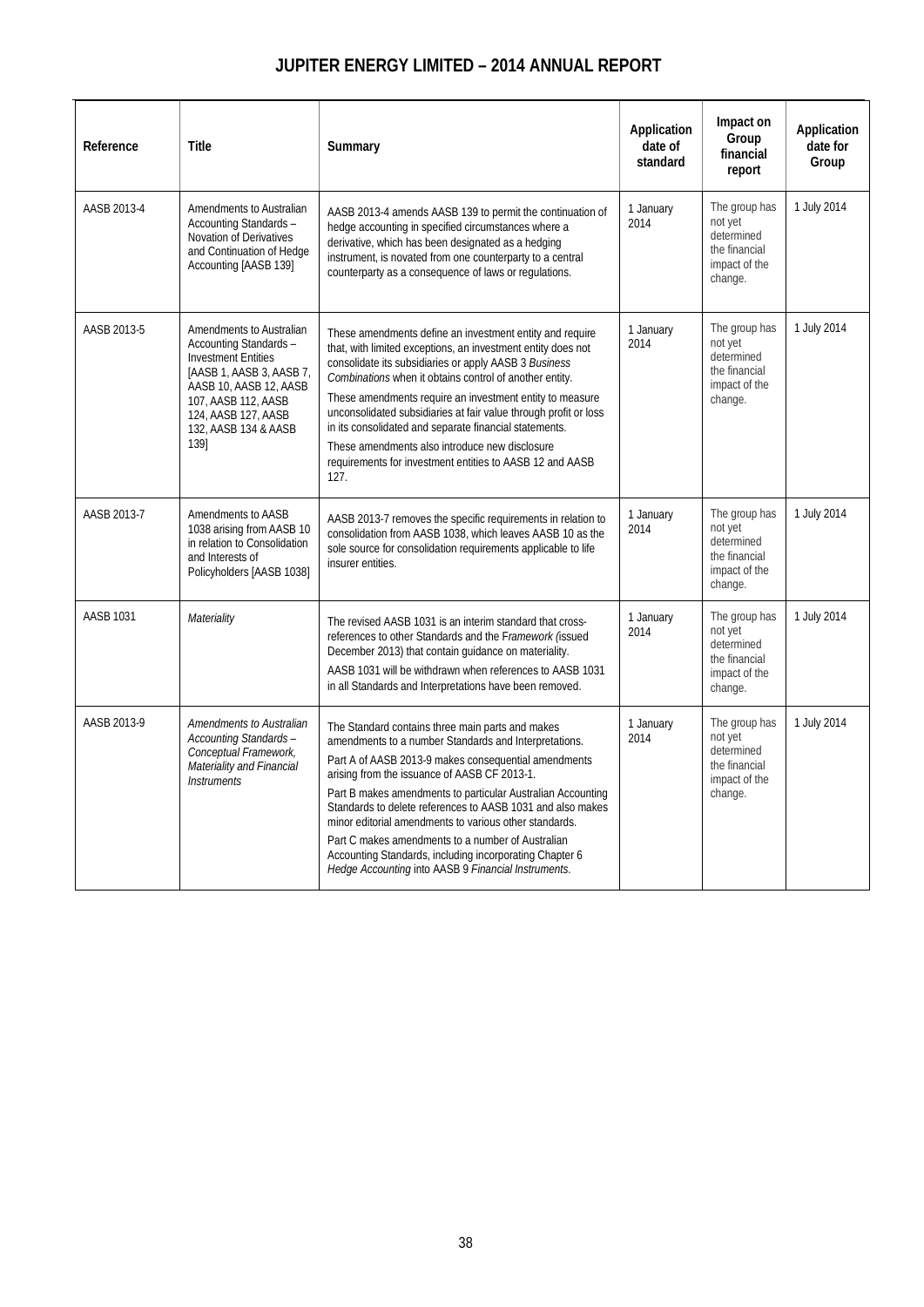## **2 SUMMARY OF SIGNIFICANT ACCOUNTING POLICIES (continued)**

## **(c) Basis of consolidation**

The consolidated financial statements comprise the financial statements of Jupiter Energy Limited and its subsidiaries (as outlined in Note 28). Interests in associates are equity accounted (see accounting policy Note 2(e)). Control is achieved when the Group is exposed, or has rights, to variable returns from its involvement with the investee and has the ability to affect those returns through its power over the investee. Specifically, the Group controls an investee if and only if the Group has:

- **Power over the investee (i.e. existing rights that give it the current ability to direct the relevant activities of the** investee);
- Exposure, or rights, to variable returns from its involvement with the investee; and
- The ability to use its power over the investee to affect its returns.

When the Group has less than a majority of the voting or similar rights of an investee, the Group considers all relevant facts and circumstances in assessing whether it has power over an investee, including:

- The contractual arrangement with the other vote holders of the investee;
- Rights arising from other contractual arrangements; and
- The Group's voting rights and potential voting rights.

The Group re-assesses whether or not it controls an investee if facts and circumstances indicate that there are changes to one or more of the three elements of control. Consolidation of a subsidiary begins when the Group obtains control over the subsidiary and ceases when the Group loses control of the subsidiary. Assets, liabilities, income and expenses of a subsidiary acquired or disposed of during the year are included in the statement of comprehensive income from the date the Group gains control until the date the Group ceases to control the subsidiary.

Profit or loss and each component of other comprehensive income (OCI) are attributed to the equity holders of the parent of the Group and to the non-controlling interests, even if this results in the non-controlling interests having a deficit balance. When necessary, adjustments are made to the financial statements of subsidiaries to bring their accounting policies into line with the Group's accounting policies. All intra-group assets and liabilities, equity, income, expenses and cash flows relating to transactions between members of the Group are eliminated on consolidation.

A change in the ownership interest of a subsidiary, without a loss of control, is accounted for as an equity transaction. If the Group loses control over a subsidiary, it:

- De-recognises the assets (including goodwill) and liabilities of the subsidiary;
- De-recognises the carrying amount of any non-controlling interests;
- De-recognises the cumulative translation differences recorded in equity;
- Recognises the fair value of the consideration received;
- Recognises the fair value of any investment retained;
- Recognises any surplus or deficit in profit or loss; and

Reclassifies the parent's share of components previously recognised in OCI to profit or loss or retained earnings, as appropriate, as would be required if the Group had directly disposed of the related assets or liabilities.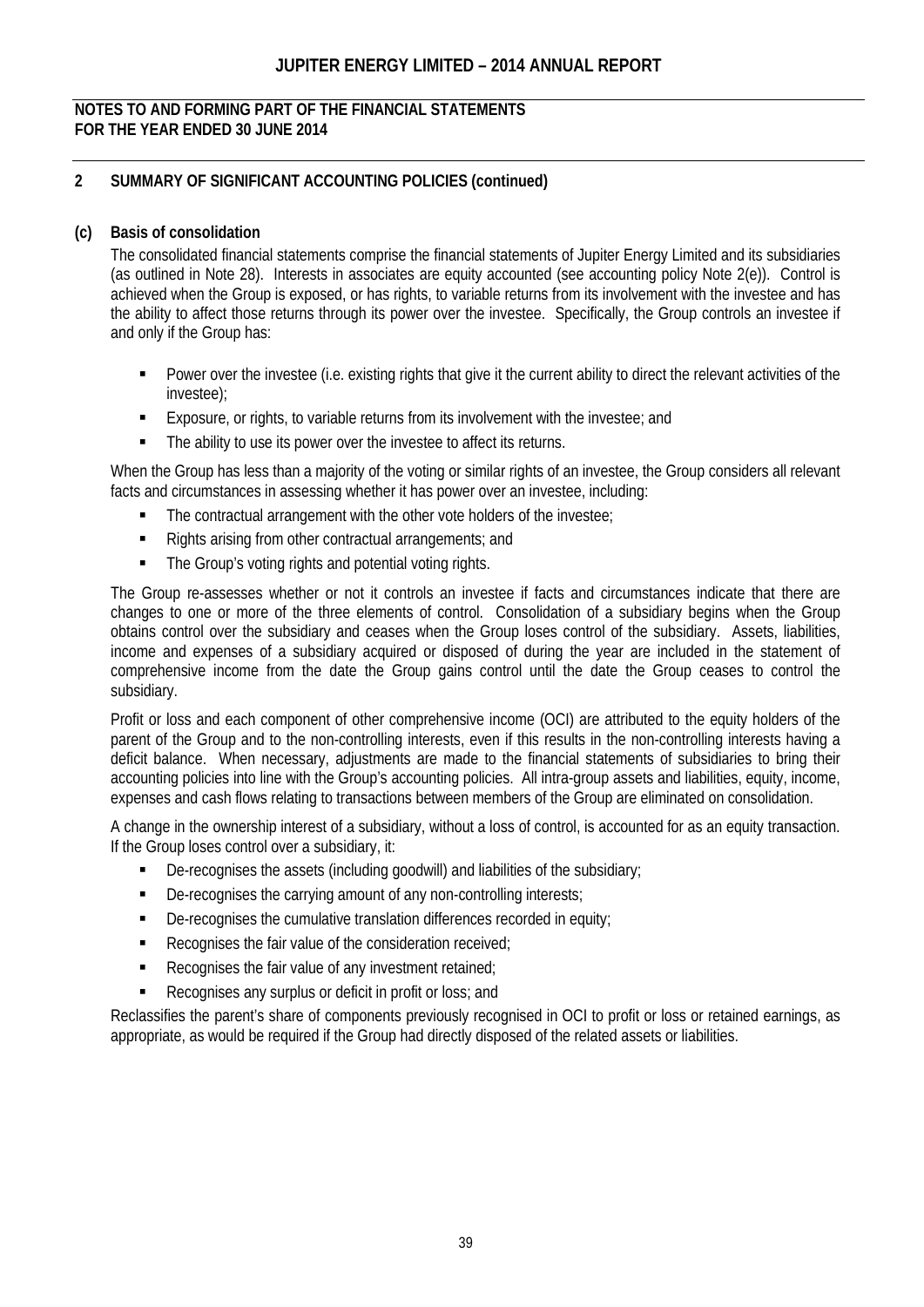## **2 SUMMARY OF SIGNIFICANT ACCOUNTING POLICIES (continued)**

#### **(d) Significant accounting estimates and assumptions**

The carrying amounts of certain assets and liabilities are often determined based on estimates and assumptions of future events. The key estimates and assumptions that have a significant risk of causing a material adjustment to the carrying amounts of certain assets and liabilities within the next annual reporting period are:

#### *Share-based payment transactions*

The Group measures the cost of equity-settled transactions with employees by reference to the fair value of the equity instruments at the date at which they are granted. The fair value is determined using a Black and Scholes model, trinomial and Monte Carlo using the assumptions detailed in note 21.

## *Exploration and evaluation*

The Group's accounting policy for exploration and evaluation is set out in note 2(f). The application of this policy necessarily requires management to make certain estimates and assumptions as to future events and circumstances, in particular the assessment of whether economic quantities of reserves may be found. Any such, estimates and assumptions may change as new information becomes available. If, after having capitalised expenditure under the Group's policy, management concludes that the Group is unlikely to recover the expenditure by future exploitation or sale, then the relevant capitalised amount will be written off to the income statement.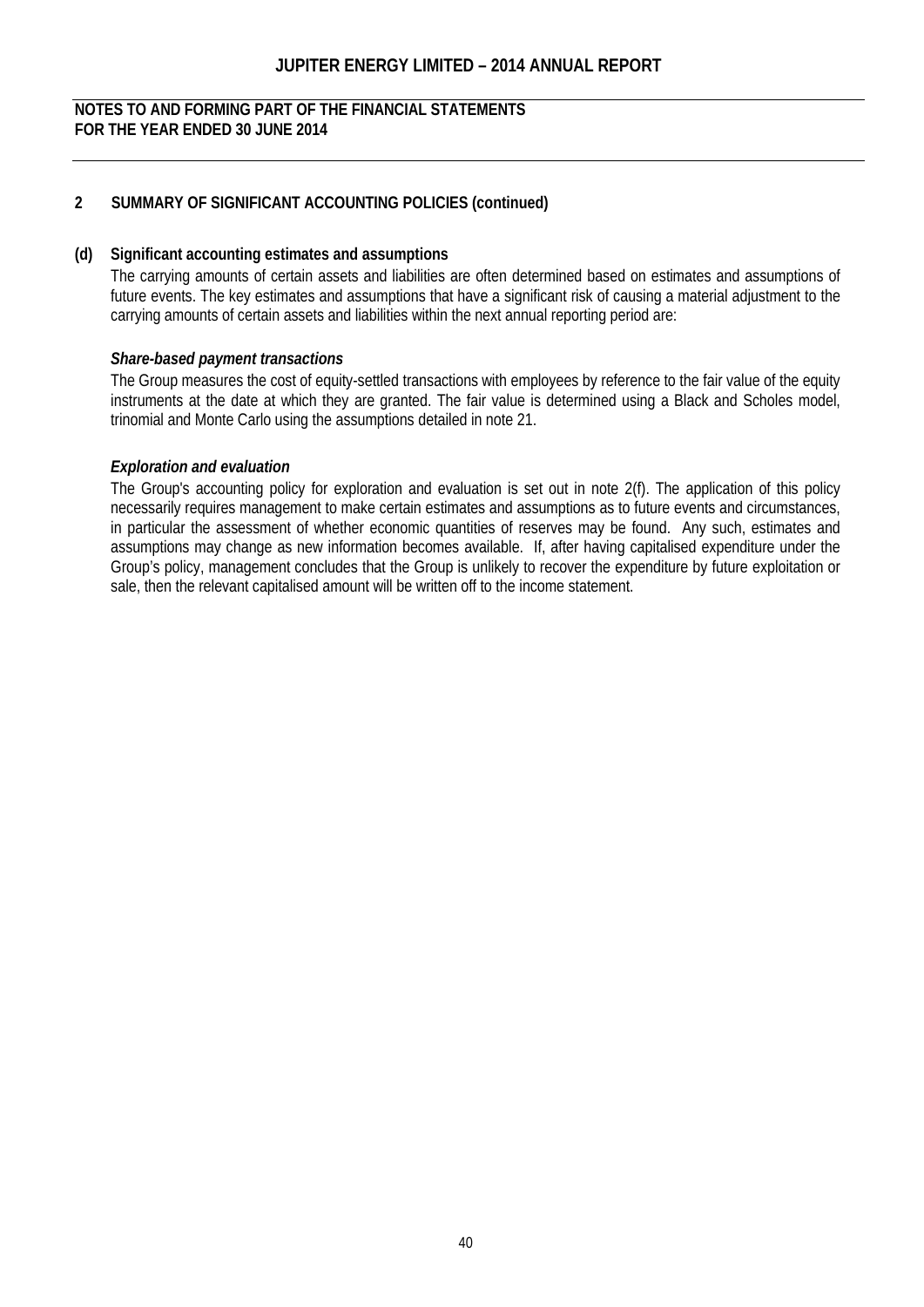## **2 SUMMARY OF SIGNIFICANT ACCOUNTING POLICIES (continued)**

#### *Provision for restoration*

Costs of site restoration are provided over the life of the facility from when exploration commences and are included in the costs of that stage. Site restoration costs include the dismantling and removal of plant, equipment and building structures, waste removal, and rehabilitation of the site in accordance with clauses of the permits. Such costs have been determined using estimates of future costs, current legal requirements and technology on an undiscounted basis.

Any changes in the estimates for the costs are accounted on a prospective basis. In determining the costs of site restoration, there is uncertainty regarding the nature and extent of the restoration due to community expectations and future legislation. Accordingly the costs have been determined on the basis that the restoration will be completed within one year of abandoning the site.

#### *Units of production depreciation of oil and gas properties*

Oil and gas properties are depreciated using the units of production (UOP) method over total proved and probable developed hydrocarbon reserves. This results in a depreciation/amortisation charge proportional to the depletion of the anticipated remaining production from the field.

Each items' life, which is assessed annually, has regard to both its physical life limitations and to present assessments of economically recoverable reserves of the field at which the asset is located. These calculations require the use of estimates and assumptions, including the amount of recoverable reserves. The calculation of the UOP rate of depreciation could be impacted to the extent that actual production in the future is different from current forecast production based on total proved reserves. Changes to proved reserves could arise due to changes in the factors or assumptions used in estimating reserves, including:

- The effect on proved reserves of differences between actual commodity prices and commodity price assumptions; or
- Unforeseen operational issues.

Changes are accounted for prospectively.

## *Recoverability of oil and gas properties*

The Group assesses each asset or cash generating unit (CGU) (excluding goodwill, which is assessed annually regardless of indicators) every reporting period to determine whether any indication of impairment exists. Where an indicator of impairment exists, a formal estimate of the recoverable amount is made, which is considered to be the higher of the fair value less costs to sell and value in use. These assessments require the use of estimates and assumptions such as long-term oil prices (considering current and historical prices, price trends and related factors), discount rates, operating costs, future capital requirements, decommissioning costs, exploration potential, reserves operating performance (which includes production and sales volumes). These estimates and assumptions are subject to risk and uncertainty. Therefore, there is a possibility that changes in circumstances will impact these projections, which may impact the recoverable amount of assets and/or CGUs.

#### *Production start date*

The group assesses each well to determine when the well moves into the production stage. This is when the well is substantially completed and ready for intended use. The group considers various criteria in determining the production start date, including but not limited to, results of well testing, the ability of the well to sustain ongoing production, installation of the relevant well infrastructure and receiving the relevant regulatory approvals.

When the well moves into the production stage the capitalisation of certain development costs ceases and costs incurred are expensed as a production cost. It also at this point when that the well commences depreciation. Any proceeds received from oil sales prior to the production start date as part of any well testing, are capitalised to the asset.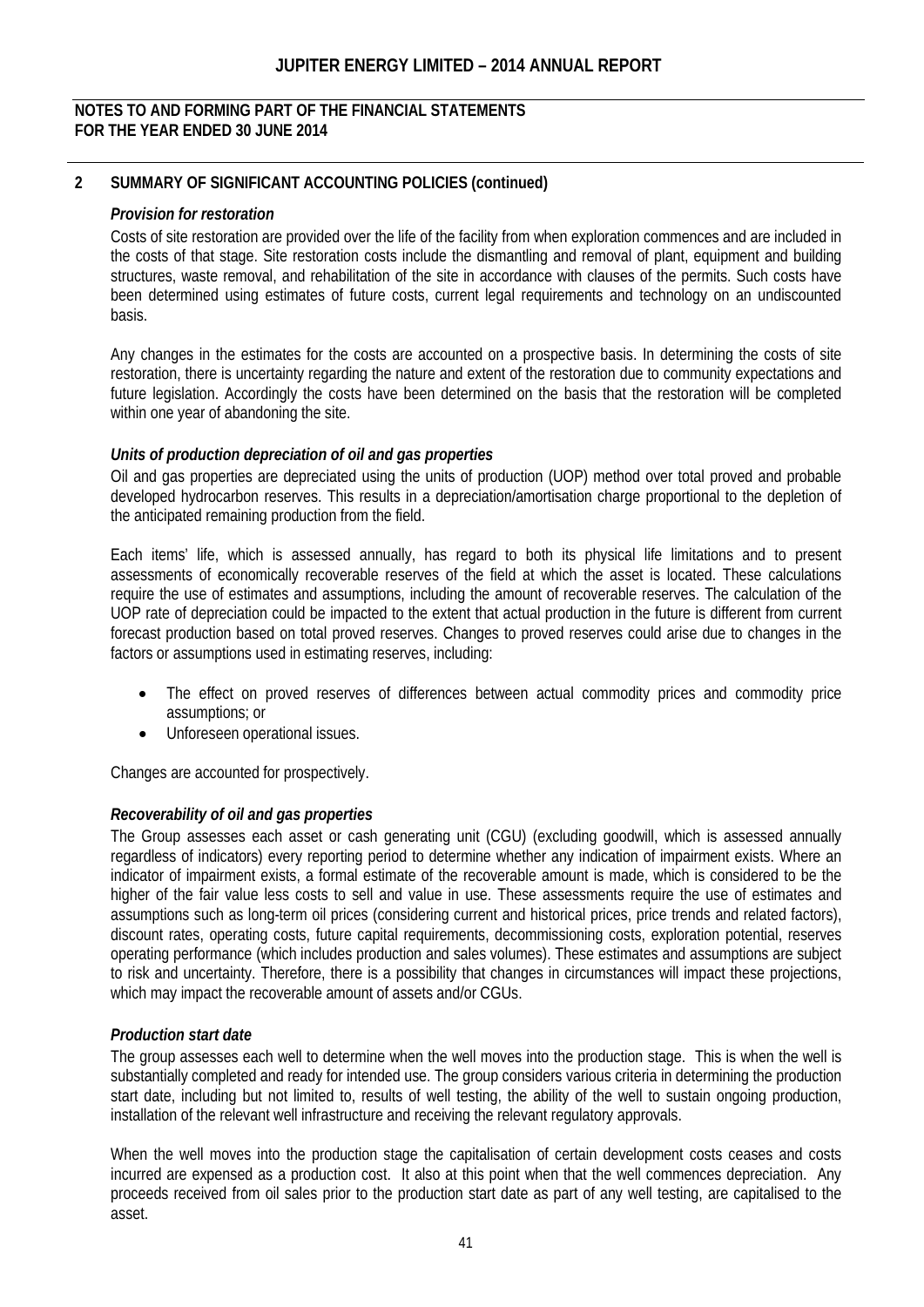## **2 SUMMARY OF SIGNIFICANT ACCOUNTING POLICIES (continued)**

## *Production start date (continued)*

Fair value is determined as the amount that would be obtained from the sale of the asset in an arm's length transaction between knowledgeable and willing parties. Fair value for oil and gas assets is generally determined as the present value of estimated future cash flows arising from the continued use of the assets, which includes estimates such as the cost of future expansion plans and eventual disposal, using assumptions that an independent market participant may take into account. Cash flows are discounted to their present value using a discount rate that reflects current market assessments of the time value of money and the risks specific to the asset. Management has assessed its CGUs as being an individual field, which is the lowest level for which cash inflows are largely independent of those of other assets.

#### **(e) Plant and equipment**

Plant and equipment is stated at historical cost less accumulated depreciation and any accumulated impairment losses. Such cost includes the cost of replacing parts that are eligible for capitalisation when the cost of replacing the part is incurred. Similarly, when each major inspection is performed, its cost is recognised in the carrying amount of the plant and equipment as a replacement only if it is eligible for capitalisation. All other repairs and maintenance are recognised in profit or loss as incurred.

Depreciation is calculated on a straight-line basis over the estimated useful life of the assets as follows:

• Plant and equipment – over 3 to 10 years

The assets' residual values, useful lives and amortisation methods are reviewed, and adjusted if appropriate, at each financial year end.

#### *Disposal*

An item of property, plant and equipment is derecognised upon disposal or when no further future economic benefits are expected to be derived from its use or disposal.

Any gain or loss arising on derecognition of the asset (calculated as the difference between the net disposal proceeds and the carrying amount of the asset) is included in the income statement in the year the asset is derecognised.

## **(f) Exploration and Evaluation Expenditure**

Exploration and evaluation expenditure incurred is accumulated in respect of each identifiable area of interest. These costs are only carried forward to the extent that they are expected to be recouped through the successful development of the area or where activities in the area have not yet reached a stage that permits reasonable assessment of the existence of economically recoverable reserves. A regular review is undertaken of each area of interest to determine the appropriateness of continuing to carry forward costs in relation to that area of interest.

Costs of evaluation, seismic and unsuccessful exploration in the area of interest are expensed as incurred even if activities in this area of interest are continuing. Accumulated costs in relation to an abandoned area are written off in full against profit in the year in which the decision to abandon the area is made.

When a discovered oil or gas field enters the development phase the accumulated exploration and evaluation expenditure is transferred to oil and gas assets – assets in development.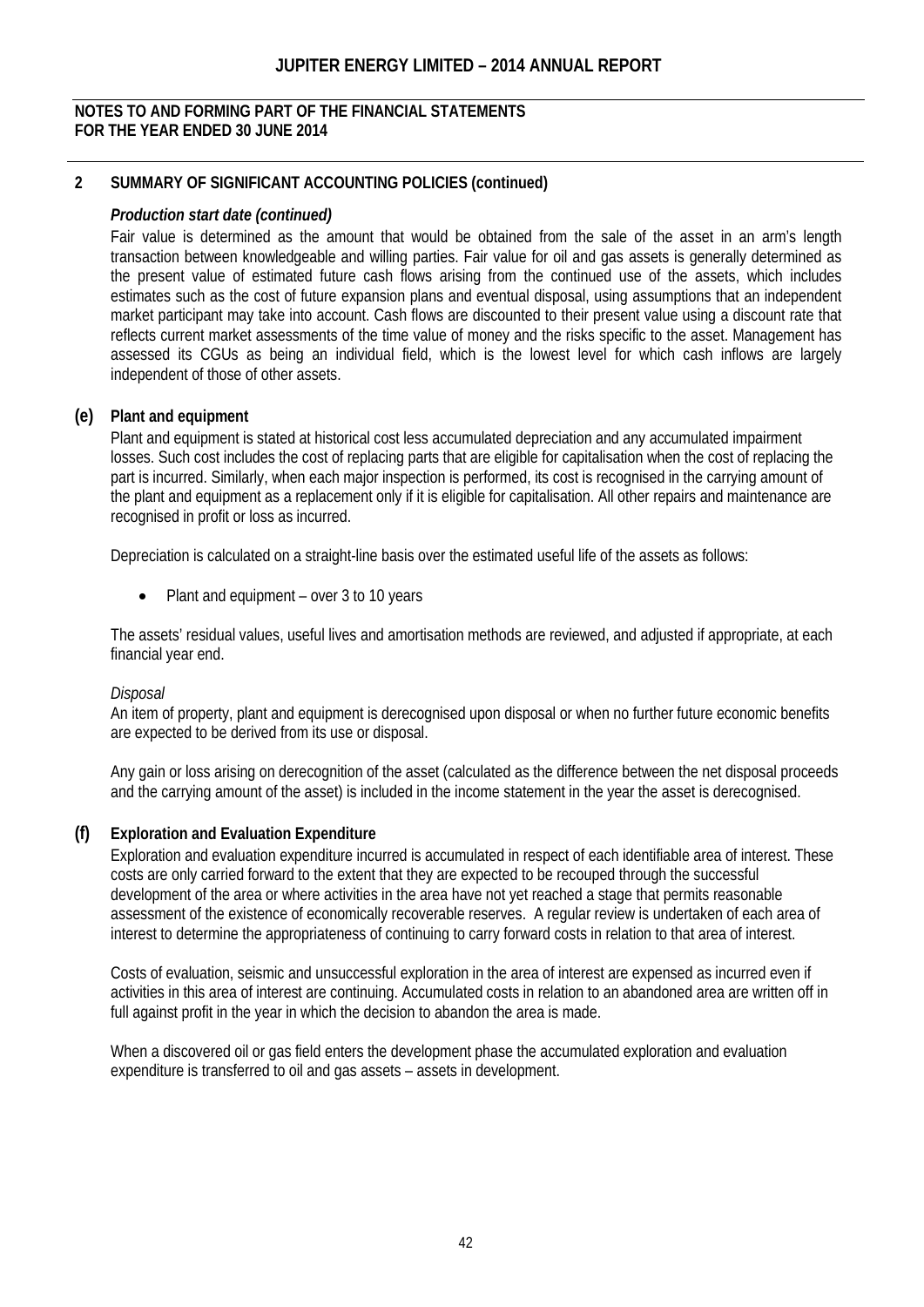## **2 SUMMARY OF SIGNIFICANT ACCOUNTING POLICIES (continued)**

#### **(g) Oil and Gas Properties**

Oil and gas properties are usually single oil or gas fields being developed for future production or which are in the production phase. Where several individual oil fields are to be produced through common facilities, the individual oil field and the associated production facilities are managed and reported as a single oil and gas asset.

#### *Assets in development*

When the technical and commercial feasibility of an undeveloped oil or gas field has been demonstrated, the field enters its development phase. The costs of oil and gas assets in the development phase are separately accounted for as tangible assets and include past exploration and evaluation costs, development drilling and plant and equipment and any associated land and buildings. When commercial operation commences the accumulated costs are transferred to oil and gas assets – producing assets.

#### *Producing assets*

The costs of oil and gas assets in production are separately accounted for as tangible assets and include past exploration and evaluation costs, pre-production development costs and the ongoing costs of continuing to develop reserves for production and to expand or replace plant and equipment and any associated land and buildings. Producing assets are depreciated over proved reserves on a unit of production basis.

#### **(h) Impairment of assets**

At each reporting date, the company reviews the carrying values of its tangible and intangible assets to determine whether there is any indication that those assets have been impaired. If such an indication exists, the recoverable amount of the asset, being the higher of the asset's fair value less costs to sell and value in use, is compared to the asset's carrying value. Any excess of the asset's carrying value over its recoverable amount is expensed to the income statement.

#### **(i) Trade and other receivables**

Trade receivables, which generally have 30-90 day terms, are recognised and carried at original invoice amount less an allowance for any uncollectible amounts.

An estimate for doubtful debts is made when collection of the full amount is no longer probable. Bad debts are written off when identified.

#### **(j) Cash and cash equivalents**

Cash and short-term deposits in the balance sheet comprise cash at bank and in hand and short-term deposits with an original maturity of three months or less.

For the purposes of the Cash Flow Statement, cash and cash equivalents consist of cash and cash equivalents as defined above, net of outstanding bank overdrafts.

#### **(k) Inventories**

Inventories are stated at the lower of cost and net realisable value. Net realisable value is the estimated selling price in the ordinary course of business less any estimated selling costs.

Cost includes those costs incurred in bringing each component of inventory to its present location and condition.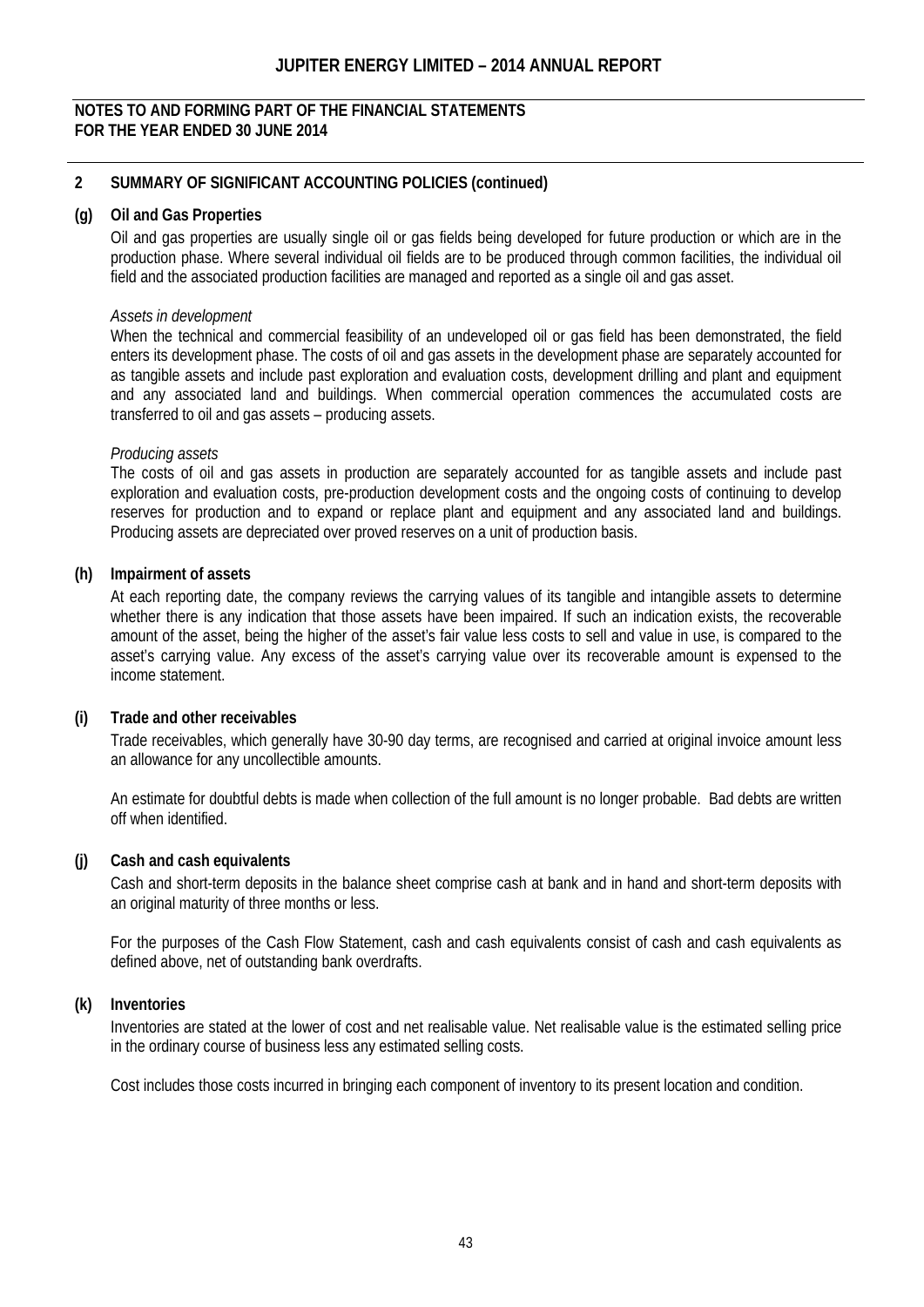## **2 SUMMARY OF SIGNIFICANT ACCOUNTING POLICIES (continued)**

#### **(l) Trade and other payables**

Trade payables and other payables are carried at amortised costs and due to their short-term nature are not discounted. They represent liabilities for goods and services provided to the Group prior to the end of the financial year that are unpaid and arise when the Group becomes obliged to make future payments in respect of the purchase of these goods and services. The amounts are unsecured and are usually paid within 30 days of recognition.

#### **(m) Financial liabilities**

Financial liabilities within the scope of AASB 139 are classified as financial liabilities at fair value through profit or loss, loans and borrowings, or as derivatives designated, as appropriate. The Group determines the classification of its financial liabilities at initial recognition.

All financial liabilities are recognised initially at fair value and in the case of loans and borrowings, plus directly attributable transaction costs. The Group's financial liabilities include trade and other payables, loans and borrowings and derivative financial instruments.

#### *Derivative Financial Instruments*

Derivatives are fair valued using appropriate valuation techniques. Such techniques may include using recent arm's length market transactions; reference to the current fair value of another instrument that is substantially the same; a discounted cash flow analysis or other valuation techniques.

#### **(n) Share-based payment transactions**

Share-based compensation benefits are provided to directors and executives.

*Options*

The fair value of options granted to directors and executives is recognised as an employee benefit expense with a corresponding increase in contributed equity. The fair value is measured at grant date and recognised over the vesting period during which the directors and/or executives becomes entitled to the options.

The fair value at grant date is determined using an option pricing model that takes into account the exercise price, the term of the option, the vesting and performance criteria, the impact of dilution, the non-tradeable nature of the option, the share price at grant date and expected price volatility of the underlying share, the expected divided yield and the risk-free interest rate for the term of the option.

#### *Performance Rights*

The cost of performance rights are measured by reference to the fair value at the date at which they are granted. The fair value is determined using a Monte Carlo methodology, which considers the incorporation of market based hurdles. Non-market conditions are not factored into the fair value of the performance rights at grant. Probability factors are assigned to the vesting expense as to whether non market conditions will be met.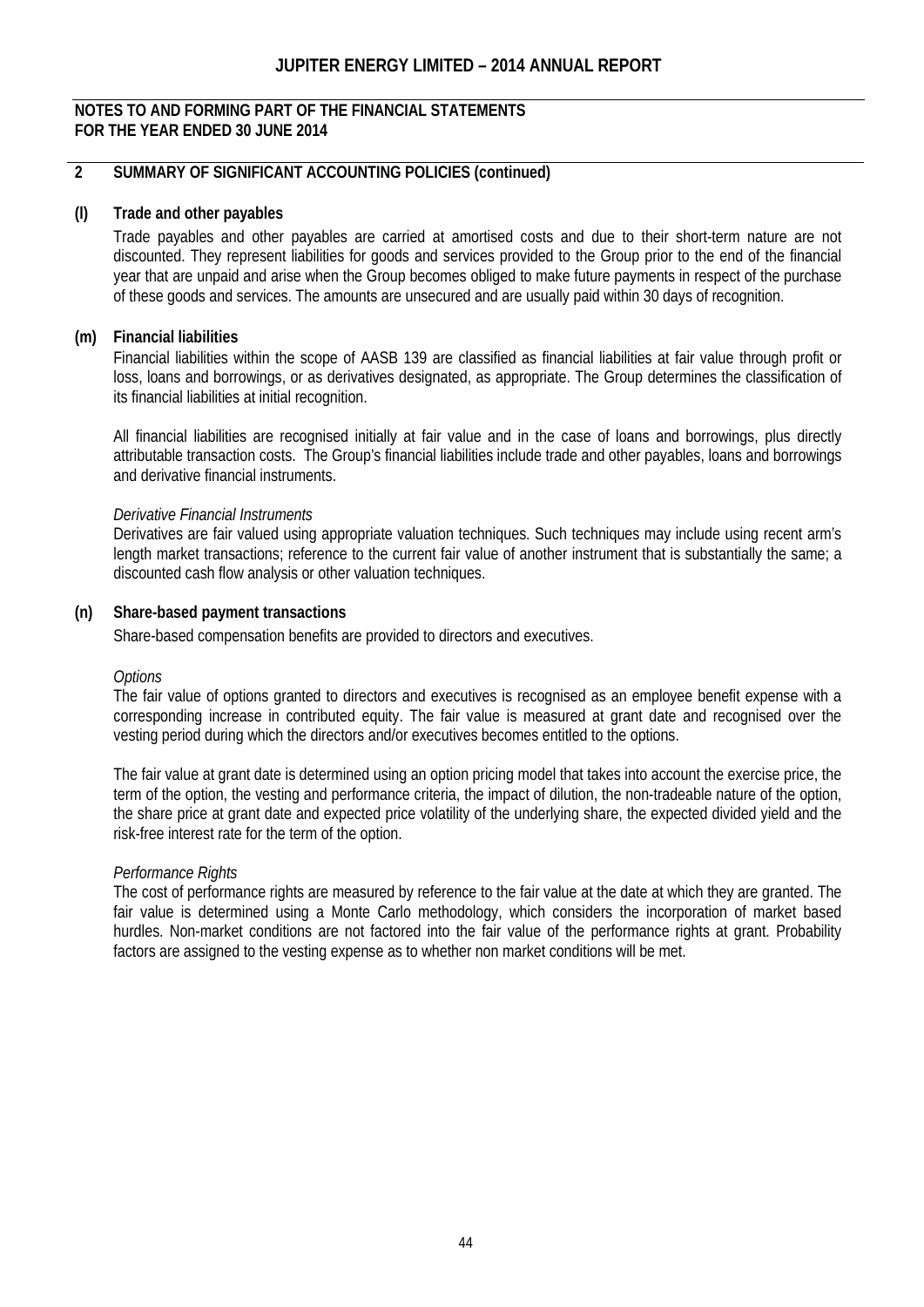## **2 SUMMARY OF SIGNIFICANT ACCOUNTING POLICIES (continued)**

#### **(o) Revenue recognition**

#### *Sales revenue*

Revenue is recognised when the significant risks and rewards of ownership of the goods have passed to the buyer and can be measured reliably. Incidental revenue generated during the development stage of an asset, is offset against the carrying value of the asset, rather than recognised in the statement of comprehensive income.

#### *Interest*

Revenue is recognised as the interest accrues (using the effective interest method, which is the rate that exactly discounts estimated future cash receipts through the expected life of the financial instrument) to the net carrying amount of the financial asset.

### **(p) Convertible Note**

A Convertible Note is split into two components: a debt component and a component representing the embedded derivatives in the Convertible Note. The debt component represents the Group's liability for future interest coupon payments and the redemption amount. The embedded derivatives represent the value of the option that note holders have to convert into ordinary shares in the Company.

#### **(q) Income tax**

The consolidated entity adopts the liability method of tax-effect accounting whereby the income tax expense is based on the profit adjusted for any non-assessable or disallowed items.

Deferred tax is accounted for using the liability method in respect of temporary differences arising between the tax bases of assets and liabilities and their carrying amounts in the financial statements. No deferred income tax will be recognised from the initial recognition of an asset or liability, excluding a business combination, where there is no effect on accounting or taxable profit or loss.

Deferred tax is calculated at the tax rates that are expected to apply to the period when the asset is realised or liability is settled. Deferred tax is credited in the income statement except where it relates to items that may be credited directly to equity, in which case the deferred tax is adjusted directly against equity.

Deferred income tax assets are recognised to the extent that it is probable that future tax profits will be available against which deductible temporary differences can be utilised.

The amount of benefits brought to account or which may be realised in the future is based on the assumption that no adverse change will occur in income taxation legislation and the anticipation that the consolidated entity will derive sufficient future assessable income to enable the benefit to be realised and comply with the conditions of deductibility imposed by the law.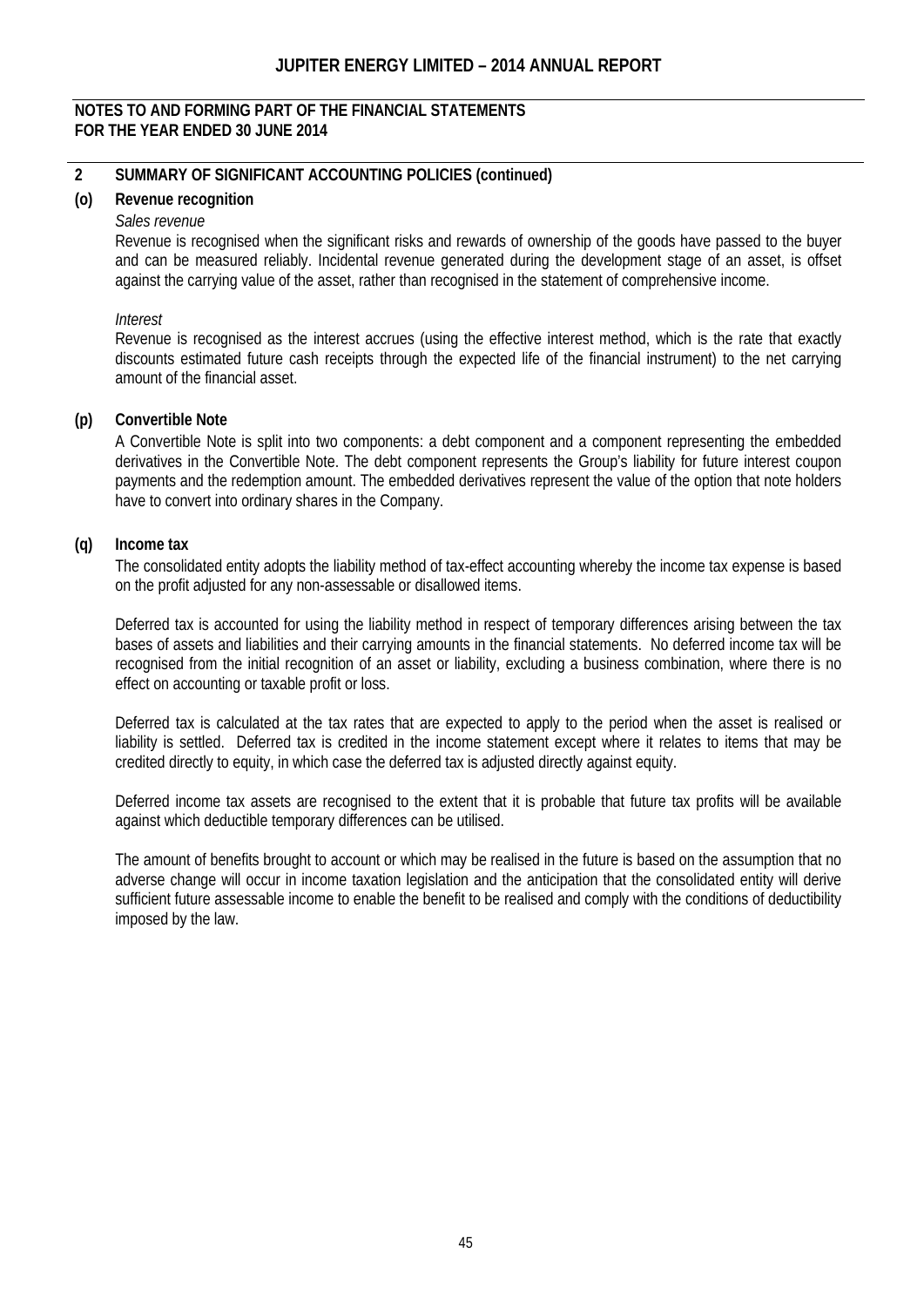### **SUMMARY OF SIGNIFICANT ACCOUNTING POLICIES (continued)**

#### **(r) Other taxes**

Revenues, expenses and assets are recognised net of the amount of GST except:

- where the GST incurred on a purchase of goods and services is not recoverable from the taxation authority, in which case the GST is recognised as part of the cost of acquisition of the asset or as part of the expense item as applicable; and
- receivables and payables are stated with the amount of GST included.

The net amount of GST recoverable from, or payable to, the taxation authority is included as part of receivables or payables in the balance sheet.

Cash flows are included in the Cash Flow Statement on a gross basis and the GST component of cash flows arising from investing and financing activities, which is recoverable from, or payable to, the taxation authority, are classified as operating cash flows.

Commitments and contingencies are disclosed net of the amount of GST recoverable from, or payable to, the taxation authority.

### **(s) Contributed equity**

Ordinary shares are classified as equity. Incremental costs directly attributable to the issue of new shares or options are shown in equity as a deduction, net of tax, from the proceeds.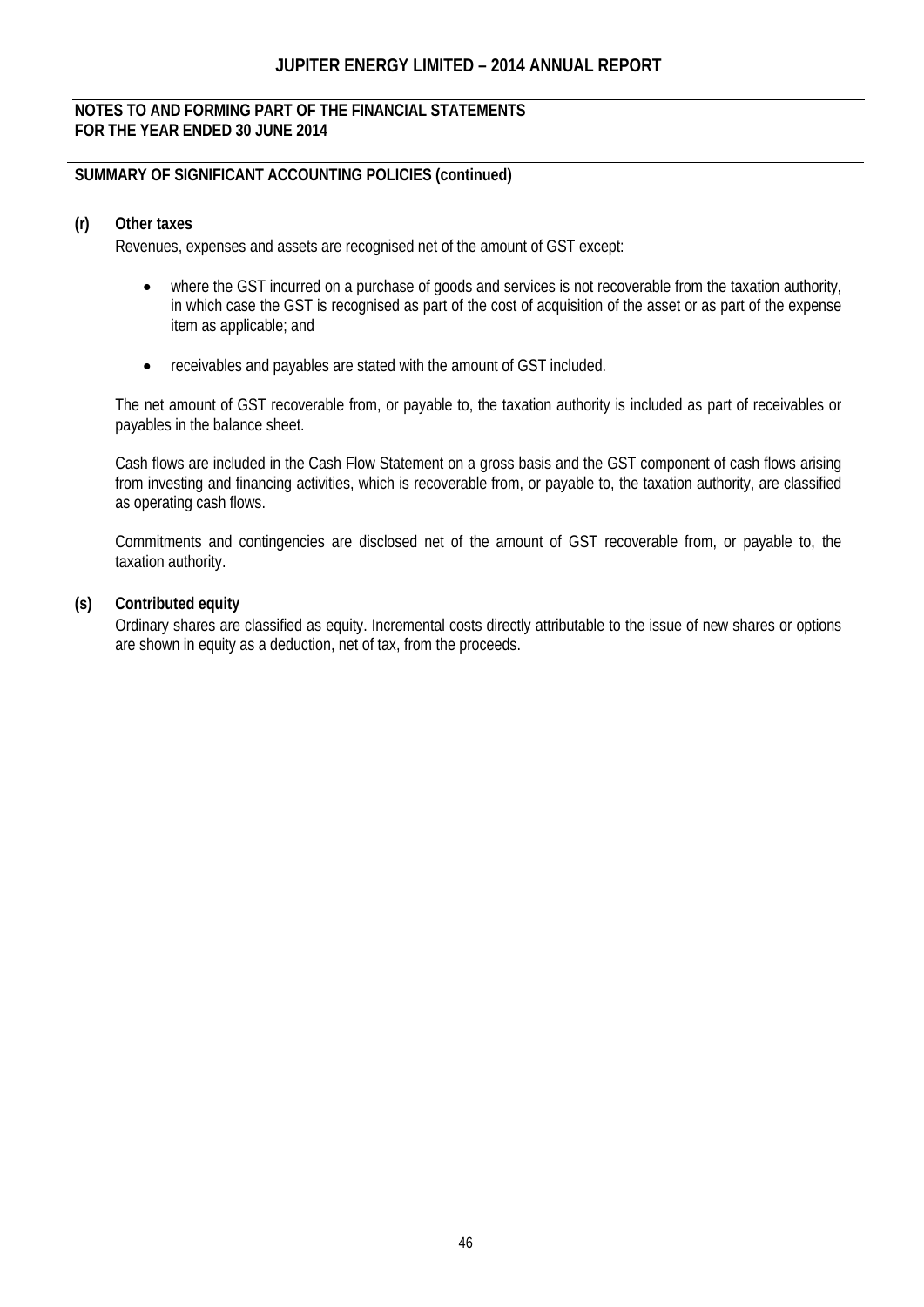## **2 SUMMARY OF SIGNIFICANT ACCOUNTING POLICIES (continued)**

#### **(t) Earnings per share**

Basic earnings per share is calculated as net profit attributable to members of the parent, adjusted to exclude any costs of servicing equity (other than dividends) and preference share dividends, divided by the weighted average number of ordinary shares, adjusted for any bonus element.

Diluted earnings per share is calculated as net profit attributable to members of the parent, adjusted for:

- the after tax effect of dividends and interest associated with dilutive potential ordinary shares that have been recognised as expenses; and
- other non-discretionary changes in revenues or expenses during the period that would result from the dilution of potential ordinary shares;

divided by the weighted average number of ordinary shares and dilutive potential ordinary shares, adjusted for any bonus element.

#### **(u) Provisions**

Provisions are recognised when the Group has a present obligation (legal or constructive) as a result of a past event, it is probable that an outflow of resources embodying economic benefits will be required to settle the obligation and a reliable estimate can be made of the amount of the obligation.

Where the Group expects some or all of a provision to be reimbursed, for example under an insurance contract, the reimbursement is recognised as a separate asset but only when the reimbursement is virtually certain. The expense relating to any provision is presented in the income statement net of any reimbursement.

If the effect of the time value of money is material, provisions are determined by discounting the expected future cash flows at a pre-tax rate that reflects current market assessments of the time value of money and, where appropriate, the risks specific to the liability.

Where discounting is used, the increase in the provision due to the passage of time is recognised as a finance cost.

#### *Employee leave benefits*

Liabilities for wages and salaries, including non-monetary benefits, annual leave and accumulating sick leave expected to be settled within 12 months of the reporting date are recognised in provisions in respect of employees' services up to the reporting date. They are measured at the amounts expected to be paid when the liabilities are settled. Liabilities for non-accumulating sick leave are recognised when the leave is taken and are measured at the rates paid or payable.

#### *Restoration*

Costs of site restoration are provided over the life of the facility from when exploration commences and are included in the costs of that stage. Site restoration costs include the dismantling and removal of plant, equipment and building structures, waste removal, and rehabilitation of the site in accordance with clauses of the permits. Such costs have been determined using estimates of future costs, current legal requirements and technology on an undiscounted basis.

Any changes in the estimates for the costs are accounted on a prospective basis. In determining the costs of site restoration, there is uncertainty regarding the nature and extent of the restoration due to community expectations and future legislation. Accordingly the costs have been determined on the basis that the restoration will be completed within one year of abandoning the site.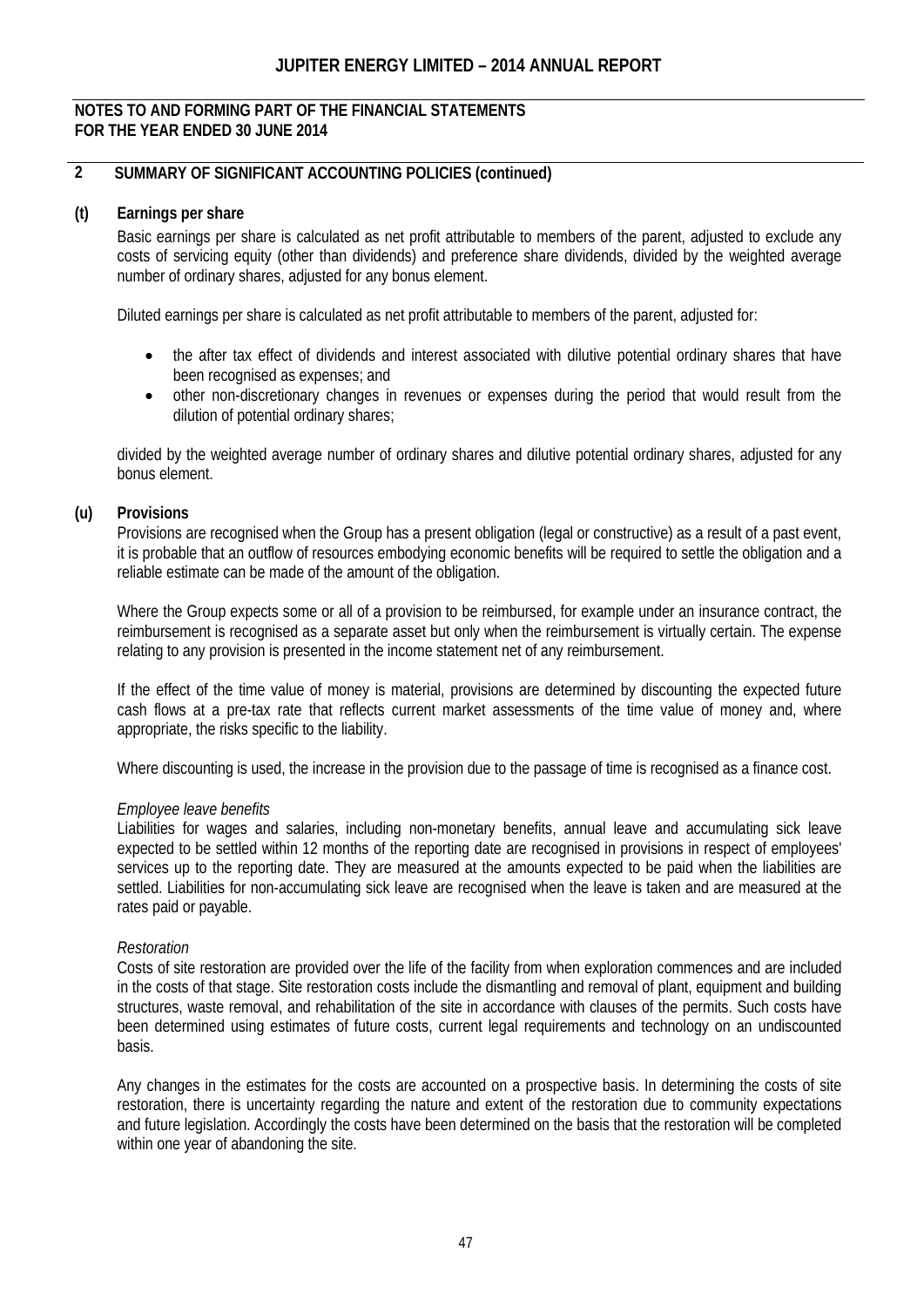## **2 SUMMARY OF SIGNIFICANT ACCOUNTING POLICIES (continued)**

#### **(v) Foreign Currency Transactions and Balances**

*(i) Functional and presentation currency*

Both the functional and presentation currency of Jupiter Energy Limited and its Australian subsidiaries are Australian dollars (\$). The Singapore subsidiaries' functional currency is United States Dollars which is translated to the presentation currency. The functional currency of the Branch of the Singapore subsidiary is Tenge (see below for consolidated reporting).

#### *(ii) Transactions and balances*

Transactions in foreign currencies are initially recorded in the functional currency by applying the exchange rates ruling at the date of the transaction. Monetary assets and liabilities denominated in foreign currencies are retranslated at the rate of exchange ruling at the reporting date.

Non-monetary items that are measured in terms of historical cost in a foreign currency are translated using the exchange rate as at the date of the initial transaction. Non-monetary items measured at fair value in a foreign currency are translated using the exchange rates at the date when the fair value was determined.

#### *(iii) Translation of Group Companies' functional currency to presentation currency*

The results of the Singapore subsidiaries are translated into Australian Dollars (presentation currency) as at the date of each transaction. Assets and liabilities are translated at exchange rates prevailing at reporting date.

Exchange variations resulting from the translation are recognised in the foreign currency translation reserve in equity.

On consolidation, exchange differences arising from the translation of the net investment in the Singapore subsidiaries and its Branch are taken to the foreign currency translation reserve. If a Singapore subsidiary was sold, the proportionate share of exchange differences would be transferred out of equity and recognised in the statement of comprehensive income.

## **(w) Segments**

An operating segment is a component of an entity that engages in business activities from which it may earn revenue and incur expenses (including revenues and expenses relating to transactions with other components of the same entity), whose operating results are regularly reviewed by the Board of Directors (the chief operating decision makers) to make decisions about resources to be allocated to the segment and assess its performance and for which discrete financial information is available. Management will also consider other factors in determining operating segments such as the existence of a line manager and the level of segment information presented to the executive management team.

Operating segments are identified based on the information provided to the chief operating decision makers, being the Board of Directors. Currently the Group has only one operating segment, being the Group.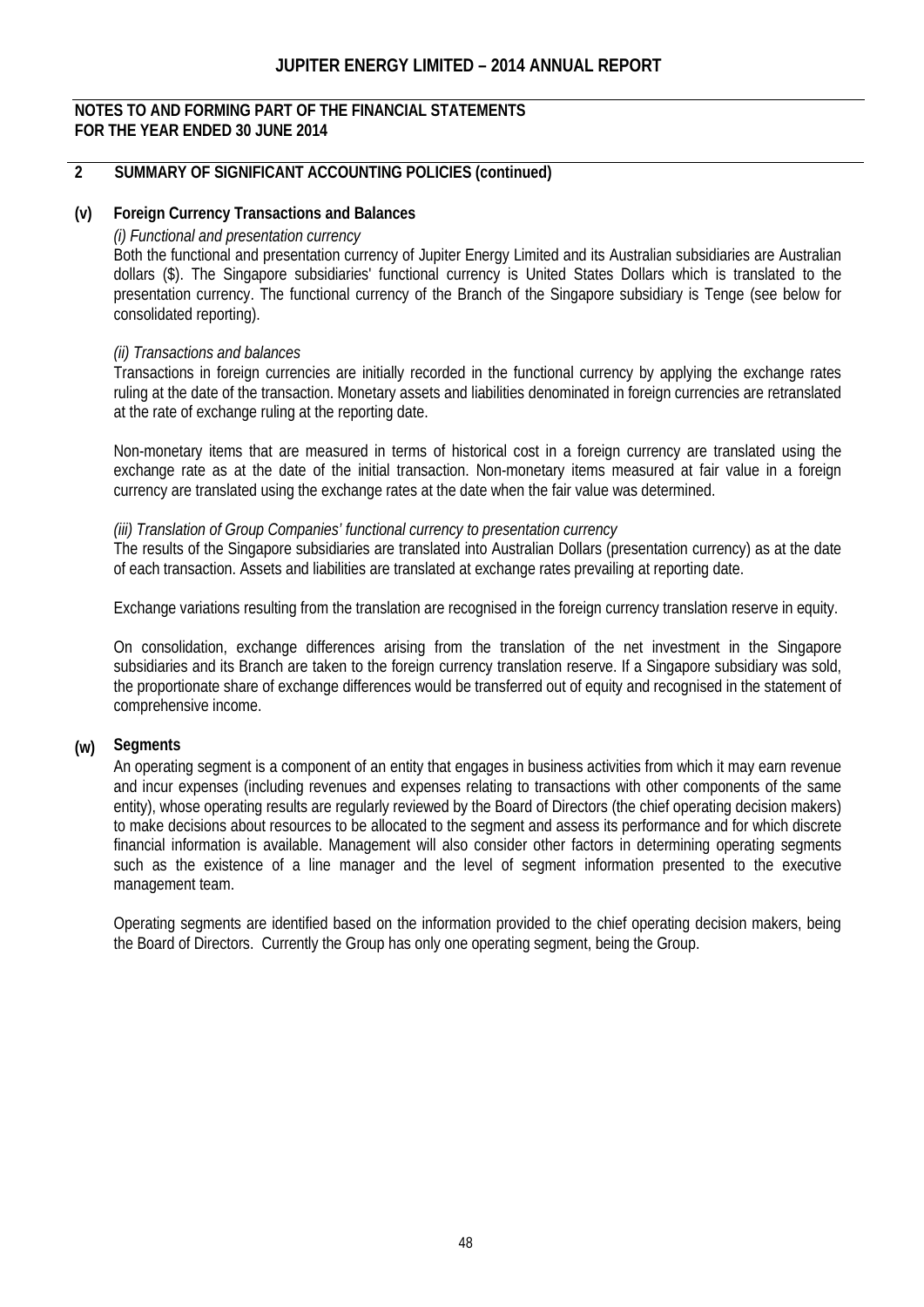## **2 SUMMARY OF SIGNIFICANT ACCOUNTING POLICIES (continued)**

## **(x) Borrowing costs**

Borrowing costs consist of interest and other costs that an entity incurs in connection with the borrowing of funds.

Where funds are borrowed specifically to finance a project, the amount capitalised represents the actual borrowing costs incurred. Where surplus funds are available for a short term out of money borrowed specifically to finance a project, the income generated from the temporary investment of amounts is also capitalised and deducted from the total capitalised borrowing cost. Where the funds used to finance a project form part of general borrowings, the amount capitalised is calculated using a weighted average of rates applicable to relevant general borrowings of the Group during the period.

All other borrowing costs are recognised in profit or loss in the period in which they are incurred.

Even though exploration and evaluation assets can be qualifying assets, they generally do not meet the ―probable economic benefits test and also are rarely debt funded. Any related borrowing costs are therefore generally recognised in profit or loss in the period they are incurred.

## **3 FINANCIAL RISK MANAGEMENT OBJECTIVES AND POLICIES**

The Group's principal financial instruments comprise receivables, borrowings, payables, cash and short-term deposits.

#### **Risk Exposures and Responses**

The main purpose of these financial instruments is to provide finance for the Group's operations. The Group has various other financial assets and liabilities such as trade receivables and trade payables, which arise directly from its operations. The main risks arising from the Group's financial instruments are cash flow interest rate risk, liquidity risk, foreign currency risk and credit risk.

Primary responsibility for identification and control of financial risks rests with the Board. The Board reviews the risks identified below, including the setting of limits for trading in derivatives, hedging cover of foreign currency and interest rate risk, credit allowances, and future cash flow forecast projections.

#### *Interest rate risk*

The Group's exposure to market risk for changes in interest rates is only on short term deposits and cash and cash equivalents.

At balance date, the Group had the following mix of financial assets and liabilities exposed to interest rate risk:

|                           | Consolidated |           |  |
|---------------------------|--------------|-----------|--|
|                           | 2014         | 2013      |  |
|                           | S            | \$        |  |
| <b>Financial Assets</b>   |              |           |  |
|                           |              |           |  |
| Cash and cash equivalents | 1,285,358    | 4,131,731 |  |
| Net exposure              | 1,285,358    | 4,131,731 |  |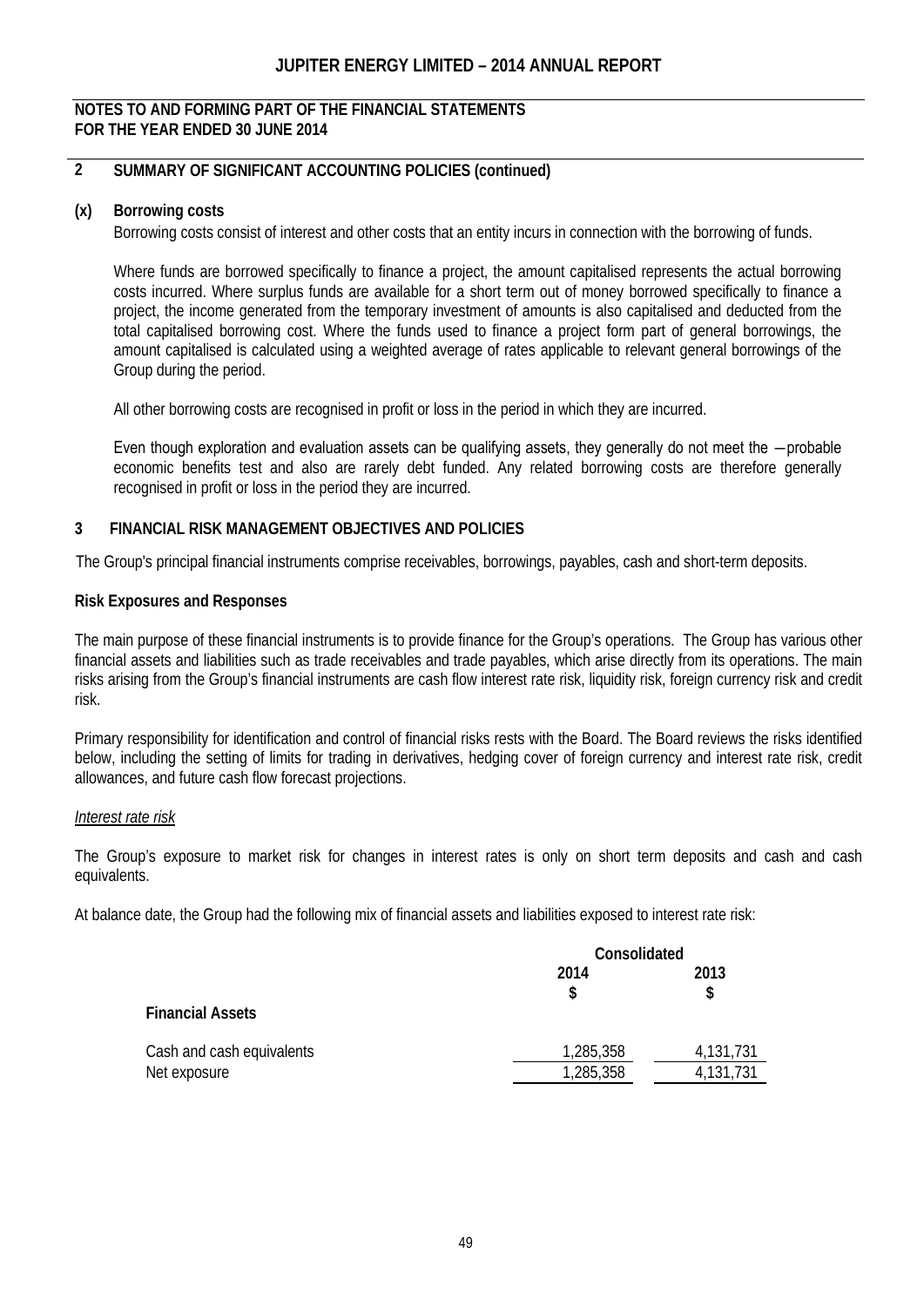## **3 FINANCIAL RISK MANAGEMENT OBJECTIVES AND POLICIES (continued)**

The following table summarises the sensitivity of the fair value of the financial instruments held at balance date, if interest rates had moved, with all other variables held constant, post tax profit would have been affected as follows:

|                          | Consolidated |            |
|--------------------------|--------------|------------|
| Post – tax gain / (loss) | 2014         | 2013<br>\$ |
| $+1%$<br>$-1%$           | 12,853       | 41,317     |
|                          | (12, 853)    | (41, 317)  |

#### *Foreign currency risk*

The Group has transactional currency exposures. Such exposure arises from sales or purchases by an operating entity in currencies other than the functional currency.

At balance date, the Group had the following exposure to United States Dollars (USD), Kazakhstan Tenge (KZT), Great Britain Pound (GBP) and Singapore Dollars (SGD) foreign currency that is not designated in cash flow hedges:

|                              | Consolidated   |               |
|------------------------------|----------------|---------------|
|                              | 2014           | 2013          |
|                              | \$             | \$            |
| <b>Financial Assets</b>      |                |               |
| Cash and cash equivalents    |                |               |
| <b>USD</b>                   | 1,072,868      | 3,029,199     |
| KZT                          |                | 798,661       |
| SGD                          | 1,859          | 1,859         |
| GBP                          | 21,706         | 281,854       |
| <b>Liquidation Fund</b>      | 468,155        | 418,349       |
|                              | 1,564,588      | 4,529,922     |
| <b>Financial Liabilities</b> |                |               |
| Other financial liabilities  | (16,931,066)   | (11,893,890)  |
| Derivative                   | (229, 400)     | (763, 177)    |
|                              | (17, 160, 466) | (12,657,067)  |
| Net exposure                 | (15, 595, 878) | (8, 127, 145) |
|                              |                |               |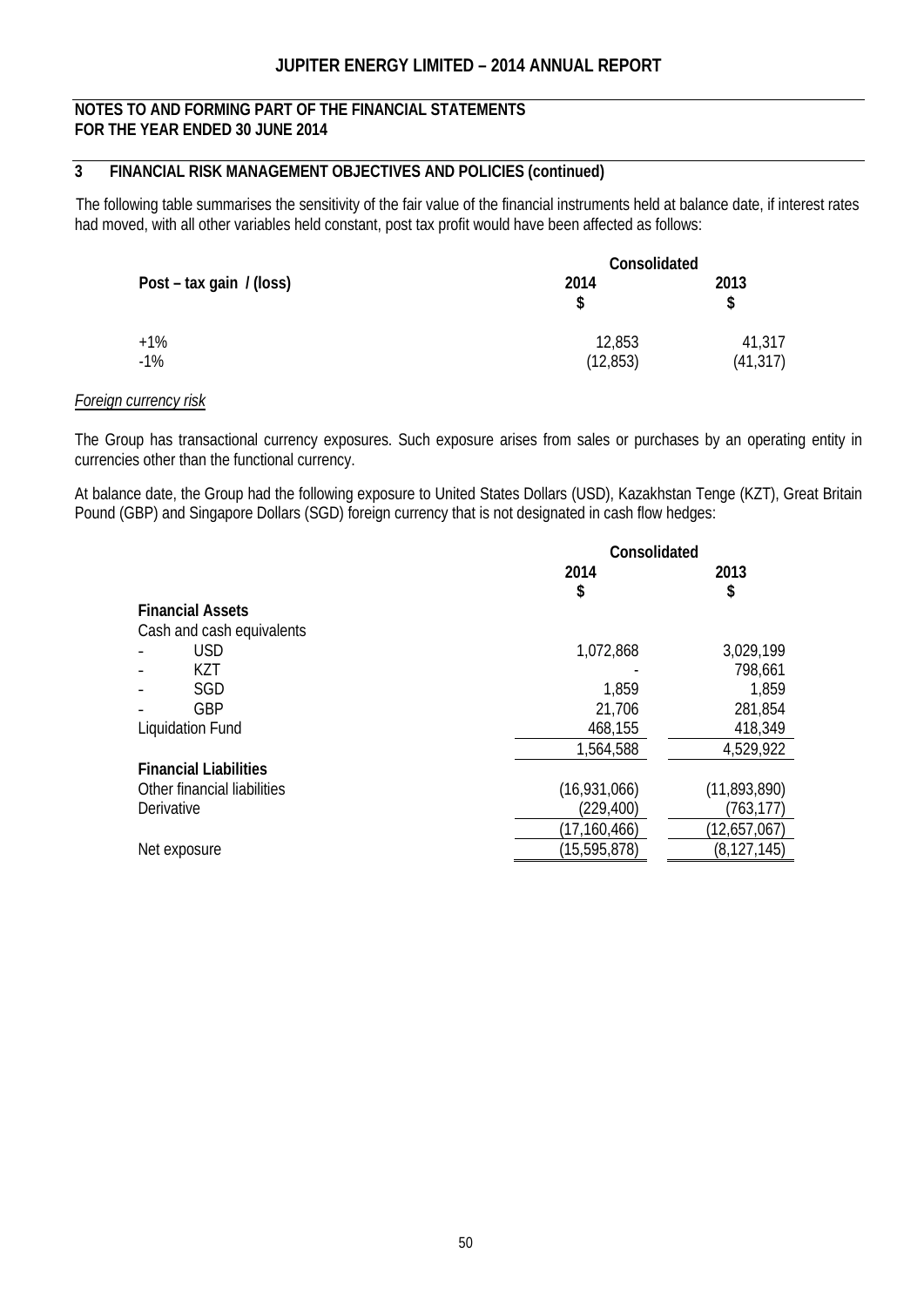## **3 FINANCIAL RISK MANAGEMENT OBJECTIVES AND POLICIES (continued)**

The following table summarises the sensitivity of financial instruments held at balance date to movement in the exchange rate of the Australian dollar to the United States Dollar, Singapore Dollar and Kazakhstan Tenge, with all other variables held constant. The 5% sensitivity is based on reasonably possible changes, over a financial year, using the observed range of actual historical rates for the preceding 5 periods.

|                          | Consolidated          |                       |
|--------------------------|-----------------------|-----------------------|
| Post – tax gain / (loss) | 2014<br>S             | 2013<br>S             |
| $+5%$<br>$-5%$           | (779, 794)<br>779.794 | (406, 357)<br>406,357 |

#### *Credit risk*

Credit risk represents the loss that would be recognised if counterparties fail to perform as contracted.

Part of the Group's receivables balances are represented by GST input tax credits, which are received on a quarterly basis, and deposits held in trust in respect of leases for office premises.

With respect to credit risk arising from the financial assets of the Group, which comprise cash and cash equivalents and trade receivables, the Group's exposure to credit risk arises from default of the counter party, with a maximum exposure equal to the carrying amount of these instruments.

There are no significant concentrations of credit risk within the Group.

#### *Liquidity Risk*

The Group's objective is to maintain a balance between continuity of funding and flexibility through use of bank overdrafts, bank loans, finance leases and hire purchase contracts.

The contractual maturities of the Group's financial liabilities are shown in the table below. Undiscounted cash flows for the respective years are presented.

|                              | Consolidated   |                |
|------------------------------|----------------|----------------|
|                              | 2014<br>\$     | 2013<br>\$     |
| <b>Financial Assets</b>      |                |                |
| Within one year              |                |                |
| After one year but not more  |                |                |
| than five years              |                |                |
| More than five years         | 468,155        | 418,349        |
|                              | 468,155        | 418,349        |
| <b>Financial Liabilities</b> |                |                |
| Within one year              | (229, 400)     | (3,280,160)    |
| After one year to two years  |                | (9,376,907)    |
| More than two years          | (16,931,066)   |                |
|                              | (17, 160, 466) | (12,657,067)   |
| Net Exposure                 | (16,692,311)   | (12, 238, 718) |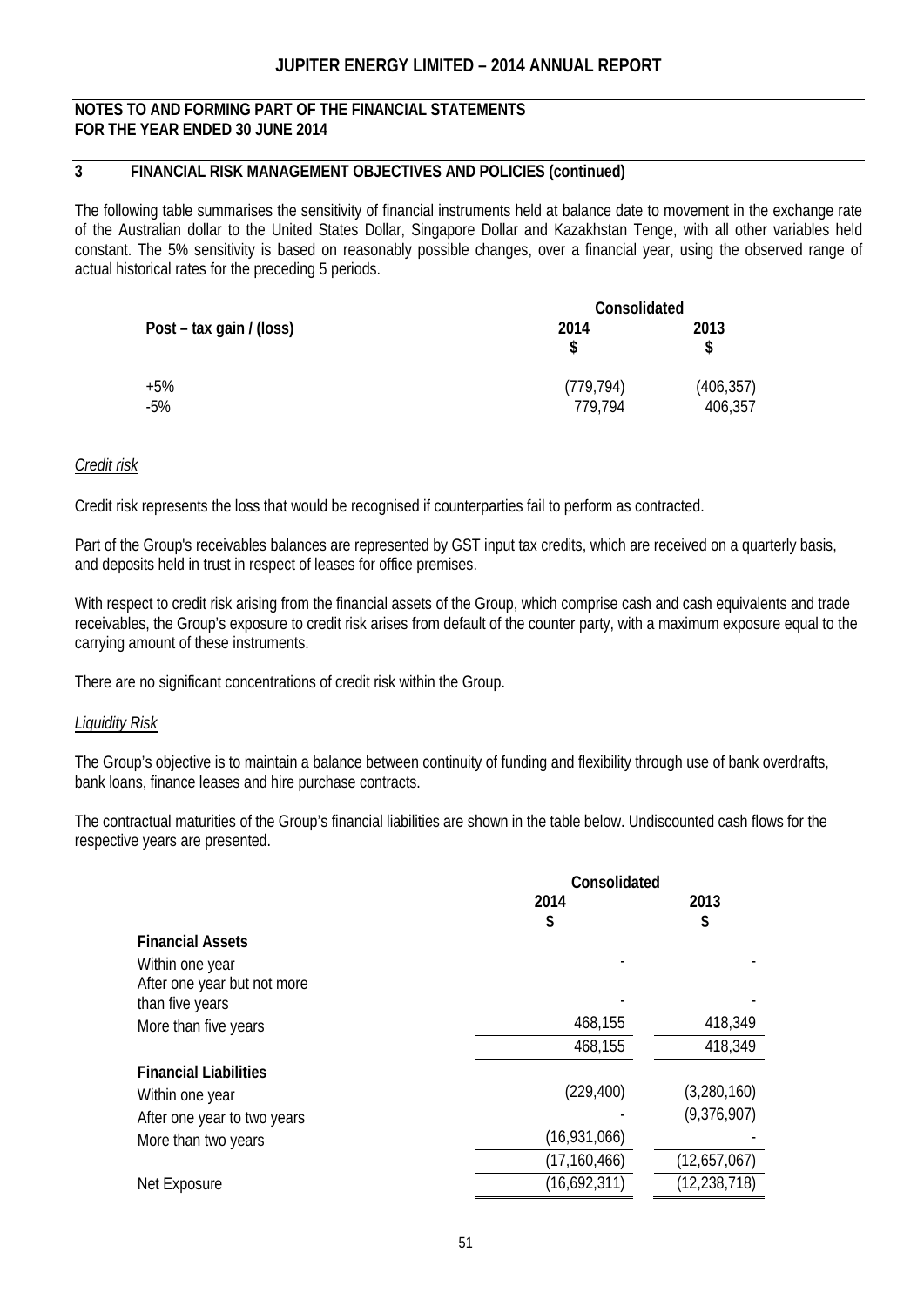## **3 FINANCIAL RISK MANAGEMENT OBJECTIVES AND POLICIES (continued)**

Management and the Board monitor the Group's liquidity on the basis of expected cash flow. The information that is prepared by senior management and reviewed by the Board includes monthly and annual cash flow budgets.

*Fair value*

The Group uses various methods in estimating the fair value of a financial instrument. The methods comprise:

Level 1 – the fair value is calculated using quoted prices in active markets. Level 2 – the fair value is estimated using inputs other than quoted prices included in Level 1 that are observable for the asset or liability, either directly (as prices) or indirectly (derived from prices).

Level 3 – the fair value is estimated using inputs for the asset or liability that are not based on observable market data.

All of the Group's other financial liabilities are carried at amortised cost, where the carrying value approximates the fair value. The fair value of the derivative was determined using the level 3 method.

The convertible notes are sensitive to the changes in currency volatility. The table below outlines the impact a change in the USD volatility input has on the fair value of the convertible notes.

|                            | 30 June 2014 |
|----------------------------|--------------|
|                            |              |
| 5% increase in volatility  | 846,553      |
| 5 % decrease in volatility | (846, 553)   |

#### *Equity Price Risk*

The Group has exposure in equity risk through the convertible notes, which is susceptible to market price risk arising from uncertainties about future values of the Company's share price.

At the reporting date, the exposure to market price risk at fair value was \$229,400. A decrease in the company's share price by 10% could have an impact of approximately \$22,940 on profit and loss or equity attributable to the Group, depending on whether the decline is significant or prolonged. An increase in the company's share price by 10% could have an impact of approximately \$22,940 on profit and loss or equity attributable to the Group, depending on whether the decline is significant or prolonged.

## **4. EXPENSES**

|                                        | Consolidated |           |
|----------------------------------------|--------------|-----------|
|                                        | 2014         | 2013      |
|                                        | \$           | \$        |
| Administration and compliance expenses | 2,555,319    | 2,795,630 |
| Consulting fees                        | 178,189      | 210,989   |
| Depreciation and amortisation expenses | 2,582        | 142,201   |
| Directors fees                         | 239,862      | 239,450   |
| Legal fees                             | 108,642      | 108,405   |
| Occupancy expenses                     | 258,224      | 226,536   |
| Share based payments                   | 447,468      | 776,081   |
| Total expenses                         | 3,790,286    | 4,499,291 |

During the year, employee benefits were \$929,240. This is included in administration and compliance expenses.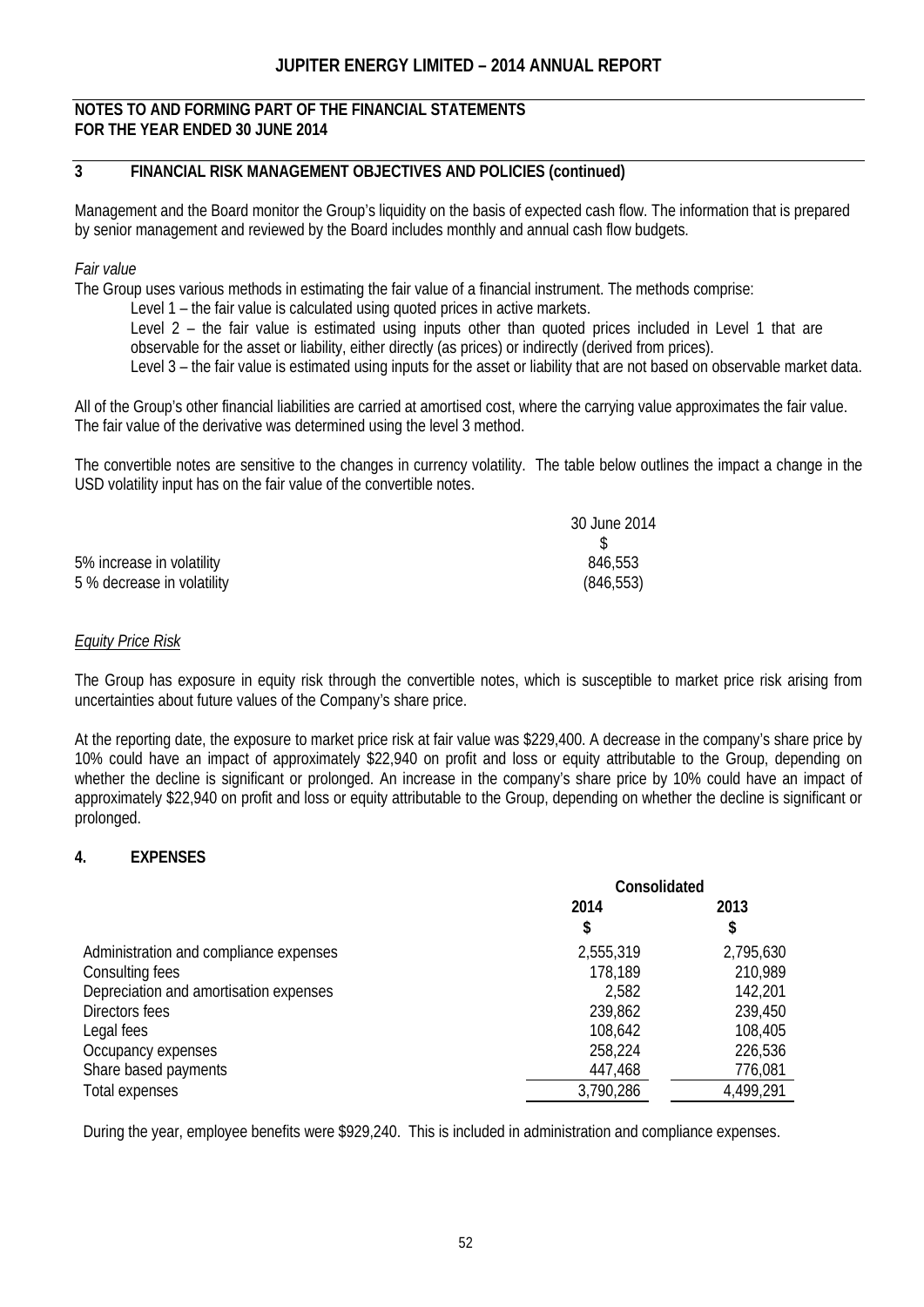## **5. TAXATION**

Prima facie income tax on operating (loss) is reconciled to the income tax benefit provided in the financial statements as follows: **Consolidated**

|                                                                               | <b>UUIISUIIUAICU</b> |             |
|-------------------------------------------------------------------------------|----------------------|-------------|
|                                                                               | 2014<br>\$           | 2013<br>\$  |
| Prima facie income tax benefit on operating (loss) at the Australian tax rate |                      |             |
| of 30% (2013: 30%)                                                            | (764, 181)           | (1,465,749) |
| Non-deductible expenditure:                                                   |                      |             |
| Effect of tax rates in foreign jurisdictions                                  | 1,101,686            | 203,065     |
| Share Based payments                                                          | 134,240              | 232,825     |
| Administration expenses                                                       |                      |             |
| Temporary differences and tax losses not                                      | (471, 745)           | 1,029,859   |
| bought to account as a deferred tax asset                                     |                      |             |
| Income tax expense                                                            |                      |             |
| Deferred Income Tax                                                           |                      |             |
| Deferred income tax at 30 June relates to the following:                      |                      |             |
| Consolidated                                                                  |                      |             |
| Deferred tax liabilities                                                      |                      |             |
| Deferred tax assets                                                           |                      |             |
| Unrealised FX (gain) / loss                                                   | (242, 961)           | 213,444     |
| Unrealised derivative (gain) / loss                                           | 184,290              | 48,433      |
| Share issue costs                                                             | 20,139               | 145,455     |
| Revenue tax losses - Australia                                                | 6,945,693            | 6,580,747   |
| Revenue tax losses - Kazakhstan                                               | 3,859,022            | 1,655,650   |
| Interest expense                                                              | 933,763              |             |
| Deferred tax assets not recognised                                            | (11,699,947)         | (8,643,729) |
| Deferred tax (income)/expense                                                 |                      |             |
| Net deferred tax recognised in Balance Sheet                                  |                      |             |
|                                                                               |                      |             |

The Consolidated Group has tax losses of \$11,352,797 (2013: \$8,643,729) that are available indefinitely for offset against future taxable profits of the companies in which the losses arose.

The potential deferred tax asset will only be realised if:

- (a) The relevant Company derives future assessable income of a nature and an amount sufficient to enable the asset to be realised, or the asset can be utilised by another Company in the consolidated entity in accordance with Division 170 of the Income Tax Assessment Act 1997:
- (b) The relevant Company and/or consolidated entity continues to comply with the conditions for deductibility imposed by the Law; and
- (c) No changes in tax legislation adversely affect the relevant Company and/or consolidated entity in realising the asset.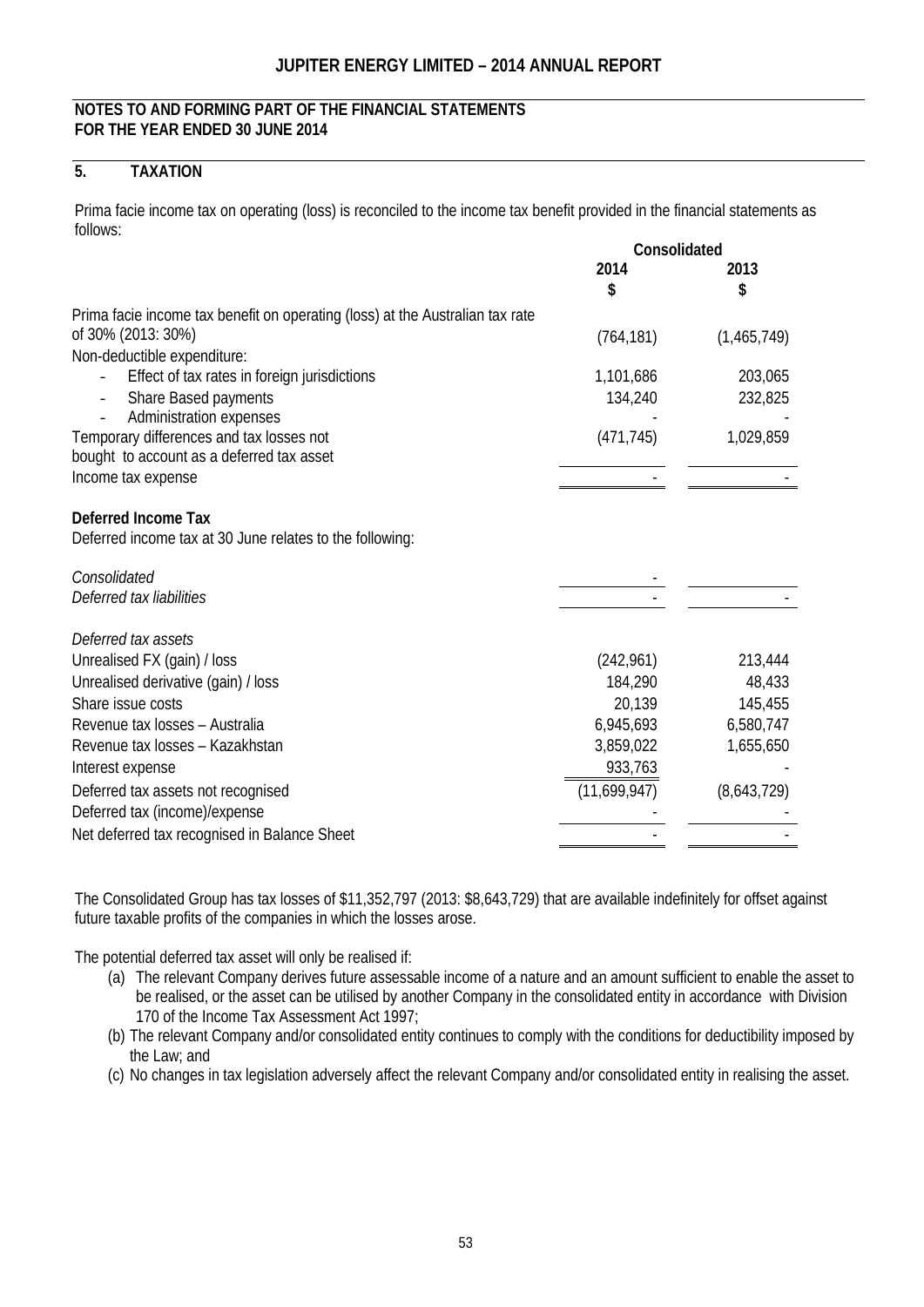## **6. CASH AND CASH EQUIVALENTS**

|                          |           | Consolidated |  |
|--------------------------|-----------|--------------|--|
|                          | 2014      | 2013         |  |
|                          |           |              |  |
| Cash at bank and in hand | 1,285,358 | 4,131,731    |  |
|                          | 1,285,358 |              |  |

The bank accounts are at call and pay interest at a weighted average interest rate of 0.88% at 30 June 2014 (2013: 1.54%)

## **7. TRADE AND OTHER RECEIVABLES**

|                   | Consolidated |           |
|-------------------|--------------|-----------|
|                   | 2014         |           |
|                   | \$           | \$        |
| Current           |              |           |
| Trade receivables | 159,083      | 23,222    |
| VAT receivable    | 1,126,212    | 1,084,938 |
| Other debtors     | 11,336       | 11,336    |
|                   | 1,296,631    | 1,119,496 |
| Non-current       |              |           |
| VAT receivable    | 2,522,291    | 3,818,391 |

The Group's exposure to credit and currency risks is disclosed in Note 3. The majority of the non-current other debtor balance is VAT receivable which will be offset against future taxes payable on oil revenue.

At 30 June, the aging analysis of receivables is as follows:

|      | $\tau$ otal | $0 - 30$<br>Davs | $31 - 60$<br>davs        | $61 - 90$<br>davs        | 90+<br>davs |
|------|-------------|------------------|--------------------------|--------------------------|-------------|
| 2014 | 3,818,922   | 159,083          | $\overline{\phantom{a}}$ | $\overline{\phantom{a}}$ | 3,659,839   |
| 2013 | 4,937,887   | 23,222           | $\overline{\phantom{a}}$ | $\overline{\phantom{0}}$ | 4.914.665   |

There are no receivables as at 30 June 2014 that are impaired.

## **8. OTHER CURRENT ASSETS**

|                             | Consolidated |           |
|-----------------------------|--------------|-----------|
|                             | 2014         | 2013      |
|                             | \$           | \$        |
| Prepayment                  | 106,396      | 58,815    |
| Other                       | 162,484      | 205,902   |
|                             | 268,880      | 264,717   |
| 9.<br><b>INVENTORIES</b>    |              |           |
| Raw Material                | 49,514       | 59,750    |
| Crude oil                   | 13,952       | 16,805    |
| Provision of obsolete items | (13, 860)    | (17, 468) |
|                             | 49,606       | 59,087    |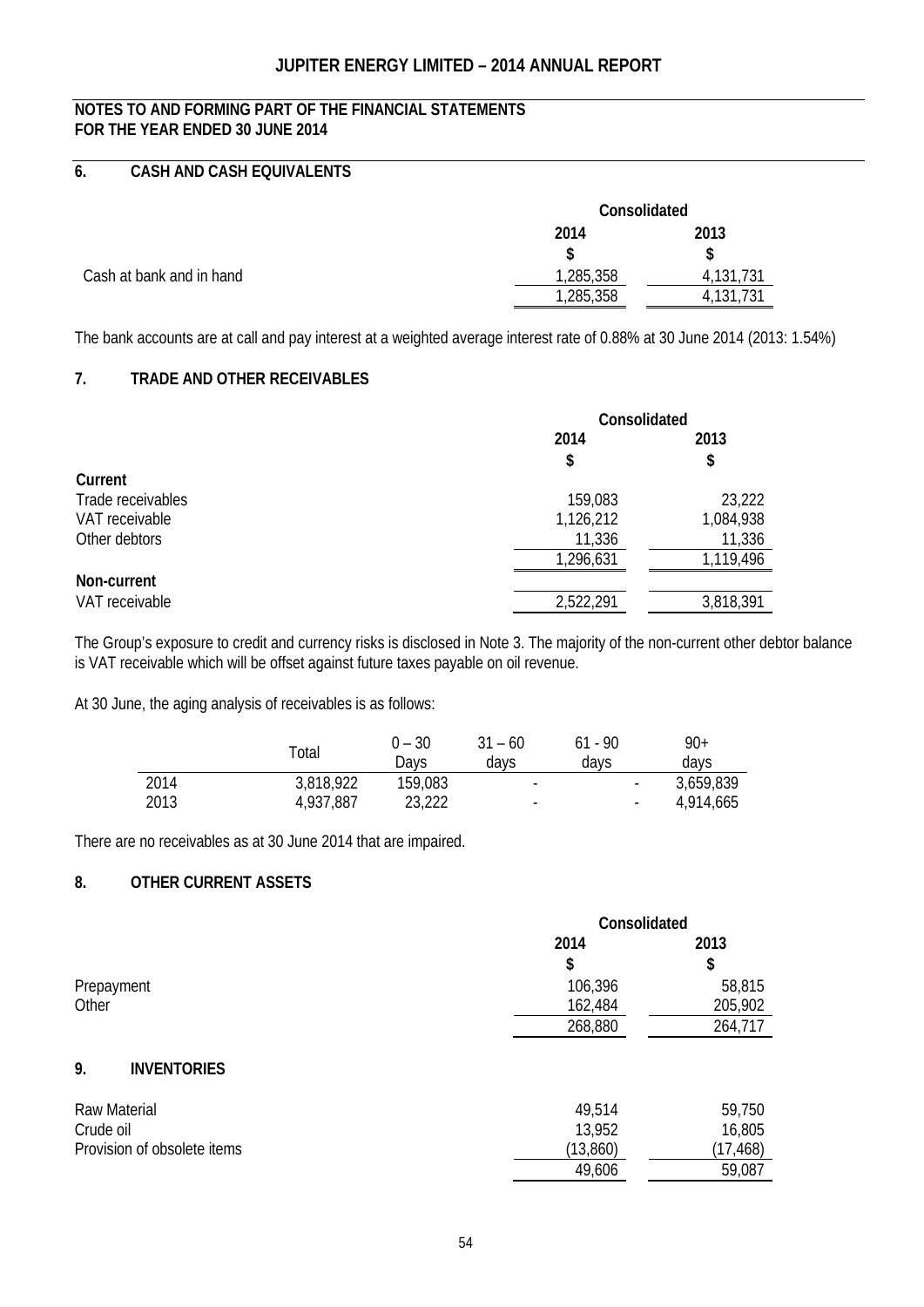## **10. OIL AND GAS PROPERTIES**

|                                                 | Consolidated<br>S |
|-------------------------------------------------|-------------------|
| Cost as at 30 June 2013                         | 26,599,737        |
| Net exchange differences                        | (4,850,662)       |
| Cost as at 30 June 2014                         | 21,749,075        |
| Depletion and impairment as at 30 June 2013     | (690, 760)        |
| Charge for the year                             | (774,522)         |
| Depletion and impairment as at 30 June 2014     | 1,465,282         |
| Net book value as at 30 June 2014               | 20,283,793        |
| <b>PLANT AND EQUIPMENT</b><br>11.               |                   |
| Year ended 30 June 2014                         |                   |
| At 1 July 2013 net of accumulated depreciation  | 1,617,096         |
| Additions                                       | 20,461            |
| Depreciation charge for the year                | (293, 531)        |
| Net exchange differences                        | (301, 518)        |
| At 30 June 2014 net of accumulated depreciation | 1,042,508         |
| At 30 June 2014                                 |                   |

**At 30 June 2014** Cost 1,819,160 Accumulated depreciation (776,653)<br>
Net carrying amount (776,653) **Net carrying amount** 

| Year ended 30 June 2013                         |            |
|-------------------------------------------------|------------|
| At 1 July 2012 net of accumulated depreciation  | 926,336    |
| <b>Additions</b>                                | 843,706    |
| Depreciation charge for the year                | (142, 201) |
| Net exchange differences                        | (10, 745)  |
| At 30 June 2013 net of accumulated depreciation | 1,617,096  |
| At 30 June 2013                                 |            |
| Cost                                            | 2,040,995  |
| Accumulated depreciation                        | (423, 899) |
| Net carrying amount                             | 1,617,096  |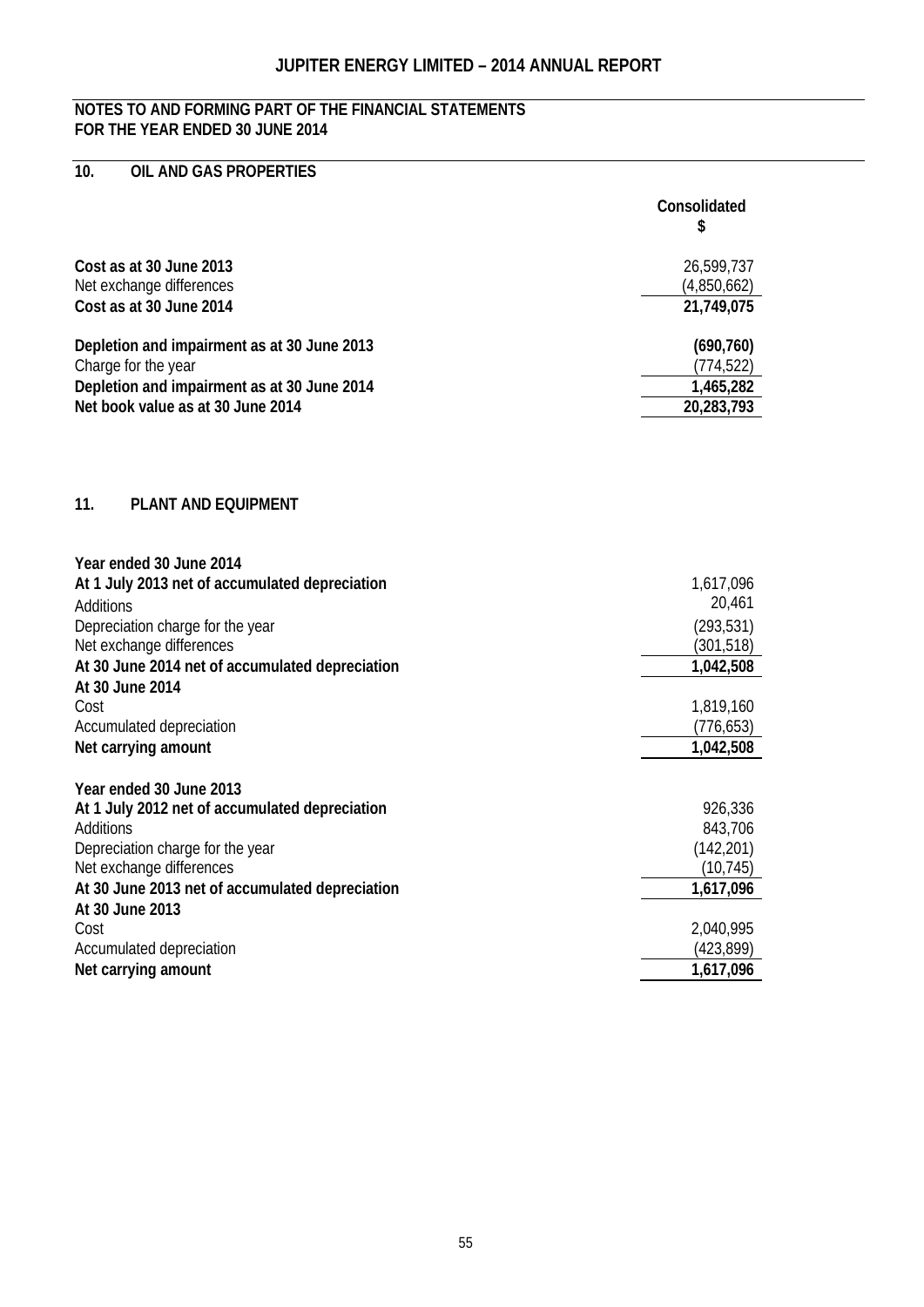## **12. EXPLORATION AND EVALUATION EXPENDITURE**

|                                                                             | Consolidated |               |
|-----------------------------------------------------------------------------|--------------|---------------|
|                                                                             | 2014<br>\$   | 2013<br>\$    |
| Exploration expenditure carried forward in respect of areas of interest in: |              |               |
| Exploration and evaluation expenditure at cost                              | 31,986,316   | 34,710,757    |
| Movements during the year                                                   |              |               |
| Balance at beginning of year                                                | 34,710,757   | 25,014,521    |
| Expenditure incurred during the year                                        | 3,954,596    | 16,627,189    |
| Reclassification to oil and gas properties                                  |              | (9, 782, 935) |
| Foreign exchange translation                                                | (6,679,037)  | 2,851,982     |
| Balance at end of year                                                      | 31,986,316   | 34,710,757    |

Oil sales revenue capitalised into exploration and evaluation expenditure for the year was \$nil (2013: \$1,506,193).

## **13. OTHER FINANCIAL ASSETS**

| Liquidation fund | 468,155 | 418,349 |
|------------------|---------|---------|
| Other            | 14,660  | 42,602  |
|                  | 482,815 | 460,951 |

The Group has a deposit for the purpose of a Liquidation fund in the amount of \$468,155. The deposit is to be used for land restoration when required. Under the laws of Kazakhstan, the deposit must be replenished in the amount of 1% of the annual investments.

#### **14. TRADE AND OTHER PAYABLES**

| Trade creditors                | 474,226     | 889,235     |
|--------------------------------|-------------|-------------|
| Accrued expenses               | 73,417      | 364,154     |
| Other payables                 | 482,579     | 1,425,250   |
|                                | 1,030,222   | 2,678,639   |
| 15.<br><b>DEFERRED REVENUE</b> |             |             |
| As at 1 July                   | 1,642,837   | 1,192,039   |
| Deferred during the year       | 868,776     | 9,424,424   |
| Released during the year       | (1,340,499) | (9,093,730) |
| Foreign exchange translation   | (326,341)   | 120,104     |
| At 30 June                     | 844,773     | 1,642,837   |

The deferred revenue refers to an amount received in advance for oil sales. As at 30 June 2014, there is 5,777 tonnes of oil to be delivered under contracts.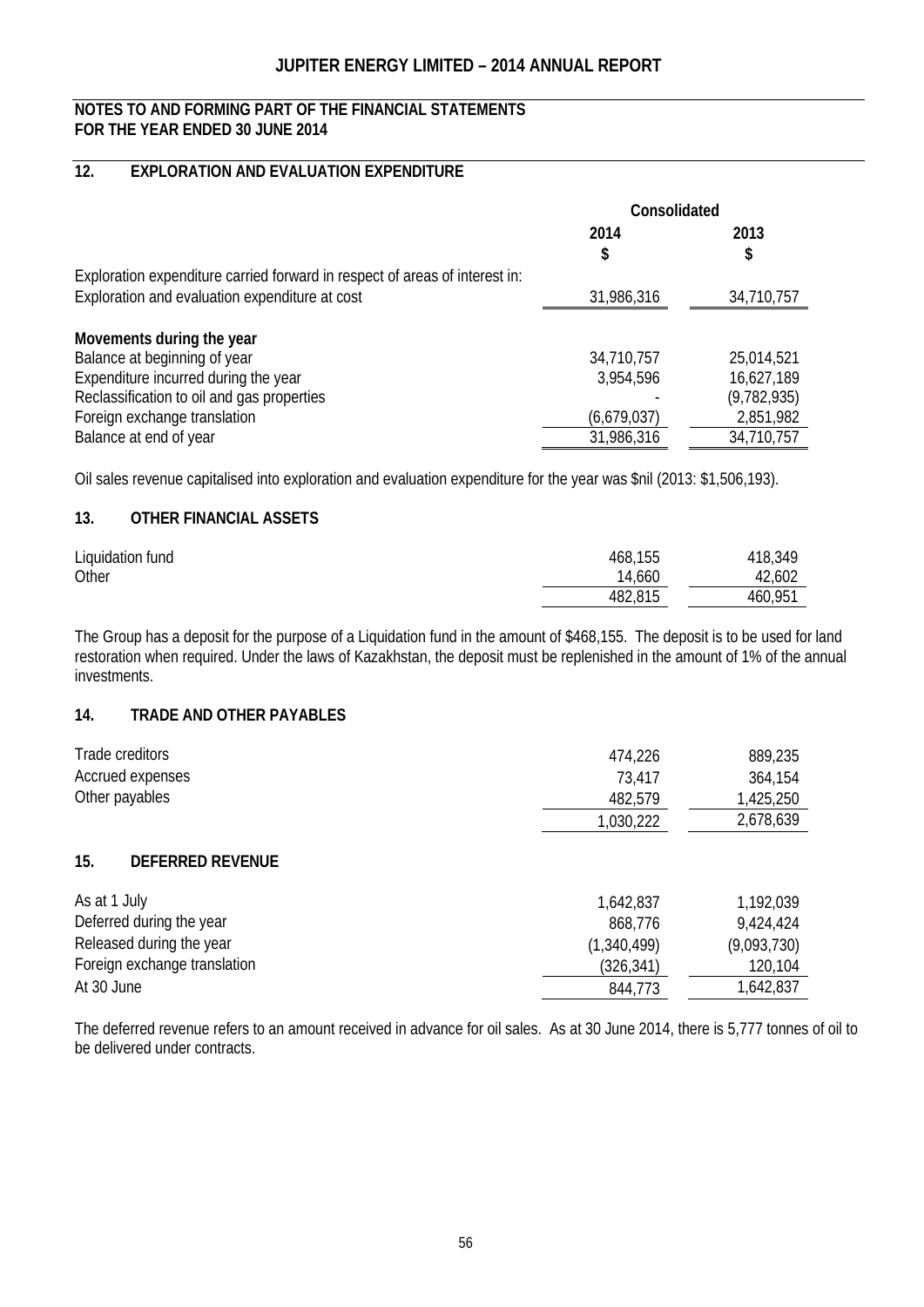## **16. PROVISIONS**

|                              | Consolidated |         |
|------------------------------|--------------|---------|
|                              | 2014         | 2013    |
|                              | \$           | \$      |
| Current                      |              |         |
| Annual leave                 | 58,061       | 86,574  |
|                              | 58,061       | 86,574  |
| Non - current                |              |         |
| Provision for rehabilitation | 294,538      | 452,942 |
|                              | 294,538      | 452,942 |

The Group accrues provisions for the forthcoming costs of rehabilitation of the territory. On the basis of forecasts the cost of rehabilitation of the oilfield would be \$294,538.

#### **Movements in rehabilitation provision**

| Carrying amount at beginning of the year | 452,942   | 356,594 |
|------------------------------------------|-----------|---------|
| Unwinding of discount rate               | (67, 650) | 21,334  |
| Foreign exchange translation             | (90, 754) | 31,305  |
| Provision for the year                   |           | 43,709  |
| Carrying amount at the end of year       | 294,538   | 452,942 |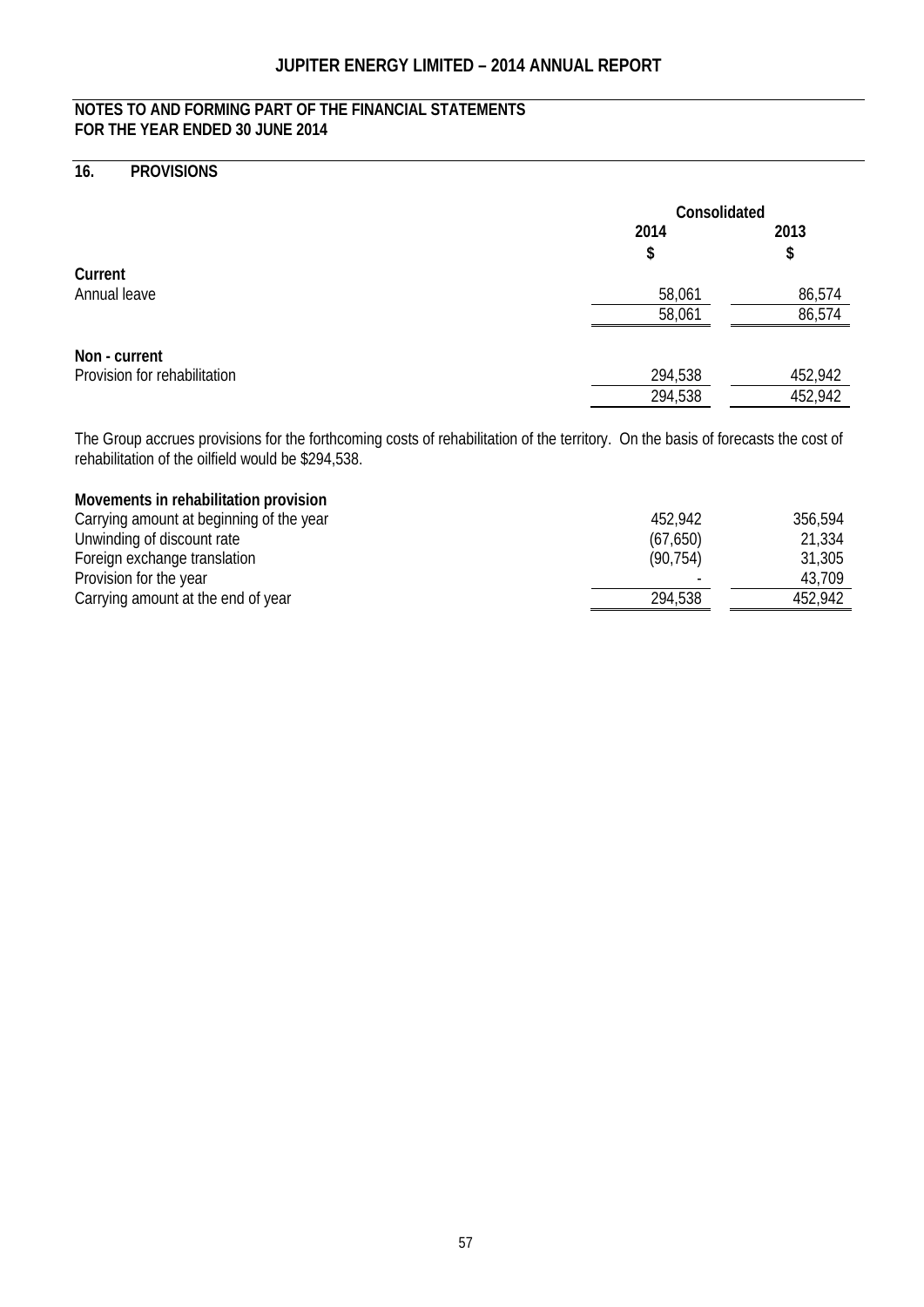## **17. DERIVATIVES AND OTHER FINANCIAL LIABILITIES**

|                      | Consolidated |           |
|----------------------|--------------|-----------|
|                      | 2014         | 2013      |
|                      | \$           | \$        |
| Current              |              |           |
| Unsecured loans      |              | 3,280,160 |
| Derivative liability | 229,400      | 763,177   |
|                      | 229,400      | 4,043,337 |
| Non-Current          |              |           |
| Convertible note     | 16,931,066   | 8,613,730 |
|                      | 16,931,066   | 8,613,730 |

## **Promissory Notes**

On 28 March 2013, Jupiter entered into a second unsecured loan agreement with Mobile Energy Limited. The Loan was for US\$3 million via 3 Promissory Notes, each with exactly the same terms and each with a face value of US\$1m. The Loan was repayable on 31 March 2014 or at such time that the Company raised additional funding of a minimum of \$20 million via debt, equity or other funding. The Loan had a coupon rate of 15% per annum, payable quarterly in arrears, with the first interest payment due on 30 June 2013. During the period, the Promissory Notes were converted into Convertible Notes (Series B).

## **US\$9m Convertible Notes (Series A):**

On 31 May 2013, Jupiter issued US\$9m Series A convertible notes.

The key terms of the Convertible Notes are as follows:

- Term: 3 years
- Conversion Price: US\$1.25 per share (maximum of 7.2 million shares may be issued)
- Coupon Rate: 12% per annum, payable quarterly in arrears
- The Convertible Notes may be redeemed by Jupiter at any time with a minimum of 12 months interest payable if the Convertible Notes are redeemed within the 1st 12 months of their Term
- The issue of the Convertible Notes was carried out under Jupiter's 15% capacity in accordance with ASX Listing Rule 7.1

The breakdown of subscriptions for the Convertible Notes were as follows:

- Waterford Petroleum Limited: US\$3m
- SNG Investments Limited: US\$2m
- Midocean Holdings Limited: US\$1m
- Mobile Energy Limited: US\$3m

The net cash proceeds of the fundraising was US\$5.7m, following the repayment of US\$3m of the December 2013 Promissory Notes held by Mobile Energy Limited and the payment of a fee of 3% of the proceeds of the raising (US\$270,000) by the Company to Waterford Petroleum Limited for its role in arranging the funding.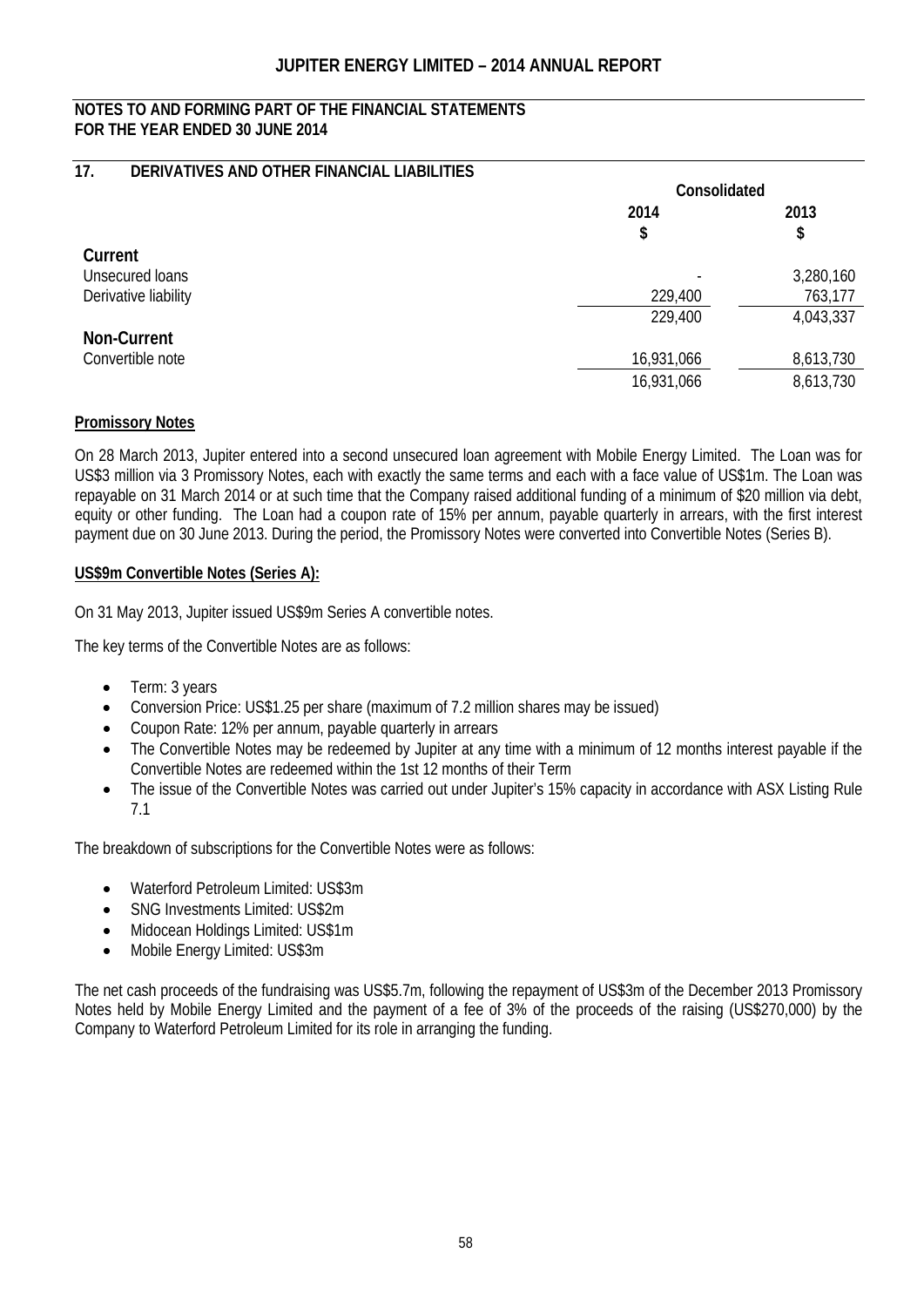## **US\$6.5m Convertible Notes (Series B)**

On 23 September 2013, the Company announced details regarding the issue of US\$6.5million of Series B Convertible Notes, issued on 20 September 2013. The key terms of these Convertible Notes were as follows:

- Term: 3 years
- Conversion Price: US\$1.25 per share (maximum of 5.2 million shares may be issued)
- Coupon Rate: 12% per annum, with the interest accruing from and including the Issue Date until the earlier of the Conversion Date, Redemption Date or Maturity Date of the Note.
- The Convertible Notes may be redeemed by Jupiter at any time with a minimum of 12 months interest payable if the Convertible Notes are redeemed within the 1st 12 months of their Term
- The issue of the Convertible Notes is carried out under Jupiter's 15% capacity in accordance with ASX Listing Rule 7.1

The breakdown of subscriptions for the Convertible Notes is as follows:

- Waterford Petroleum Limited: US\$1.5m
- Mid Ocean Limited US\$0.5m
- Mobile Energy Limited: US\$4m
- Other Private Investors: US\$0.5m

The net cash proceeds of the fundraising was US\$3.305m, following the repayment of US\$3m of Promissory Notes held by Mobile Energy Limited and the payment of a fee of 3% of the proceeds of the raising (US\$195,000) by the Company to Waterford Petroleum Limited for its role in arranging the funding.

The holders of Series A Convertible Notes issued on 31 May 2013 also agreed to convert their notes to Series B Convertible Notes, effective from 20 September 2013.

This means that all interest payable on the entire US\$15.5m Convertible Notes now outstanding will be deferred and accrue from and including the Issue Date of the Series B Convertible Notes until the earlier of the Conversion Date, Redemption Date or Maturity Date of the Note. However, if there is a capital raising prior to the conversion of the notes and the raising is at less than US\$1.25 per share, then the note holders can elect to convert the notes at the lower price, subject to shareholder approval.

#### **Valuation Techniques of Convertible Notes**

The Notes have an embedded derivative in the form of a call option for the holder to convert the Notes at US\$1.25 into Jupiter ordinary shares.

The convertible equity feature of the Notes has been separated from the liability component of the Notes for financial reporting purposes. The call option to convert the notes into shares does not meet the definition of an equity instrument, as the exercise price is denominated in foreign currency to the company's functional currency. The convertible call option is classified as a Derivative liability and measured at fair value through the income statement.

The Derivative component of the Notes was valued using the Black Scholes option valuation methodology. The Black Scholes option valuation methodology calculates the expected benefit from acquiring the shares outright less the present value of paying the exercise price for the options at expected exercise date. An input into the Black Scholes option valuation is the expected share price volatility over the remaining term of the options. The expected share price volatility used in the option valuation at reporting date was 55% which was based on historical share price volatility.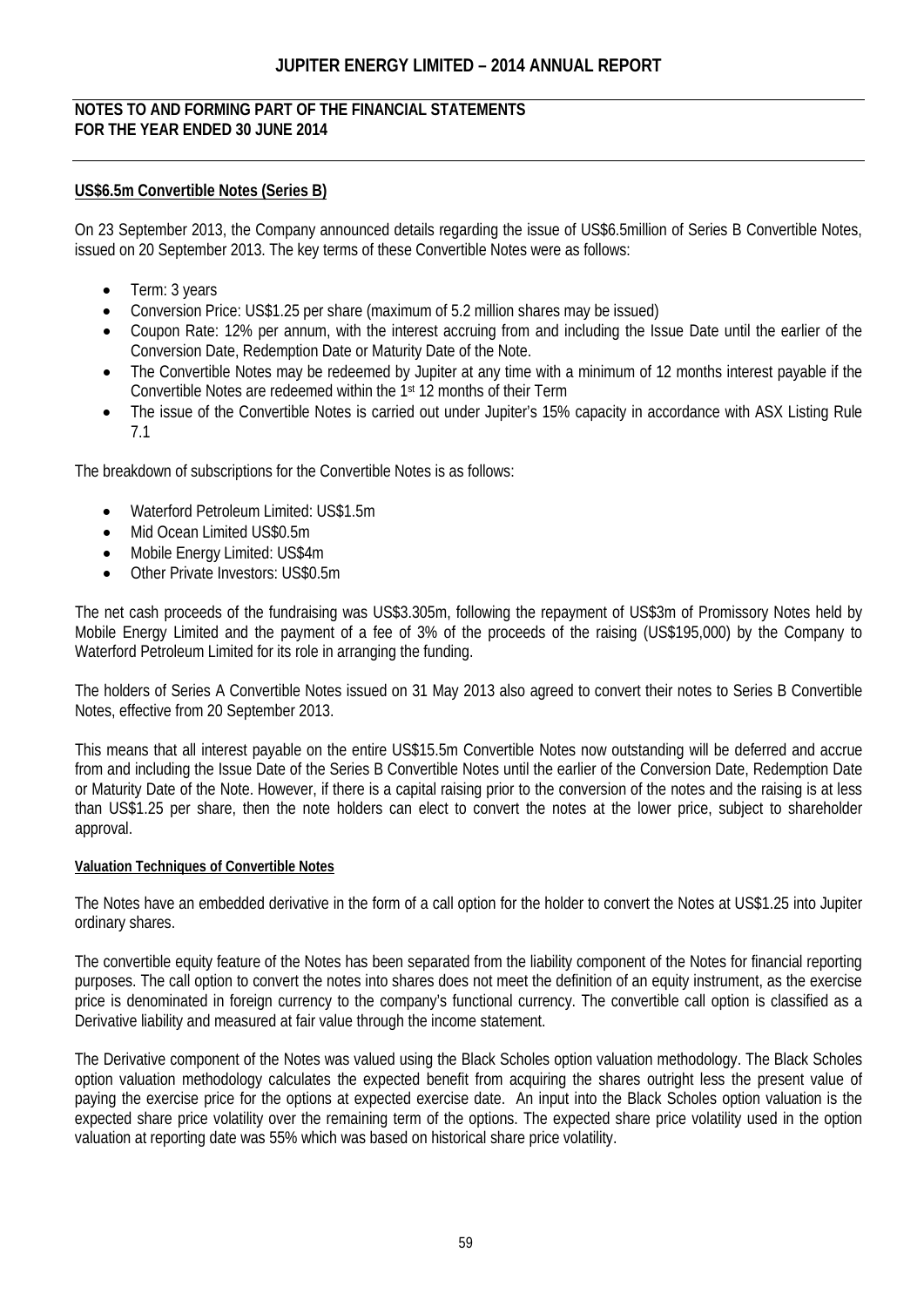The fair value of the embedded derivative is sensitive to changes in share price volatility. The table below outlines the impact a change in the share price volatility input has on the fair value of the embedded derivative.

|                             | 30 June 2014 |
|-----------------------------|--------------|
| 15% increase in volatility  | 263,810      |
| 15 % decrease in volatility | (194,990)    |

#### **Fair value hierarchy**

All financial instruments, such as the Series B convertible notes, for which fair value is recognised or disclosed are categorised within the fair value hierarchy, described as follows, based on the lowest level input that is significant to the fair value measurement as a whole:

Level 1 — Quoted market prices in an active market (that are unadjusted) for identical assets or liabilities

Level 2 — Valuation techniques (for which the lowest level input that is significant to the fair value measurement is directly or indirectly observable)

Level 3 — Valuation techniques (for which the lowest level input that is significant to the fair value measurement is unobservable)

For financial instruments that are recognised at fair value on a recurring basis, the Group determines whether transfers have occurred between Levels in the hierarchy by re-assessing categorisation (based on the lowest level input that is significant to the fair value measurement as a whole) at the end of each reporting period.

As at 30 June 2014, the Group held the following classes of financial instruments measured at fair value:

|                                  | Level 3 | 30 June 2014 |
|----------------------------------|---------|--------------|
|                                  |         |              |
| Derivative financial liabilities |         |              |
| Embedded derivative              | 229,400 | 229,400      |
|                                  |         |              |

There were no transfers between Level 1, Level 2 or Level 3 fair value measurements during the year ended 30 June 2014.

#### **Reconciliation of recurring fair value measurements categorised within level 3 of the fair value hierarchy**

|                                                                              | 30 June 2014 |
|------------------------------------------------------------------------------|--------------|
|                                                                              |              |
| Opening balance                                                              |              |
| Fair Value at inception                                                      | (839, 480)   |
| Net unrealised gain (loss) recognised in income statement during the period* | 610,080      |
| Closing balance                                                              | (229, 400)   |

\*included in the Gain / (loss) on derivative financial instrument amount in the statement of comprehensive income is the movement in derivative of Tranche A convertible notes that were classified as Level 2 financial instruments in the 30 June 2013 Annual Report and were extinguished and realised during the period.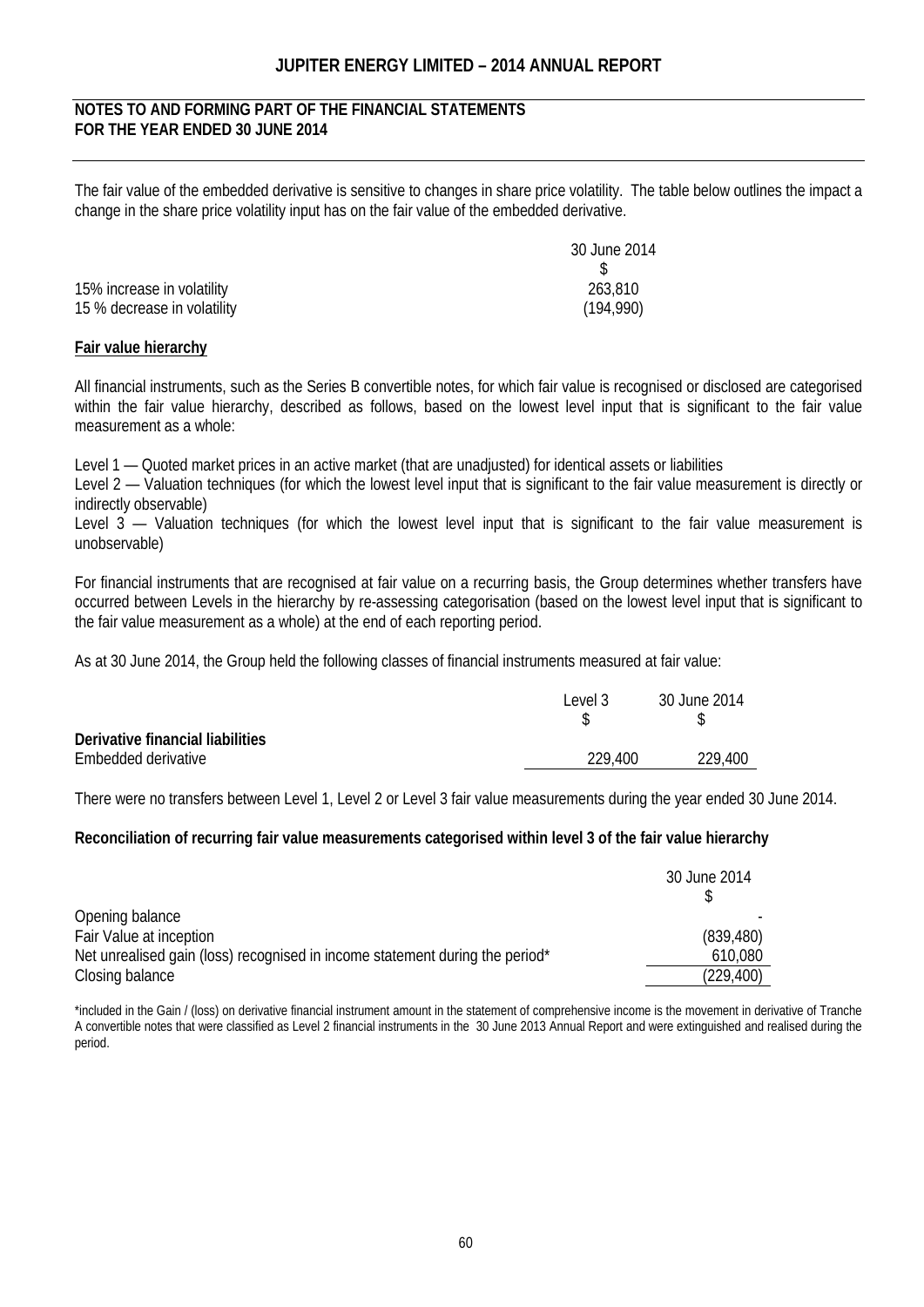## **18. CONTRIBUTED EQUITY**

|                                                                          |                                     | Consolidated                        |  |  |
|--------------------------------------------------------------------------|-------------------------------------|-------------------------------------|--|--|
|                                                                          | 2014<br>\$                          | 2013<br>\$                          |  |  |
| Shares issued and fully paid<br>Ordinary shares (a)<br>Share options (b) | 85,339,736<br>294,198<br>85,633,934 | 85,339,736<br>294,198<br>85,633,934 |  |  |
|                                                                          |                                     |                                     |  |  |
|                                                                          | Number of<br><b>Shares</b>          | \$                                  |  |  |
| (a) Movements in ordinary share capital:                                 |                                     |                                     |  |  |
| Balance 30 June 2013<br>Balance 30 June 2014                             | 153,377,693<br>153,377,693          | 85,339,736<br>85,339,736            |  |  |
| Movements in options                                                     |                                     |                                     |  |  |
| Balance 30 June 2013                                                     |                                     | 866,669                             |  |  |
| Balance 30 June 2014                                                     |                                     | 866,669                             |  |  |

#### *Terms and conditions:*

Ordinary shares have no par value and the Company does not have a limited amount of authorised capital.

Holders of ordinary shares are entitled to receive dividends as declared from time to time and are entitled to one vote per share at shareholders' meetings.

## **(c) Movement in performance rights**

| Balance as at 30 June 2013 | 7,000,001 | 2,133,335 |
|----------------------------|-----------|-----------|
| Cancelled during year      |           | (200,000) |
| Granted during the year    | 1.074.999 | 5,066,666 |
| Balance as at 30 June 2014 | 8,075,000 | 7.000.001 |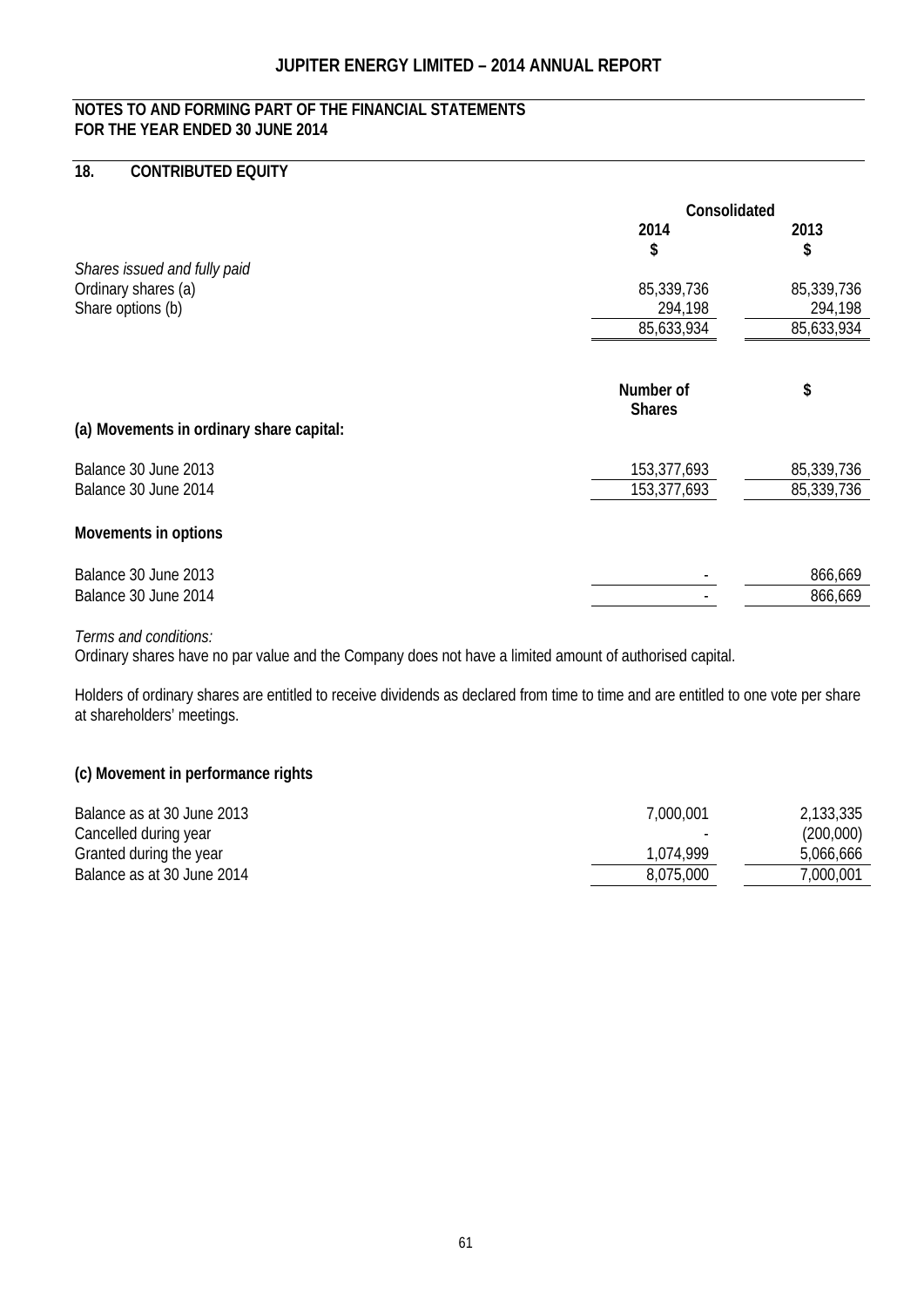## **18. CONTRIBUTED EQUITY (continued)**

#### **Capital risk management**

When managing capital, management's objective is to ensure the entity continues as a going concern as well as to maintain optimal returns to shareholders and benefits for other stakeholders. Management also aims to maintain a capital structure that ensures the lowest cost of capital available to the entity.

In order to maintain or adjust the capital structure, the entity may adjust the amount of dividends paid to shareholders, return capital to shareholders, issue new shares, enter into joint ventures or sell assets.

The entity does not have a defined share buy-back plan.

No dividends were paid in 2013 and nil are expected to be paid in 2014.

The Company is not subject to any externally imposed capital requirements.

## **19. RESERVES**

|                              | <b>CONSOLIDATED</b>                        |                                 |              |
|------------------------------|--------------------------------------------|---------------------------------|--------------|
|                              | Foreign currency<br>translation<br>reserve | Share based<br>payments reserve | Total        |
|                              | \$                                         |                                 |              |
| At 30 June 2013              | 1,069,490                                  | 5,248,370                       | 6,317,860    |
| Share based payment          |                                            | 447,468                         | 447,468      |
| Foreign currency translation | (12,643,204)                               |                                 | (12,643,204) |
| At 30 June 2014              | (11, 573, 714)                             | 5,695,838                       | (5,877,876)  |

## **Nature and purpose of reserves**

#### *Foreign currency translation reserve*

The foreign currency translation reserve is used to record exchange differences arising from the translation of the financial statements of foreign subsidiaries.

#### *Share based payments reserve*

The share based payments plan reserve is used to record the value of equity benefits provided to eligible employees as part of their remuneration. Refer to note 21 for further details of this plan.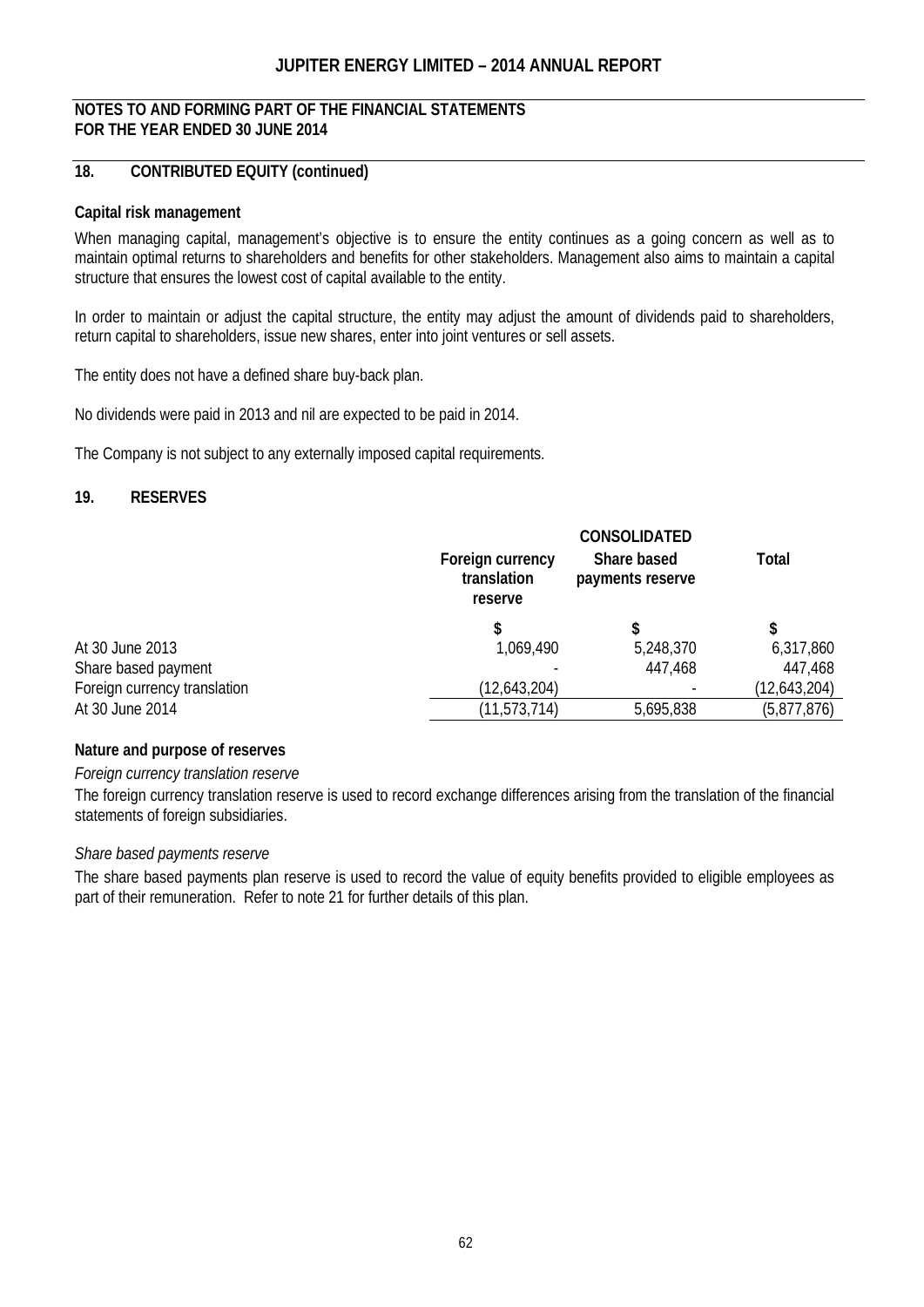## **20. KEY MANAGEMENT PERSONNEL**

This note is to be read in conjunction with the Remuneration Report, which is included in the Directors Report on pages 13 to 21.

#### **(a) Key management personnel compensation**

|                              | Consolidated |           |
|------------------------------|--------------|-----------|
|                              | 2014         | 2013      |
|                              | \$           |           |
| Short-term employee benefits | 660,635      | 954,795   |
| Post-employment benefits     | 30,000       | 16,000    |
| Other                        | 138,728      | 158,996   |
| Share-based payments         | 447,468      | 776,081   |
|                              | 1,276,832    | 1,905,872 |

#### **(b) Transactions between the Group and other related parties**

#### **Consultancy fees**

During the year, consulting fees of \$144,584 (2013: \$115,637) were accrued and paid under normal terms and conditions to Meridian Petroleum LLP, of which Mr. Kuandykov is a director, for the provision of geological services at normal commercial rates.

## **21. SHARE BASED PAYMENTS**

## **Employee Share Option Plan (ESOP) and Performance Rights Plan**

Included under expenses in the income statement is \$447,468 (2013: \$776,081), and relates, in full, to equity-settled sharebased payment transactions for employees.

## *Options*

The fair value of the options is estimated at the date of grant using the Black -Scholes option pricing model.

No options were granted during the year ended 30 June 2014 (2013: Nil)

During the year ended 30 June 2014, no options were exercised over ordinary shares (2013: Nil).

The following table illustrates the number and weighted average exercise prices (WAEP) of share options issued under the ESOP:

|                                          | 2014                 |                  | 2013                 |                   |
|------------------------------------------|----------------------|------------------|----------------------|-------------------|
|                                          | Number of<br>Options | <b>WAEP</b><br>Φ | Number of<br>Options | <b>WAEP</b><br>\$ |
| Outstanding at the beginning of the year |                      |                  | 866,669              | 2.08              |
| Granted                                  |                      |                  |                      |                   |
| Cancelled / forfeited                    |                      |                  |                      |                   |
| Exercised                                |                      |                  |                      |                   |
| Expired                                  |                      |                  | (866, 669)           | 2.08              |
| Outstanding at year end                  |                      |                  |                      |                   |
| Exercisable at year end                  |                      |                  |                      |                   |

#### **NOTES TO AND FORMING PART OF THE FINANCIAL STATEMENTS FOR THE YEAR ENDED 30 JUNE 2014**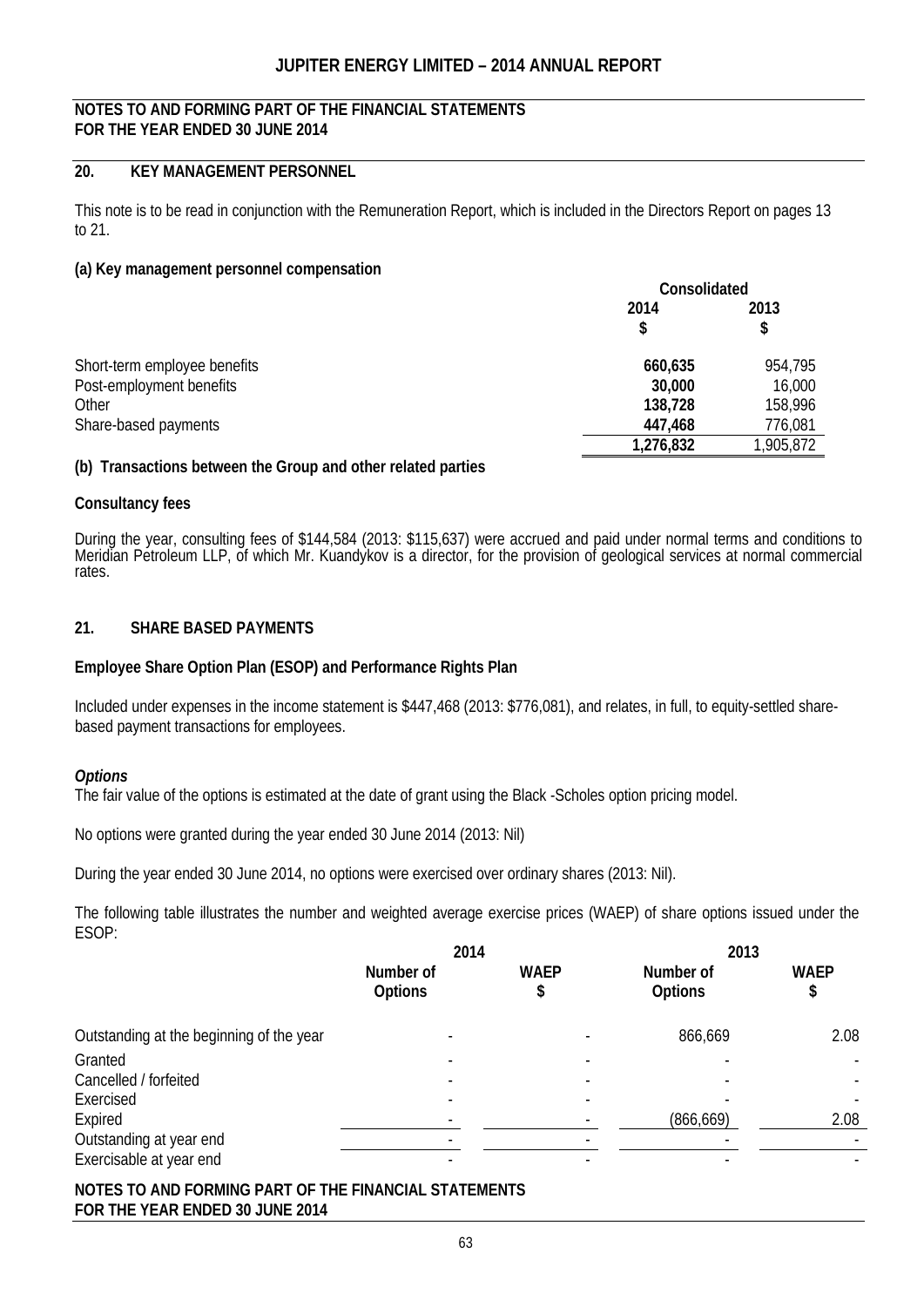## **21. SHARE BASED PAYMENTS (continued)**

## **Performance Rights**

The Jupiter Energy Performance Rights Plan was established whereby Jupiter Energy Limited may, at the discretion of the Jupiter Energy Limited Board, grant performance rights over unissued shares of Jupiter Energy Limited to directors, executives, employees and consultants of the consolidated entity. The rights are issued for nil consideration, will not be quoted on the ASX, cannot be transferred and are granted at the discretion of the Jupiter Energy Board.

The Performance Rights Plan was approved by shareholders at the November 2009 Annual General Meeting.

On 7 November 2013, 1,074,999 performance rights were approved by shareholders to directors. The number of performance rights vest in proportion to the percentage increase in share price at vesting date \$0.919 (minimum vesting price). For 100% of the performance rights to vest, the share price of the Company needs to reach \$1.47. In respect of the Vesting Condition, the percentage increase in the Share price of the Company will be calculated by reference to the volume weighted average price of Shares in the 20 consecutive trading days immediately prior to the Vesting Date (31st December 2014). No performance rights vest if the calculated share price is less than the minimum vesting price at vesting date.

At the same meeting shareholders approved the extension of the existing 7,000,001 performance rights to 31 December 2014, with the same terms and conditions. This brings the total number of performance rights on issue as at 30 June 2014 to 8,075,000 and these performance rights all expire on 31 December 2014.

The fair value of performance rights granted to directors is estimated as at the grant date using a Monte Carlo simulation option pricing model taking into account the terms and conditions upon which the instruments were granted.

The following table lists the inputs to the models for the period ended 30 June 2014:

#### Performance Rights

| Grant date                   | 7 November 2013 |
|------------------------------|-----------------|
| Number of performance rights | 1,074,999       |
| Share price                  | 37.5 cents      |
| Exercise price               | 0 cents         |
| Dividend Yield               | 0.0%            |
| <b>Expected volatility</b>   | 55.0%           |
| Risk-free interest rate      | 2.54%           |
| Expected life                | $1.15$ year     |
| Weighted average fair value  | 1.97 cents      |
| Total amount                 | \$21,177        |
| Expensed to 30 June 2014     | \$12,101        |

During the current period, no performance rights vested.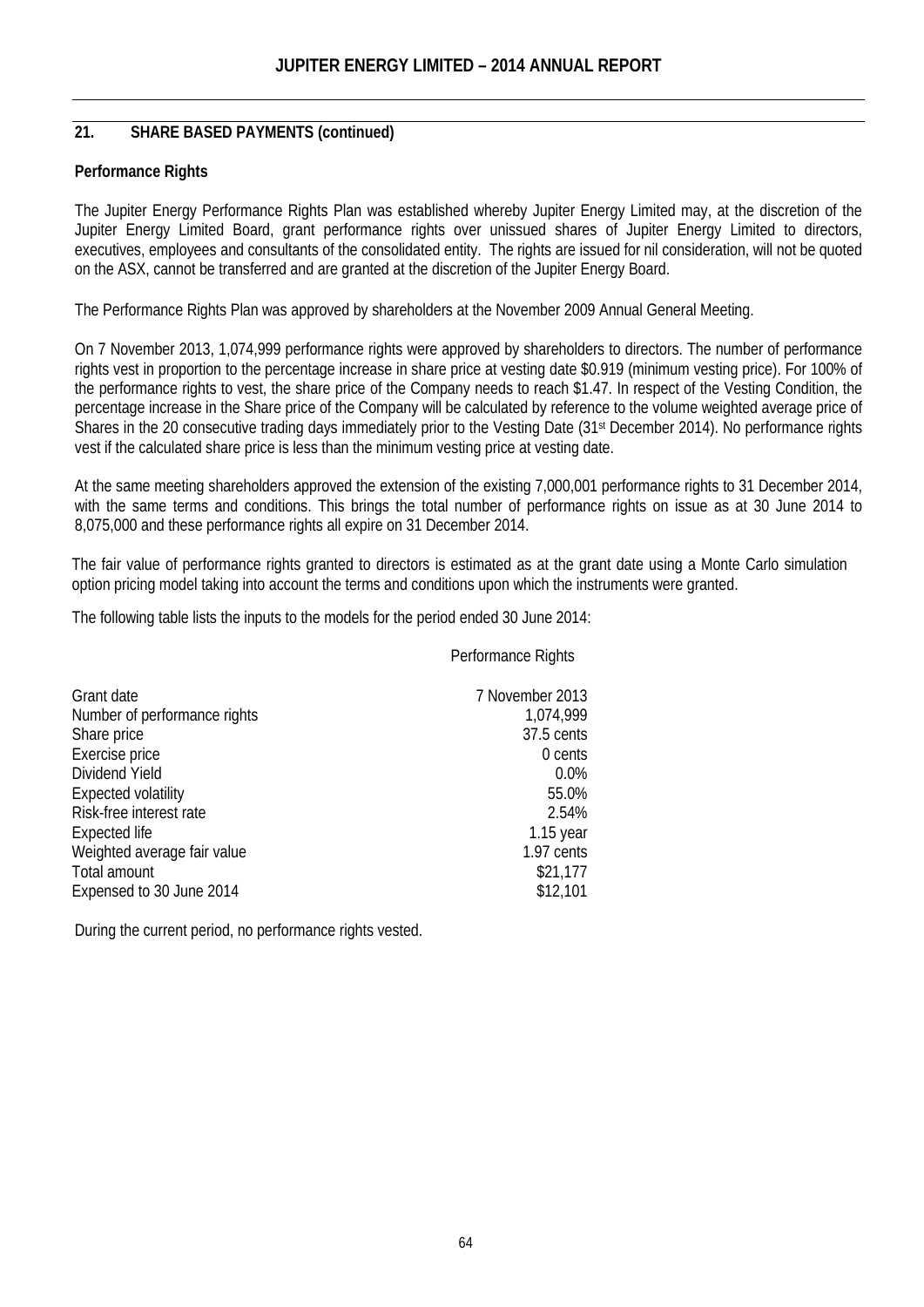## **22. COMMITMENTS FOR EXPENDITURE**

### **Exploration Work Program Commitments**

The Group has entered into a subsoil utilisation rights for petroleum exploration and extraction in Areas 1 and 2 in Mangistauskaya Oblast in accordance with Contract No. 2272 dated 29 December 2006 with the Ministry of Energy and Mineral Resources of the Republic of Kazakhstan.

Exploration work program commitments contracted for (but not capitalised in the accounts) that are payable:

|                                                                                  | 2014                     | 2013 |
|----------------------------------------------------------------------------------|--------------------------|------|
| - not later than one year<br>- later than one year but not later than five years | 5,118,377                |      |
|                                                                                  | $\overline{\phantom{0}}$ |      |
|                                                                                  | 5,118,377                |      |

## **23. AUDITORS REMUNERATION**

The auditor of Jupiter Energy Limited is Ernst & Young.

| Amounts received or due and receivable by Ernst & Young (Australia) for: |  |  |
|--------------------------------------------------------------------------|--|--|
|--------------------------------------------------------------------------|--|--|

| auditing or reviewing the financial report                                | 89,615  | 90,293  |
|---------------------------------------------------------------------------|---------|---------|
|                                                                           | 89,615  | 90,293  |
| Amounts received or due and receivable by Ernst & Young (Kazakhstan) for: |         |         |
| auditing or reviewing the financial report                                | 56,907  | 49,917  |
|                                                                           | 56,907  | 49,917  |
| Amounts received or due and receivable by Ernst & Young (Singapore) for:  |         |         |
| auditing or reviewing the financial report<br>$\qquad \qquad -$           | 6,254   | 7,876   |
|                                                                           | 6,254   | 7,876   |
| Total paid to Ernst & Young                                               | 152,776 | 148,086 |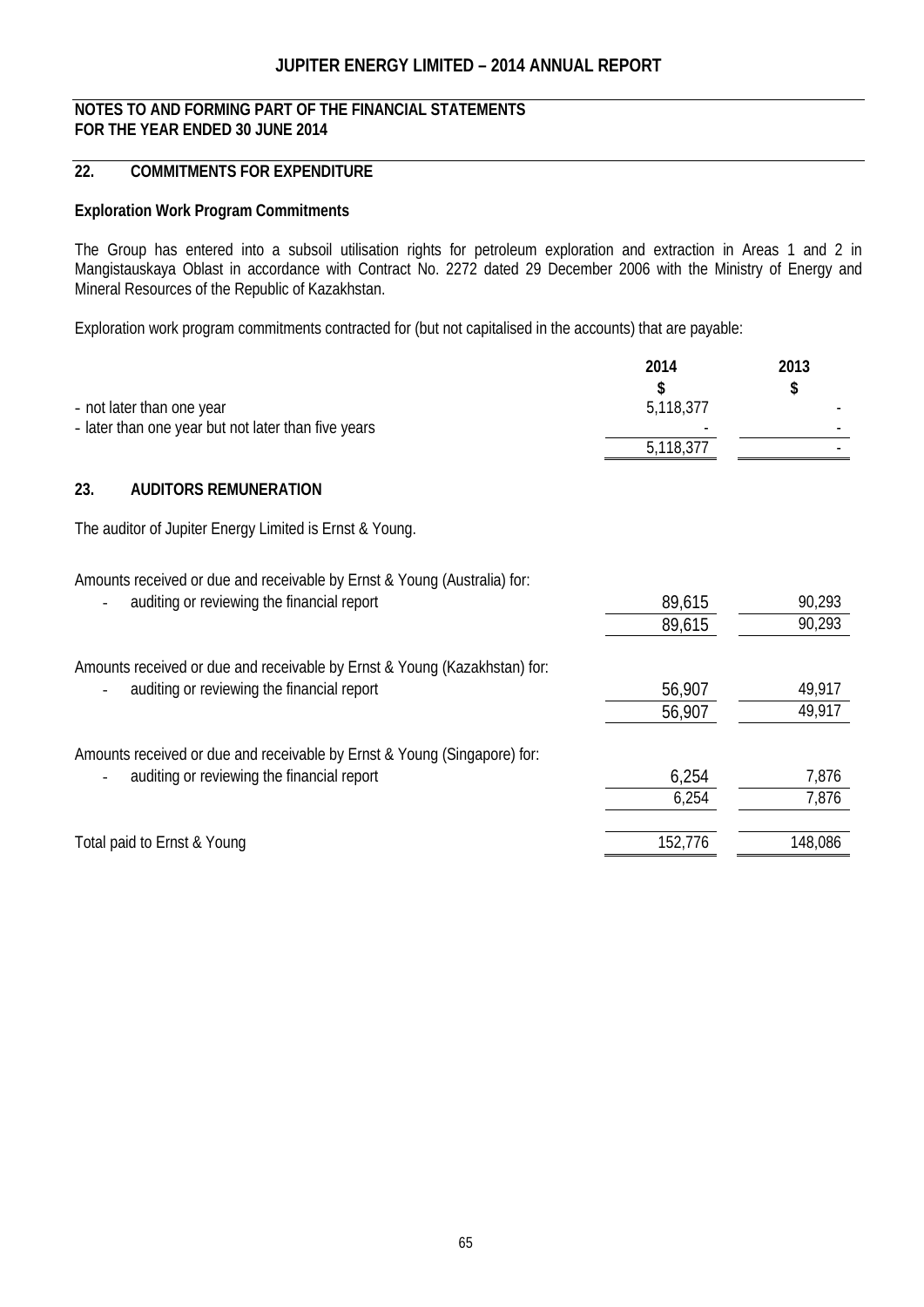## **24. EARNINGS PER SHARE**

### **Basic earnings per share**

Basic earnings per share are calculated by dividing the profit / (loss) attributable to equity holders of the Company by the weighted average number of ordinary shares outstanding during the period.

The following reflects the income and data used in the basic and diluted earnings per share computations:

|                                                                                              | Consolidated        |                     |  |
|----------------------------------------------------------------------------------------------|---------------------|---------------------|--|
|                                                                                              | 2014                | 2013                |  |
| Net loss attributable to ordinary equity holders of the<br>Parent from continuing operations | (2,547,271)         | (4,885,829)         |  |
|                                                                                              | Number of<br>shares | Number of<br>shares |  |
| Weighted average number of ordinary shares for basic<br>and diluted earnings per share       | 153,377,693         | 150,373,286         |  |

The convertible note was excluded from the calculation of diluted earnings per share. This could potentially dilute basic earnings per share in the future.

There have been no other transactions involving ordinary shares or potential ordinary shares between the reporting date and the date of authorisation of these financial statements.

## **25. SEGMENT REPORTING**

## **Identification of reportable segments**

The Group has identified its operating segments based on the internal reports that are used by the chief operating decision makers in assessing performance and determining the allocation of resources.

The Group has identified that it has one operating segments being related to the activities in Kazakhstan, on the basis that the operations in Australia relate to running the Corporate Head Office only.

## *Accounting policies and inter-segment transactions*

The accounting policies used by the Group in reporting segments internally are the same as those contained in Note 1 to the accounts.

Interest revenue is derived in Australia. Non-current assets relate to capitalised exploration and evaluation expenditure located in Kazakhstan.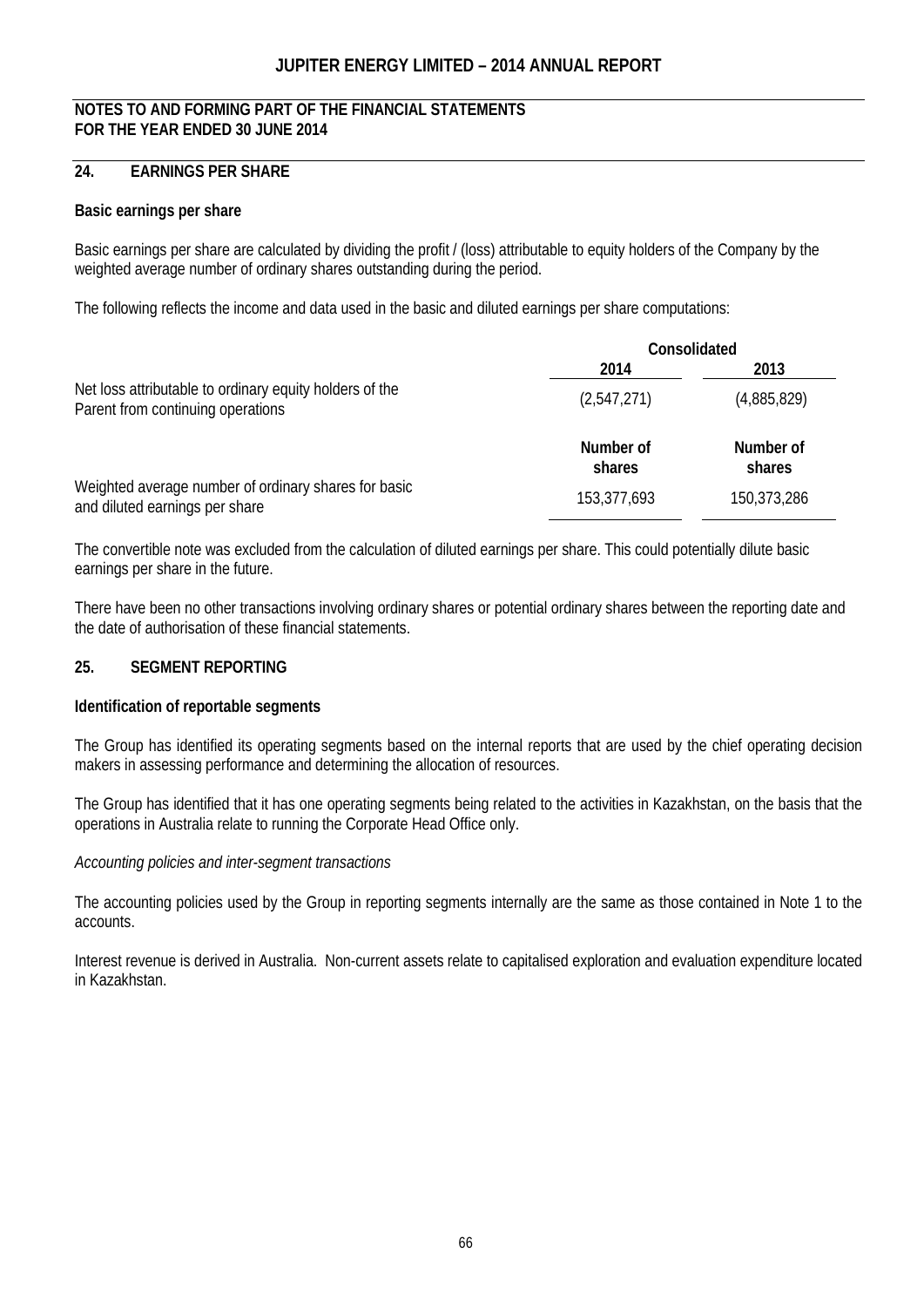## **26. STATEMENT OF CASHFLOWS RECONCILIATION**

(a) Reconciliation of operating (loss) after income tax to net cash (used in) operating activities

|                                          |             | Consolidated |  |
|------------------------------------------|-------------|--------------|--|
|                                          | 2014        | 2013         |  |
|                                          | \$          | \$           |  |
| Operating (loss) after income tax:       | (2,547,271) | (4,885,829)  |  |
| Add/(less) non-cash items:               |             |              |  |
| Depreciation / Depletion                 | 1,108,685   | 734,966      |  |
| Share based payments                     | 447,467     | 776,081      |  |
| (Gain) / Loss on derivative              | (614, 301)  | 161,442      |  |
| Finance costs                            | (809, 868)  | 474,586      |  |
| Effect of foreign exchange translation   | 1,955,377   | 711,481      |  |
| Other                                    |             |              |  |
| Changes in assets and liabilities:       |             |              |  |
| Decrease/(increase) in receivables       | 1,118,965   | (2,008,432)  |  |
| Decrease/(increase in inventories        | 9,481       | (5,767)      |  |
| (Increase)/decrease in other current     |             |              |  |
| assets                                   | (26, 027)   | (27, 580)    |  |
| Increase/ (decrease) in deferred revenue | 798,064     | 450,798      |  |
| Increase/ (decrease) in payables         | 1,648,420   | 1,554,016    |  |
| Decrease/(increase) in provisions        | (186, 917)  | 91,965       |  |
|                                          | (1,990,892) | (1,972,273)  |  |

For the purposes of the cash flow statement, cash includes cash on hand, at banks, and money market investments readily convertible to cash on hand, net of outstanding bank overdrafts.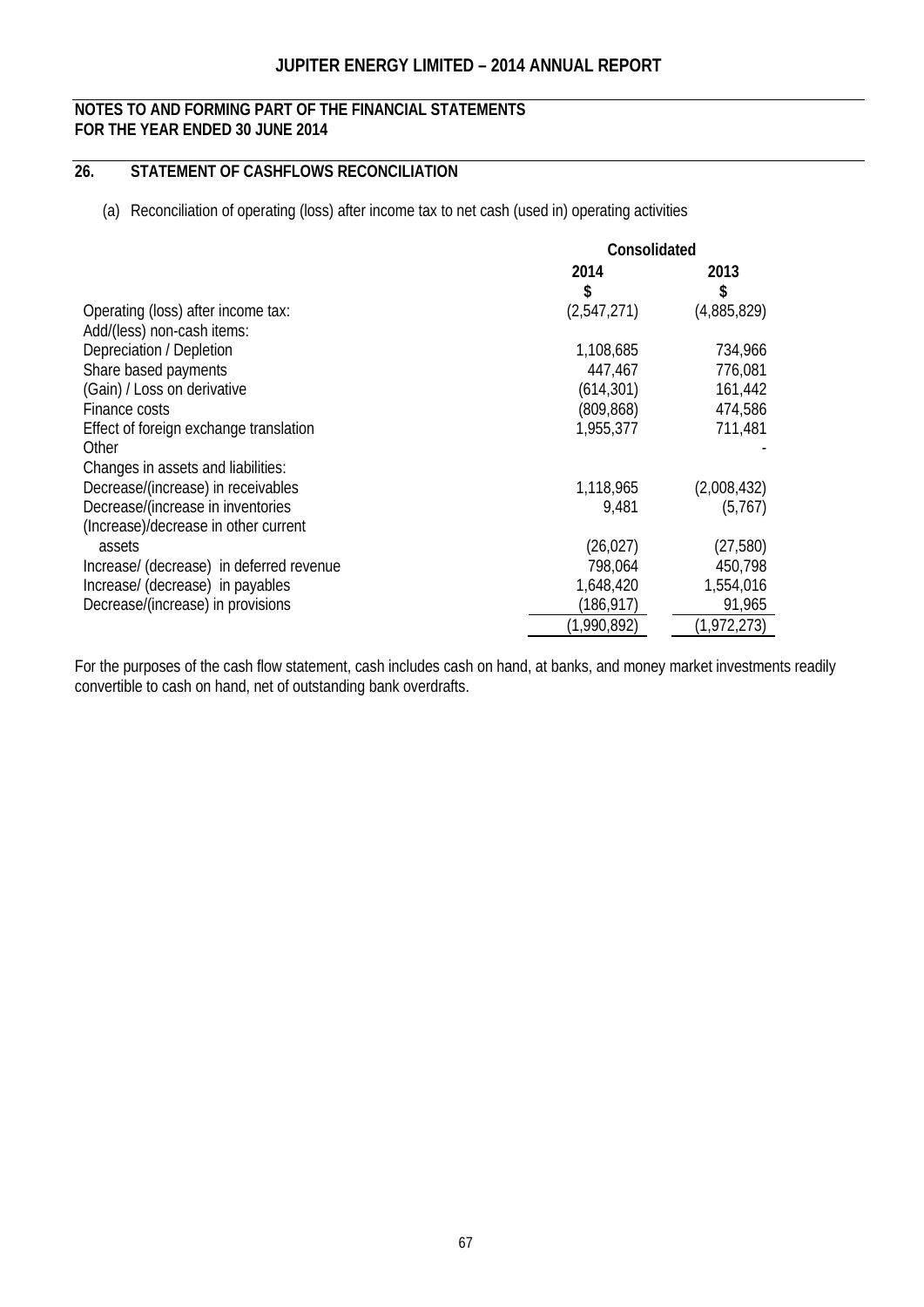## **27. EVENTS OCCURING AFTER THE BALANCE SHEET DATE**

## State Approved Preliminary Reserve Report – West Zhetybai

On 04 July 2014 the Company announced the details of the State Approved Preliminary Reserves Report for the West Zhetybai field. The details of this announcement are covered in the Operating Review in the Directors Report under the section "**West Zhetybai Field (J-55, J-58 and J-59 wells)".**

In summary, the approved C1+C2 reserves for the West Zhetybai field have been estimated at ~27.0 mmbbls; C1 reserves of  $\sim$ 4.0 mmbbls and C2 reserves of  $\sim$ 23.0 mmbbls. The proportion of approved C1 to C1+C2 reserves indicates the need for (i) further testing of the J-55 and J-59 wells and (ii) drilling of additional appraisal wells on the field. The Company currently plans, subject to receipt of additional funding, to drill at least two more wells on the area before submitting its Final Reserves Report for the West Zhetybai field. The key point to note is that the approval of the Preliminary Reserves Report for West Zhetybai enables the Trial Production Licence (TPL) application process to begin and during the three year TPL phase further appraisal work on West Zhetybai will be carried out before a Final Reserves Report is prepared.

There have been no other significant events occurring subsequent to 30 June 2014.

## **28. INFORMATION ON PARENT ENTITY**

| (a)<br>Information relating to Jupiter Energy Ltd:       | 2014<br>\$     | 2013<br>\$     |
|----------------------------------------------------------|----------------|----------------|
| Current assets                                           | 827,226        | 3,396,958      |
| Total assets                                             | 57,232,378     | 67,645,695     |
| <b>Current liabilities</b>                               | (241, 774)     | (3,695,643)    |
| <b>Total liabilities</b>                                 | (17, 402, 240) | (13,072,550)   |
| Issued capital                                           | 85,633,935     | 85,633,935     |
| Retained earnings                                        | (51, 499, 634) | (36, 309, 158) |
| Share based payment reserve                              | 5,695,838      | 5,248,370      |
| Total shareholders' equity                               | 39,830,138     | 54, 573, 147   |
| Profit or (loss) of the parent entity                    | 15,190,476     | 930,650        |
| Total comprehensive income / (loss) of the parent entity | 15,190,476     | 930,650        |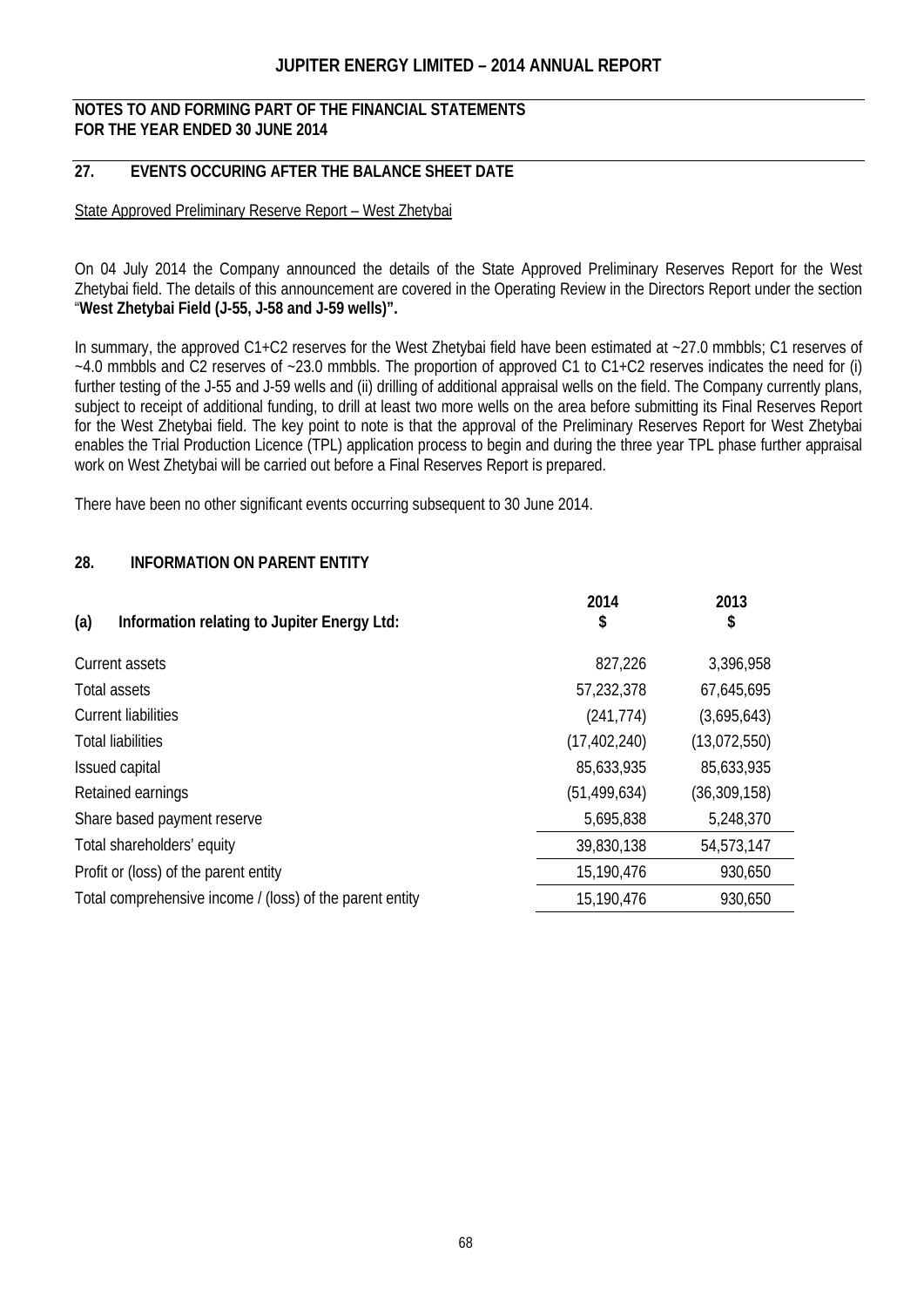## **28. INFORMATION ON PARENT ENTITY (continued)**

|                                     | Country of<br>incorporation | <b>Equity Holding</b> |      |
|-------------------------------------|-----------------------------|-----------------------|------|
|                                     |                             | 2014                  | 2013 |
|                                     |                             | $\%$                  | %    |
| Name of Entity                      |                             |                       |      |
| Jupiter Energy (Victoria) Pty Ltd   | Australia                   | 100                   | 100  |
| Jupiter Biofuels Pty Ltd            | Australia                   | 100                   | 100  |
| Jupiter Energy (Kazakhstan) Pty Ltd | Australia                   | 100                   | 100  |
| Jupiter Energy Pte. Ltd             | Singapore                   | 100                   | 100  |
| Jupiter Energy (Services) Pte. Ltd  | Singapore                   | 100                   | 100  |
|                                     |                             |                       |      |

**(b) Details of any guarantees entered into by the parent entity in relation to the debts of its subsidiaries** There are no guarantees entered into by the parent entity.

## **(c) Details of any contingent liabilities of the parent entity**

There are no contingent liabilities of the parent entity as at reporting date.

## **(d) Details of any contractual commitments by the parent entity**

There are no contractual commitments by the parent entity

## **29. CONTINGENT LIABILITIES**

The Group has no contingent liabilities as at 30 June 2014 (30 June 2013: Nil)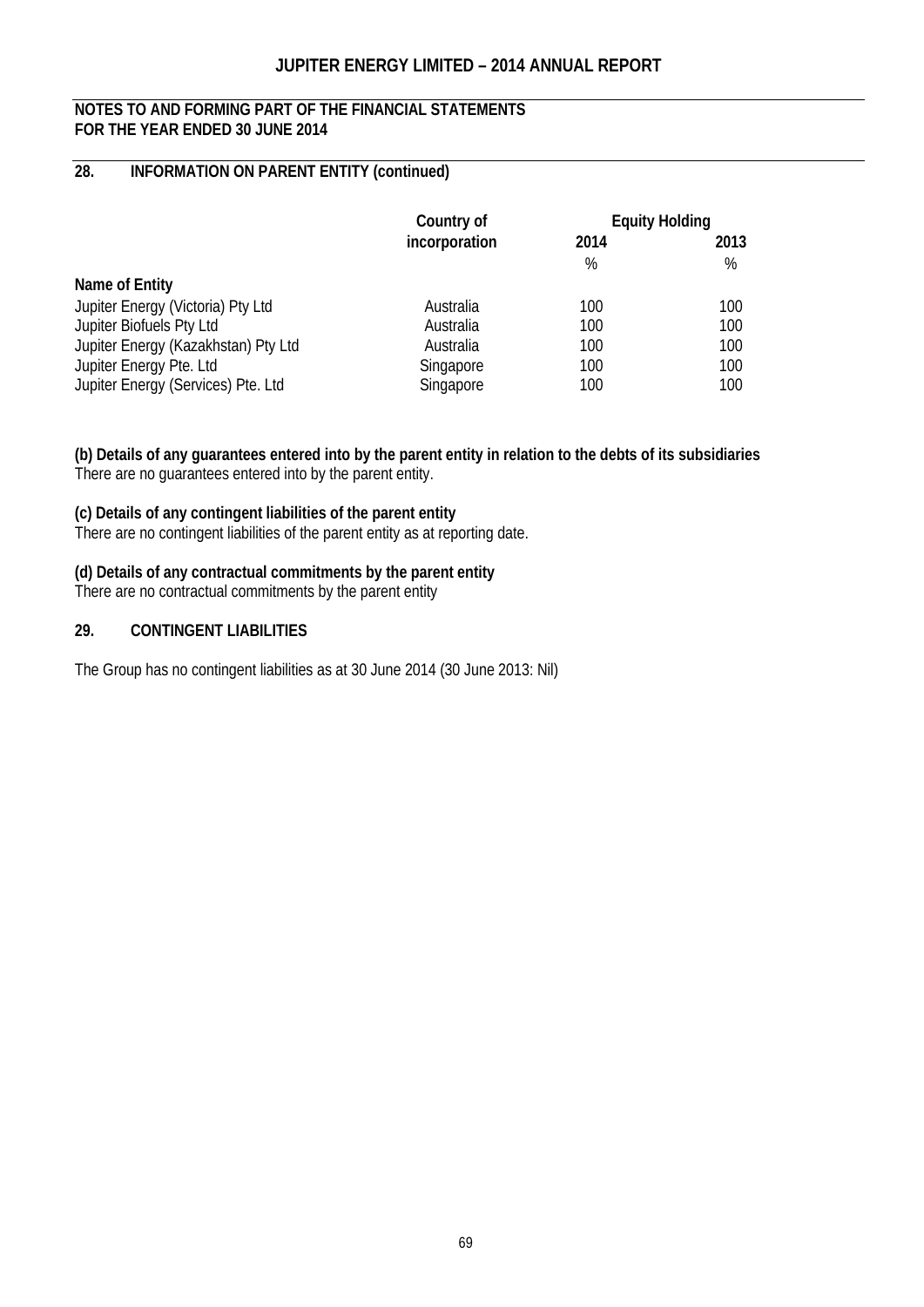## **Directors' Declaration**

In accordance with a resolution of the directors of Jupiter Energy Limited, I state that:

- 1 In the opinion of the directors:
	- (a) the financial statements and notes of Jupiter Energy Limited for the financial year ended 30 June 2014 are in accordance with the *Corporations Act 2001*, including:
		- (i) Giving a true and fair view of its financial position as at 30 June 2014 and performance for the year ended on that date.
		- (ii) Complying with Accounting Standards (including the Australian Accounting Interpretations) and the *Corporations Regulations 2011*
	- (b) The financial statements and notes also comply with International Financial Reporting Standards, as disclosed in note 2(b)
	- (c) Subject to the matter set out in Note 2(a) there are reasonable grounds to believe that the Company will be able to pay its debts as and when they become due and payable.
- 3 This declaration has been made after receiving the declarations required to be made to the Directors in accordance with section 295A of the *Corporations Act 2001* for the financial year ended 30 June 2014.

On behalf of the Board

Geoff Gander Executive Chairman

Perth, Western Australia 23 September 2014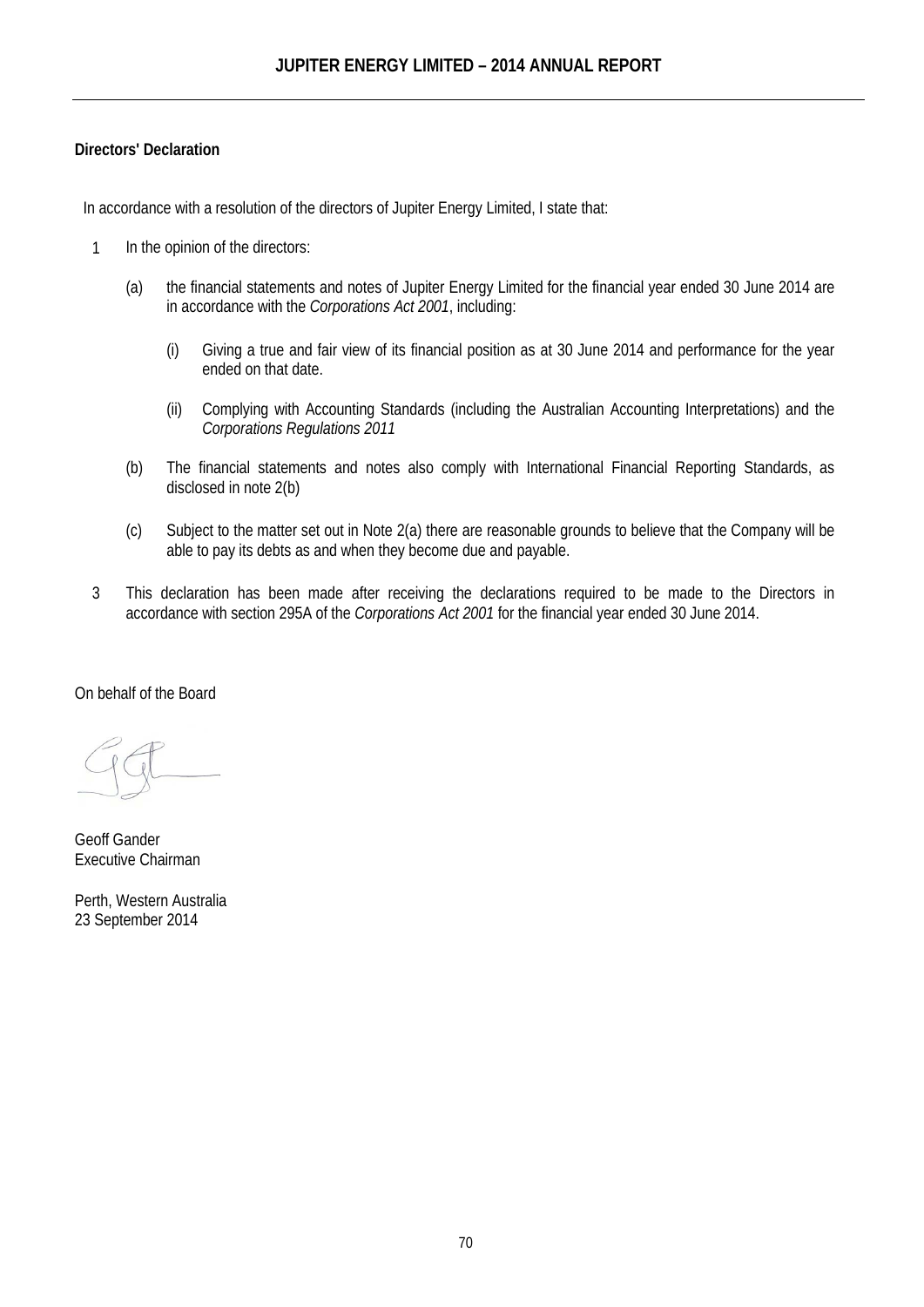

Ernst & Young 11 Mounts Bay Road Perth WA 6000 Australia GPO Box M939 Perth WA 6843

Tel: +61 8 9429 2222 Fax: +61 8 9429 2436 ey.com/au

# **Independent auditor's report to the members of Jupiter Energy Limited**

# **Report on the financial report**

We have audited the accompanying financial report of Jupiter Energy Limited, which comprises the consolidated statement of financial position as at 30 June 2014, the consolidated statement of comprehensive income, the consolidated statement of changes in equity and the consolidated statement of cash flows for the year then ended, notes comprising a summary of significant accounting policies and other explanatory information, and the directors' declaration of the consolidated entity comprising the company and the entities it controlled at the year's end or from time to time during the financial year.

## **Directors' responsibility for the financial report**

The directors of the company are responsible for the preparation of the financial report that gives a true and fair view in accordance with Australian Accounting Standards and the *Corporations Act 2001* and for such internal controls as the directors determine are necessary to enable the preparation of the financial report that is free from material misstatement, whether due to fraud or error. In Note 2, the directors also state, in accordance with Accounting Standard AASB 101 *Presentation of Financial Statements*, that the financial statements comply with *International Financial Reporting Standards*.

### **Auditor's responsibility**

Our responsibility is to express an opinion on the financial report based on our audit. We conducted our audit in accordance with Australian Auditing Standards. Those standards require that we comply with relevant ethical requirements relating to audit engagements and plan and perform the audit to obtain reasonable assurance about whether the financial report is free from material misstatement.

An audit involves performing procedures to obtain audit evidence about the amounts and disclosures in the financial report. The procedures selected depend on the auditor's judgment, including the assessment of the risks of material misstatement of the financial report, whether due to fraud or error. In making those risk assessments, the auditor considers internal controls relevant to the entity's preparation and fair presentation of the financial report in order to design audit procedures that are appropriate in the circumstances, but not for the purpose of expressing an opinion on the effectiveness of the entity's internal controls. An audit also includes evaluating the appropriateness of accounting policies used and the reasonableness of accounting estimates made by the directors, as well as evaluating the overall presentation of the financial report.

We believe that the audit evidence we have obtained is sufficient and appropriate to provide a basis for our audit opinion.

### **Independence**

In conducting our audit we have complied with the independence requirements of the *Corporations Act 2001*. We have given to the directors of the company a written Auditor's Independence Declaration, a copy of which is included in the directors' report.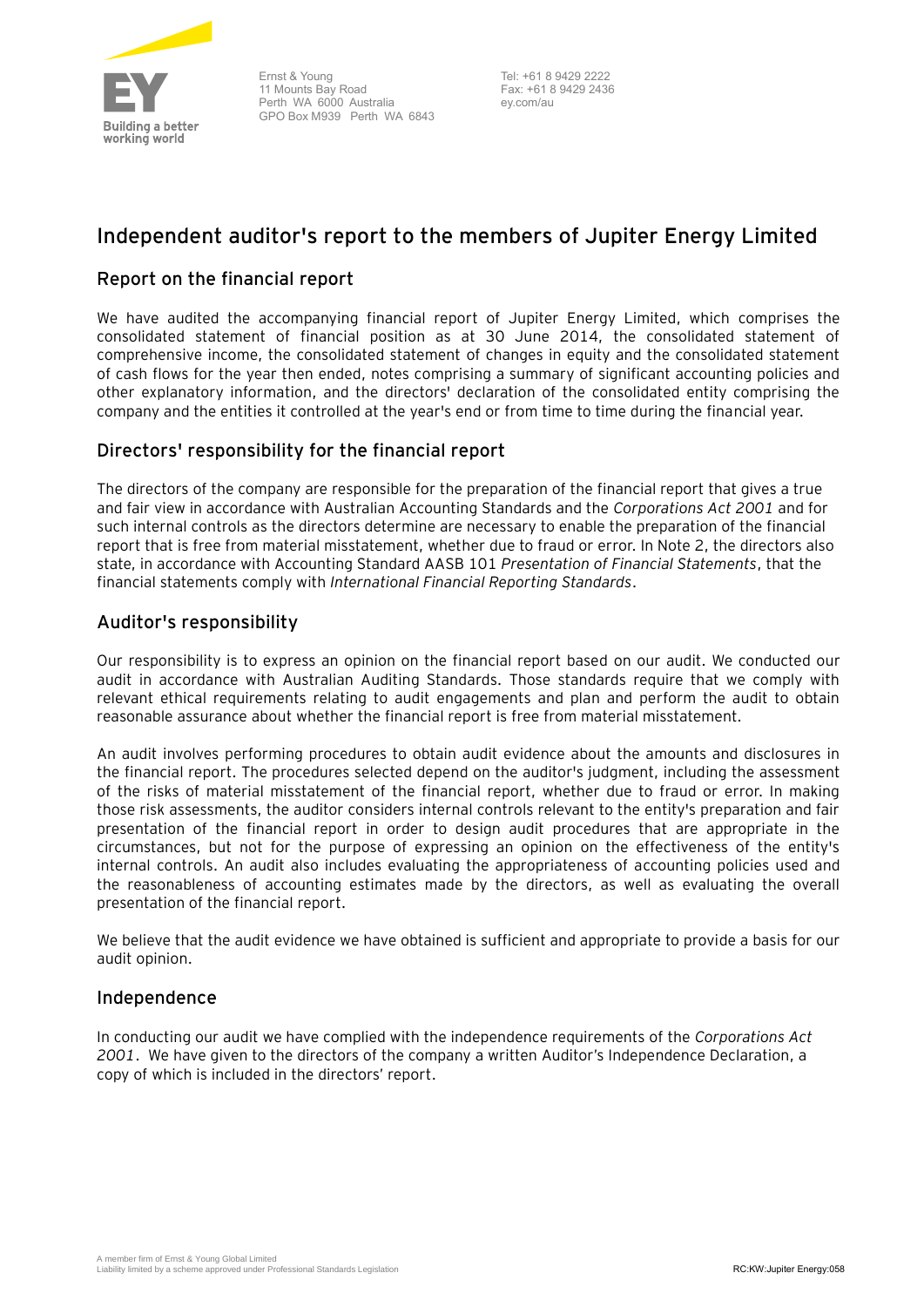

# **Opinion**

In our opinion:

- a. the financial report of Jupiter Energy Limited is in accordance with the *Corporations Act 2001*, including:
	- i. giving a true and fair view of the consolidated entity's financial position as at 30 June 2014 and of its performance for the year ended on that date; and
	- ii. complying with Australian Accounting Standards and the *Corporations Regulations 2001*; and
- b. the financial report also complies with *International Financial Reporting Standards* as disclosed in Note 2.

# **Emphasis of Matter**

Without qualifying our conclusion, we draw attention to Note 2(a) in the financial report. These conditions indicate the existence of a material uncertainty that may cast significant doubt about the consolidated entity's ability to continue as a going concern and therefore, the consolidated entity may be unable to realise its assets and discharge its liabilities in the normal course of business.

## **Report on the remuneration report**

We have audited the Remuneration Report included in the directors' report for the year ended 30 June 2014. The directors of the company are responsible for the preparation and presentation of the Remuneration Report in accordance with section 300A of the *Corporations Act 2001*. Our responsibility is to express an opinion on the Remuneration Report, based on our audit conducted in accordance with Australian Auditing Standards.

# **Opinion**

In our opinion, the Remuneration Report of Jupiter Energy Limited for the year ended 30 June 2014, complies with section 300A of the *Corporations Act 2001*.

Ernst & Young

RU Curtin Partner Perth 23 September 2014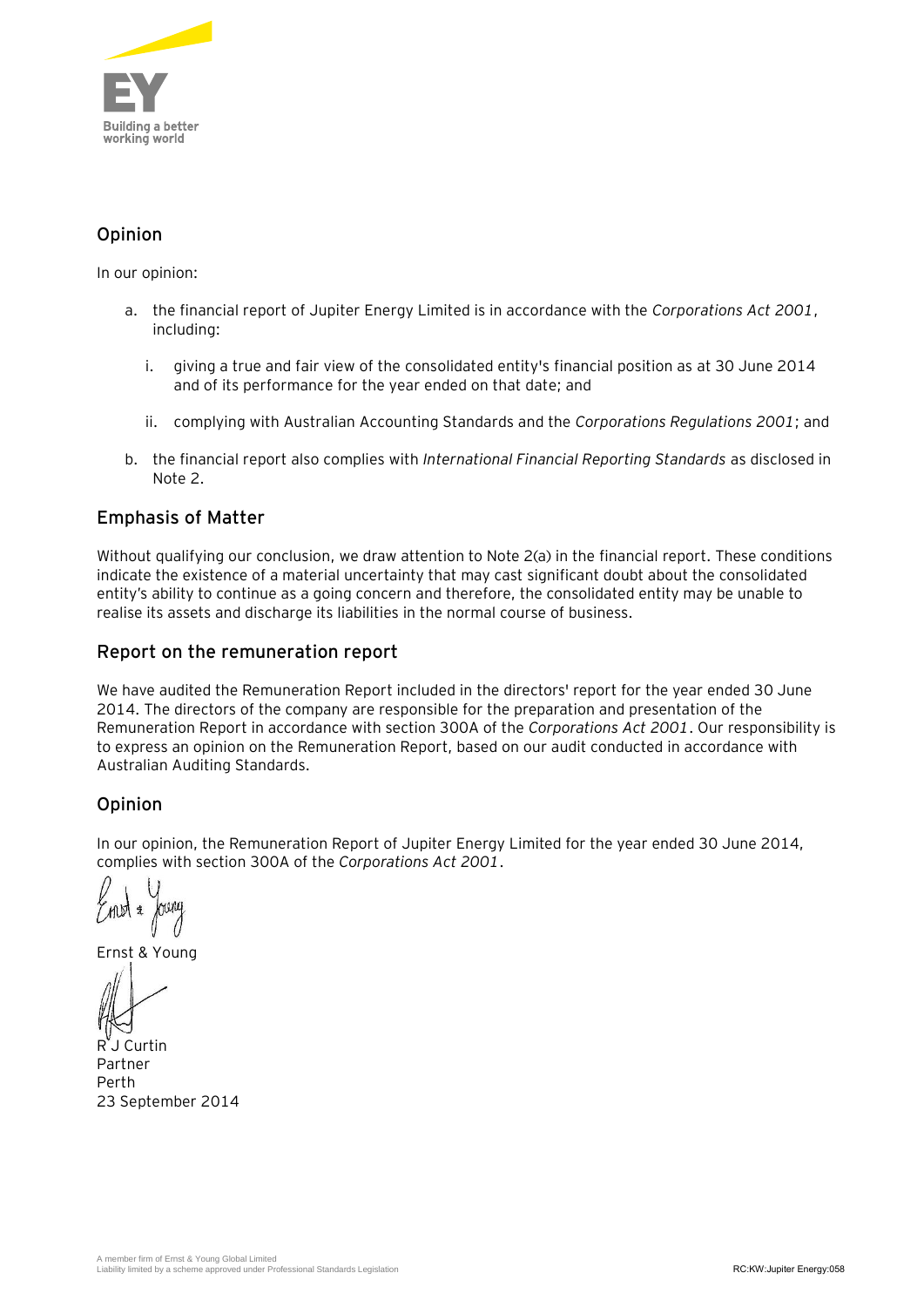### **ASX ADDITIONAL INFORMATION**

Additional information required by the Australian Stock Exchange Ltd Listing Rules and not disclosed elsewhere in this report is as follows.

## **SHAREHOLDINGS (as at 31 August 2014)**

#### **Substantial shareholders**

| Waterford Petroleum Ltd        | 45.246.108 | 29.5% |
|--------------------------------|------------|-------|
| Arrow Business Ltd             | 30.373.941 | 19.8% |
| Central Asian Oil Holdings Ltd | 10,488,123 | 6.80% |

### **Voting Rights**

Each shareholder is entitled to receive notice of and attend and vote at general meetings of the Company. At a general meeting, every shareholder present in person or by proxy, representative or attorney will have one vote on a show of hands and on a poll, one vote for each share held.

### **DISTRIBUTION OF EQUITY SECURITY HOLDINGS**

|                    | <b>Total holders</b> | Ordinary      |
|--------------------|----------------------|---------------|
| Category           |                      | <b>Shares</b> |
| $1 - 1,000$        | 458                  | 188,504       |
| $1,001 - 5,000$    | 658                  | 1,775,827     |
| $5,001 - 10,000$   | 306                  | 2,225,899     |
| $10,001 - 100,000$ | 395                  | 11,112,795    |
| 100,001 and over   | 56                   | 138,074,668   |
| Total              | 1,873                | 153,377,693   |

The number of shareholders holding less than a marketable parcel of ordinary shares is 504.

### **On-market buy back**

There is no current on-market buy back.

### **Securities on Issue**

The number of shares and performance rights issued by the Company are set out below:

| Category                                     | Number      |
|----------------------------------------------|-------------|
| <b>Ordinary Shares</b>                       | 153,377,693 |
| Performance Rights - expire 31 December 2014 | 8,075,000   |